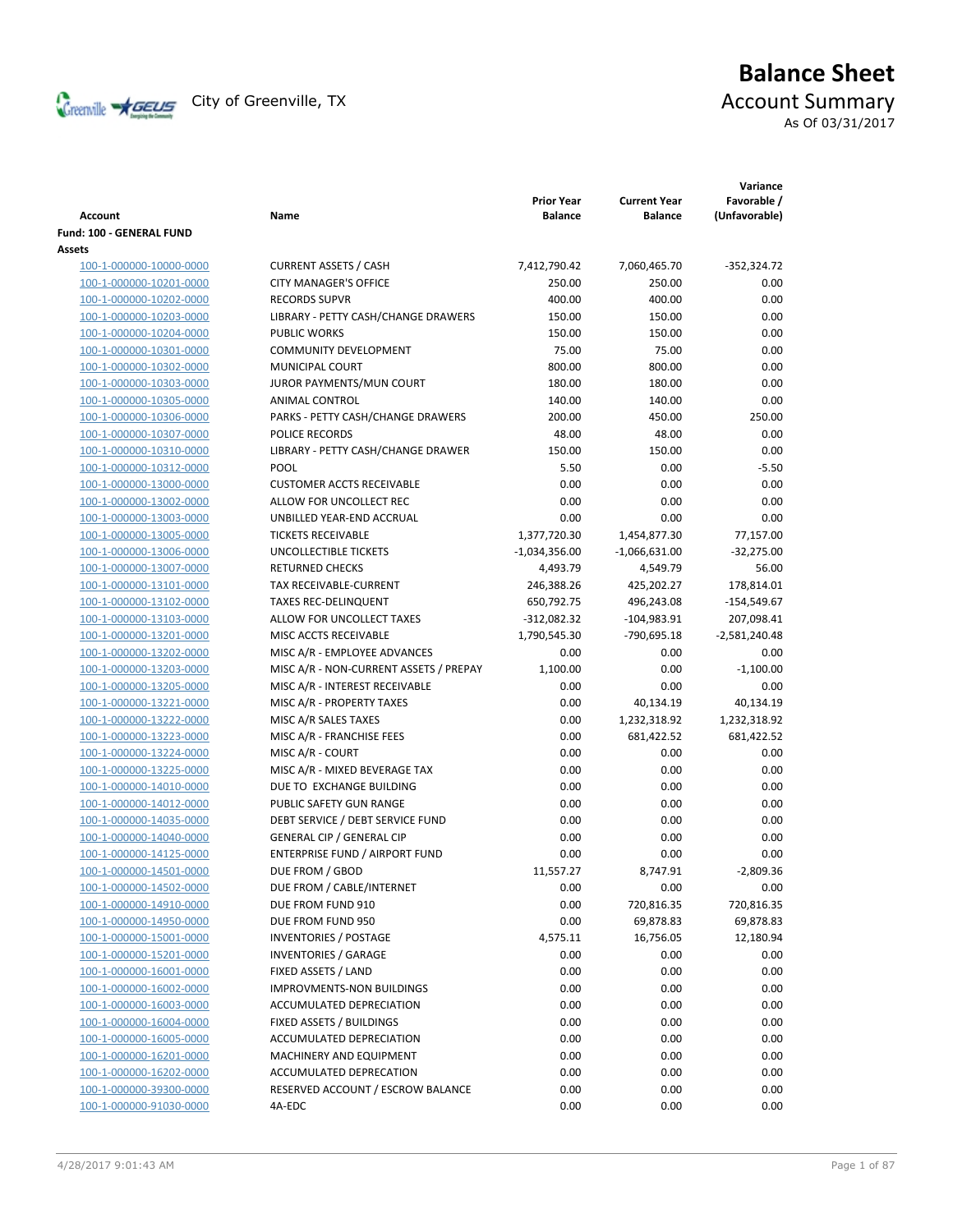**Variance**

|                                                    |                                                        | <b>Prior Year</b> | <b>Current Year</b> | vanance<br>Favorable / |
|----------------------------------------------------|--------------------------------------------------------|-------------------|---------------------|------------------------|
| <b>Account</b>                                     | Name                                                   | <b>Balance</b>    | <b>Balance</b>      | (Unfavorable)          |
| 100-1-000000-91410-0000                            | <b>INVENTORY / MATERIALS &amp; SUPPLIES</b>            | 0.00              | 0.00                | 0.00                   |
| 100-1-000000-91410-0700                            | <b>INVENTORY / PAPER STOCK</b>                         | 0.00              | 0.00                | 0.00                   |
| 100-1-000000-91430-0000                            | NON-CURRENT ASSETS / PREPAYMENTS                       | 0.00              | 0.00                | 0.00                   |
|                                                    | <b>Total Assets:</b>                                   | 10,156,073.38     | 10,251,895.82       | 95,822.44              |
| Liability                                          |                                                        |                   |                     |                        |
| 100-1-000000-20101-0000                            | <b>ACCOUNTS PAYABLE</b>                                | 300.00            | $-15,000.00$        | 15,300.00              |
| 100-1-000000-20102-0000                            | <b>CREDIT CARD PAYABLE</b>                             | 0.00              | 0.00                | 0.00                   |
| 100-1-000000-20103-0000                            | ACCRUED ACCOUNTS PAYABLE                               | 11,560.60         | 29,682.60           | $-18,122.00$           |
| 100-1-000000-20114-0000                            | <b>INVESTMENT ADVISORY FEES</b>                        | 0.00              | 0.00                | 0.00                   |
| 100-1-000000-20115-0000                            | PD EMP COMMISSION                                      | 375.26            | 110.65              | 264.61                 |
| 100-1-000000-20116-0000                            | POLICE DONATIONS                                       | 11,582.06         | 16,471.39           | $-4,889.33$            |
| 100-1-000000-20117-0000                            | <b>FIRE DONATIONS</b>                                  | 6,778.62          | 11,093.66           | $-4,315.04$            |
| 100-1-000000-20118-0000                            | <b>COMBAT CHALLENGE</b>                                | 6,361.27          | 6,361.27            | 0.00                   |
| 100-1-000000-20119-0000                            | <b>CEMETERIES DONATIONS</b>                            | 61.79             | 61.79               | 0.00                   |
| 100-1-000000-20120-0000                            | <b>LIBRARY DONATIONS</b>                               | 14,196.02         | 13,870.31           | 325.71                 |
| 100-1-000000-20121-0000                            | ANIMAL SHELTER DONATIONS                               | 871.73            | 640.85              | 230.88                 |
| 100-1-000000-20122-0000                            | PARKS DONATIONS                                        | 2,000.00          | 5,052.03            | $-3,052.03$            |
| 100-1-000000-20125-0000                            | SALES TAX PAYABLE / IN THE CITY                        | 13.31             | 11.80               | 1.51                   |
| 100-1-000000-20127-0000                            | STATE COURT COST/FEE PAYB                              | 61,235.10         | 94,275.92           | $-33,040.82$           |
| 100-1-000000-20128-0000                            | SEATBELT&CHILD RESTRAINT                               | 5,894.19          | 7,423.26            | $-1,529.07$            |
| 100-1-000000-20129-0000                            | MUNICIPAL COURT CLEARING                               | 1,048.00          | 350.00              | 698.00                 |
| 100-1-000000-20130-0000                            | <b>3RD PARTY FTA FEE PAYABLE</b>                       | 1,635.21          | 1,388.49            | 246.72                 |
| 100-1-000000-20131-0000                            | <b>REFUNDS / OVERPAYMENTS</b>                          | $-100.00$         | $-122.70$           | 22.70                  |
| 100-1-000000-20132-0000                            | <b>COURT COLL AGENCY FEES</b>                          | 1,720.88          | 2,566.00            | $-845.12$              |
| 100-1-000000-20136-0000                            | ATTORNEY COLLECTION FEES                               | 0.00              | 0.00                | 0.00                   |
| 100-1-000000-20137-0000                            | PLAT FILING FEES PAYABLE                               | 18,658.74         | 21,496.74           | $-2,838.00$            |
| 100-1-000000-20138-0000                            | COMMUNITY DEV TRUST ACCT                               | 1,193.50          | 2,188.50            | $-995.00$              |
| 100-1-000000-20139-0000                            | RETAINAGES PAYABLE                                     | 0.00              | 0.00                | 0.00                   |
| 100-1-000000-20141-0000                            | <b>TELEPHONE CLEARING</b>                              | 16,650.89         | $-637.25$           | 17,288.14              |
| 100-1-000000-20143-0000                            | POLICE PROPERTY ROOM CLEARING                          | 10,775.99         | 10,775.99           | 0.00                   |
| 100-1-000000-20146-0000                            | MAIN ST / FARMERS MRKT RESALE                          | 100.12            | 269.12              | $-169.00$              |
| 100-1-000000-20155-0000                            | MAIN STREET - DONATIONS                                | 1,365.00          | 3,499.25            | $-2,134.25$            |
| 100-1-000000-20160-0000                            | UNAPPLIED CREDIT                                       | 0.00              | 0.00                | 0.00                   |
| 100-1-000000-20201-0000                            | <b>DEFERRED REVENUE</b>                                | 0.00              | 0.00                | 0.00                   |
| 100-1-000000-20203-0000                            | DEFERRED TAX REVENUE                                   | 573,629.49        | 804,992.24          | $-231,362.75$          |
| 100-1-000000-20204-0000                            | DEFERRED TICKET REVENUE                                | 286,137.30        | 323,539.30          | $-37,402.00$           |
| 100-1-000000-21040-0000                            | DUE TO / GENERAL CIP FUND                              | 0.00              | 0.00                | 0.00                   |
| 100-1-000000-21201-0000                            | DUE TO / CENTRAL SERVICE FUND                          | 0.00              | 0.00                | 0.00                   |
| 100-1-000000-21401-0000                            | DUE TO / ELECTRIC OPERATING FUND                       | 0.00              | 0.00                | 0.00                   |
| 100-1-000000-21506-0000                            | DUE TO / 4A-EDC                                        | 1,789.36          | 1,781.28            | 8.08                   |
| 100-1-000000-21507-0000                            | DUE TO / BOARD OF DEVELOPMENT                          | 245,610.47        | 113,570.42          | 132,040.05             |
| 100-1-000000-22001-0000                            | SALARIES PAYABLE                                       | 532,230.43        | 490,669.47          | 41,560.96              |
| 100-1-000000-23001-0000                            | CAPITAL LEASE PAYABLE                                  | 0.00              | 0.00                | 0.00                   |
| 100-1-000000-23101-0000                            | CAPITAL LEASE PAYABLE                                  | 0.00              | 0.00                | 0.00                   |
| 100-1-000000-24001-0000                            | O/S CHECKS PAYABLE                                     | 0.00              | 0.00                | 0.00                   |
| 100-1-000000-24004-0000                            | <b>INTEREST PAYABLE ON DEP</b>                         | 0.00              | 0.00                | 0.00                   |
| 100-1-000000-24007-0000                            | <b>BILLED DEPOSITS SUSPENSE</b>                        | 0.00              | 0.00                | 0.00                   |
| 100-1-000000-24008-0000                            | <b>CUSTOMER DEPOSITS / ANIMAL SHELTER</b>              | 0.00              | 0.00                | 0.00                   |
| 100-1-000000-24009-0000                            | LIBRARY MEETING ROOM DEPOSITS                          | 501.20            | 501.20              | 0.00                   |
| 100-1-000000-24010-0000                            | <b>CIVIC CENTER DEPOSITS</b>                           | 0.00              | 0.00                | 0.00                   |
| 100-1-000000-24011-0000                            | <b>AUDITORIUM DEPOSITS</b>                             | 0.00              | 0.00                | 0.00                   |
| 100-1-000000-26001-0000                            | <b>COMPENSATED ABSENCES PAY</b>                        | 0.00              | 0.00                | 0.00                   |
| 100-1-000000-29000-0000                            | MISC LIABILITY - GREENVILLE ENERGY LLC                 | 0.00              | 0.00                | 0.00                   |
| 100-1-000000-29001-0000                            | RESALE                                                 | 0.00              | 0.00                | 0.00                   |
| 100-1-000000-29300-0000                            | <b>ENCUMBRANCE SUMMARY</b>                             | 0.00              | 0.00                | 0.00                   |
| 100-1-000000-29400-0000                            | RESERVED ACCOUNT / ENCUMBRANCES                        | 0.00              | 0.00                | 0.00                   |
|                                                    |                                                        |                   |                     |                        |
| 100-1-000000-29400-0900<br>100-1-000000-92190-1202 | RESERVED ACCOUNT / ENCUMBRANCES<br>LABORATORY CLEARING | 0.00<br>0.00      | 0.00<br>0.00        | 0.00<br>0.00           |
|                                                    |                                                        |                   |                     |                        |
|                                                    |                                                        |                   |                     |                        |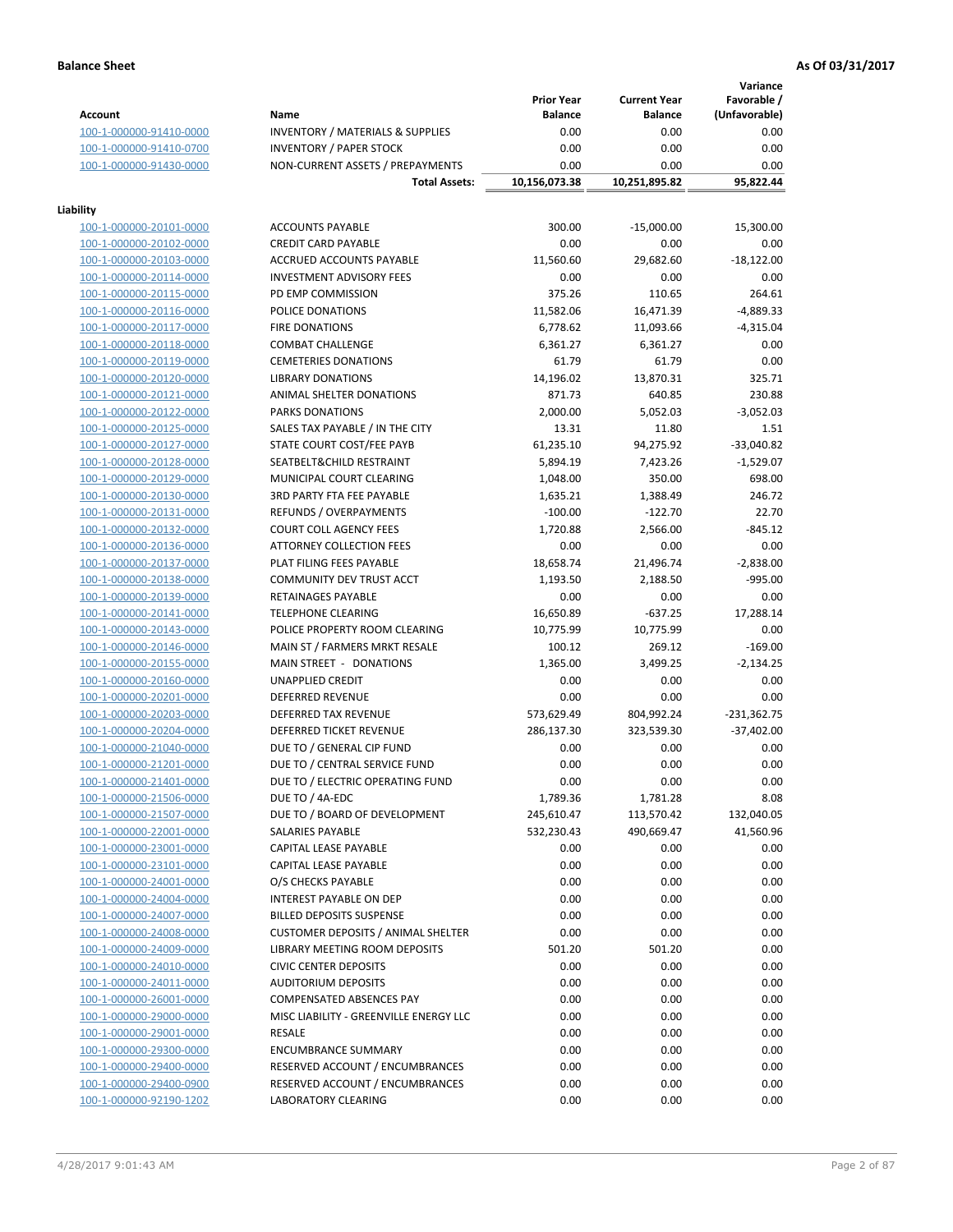| <b>Account</b>                        | Name                                                     | <b>Prior Year</b><br><b>Balance</b> | <b>Current Year</b><br><b>Balance</b> | Variance<br>Favorable /<br>(Unfavorable) |
|---------------------------------------|----------------------------------------------------------|-------------------------------------|---------------------------------------|------------------------------------------|
| 100-1-000000-92191-0000               | <b>SPONSORS - PARKS</b>                                  | 0.00                                | 0.00                                  | 0.00                                     |
| 100-1-000000-92200-0000               | <b>MISCELLANEOUS LIABILITIES</b>                         | 0.00                                | 0.00                                  | 0.00                                     |
| 100-1-000000-92270-1600               | <b>CREDIT CARD FEES PAYABLE</b>                          | 0.00                                | 0.00                                  | 0.00                                     |
|                                       | <b>Total Liability:</b>                                  | 1,814,176.53                        | 1,946,883.58                          | $-132,707.05$                            |
| <b>Equity</b>                         |                                                          |                                     |                                       |                                          |
| 100-1-000000-39000-0000               | UNRESERVED-FUND BALANCE                                  | 5,954,215.54                        | 6,245,857.42                          | 291,641.88                               |
|                                       | <b>Total Beginning Equity:</b>                           | 5,954,215.54                        | 6,245,857.42                          | 291,641.88                               |
| <b>Total Revenue</b>                  |                                                          | 14,019,103.82                       | 12,781,315.71                         | $-1,237,788.11$                          |
| <b>Total Expense</b>                  |                                                          | 11,631,422.51                       | 10,722,160.80                         | 909,261.71                               |
| <b>Revenues Over/(Under) Expenses</b> |                                                          | 2,387,681.31                        | 2,059,154.91                          | $-328,526.40$                            |
|                                       | <b>Total Equity and Current Surplus (Deficit):</b>       | 8,341,896.85                        | 8,305,012.33                          | $-36,884.52$                             |
|                                       | Total Liabilities, Equity and Current Surplus (Deficit): | 10,156,073.38                       | 10,251,895.91                         | 95,822.53                                |

**\*\*\*Warning: Account Authorization is turned on. Please run the Unauthorized Account Listing Report to see if you are out of balance due to missing accounts \*\*\***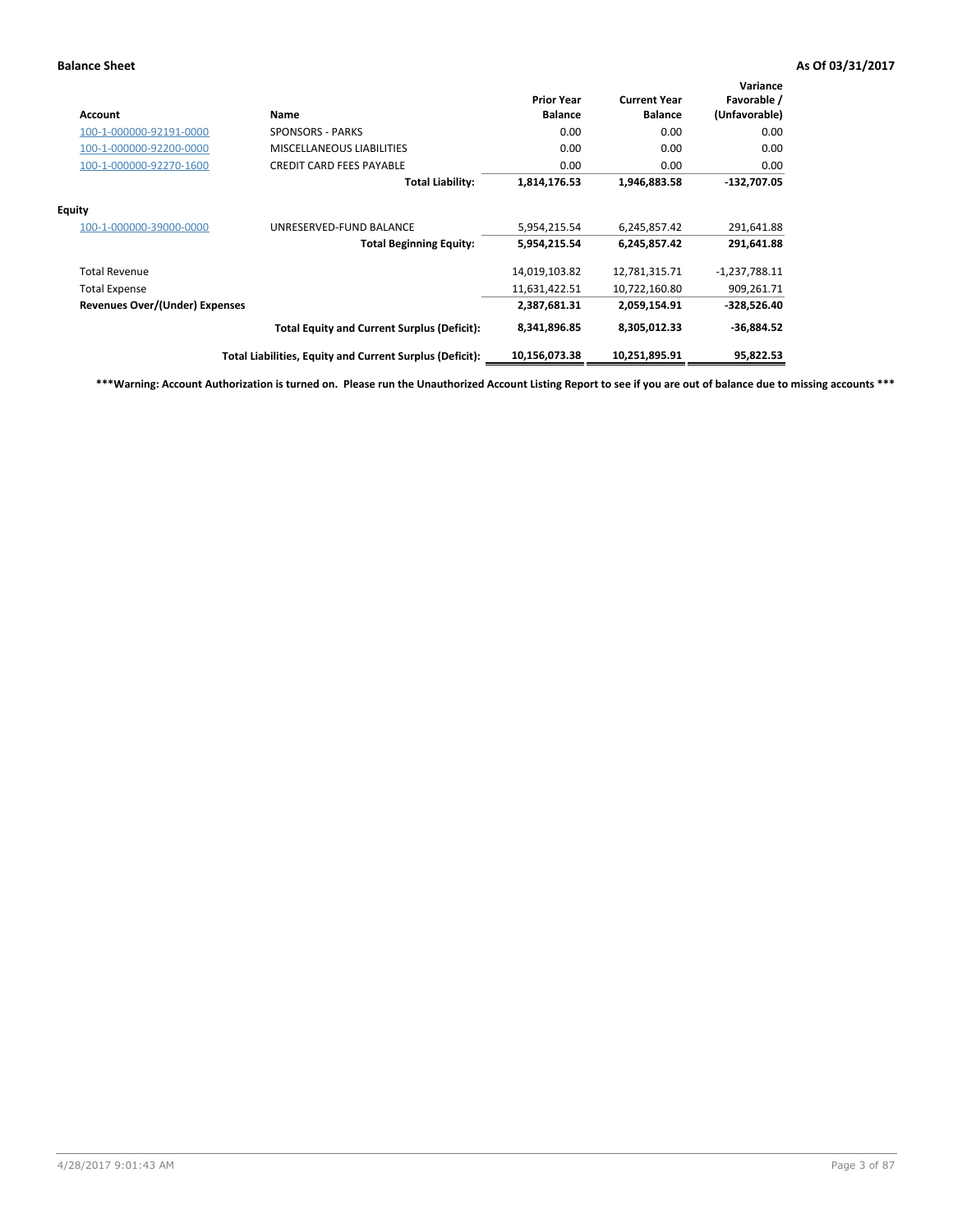| Account                                                   | <b>Name</b>                                              | <b>Prior Year</b><br><b>Balance</b> | <b>Current Year</b><br><b>Balance</b> | Variance<br>Favorable /<br>(Unfavorable) |
|-----------------------------------------------------------|----------------------------------------------------------|-------------------------------------|---------------------------------------|------------------------------------------|
| <b>Fund: 101 - MUNICIPAL COURT BUILDING SECURITY FEES</b> |                                                          |                                     |                                       |                                          |
| Assets                                                    |                                                          |                                     |                                       |                                          |
| 101-1-000000-10000-0000                                   | <b>CURRENT ASSETS / CASH</b>                             | 36,395.59                           | 45,041.15                             | 8,645.56                                 |
| 101-1-000000-13201-0000                                   | MISC ACCTS RECEIVABLE                                    | 0.00                                | 0.00                                  | 0.00                                     |
| 101-1-000000-13203-0000                                   | NON-CURRENT ASSETS / PREPAYMENTS                         | 0.00                                | 0.00                                  | 0.00                                     |
| 101-1-000000-13205-0000                                   | <b>INTEREST RECEIVABLE</b>                               | 0.00                                | 0.00                                  | 0.00                                     |
|                                                           | <b>Total Assets:</b>                                     | 36,395.59                           | 45,041.15                             | 8,645.56                                 |
| Liability                                                 |                                                          |                                     |                                       |                                          |
| 101-1-000000-20101-0000                                   | <b>ACCOUNTS PAYABLE</b>                                  | 0.00                                | 0.00                                  | 0.00                                     |
| 101-1-000000-20102-0000                                   | <b>CREDIT CARD PAYABLE</b>                               | 0.00                                | 0.00                                  | 0.00                                     |
| 101-1-000000-20103-0000                                   | <b>ACCRUED ACCOUNTS PAYABLE</b>                          | 0.00                                | 0.00                                  | 0.00                                     |
| 101-1-000000-29300-0000                                   | <b>ENCUMBRANCE SUMMARY</b>                               | 0.00                                | 0.00                                  | 0.00                                     |
| 101-1-000000-29400-0000                                   | RESERVED ACCOUNT / ENCUMBRANCES                          | 0.00                                | 0.00                                  | 0.00                                     |
|                                                           | <b>Total Liability:</b>                                  | 0.00                                | 0.00                                  | 0.00                                     |
| <b>Equity</b>                                             |                                                          |                                     |                                       |                                          |
| 101-1-000000-39000-0000                                   | UNRESERVED-FUND BALANCE                                  | 32,257.51                           | 40,094.13                             | 7,836.62                                 |
|                                                           | <b>Total Beginning Equity:</b>                           | 32,257.51                           | 40.094.13                             | 7,836.62                                 |
| <b>Total Revenue</b>                                      |                                                          | 4,168.55                            | 4,962.75                              | 794.20                                   |
| <b>Total Expense</b>                                      |                                                          | 30.47                               | 15.73                                 | 14.74                                    |
| Revenues Over/(Under) Expenses                            |                                                          | 4,138.08                            | 4,947.02                              | 808.94                                   |
|                                                           | <b>Total Equity and Current Surplus (Deficit):</b>       | 36,395.59                           | 45.041.15                             | 8,645.56                                 |
|                                                           | Total Liabilities, Equity and Current Surplus (Deficit): | 36,395.59                           | 45,041.15                             | 8,645.56                                 |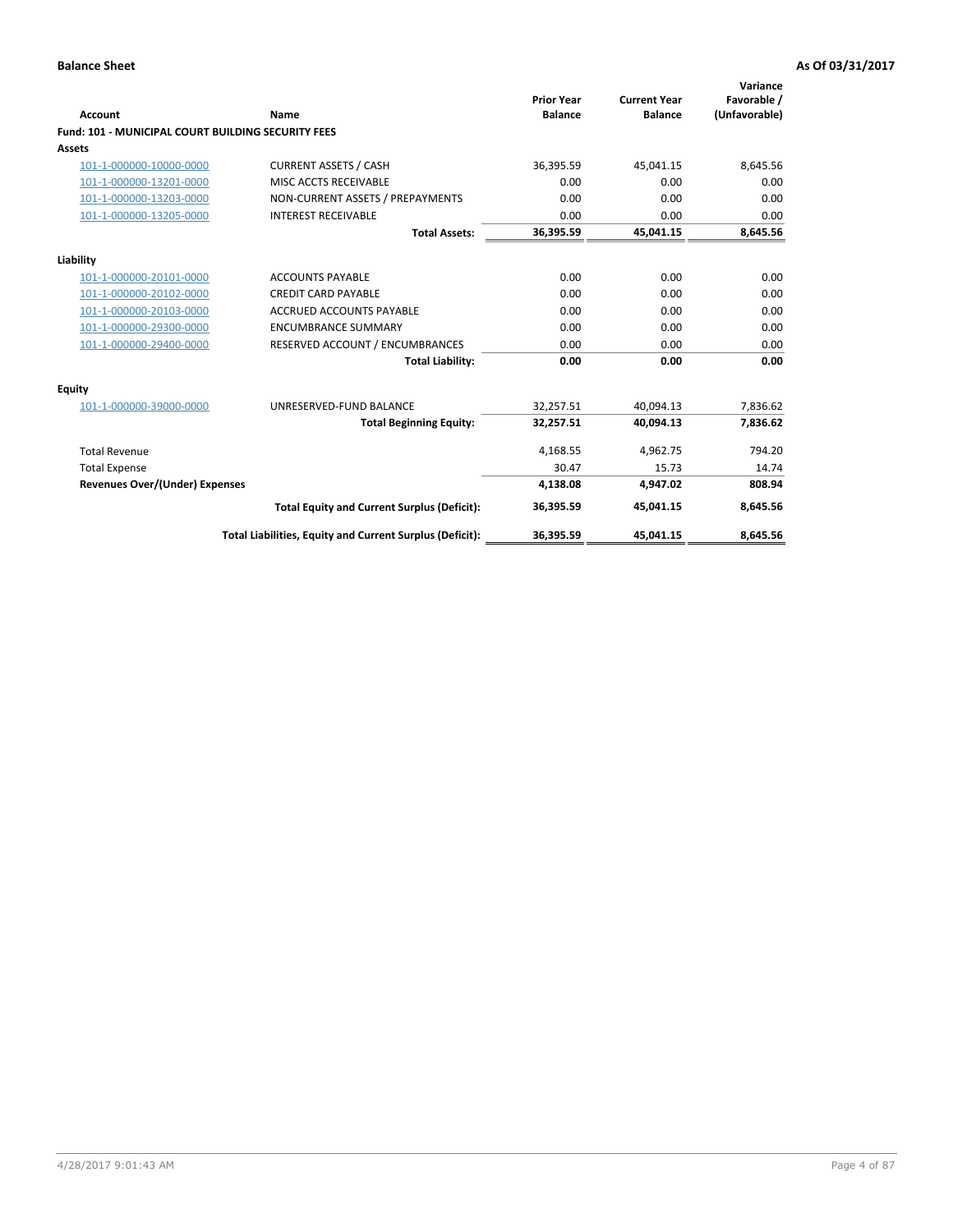| <b>Account</b>                               | Name                                                     | <b>Prior Year</b><br><b>Balance</b> | <b>Current Year</b><br><b>Balance</b> | Variance<br>Favorable /<br>(Unfavorable) |
|----------------------------------------------|----------------------------------------------------------|-------------------------------------|---------------------------------------|------------------------------------------|
| <b>Fund: 102 - MUNICIPAL COURT TECH FUND</b> |                                                          |                                     |                                       |                                          |
| Assets                                       |                                                          |                                     |                                       |                                          |
| 102-1-000000-10000-0000                      | <b>CURRENT ASSETS / CASH</b>                             | 5,604.02                            | 17,088.15                             | 11,484.13                                |
| 102-1-000000-13201-0000                      | MISC ACCTS RECEIVABLE                                    | 0.00                                | 0.00                                  | 0.00                                     |
|                                              | <b>Total Assets:</b>                                     | 5,604.02                            | 17,088.15                             | 11,484.13                                |
| Liability                                    |                                                          |                                     |                                       |                                          |
| 102-1-000000-20101-0000                      | <b>ACCOUNTS PAYABLE</b>                                  | 0.00                                | 0.00                                  | 0.00                                     |
| 102-1-000000-20102-0000                      | <b>CREDIT CARD PAYABLE</b>                               | 0.00                                | 0.00                                  | 0.00                                     |
| 102-1-000000-20103-0000                      | <b>ACCRUED ACCOUNTS PAYABLE</b>                          | 0.00                                | 0.00                                  | 0.00                                     |
| 102-1-000000-23001-0000                      | <b>CAPITAL LEASE PAYABLE</b>                             | 0.00                                | 0.00                                  | 0.00                                     |
| 102-1-000000-23101-0000                      | <b>CAPITAL LEASE PAYABLE</b>                             | 0.00                                | 0.00                                  | 0.00                                     |
| 102-1-000000-29300-0000                      | <b>ENCUMBRANCE SUMMARY</b>                               | 0.00                                | 0.00                                  | 0.00                                     |
| 102-1-000000-29400-0000                      | RESERVED ACCOUNT / ENCUMBRANCES                          | 0.00                                | 0.00                                  | 0.00                                     |
|                                              | <b>Total Liability:</b>                                  | 0.00                                | 0.00                                  | 0.00                                     |
| Equity                                       |                                                          |                                     |                                       |                                          |
| 102-1-000000-39000-0000                      | UNRESERVED-FUND BALANCE                                  | 6,761.69                            | 10,478.37                             | 3,716.68                                 |
|                                              | <b>Total Beginning Equity:</b>                           | 6,761.69                            | 10,478.37                             | 3,716.68                                 |
| <b>Total Revenue</b>                         |                                                          | 5,469.49                            | 6,614.50                              | 1,145.01                                 |
| <b>Total Expense</b>                         |                                                          | 6,627.16                            | 4.72                                  | 6,622.44                                 |
| <b>Revenues Over/(Under) Expenses</b>        |                                                          | $-1,157.67$                         | 6,609.78                              | 7,767.45                                 |
|                                              | <b>Total Equity and Current Surplus (Deficit):</b>       | 5,604.02                            | 17,088.15                             | 11,484.13                                |
|                                              | Total Liabilities, Equity and Current Surplus (Deficit): | 5,604.02                            | 17,088.15                             | 11,484.13                                |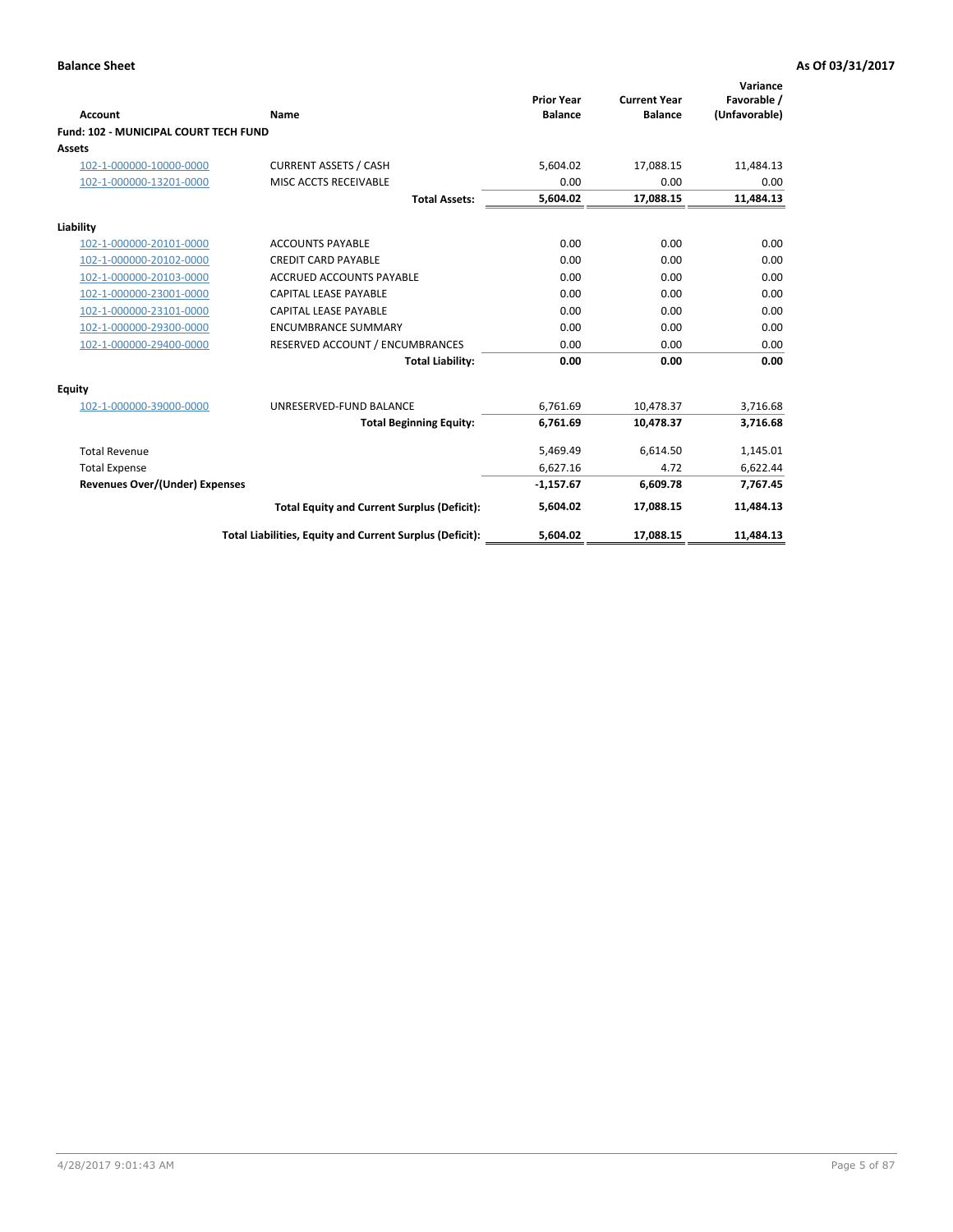| <b>Account</b>                                       | Name                                                     | <b>Prior Year</b><br><b>Balance</b> | <b>Current Year</b><br><b>Balance</b> | Variance<br>Favorable /<br>(Unfavorable) |
|------------------------------------------------------|----------------------------------------------------------|-------------------------------------|---------------------------------------|------------------------------------------|
| <b>Fund: 103 - MUNICIPAL COURT CHILD SAFETY FUND</b> |                                                          |                                     |                                       |                                          |
| <b>Assets</b>                                        |                                                          |                                     |                                       |                                          |
| 103-1-000000-10000-0000                              | <b>CURRENT ASSETS / CASH</b>                             | 9,307.61                            | 11,214.62                             | 1,907.01                                 |
| 103-1-000000-13201-0000                              | MISC ACCTS RECEIVABLE                                    | 0.00                                | 0.00                                  | 0.00                                     |
| 103-1-000000-13203-0000                              | NON-CURRENT ASSETS / PREPAYMENTS                         | 0.00                                | 0.00                                  | 0.00                                     |
| 103-1-000000-13205-0000                              | <b>INTEREST RECEIVABLE</b>                               | 0.00                                | 0.00                                  | 0.00                                     |
|                                                      | <b>Total Assets:</b>                                     | 9,307.61                            | 11,214.62                             | 1,907.01                                 |
| Liability                                            |                                                          |                                     |                                       |                                          |
| 103-1-000000-20101-0000                              | <b>ACCOUNTS PAYABLE</b>                                  | 0.00                                | 0.00                                  | 0.00                                     |
| 103-1-000000-20103-0000                              | <b>ACCRUED ACCOUNTS PAYABLE</b>                          | 0.00                                | 0.00                                  | 0.00                                     |
|                                                      | <b>Total Liability:</b>                                  | 0.00                                | 0.00                                  | 0.00                                     |
| Equity                                               |                                                          |                                     |                                       |                                          |
| 103-1-000000-39000-0000                              | UNRESERVED-FUND BALANCE                                  | 6,984.63                            | 9,909.90                              | 2,925.27                                 |
|                                                      | <b>Total Beginning Equity:</b>                           | 6,984.63                            | 9.909.90                              | 2,925.27                                 |
| <b>Total Revenue</b>                                 |                                                          | 8,073.00                            | 6,638.10                              | $-1,434.90$                              |
| <b>Total Expense</b>                                 |                                                          | 5,750.02                            | 5,333.38                              | 416.64                                   |
| Revenues Over/(Under) Expenses                       |                                                          | 2,322.98                            | 1,304.72                              | $-1,018.26$                              |
|                                                      | <b>Total Equity and Current Surplus (Deficit):</b>       | 9,307.61                            | 11,214.62                             | 1,907.01                                 |
|                                                      | Total Liabilities, Equity and Current Surplus (Deficit): | 9,307.61                            | 11,214.62                             | 1,907.01                                 |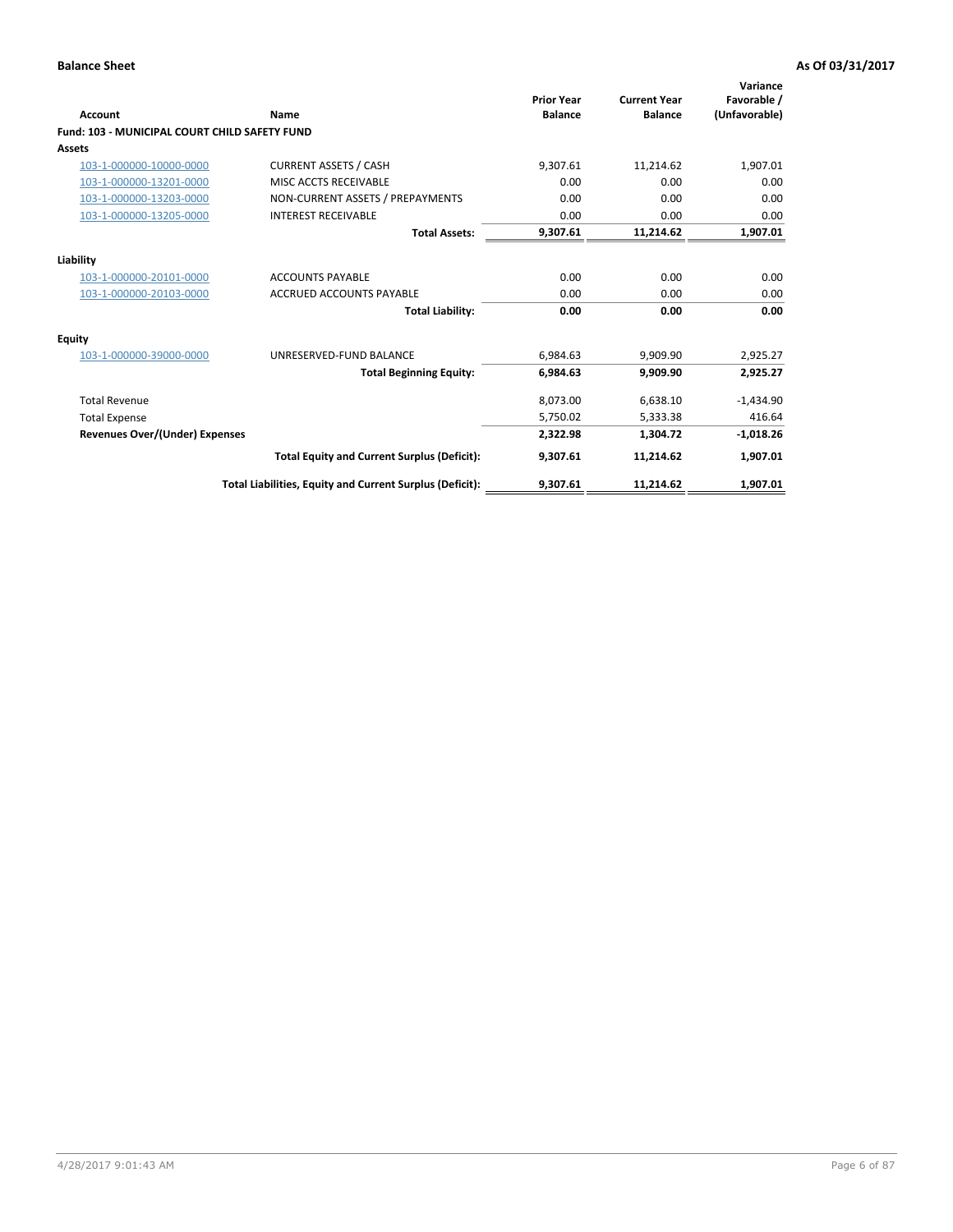|                                       |                                                          | <b>Prior Year</b> | <b>Current Year</b> | Variance<br>Favorable / |
|---------------------------------------|----------------------------------------------------------|-------------------|---------------------|-------------------------|
| Account                               | Name                                                     | <b>Balance</b>    | <b>Balance</b>      | (Unfavorable)           |
| Fund: 110 - EXCHANGE BUILDING FUND    |                                                          |                   |                     |                         |
| Assets                                |                                                          |                   |                     |                         |
| 110-1-000000-10000-0000               | <b>CURRENT ASSETS / CASH</b>                             | $-377,042.26$     | -533,349.75         | $-156,307.49$           |
| 110-1-000000-13201-0000               | MISC ACCTS RECEIVABLE                                    | 0.00              | 0.00                | 0.00                    |
| 110-1-000000-13203-0000               | NON-CURRENT ASSETS / PREPAYMENTS                         | 0.00              | 0.00                | 0.00                    |
| 110-1-000000-13205-0000               | <b>INTEREST RECEIVABLE</b>                               | 0.00              | 0.00                | 0.00                    |
| 110-1-000000-14100-0000               | DUE FROM FUND 100                                        | 0.00              | 0.00                | 0.00                    |
| 110-1-000000-16001-0000               | FIXED ASSETS / LAND                                      | 0.00              | 0.00                | 0.00                    |
| 110-1-000000-16002-0000               | <b>IMPROVMENTS-NON BUILDINGS</b>                         | 0.00              | 0.00                | 0.00                    |
| 110-1-000000-16003-0000               | ACCUMULATED DEPRECIATION                                 | 0.00              | 0.00                | 0.00                    |
| 110-1-000000-16004-0000               | <b>FIXED ASSETS / BUILDINGS</b>                          | 0.00              | 0.00                | 0.00                    |
| 110-1-000000-16005-0000               | ACCUMULATED DEPRECIATION                                 | 0.00              | 0.00                | 0.00                    |
| 110-1-000000-16201-0000               | MACHINERY AND EQUIPMENT                                  | 0.00              | 0.00                | 0.00                    |
| 110-1-000000-16202-0000               | ACCUMULATED DEPRECATION                                  | 0.00              | 0.00                | 0.00                    |
| 110-1-000000-16301-0000               | FIXED ASSETS / C W I P                                   | 0.00              | 0.00                | 0.00                    |
|                                       | <b>Total Assets:</b>                                     | $-377,042.26$     | -533,349.75         | $-156,307.49$           |
| Liability                             |                                                          |                   |                     |                         |
| 110-1-000000-20101-0000               | <b>ACCOUNTS PAYABLE</b>                                  | 0.00              | 0.00                | 0.00                    |
| 110-1-000000-20102-0000               | <b>CREDIT CARD PAYABLE</b>                               | 0.00              | 0.00                | 0.00                    |
| 110-1-000000-20103-0000               | <b>ACCRUED ACCOUNTS PAYABLE</b>                          | 0.00              | 0.00                | 0.00                    |
| 110-1-000000-20109-0000               | MISCELLANEOUS LIABILITIES                                | 0.00              | 0.00                | 0.00                    |
| 110-1-000000-20110-0000               | <b>REVENUE BONDS PAYABLE</b>                             | 0.00              | 0.00                | 0.00                    |
| 110-1-000000-20112-0000               | <b>ACCRUED INTEREST PAYABLE</b>                          | 0.00              | 0.00                | 0.00                    |
| 110-1-000000-20141-0000               | <b>TELEPHONE CLEARING</b>                                | 0.00              | 0.00                | 0.00                    |
| 110-1-000000-20160-0000               | <b>UNAPPLIED CREDIT</b>                                  | 0.00              | 0.00                | 0.00                    |
| 110-1-000000-20201-0000               | <b>DEFERRED REVENUE</b>                                  | 0.00              | 0.00                | 0.00                    |
| 110-1-000000-21001-0000               | <b>GENERAL FUND / GENERAL FUND</b>                       | 0.00              | 0.00                | 0.00                    |
| 110-1-000000-22001-0000               | SALARIES PAYABLE                                         | 1,025.56          | 0.00                | 1,025.56                |
| 110-1-000000-22002-0000               | <b>VACATION/SICK PAYABLE</b>                             | 0.00              | 0.00                | 0.00                    |
| 110-1-000000-26001-0000               | <b>OBLIG FOR COMP ABSENCES</b>                           | 0.00              | 0.00                | 0.00                    |
| 110-1-000000-26102-0000               | REVENUE BONDS PAYABLE                                    | 0.00              | 0.00                | 0.00                    |
| 110-1-000000-27001-0000               | <b>CONTRIBUTED CAPITAL</b>                               | 0.00              | 0.00                | 0.00                    |
| 110-1-000000-29300-0000               | <b>ENCUMBRANCE SUMMARY</b>                               | 0.00              | 0.00                | 0.00                    |
| 110-1-000000-29400-0100               | RESERVED ACCOUNT / ENCUMBRANCES                          | 0.00              | 0.00                | 0.00                    |
|                                       | <b>Total Liability:</b>                                  | 1,025.56          | 0.00                | 1.025.56                |
| <b>Equity</b>                         |                                                          |                   |                     |                         |
| 110-1-000000-39000-0000               | UNRESERVED-FUND BALANCE                                  | 0.00              | 0.00                | 0.00                    |
| 110-1-000000-39100-0000               | UNRESERVED-RET. EARNINGS                                 | $-202,154.21$     | -533,357.14         | -331,202.93             |
|                                       | <b>Total Beginning Equity:</b>                           | $-202,154.21$     | -533,357.14         | -331,202.93             |
|                                       |                                                          |                   |                     |                         |
| <b>Total Revenue</b>                  |                                                          | 95,539.76         | 12.61               | $-95,527.15$            |
| <b>Total Expense</b>                  |                                                          | 271,453.37        | 5.22                | 271,448.15              |
| <b>Revenues Over/(Under) Expenses</b> |                                                          | -175,913.61       | 7.39                | 175,921.00              |
|                                       | <b>Total Equity and Current Surplus (Deficit):</b>       | -378,067.82       | -533,349.75         | -155,281.93             |
|                                       | Total Liabilities, Equity and Current Surplus (Deficit): | -377,042.26       | -533,349.75         | -156,307.49             |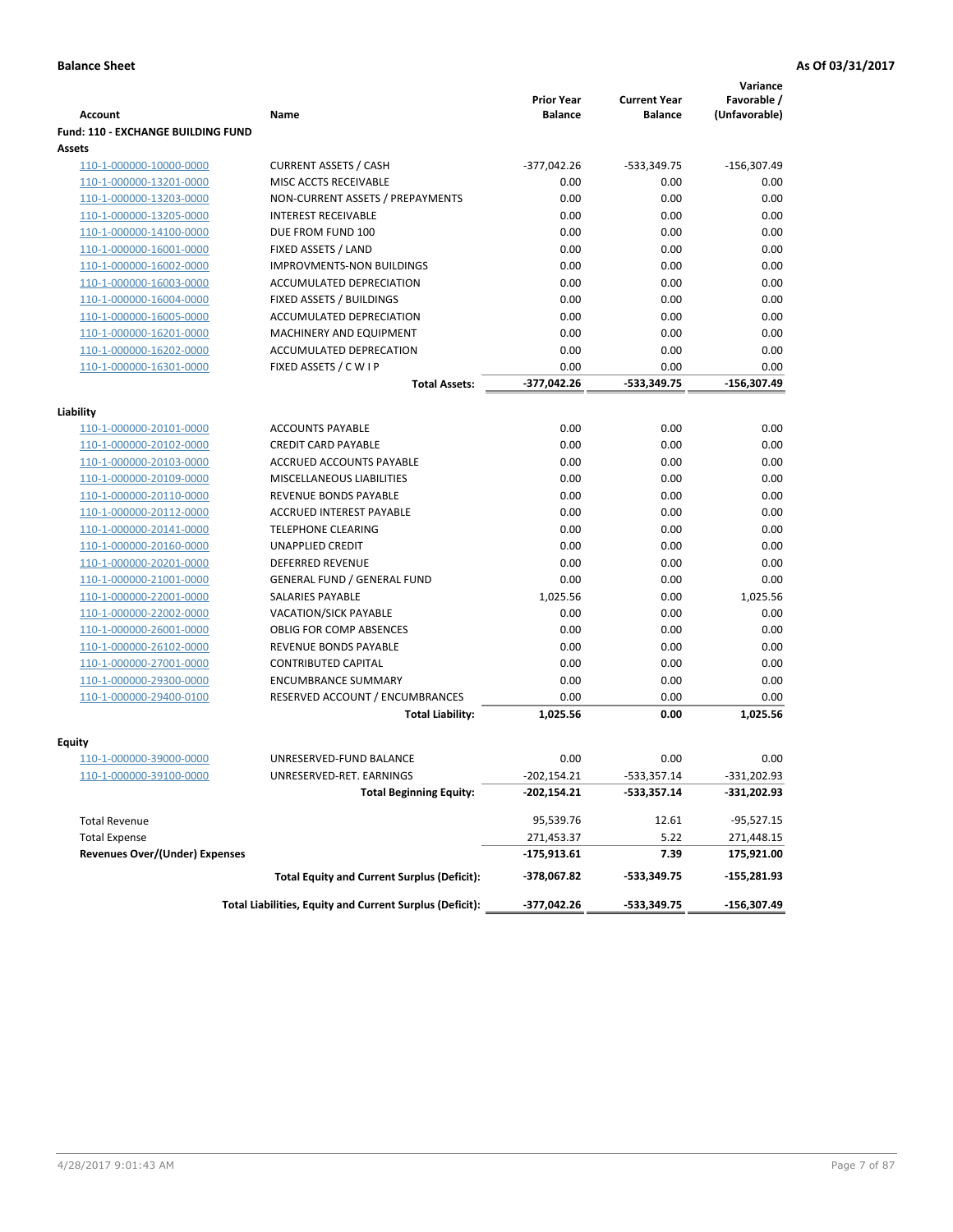|                                                          |                                                          | <b>Prior Year</b><br><b>Balance</b> | <b>Current Year</b><br><b>Balance</b> | Variance<br>Favorable / |
|----------------------------------------------------------|----------------------------------------------------------|-------------------------------------|---------------------------------------|-------------------------|
| <b>Account</b><br>Fund: 111 - RECREATION ACTIVITIES FUND | <b>Name</b>                                              |                                     |                                       | (Unfavorable)           |
| <b>Assets</b>                                            |                                                          |                                     |                                       |                         |
| 111-1-000000-10000-0000                                  | <b>CURRENT ASSETS / CASH</b>                             | $-40,151.72$                        | $-15,480.63$                          | 24,671.09               |
| 111-1-000000-10313-0000                                  | <b>CHANGE DRAWER - PARK CONCESSIONS</b>                  | 250.00                              | 0.00                                  | $-250.00$               |
| 111-1-000000-13201-0000                                  | MISC ACCTS RECEIVABLE                                    | 0.00                                | 0.00                                  | 0.00                    |
| 111-1-000000-13205-0000                                  | <b>INTEREST RECEIVABLE</b>                               | 0.00                                | 0.00                                  | 0.00                    |
|                                                          | <b>Total Assets:</b>                                     | $-39,901.72$                        | $-15,480.63$                          | 24,421.09               |
|                                                          |                                                          |                                     |                                       |                         |
| Liability                                                |                                                          |                                     |                                       |                         |
| 111-1-000000-20101-0000                                  | <b>ACCOUNTS PAYABLE</b>                                  | 0.00                                | 0.00                                  | 0.00                    |
| 111-1-000000-20102-0000                                  | <b>CREDIT CARD PAYABLE</b>                               | 0.00                                | 0.00                                  | 0.00                    |
| 111-1-000000-20103-0000                                  | <b>ACCRUED ACCOUNTS PAYABLE</b>                          | 0.00                                | 0.00                                  | 0.00                    |
| 111-1-000000-20125-0000                                  | SALES TAX PAYABLE / IN THE CITY                          | 0.00                                | 559.86                                | $-559.86$               |
| 111-1-000000-20160-0000                                  | <b>UNAPPLIED CREDIT</b>                                  | 0.00                                | 0.00                                  | 0.00                    |
| 111-1-000000-20201-0000                                  | <b>DEFERRED REVENUE</b>                                  | 0.00                                | 0.00                                  | 0.00                    |
| 111-1-000000-22001-0000                                  | <b>SALARIES PAYABLE</b>                                  | 55.94                               | 0.00                                  | 55.94                   |
| 111-1-000000-29300-0000                                  | <b>ENCUMBRANCE SUMMARY</b>                               | 0.00                                | 0.00                                  | 0.00                    |
| 111-1-000000-29400-0100                                  | RESERVED ACCOUNT / ENCUMBRANCES                          | 0.00                                | 0.00                                  | 0.00                    |
|                                                          | <b>Total Liability:</b>                                  | 55.94                               | 559.86                                | $-503.92$               |
| <b>Equity</b>                                            |                                                          |                                     |                                       |                         |
| 111-1-000000-39000-0000                                  | UNRESERVED-FUND BALANCE                                  | $-14,042.32$                        | $-21,137.22$                          | $-7,094.90$             |
| 111-1-000000-39100-0000                                  | UNRESERVED-RET. EARNINGS                                 | 0.00                                | 0.00                                  | 0.00                    |
|                                                          | <b>Total Beginning Equity:</b>                           | $-14,042.32$                        | $-21,137.22$                          | $-7,094.90$             |
| <b>Total Revenue</b>                                     |                                                          | 30,302.55                           | 79,483.79                             | 49,181.24               |
| <b>Total Expense</b>                                     |                                                          | 56,217.89                           | 74,387.06                             | $-18,169.17$            |
| <b>Revenues Over/(Under) Expenses</b>                    |                                                          | $-25,915.34$                        | 5,096.73                              | 31,012.07               |
|                                                          | <b>Total Equity and Current Surplus (Deficit):</b>       | $-39,957.66$                        | $-16,040.49$                          | 23,917.17               |
|                                                          | Total Liabilities, Equity and Current Surplus (Deficit): | $-39,901.72$                        | $-15,480.63$                          | 24,421.09               |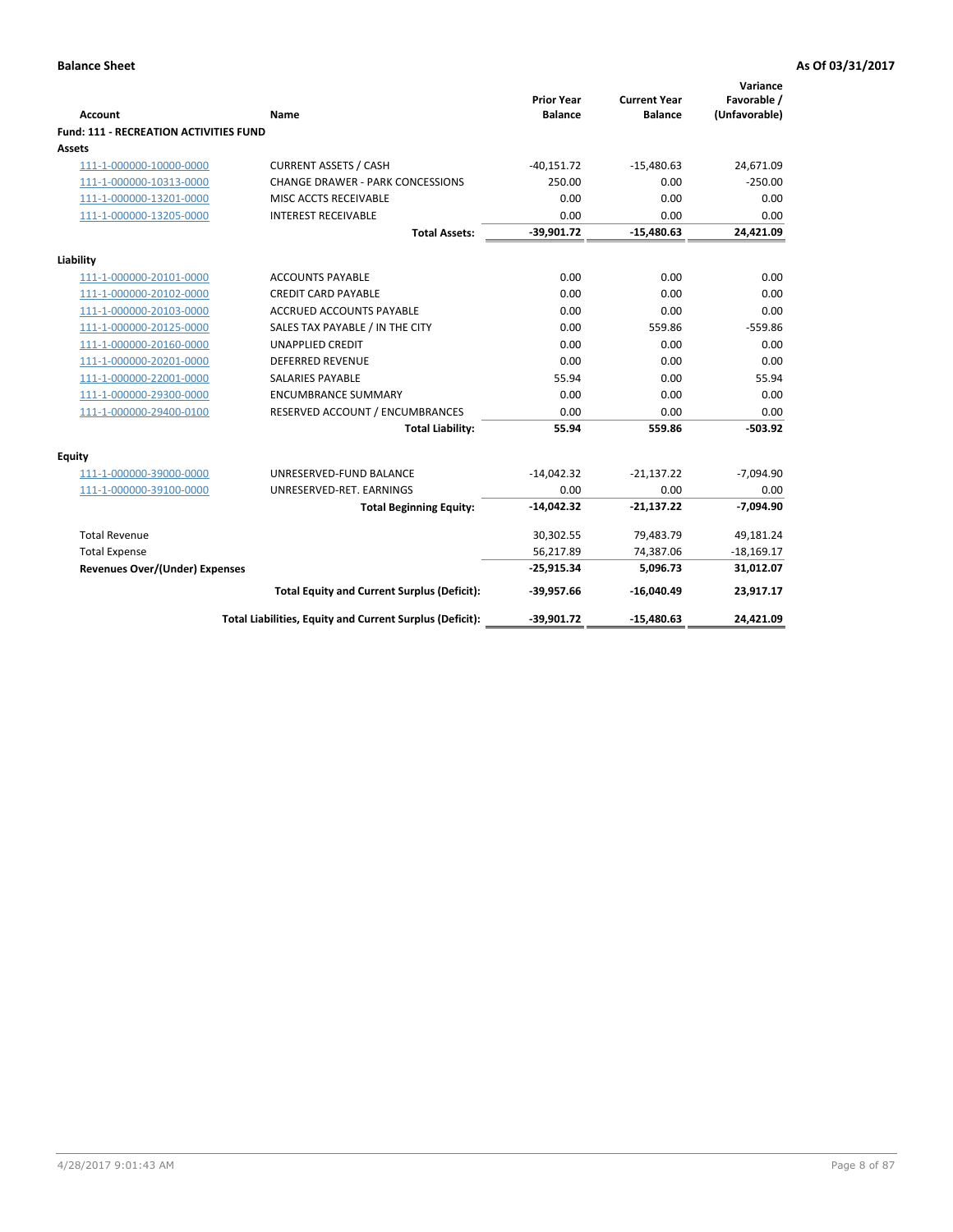|                                       |                                                          |                                     |                                       | Variance                     |
|---------------------------------------|----------------------------------------------------------|-------------------------------------|---------------------------------------|------------------------------|
| <b>Account</b>                        | Name                                                     | <b>Prior Year</b><br><b>Balance</b> | <b>Current Year</b><br><b>Balance</b> | Favorable /<br>(Unfavorable) |
| Fund: 112 - GUN RANGE FUND            |                                                          |                                     |                                       |                              |
| <b>Assets</b>                         |                                                          |                                     |                                       |                              |
| 112-1-000000-10000-0000               | <b>CURRENT ASSETS / CASH</b>                             | 23,681.69                           | 27,119.34                             | 3,437.65                     |
| 112-1-000000-13201-0000               | MISC ACCTS RECEIVABLE                                    | 0.00                                | 0.00                                  | 0.00                         |
|                                       | <b>Total Assets:</b>                                     | 23,681.69                           | 27,119.34                             | 3,437.65                     |
| Liability                             |                                                          |                                     |                                       |                              |
| 112-1-000000-20101-0000               | <b>ACCOUNTS PAYABLE</b>                                  | 0.00                                | 0.00                                  | 0.00                         |
| 112-1-000000-20103-0000               | <b>ACCRUED ACCOUNTS PAYABLE</b>                          | 0.00                                | 0.00                                  | 0.00                         |
| 112-1-000000-20160-0000               | <b>UNAPPLIED CREDIT</b>                                  | 0.00                                | 0.00                                  | 0.00                         |
| 112-1-000000-21001-0000               | <b>GENERAL FUND / GENERAL FUND</b>                       | 0.00                                | 0.00                                  | 0.00                         |
| 112-1-000000-29300-0000               | <b>ENCUMBRANCE SUMMARY</b>                               | 0.00                                | 0.00                                  | 0.00                         |
| 112-1-000000-29400-0100               | RESERVED ACCOUNT / ENCUMBRANCES                          | 0.00                                | 0.00                                  | 0.00                         |
|                                       | <b>Total Liability:</b>                                  | 0.00                                | 0.00                                  | 0.00                         |
| Equity                                |                                                          |                                     |                                       |                              |
| 112-1-000000-39000-0000               | UNRESERVED-FUND BALANCE                                  | 22,713.63                           | 26,256.56                             | 3,542.93                     |
| 112-1-000000-39100-0000               | UNRESERVED-RET. EARNINGS                                 | 0.00                                | 0.00                                  | 0.00                         |
|                                       | <b>Total Beginning Equity:</b>                           | 22,713.63                           | 26,256.56                             | 3,542.93                     |
| <b>Total Revenue</b>                  |                                                          | 1,408.60                            | 1,292.83                              | $-115.77$                    |
| <b>Total Expense</b>                  |                                                          | 440.54                              | 430.05                                | 10.49                        |
| <b>Revenues Over/(Under) Expenses</b> |                                                          | 968.06                              | 862.78                                | $-105.28$                    |
|                                       | <b>Total Equity and Current Surplus (Deficit):</b>       | 23,681.69                           | 27,119.34                             | 3,437.65                     |
|                                       | Total Liabilities, Equity and Current Surplus (Deficit): | 23,681.69                           | 27,119.34                             | 3,437.65                     |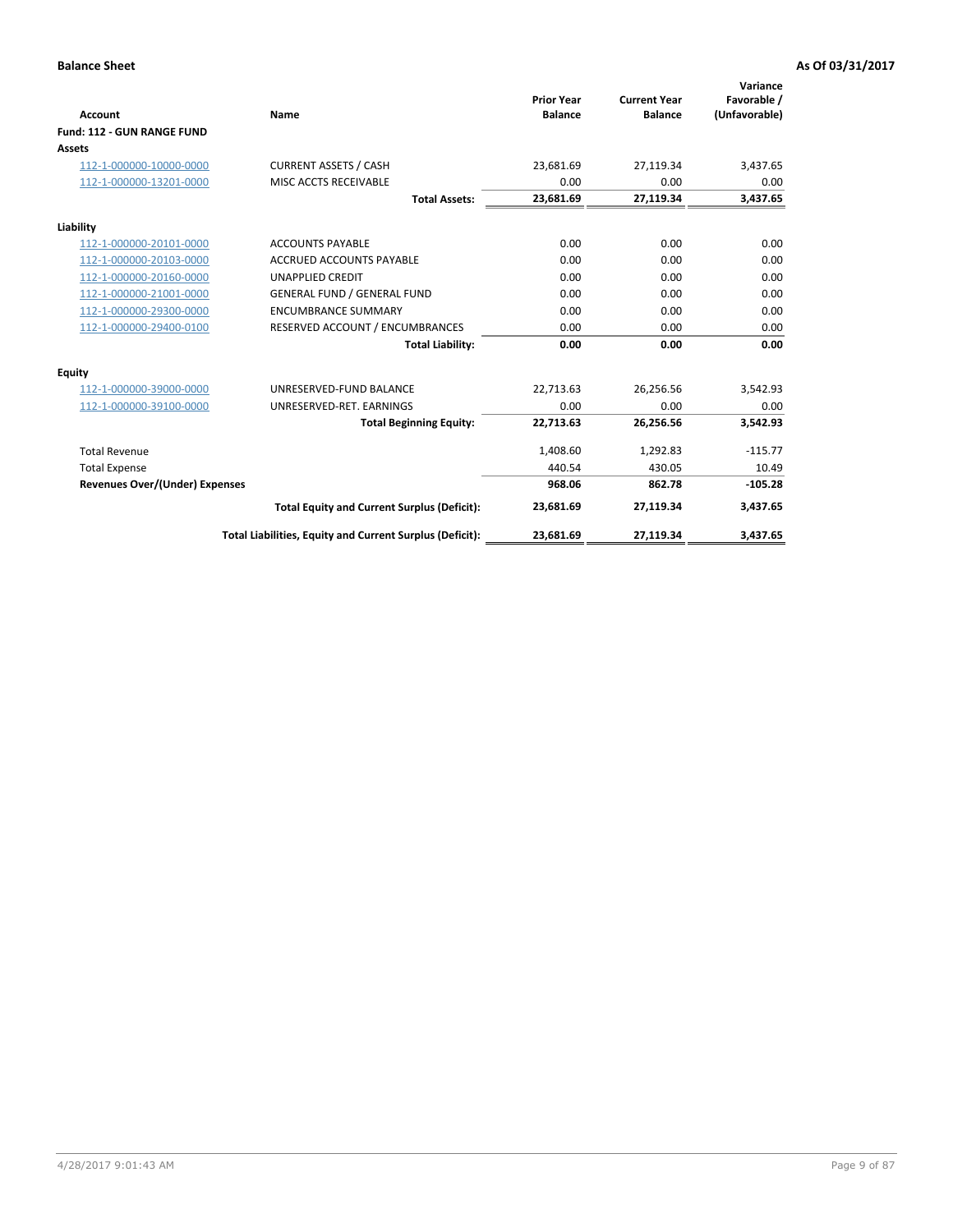| <b>Account</b>                                     | Name                                                     | <b>Prior Year</b><br><b>Balance</b> | <b>Current Year</b><br><b>Balance</b> | Variance<br>Favorable /<br>(Unfavorable) |
|----------------------------------------------------|----------------------------------------------------------|-------------------------------------|---------------------------------------|------------------------------------------|
| Fund: 113 - HOTEL / MOTEL OCCUPANCY TAX FUND       |                                                          |                                     |                                       |                                          |
| Assets                                             |                                                          |                                     |                                       |                                          |
| 113-1-000000-10000-0000                            | <b>CURRENT ASSETS / CASH</b>                             | 303,557.20                          | 479,137.94                            | 175,580.74                               |
| 113-1-000000-13101-0000                            | <b>TAX RECEIVABLE-CURRENT</b>                            | 0.00                                | 0.00                                  | 0.00                                     |
| 113-1-000000-13201-0000                            | MISC ACCTS RECEIVABLE                                    | 0.00                                | 0.00                                  | 0.00                                     |
| 113-1-000000-13202-0000                            | <b>EMPLOYEE ADVANCES</b>                                 | 0.00                                | 0.00                                  | 0.00                                     |
| 113-1-000000-13203-0000                            | NON-CURRENT ASSETS / PREPAYMENTS                         | 0.00                                | 0.00                                  | 0.00                                     |
| 113-1-000000-13205-0000                            | <b>INTEREST RECEIVABLE</b>                               | 0.00                                | 0.00                                  | 0.00                                     |
|                                                    | <b>Total Assets:</b>                                     | 303,557.20                          | 479,137.94                            | 175,580.74                               |
|                                                    |                                                          |                                     |                                       |                                          |
| Liability<br>113-1-000000-20101-0000               | <b>ACCOUNTS PAYABLE</b>                                  | 0.00                                | 0.00                                  | 0.00                                     |
| 113-1-000000-20102-0000                            | <b>CREDIT CARD PAYABLE</b>                               | 0.00                                | 0.00                                  | 0.00                                     |
| 113-1-000000-20103-0000                            | <b>ACCRUED ACCOUNTS PAYABLE</b>                          | 0.00                                | 0.00                                  | 0.00                                     |
| 113-1-000000-20144-0000                            | <b>SPECIAL EVENT DONATIONS</b>                           | 0.00                                | 0.00                                  | 0.00                                     |
| 113-1-000000-22001-0000                            | <b>SALARIES PAYABLE</b>                                  | 1,360.32                            | 1,622.86                              | $-262.54$                                |
| 113-1-000000-24001-0000                            | O/S CHECKS PAYABLE                                       | 0.00                                | 0.00                                  | 0.00                                     |
|                                                    | <b>ENCUMBRANCE SUMMARY</b>                               | 0.00                                | 0.00                                  | 0.00                                     |
| 113-1-000000-29300-0000<br>113-1-000000-29400-0100 | RESERVED ACCOUNT / ENCUMBRANCES                          | 0.00                                | 0.00                                  | 0.00                                     |
|                                                    | <b>Total Liability:</b>                                  | 1,360.32                            | 1,622.86                              | $-262.54$                                |
|                                                    |                                                          |                                     |                                       |                                          |
| Equity                                             |                                                          |                                     |                                       |                                          |
| 113-1-000000-39000-0000                            | UNRESERVED-FUND BALANCE                                  | 347,652.06                          | 417,432.34                            | 69,780.28                                |
|                                                    | <b>Total Beginning Equity:</b>                           | 347,652.06                          | 417,432.34                            | 69,780.28                                |
| <b>Total Revenue</b>                               |                                                          | 248,040.47                          | 291,290.64                            | 43,250.17                                |
| <b>Total Expense</b>                               |                                                          | 293,495.65                          | 231,207.90                            | 62,287.75                                |
| <b>Revenues Over/(Under) Expenses</b>              |                                                          | $-45,455.18$                        | 60,082.74                             | 105,537.92                               |
|                                                    | <b>Total Equity and Current Surplus (Deficit):</b>       | 302,196.88                          | 477,515.08                            | 175,318.20                               |
|                                                    | Total Liabilities, Equity and Current Surplus (Deficit): | 303,557.20                          | 479,137.94                            | 175,580.74                               |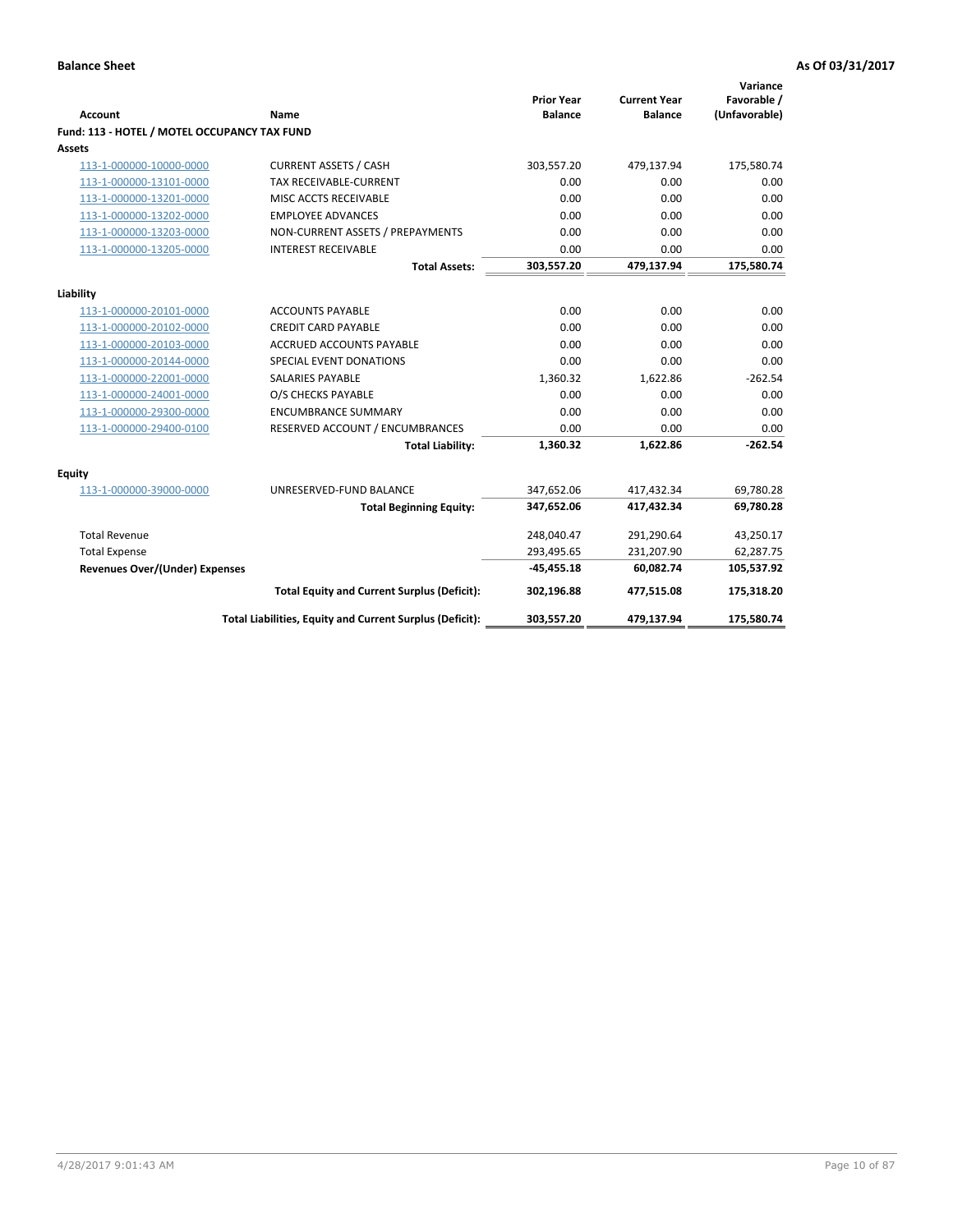| <b>Account</b>                                     | Name                                                     | <b>Prior Year</b><br><b>Balance</b> | <b>Current Year</b><br><b>Balance</b> | Variance<br>Favorable /<br>(Unfavorable) |
|----------------------------------------------------|----------------------------------------------------------|-------------------------------------|---------------------------------------|------------------------------------------|
| <b>Fund: 114 - VENUE MANAGEMENT FUND</b><br>Assets |                                                          |                                     |                                       |                                          |
| 114-1-000000-10000-0000                            | <b>CURRENT ASSETS / CASH</b>                             | $-165,889.71$                       | $-202,313.60$                         | $-36,423.89$                             |
| 114-1-000000-10311-0000                            | CASH / PETTY CASH/CHANGE DRAWERS                         | 200.00                              | 200.00                                | 0.00                                     |
| 114-1-000000-13201-0000                            | MISC ACCTS RECEIVABLE                                    | 0.00                                | 0.00                                  | 0.00                                     |
| 114-1-000000-13203-0000                            | NON-CURRENT ASSETS / PREPAYMENTS                         | 0.00                                | 0.00                                  | 0.00                                     |
| 114-1-000000-13205-0000                            | <b>INTEREST RECEIVABLE</b>                               | 0.00                                | 0.00                                  | 0.00                                     |
|                                                    | <b>Total Assets:</b>                                     | $-165,689.71$                       | $-202,113.60$                         | $-36,423.89$                             |
|                                                    |                                                          |                                     |                                       |                                          |
| Liability                                          |                                                          |                                     |                                       |                                          |
| 114-1-000000-20101-0000                            | <b>ACCOUNTS PAYABLE</b>                                  | 0.00                                | $-12,664.00$                          | 12,664.00                                |
| 114-1-000000-20102-0000                            | <b>CREDIT CARD PAYABLE</b>                               | 0.00                                | 0.00                                  | 0.00                                     |
| 114-1-000000-20103-0000                            | ACCRUED ACCOUNTS PAYABLE                                 | 0.00                                | 0.00                                  | 0.00                                     |
| 114-1-000000-20125-0000                            | SALES TAX PAYABLE / IN THE CITY                          | 0.00                                | 0.00                                  | 0.00                                     |
| 114-1-000000-20150-0000                            | <b>TICKET SALE SHARING</b>                               | 120.00                              | 20,847.74                             | $-20,727.74$                             |
| 114-1-000000-20151-0000                            | <b>SOUND &amp; LIGHTING</b>                              | 0.00                                | 0.00                                  | 0.00                                     |
| 114-1-000000-20160-0000                            | <b>UNAPPLIED CREDIT</b>                                  | 0.00                                | 0.00                                  | 0.00                                     |
| 114-1-000000-20201-0000                            | <b>DEFERRED REVENUE</b>                                  | 0.00                                | 0.00                                  | 0.00                                     |
| 114-1-000000-22001-0000                            | <b>SALARIES PAYABLE</b>                                  | 1,072.95                            | 1,082.08                              | $-9.13$                                  |
| 114-1-000000-24010-0000                            | <b>CIVIC CENTER DEPOSITS</b>                             | 5,180.00                            | 5,650.00                              | $-470.00$                                |
| 114-1-000000-24012-0000                            | <b>AUDITORIUM DEPOSITS</b>                               | 4,500.00                            | 7,000.00                              | $-2,500.00$                              |
| 114-1-000000-29300-0000                            | <b>ENCUMBRANCE SUMMARY</b>                               | 0.00                                | 0.00                                  | 0.00                                     |
| 114-1-000000-29400-0000                            | RESERVED ACCOUNT / ENCUMBRANCES                          | 0.00                                | 0.00                                  | 0.00                                     |
|                                                    | <b>Total Liability:</b>                                  | 10,872.95                           | 21,915.82                             | $-11,042.87$                             |
| Equity                                             |                                                          |                                     |                                       |                                          |
| 114-1-000000-39000-0000                            | UNRESERVED-FUND BALANCE                                  | $-114,485.64$                       | $-196,531.63$                         | $-82,045.99$                             |
|                                                    | <b>Total Beginning Equity:</b>                           | $-114,485.64$                       | $-196,531.63$                         | $-82,045.99$                             |
| <b>Total Revenue</b>                               |                                                          | 134,260.27                          | 99,522.56                             | $-34,737.71$                             |
| <b>Total Expense</b>                               |                                                          | 196,337.29                          | 127,020.35                            | 69,316.94                                |
| <b>Revenues Over/(Under) Expenses</b>              |                                                          | $-62,077.02$                        | -27,497.79                            | 34,579.23                                |
|                                                    | <b>Total Equity and Current Surplus (Deficit):</b>       | $-176,562.66$                       | $-224.029.42$                         | $-47,466.76$                             |
|                                                    | Total Liabilities, Equity and Current Surplus (Deficit): | $-165,689.71$                       | $-202, 113.60$                        | $-36.423.89$                             |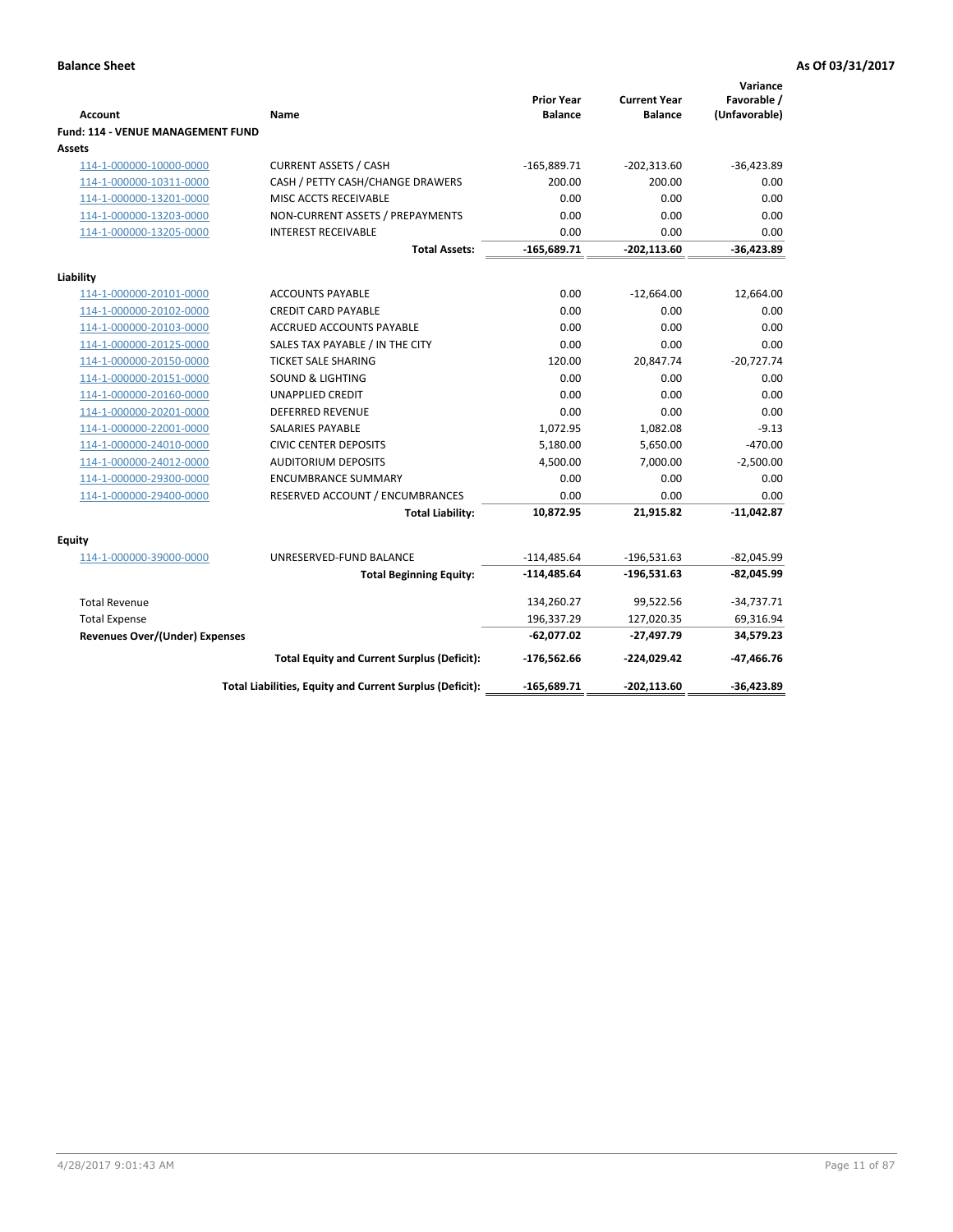|                                       |                                                          |                                     |                                       | Variance                     |
|---------------------------------------|----------------------------------------------------------|-------------------------------------|---------------------------------------|------------------------------|
| <b>Account</b>                        | Name                                                     | <b>Prior Year</b><br><b>Balance</b> | <b>Current Year</b><br><b>Balance</b> | Favorable /<br>(Unfavorable) |
| Fund: 115 - TIRZ FUND                 |                                                          |                                     |                                       |                              |
| <b>Assets</b>                         |                                                          |                                     |                                       |                              |
| 115-1-000000-10000-0000               | <b>CURRENT ASSETS / CASH</b>                             | 0.00                                | 0.00                                  | 0.00                         |
| 115-1-000000-13101-0000               | <b>TAX RECEIVABLE-CURRENT</b>                            | 0.00                                | 0.00                                  | 0.00                         |
| 115-1-000000-13102-0000               | <b>TAXES REC-DELINQUENT</b>                              | 0.00                                | 0.00                                  | 0.00                         |
| 115-1-000000-13103-0000               | ALLOW FOR UNCOLLECT TAXES                                | 0.00                                | 0.00                                  | 0.00                         |
| 115-1-000000-13201-0000               | MISC ACCTS RECEIVABLE                                    | 0.00                                | 0.00                                  | 0.00                         |
| 115-1-000000-13205-0000               | <b>INTEREST RECEIVABLE</b>                               | 0.00                                | 0.00                                  | 0.00                         |
|                                       | <b>Total Assets:</b>                                     | 0.00                                | 0.00                                  | 0.00                         |
|                                       |                                                          |                                     |                                       |                              |
| Liability                             |                                                          |                                     |                                       |                              |
| 115-1-000000-20101-0000               | <b>ACCOUNTS PAYABLE</b>                                  | 0.00                                | 0.00                                  | 0.00                         |
| 115-1-000000-20103-0000               | <b>ACCRUED ACCOUNTS PAYABLE</b>                          | 0.00                                | 0.00                                  | 0.00                         |
| 115-1-000000-20203-0000               | <b>DEFERRED TAX REVENUE</b>                              | 0.00                                | 0.00                                  | 0.00                         |
| 115-1-000000-29300-0000               | <b>ENCUMBRANCE SUMMARY</b>                               | 0.00                                | 0.00                                  | 0.00                         |
| 115-1-000000-29400-0100               | RESERVED ACCOUNT / ENCUMBRANCES                          | 0.00                                | 0.00                                  | 0.00                         |
|                                       | <b>Total Liability:</b>                                  | 0.00                                | 0.00                                  | 0.00                         |
| Equity                                |                                                          |                                     |                                       |                              |
| 115-1-000000-39000-0000               | UNRESERVED-FUND BALANCE                                  | 0.00                                | 0.00                                  | 0.00                         |
| 115-1-000000-39100-0000               | UNRESERVED-RET. EARNINGS                                 | 0.00                                | 0.00                                  | 0.00                         |
|                                       | <b>Total Beginning Equity:</b>                           | 0.00                                | 0.00                                  | 0.00                         |
| <b>Total Revenue</b>                  |                                                          | 0.00                                | 0.00                                  | 0.00                         |
| <b>Total Expense</b>                  |                                                          | 0.00                                | 0.00                                  | 0.00                         |
| <b>Revenues Over/(Under) Expenses</b> |                                                          | 0.00                                | 0.00                                  | 0.00                         |
|                                       | <b>Total Equity and Current Surplus (Deficit):</b>       | 0.00                                | 0.00                                  | 0.00                         |
|                                       | Total Liabilities, Equity and Current Surplus (Deficit): | 0.00                                | 0.00                                  | 0.00                         |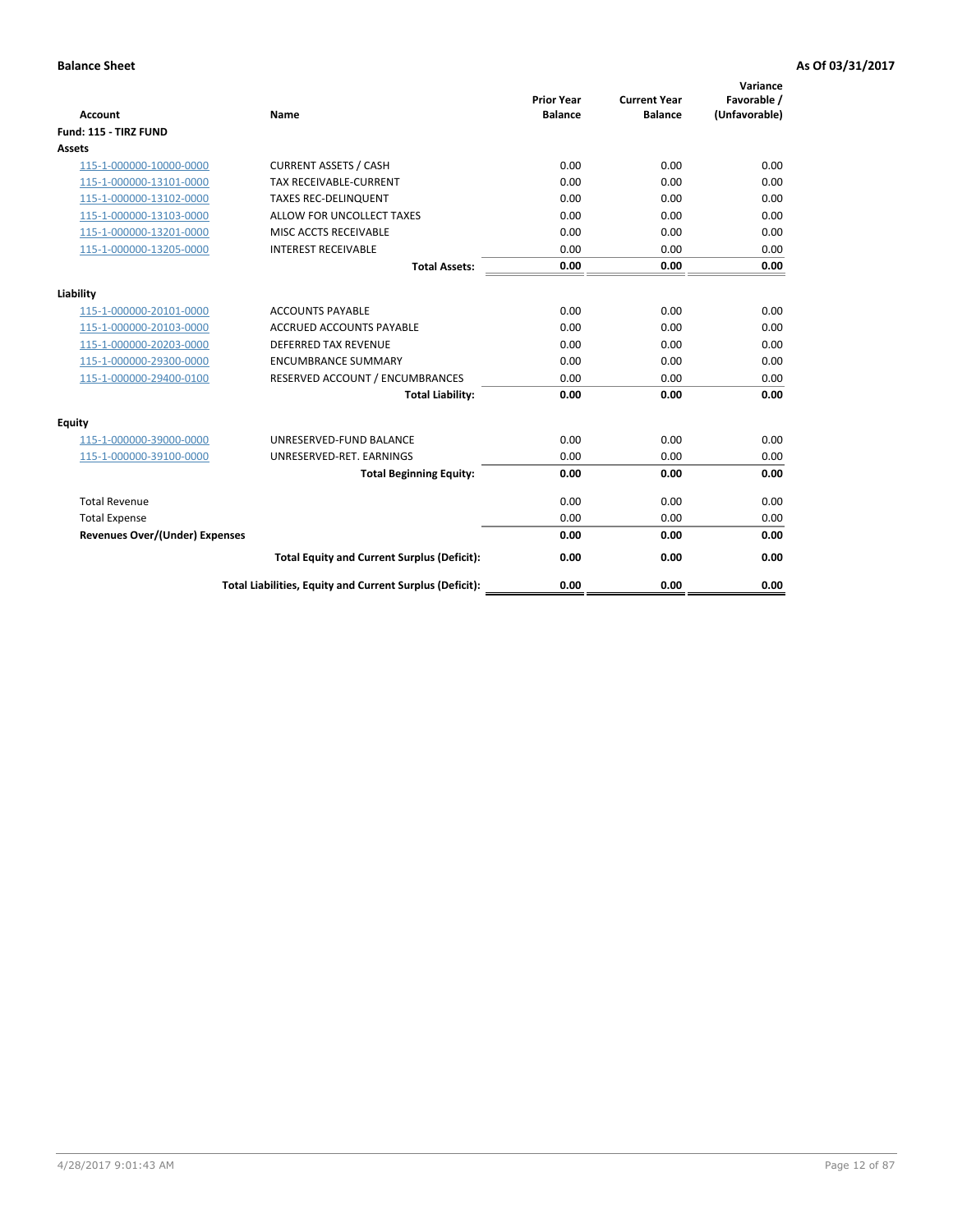| Account                               | Name                                                     | <b>Prior Year</b><br><b>Balance</b> | <b>Current Year</b><br><b>Balance</b> | Variance<br>Favorable /<br>(Unfavorable) |
|---------------------------------------|----------------------------------------------------------|-------------------------------------|---------------------------------------|------------------------------------------|
| Fund: 116 - ROADWAY IMPACT FEE 1      |                                                          |                                     |                                       |                                          |
| Assets                                |                                                          |                                     |                                       |                                          |
| 116-1-000000-10000-0000               | <b>CURRENT ASSETS / CASH</b>                             | 13,103.84                           | 13,117.40                             | 13.56                                    |
| 116-1-000000-13201-0000               | <b>MISC ACCTS RECEIVABLE</b>                             | 0.00                                | 0.00                                  | 0.00                                     |
| 116-1-000000-13205-0000               | <b>INTEREST RECEIVABLE</b>                               | 0.00                                | 0.00                                  | 0.00                                     |
|                                       | <b>Total Assets:</b>                                     | 13,103.84                           | 13,117.40                             | 13.56                                    |
| Liability                             |                                                          |                                     |                                       |                                          |
| 116-1-000000-20101-0000               | <b>ACCOUNTS PAYABLE</b>                                  | 0.00                                | 0.00                                  | 0.00                                     |
| 116-1-000000-20103-0000               | <b>ACCRUED ACCOUNTS PAYABLE</b>                          | 0.00                                | 0.00                                  | 0.00                                     |
|                                       | <b>Total Liability:</b>                                  | 0.00                                | 0.00                                  | 0.00                                     |
| Equity                                |                                                          |                                     |                                       |                                          |
| 116-1-000000-39000-0000               | UNRESERVED-FUND BALANCE                                  | 0.00                                | 0.00                                  | 0.00                                     |
| 116-1-000000-39100-0000               | UNRESERVED-RET. EARNINGS                                 | 13,089.18                           | 13,121.26                             | 32.08                                    |
|                                       | <b>Total Beginning Equity:</b>                           | 13,089.18                           | 13,121.26                             | 32.08                                    |
| <b>Total Revenue</b>                  |                                                          | 26.03                               | 1.10                                  | $-24.93$                                 |
| <b>Total Expense</b>                  |                                                          | 11.37                               | 4.96                                  | 6.41                                     |
| <b>Revenues Over/(Under) Expenses</b> |                                                          | 14.66                               | $-3.86$                               | $-18.52$                                 |
|                                       | <b>Total Equity and Current Surplus (Deficit):</b>       | 13,103.84                           | 13,117.40                             | 13.56                                    |
|                                       | Total Liabilities, Equity and Current Surplus (Deficit): | 13,103.84                           | 13,117.40                             | 13.56                                    |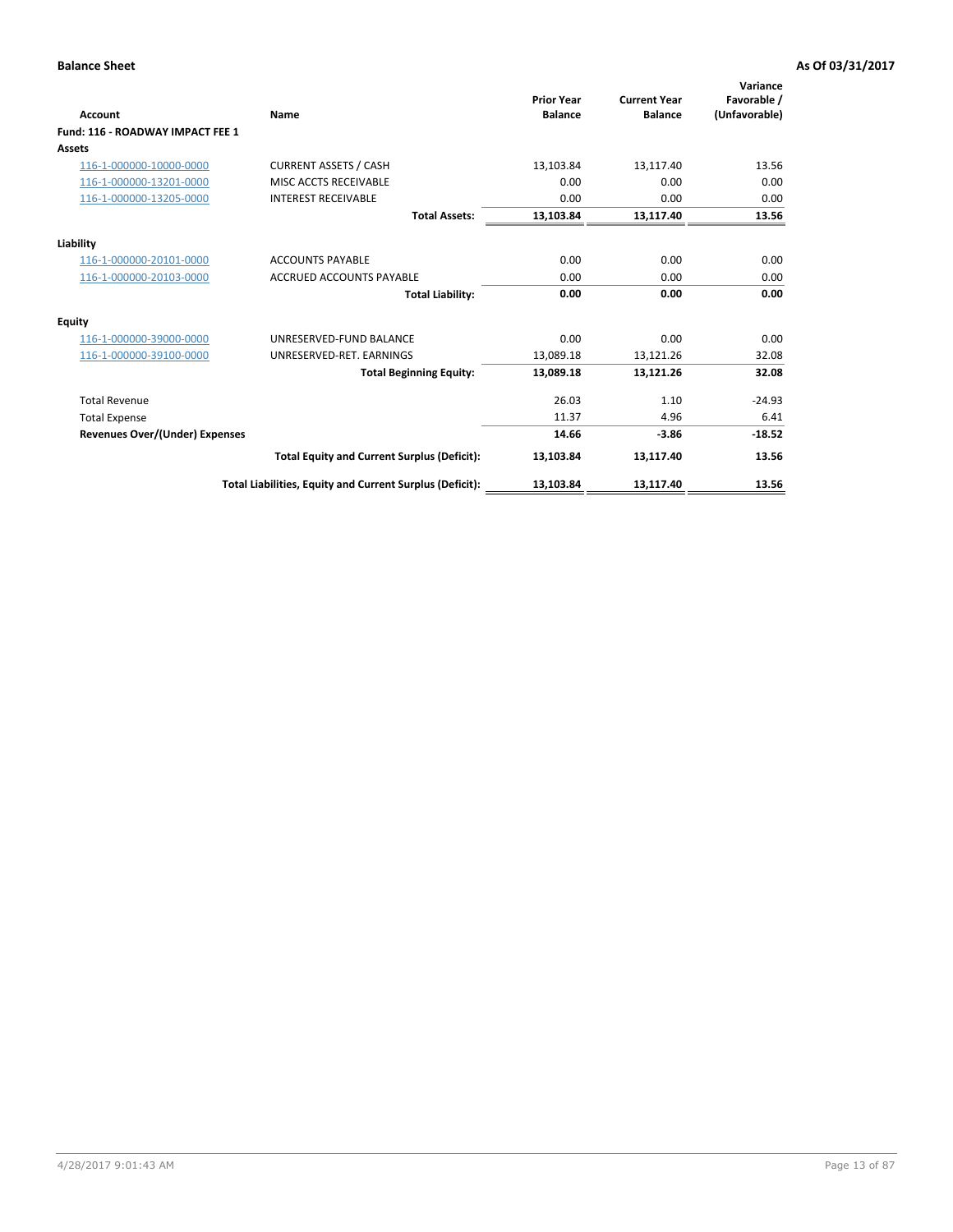| <b>Account</b>                        | Name                                                     | <b>Prior Year</b><br><b>Balance</b> | <b>Current Year</b><br><b>Balance</b> | Variance<br>Favorable /<br>(Unfavorable) |
|---------------------------------------|----------------------------------------------------------|-------------------------------------|---------------------------------------|------------------------------------------|
| Fund: 117 - ROADWAY IMPACT FEE 2      |                                                          |                                     |                                       |                                          |
| <b>Assets</b>                         |                                                          |                                     |                                       |                                          |
| 117-1-000000-10000-0000               | <b>CURRENT ASSETS / CASH</b>                             | 64.65                               | 64.78                                 | 0.13                                     |
| 117-1-000000-13201-0000               | MISC ACCTS RECEIVABLE                                    | 0.00                                | 0.00                                  | 0.00                                     |
| 117-1-000000-13205-0000               | <b>INTEREST RECEIVABLE</b>                               | 0.00                                | 0.00                                  | 0.00                                     |
|                                       | <b>Total Assets:</b>                                     | 64.65                               | 64.78                                 | 0.13                                     |
| Liability                             |                                                          |                                     |                                       |                                          |
| 117-1-000000-20101-0000               | <b>ACCOUNTS PAYABLE</b>                                  | 0.00                                | 0.00                                  | 0.00                                     |
| 117-1-000000-20103-0000               | <b>ACCRUED ACCOUNTS PAYABLE</b>                          | 0.00                                | 0.00                                  | 0.00                                     |
|                                       | <b>Total Liability:</b>                                  | 0.00                                | 0.00                                  | 0.00                                     |
| <b>Equity</b>                         |                                                          |                                     |                                       |                                          |
| 117-1-000000-39000-0000               | UNRESERVED-FUND BALANCE                                  | 0.00                                | 0.00                                  | 0.00                                     |
| 117-1-000000-39100-0000               | UNRESERVED-RET. EARNINGS                                 | 64.58                               | 64.77                                 | 0.19                                     |
|                                       | <b>Total Beginning Equity:</b>                           | 64.58                               | 64.77                                 | 0.19                                     |
| <b>Total Revenue</b>                  |                                                          | 0.13                                | 0.01                                  | $-0.12$                                  |
| <b>Total Expense</b>                  |                                                          | 0.06                                | 0.00                                  | 0.06                                     |
| <b>Revenues Over/(Under) Expenses</b> |                                                          | 0.07                                | 0.01                                  | $-0.06$                                  |
|                                       | <b>Total Equity and Current Surplus (Deficit):</b>       | 64.65                               | 64.78                                 | 0.13                                     |
|                                       | Total Liabilities, Equity and Current Surplus (Deficit): | 64.65                               | 64.78                                 | 0.13                                     |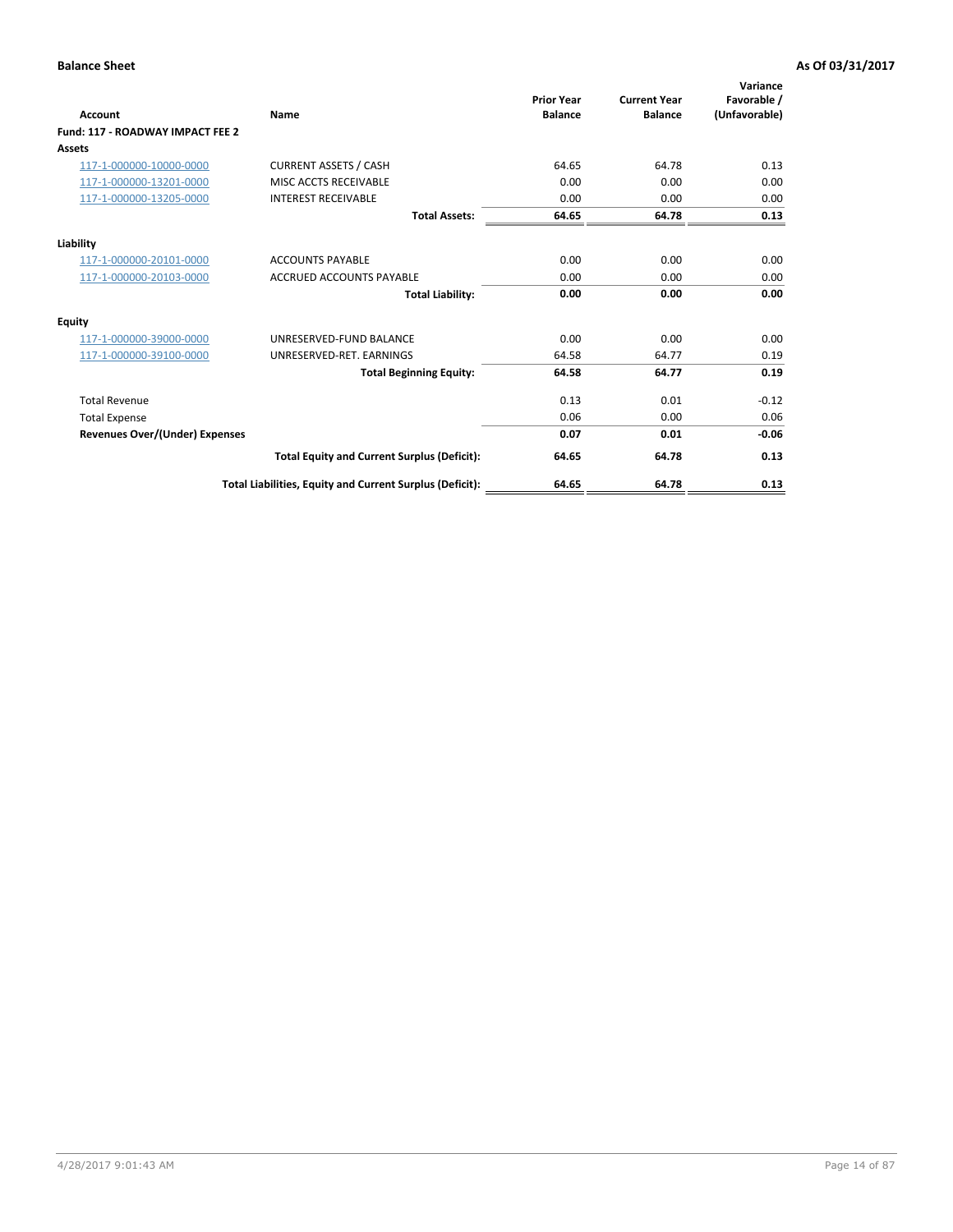| <b>Account</b>                        | Name                                                     | <b>Prior Year</b><br><b>Balance</b> | <b>Current Year</b><br><b>Balance</b> | Variance<br>Favorable /<br>(Unfavorable) |
|---------------------------------------|----------------------------------------------------------|-------------------------------------|---------------------------------------|------------------------------------------|
| Fund: 118 - ROADWAY IMPACT FEE 3      |                                                          |                                     |                                       |                                          |
| Assets                                |                                                          |                                     |                                       |                                          |
| 118-1-000000-10000-0000               | <b>CURRENT ASSETS / CASH</b>                             | 109.76                              | 109.91                                | 0.15                                     |
| 118-1-000000-13201-0000               | MISC ACCTS RECEIVABLE                                    | 0.00                                | 0.00                                  | 0.00                                     |
| 118-1-000000-13205-0000               | <b>INTEREST RECEIVABLE</b>                               | 0.00                                | 0.00                                  | 0.00                                     |
|                                       | <b>Total Assets:</b>                                     | 109.76                              | 109.91                                | 0.15                                     |
| Liability                             |                                                          |                                     |                                       |                                          |
| 118-1-000000-20101-0000               | <b>ACCOUNTS PAYABLE</b>                                  | 0.00                                | 0.00                                  | 0.00                                     |
| 118-1-000000-20103-0000               | <b>ACCRUED ACCOUNTS PAYABLE</b>                          | 0.00                                | 0.00                                  | 0.00                                     |
|                                       | <b>Total Liability:</b>                                  | 0.00                                | 0.00                                  | 0.00                                     |
| <b>Equity</b>                         |                                                          |                                     |                                       |                                          |
| 118-1-000000-39000-0000               | UNRESERVED-FUND BALANCE                                  | 0.00                                | 0.00                                  | 0.00                                     |
| 118-1-000000-39100-0000               | UNRESERVED-RET. EARNINGS                                 | 109.62                              | 109.92                                | 0.30                                     |
|                                       | <b>Total Beginning Equity:</b>                           | 109.62                              | 109.92                                | 0.30                                     |
| <b>Total Revenue</b>                  |                                                          | 0.22                                | 0.02                                  | $-0.20$                                  |
| <b>Total Expense</b>                  |                                                          | 0.08                                | 0.03                                  | 0.05                                     |
| <b>Revenues Over/(Under) Expenses</b> |                                                          | 0.14                                | $-0.01$                               | $-0.15$                                  |
|                                       | <b>Total Equity and Current Surplus (Deficit):</b>       | 109.76                              | 109.91                                | 0.15                                     |
|                                       | Total Liabilities, Equity and Current Surplus (Deficit): | 109.76                              | 109.91                                | 0.15                                     |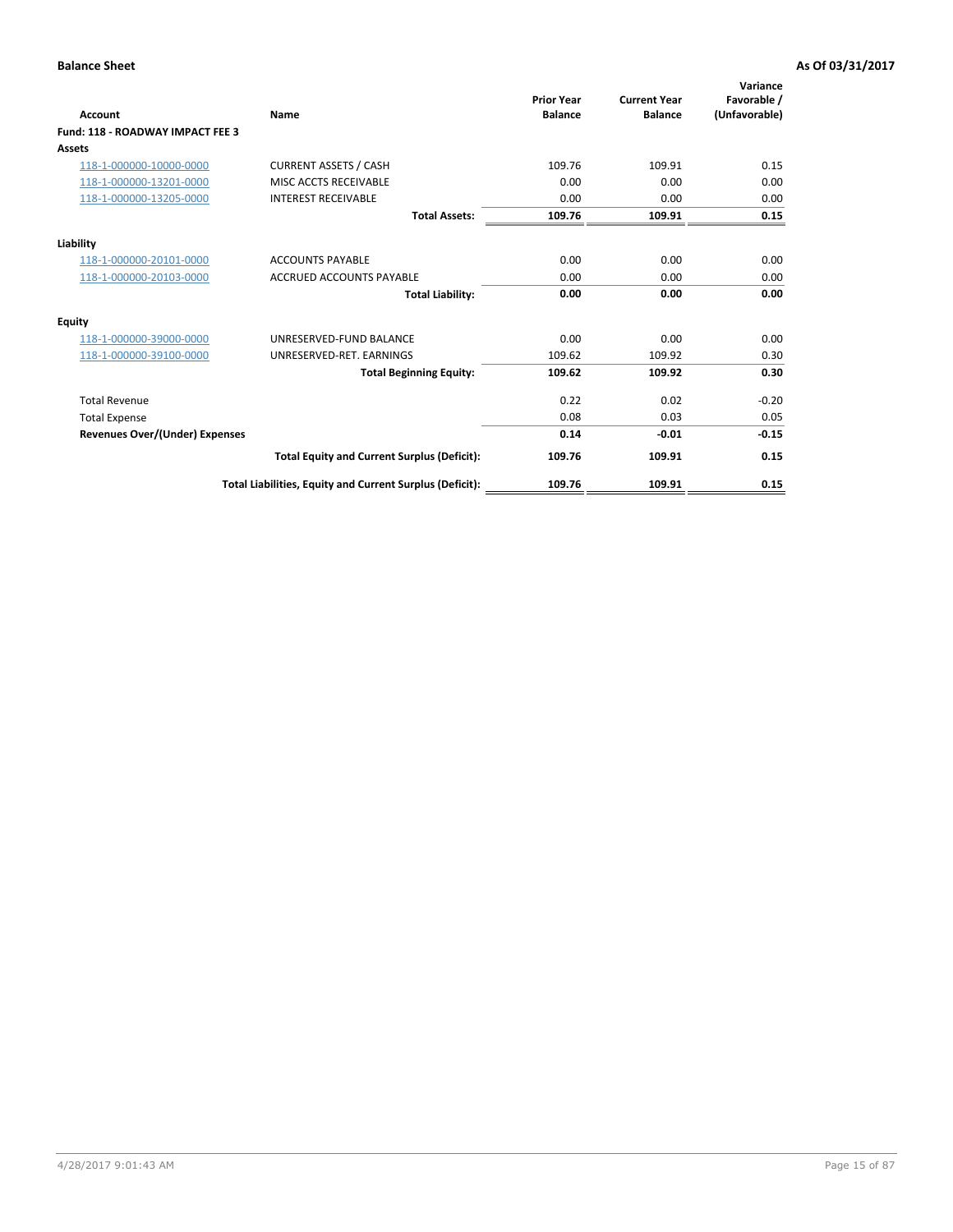| Account                                 | Name                                                     | <b>Prior Year</b><br><b>Balance</b> | <b>Current Year</b><br><b>Balance</b> | Variance<br>Favorable /<br>(Unfavorable) |
|-----------------------------------------|----------------------------------------------------------|-------------------------------------|---------------------------------------|------------------------------------------|
| <b>Fund: 119 - ROADWAY IMPACT FEE 4</b> |                                                          |                                     |                                       |                                          |
| Assets                                  |                                                          |                                     |                                       |                                          |
| 119-1-000000-10000-0000                 | <b>CURRENT ASSETS / CASH</b>                             | 4.63                                | 4.63                                  | 0.00                                     |
| 119-1-000000-13201-0000                 | MISC ACCTS RECEIVABLE                                    | 0.00                                | 0.00                                  | 0.00                                     |
| 119-1-000000-13205-0000                 | <b>INTEREST RECEIVABLE</b>                               | 0.00                                | 0.00                                  | 0.00                                     |
|                                         | <b>Total Assets:</b>                                     | 4.63                                | 4.63                                  | 0.00                                     |
| Liability                               |                                                          |                                     |                                       |                                          |
| 119-1-000000-20101-0000                 | <b>ACCOUNTS PAYABLE</b>                                  | 0.00                                | 0.00                                  | 0.00                                     |
| 119-1-000000-20103-0000                 | <b>ACCRUED ACCOUNTS PAYABLE</b>                          | 0.00                                | 0.00                                  | 0.00                                     |
|                                         | <b>Total Liability:</b>                                  | 0.00                                | 0.00                                  | 0.00                                     |
| Equity                                  |                                                          |                                     |                                       |                                          |
| 119-1-000000-39000-0000                 | UNRESERVED-FUND BALANCE                                  | 0.00                                | 0.00                                  | 0.00                                     |
| 119-1-000000-39100-0000                 | UNRESERVED-RET. EARNINGS                                 | 4.62                                | 4.63                                  | 0.01                                     |
|                                         | <b>Total Beginning Equity:</b>                           | 4.62                                | 4.63                                  | 0.01                                     |
| <b>Total Revenue</b>                    |                                                          | 0.01                                | 0.00                                  | $-0.01$                                  |
| <b>Total Expense</b>                    |                                                          | 0.00                                | 0.00                                  | 0.00                                     |
| <b>Revenues Over/(Under) Expenses</b>   |                                                          | 0.01                                | 0.00                                  | $-0.01$                                  |
|                                         | <b>Total Equity and Current Surplus (Deficit):</b>       | 4.63                                | 4.63                                  | 0.00                                     |
|                                         | Total Liabilities, Equity and Current Surplus (Deficit): | 4.63                                | 4.63                                  | 0.00                                     |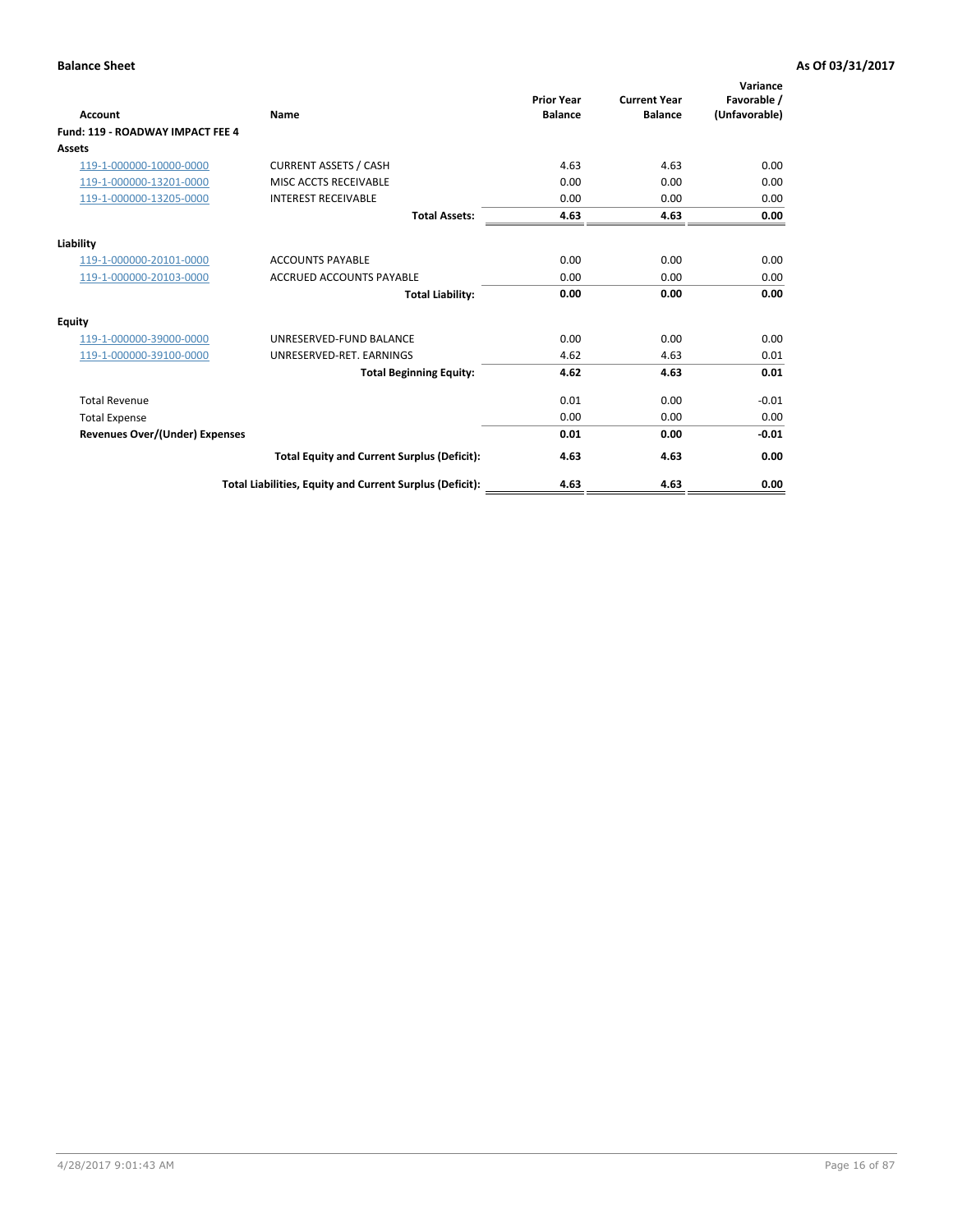|                                                   |                                                          | <b>Prior Year</b> | <b>Current Year</b> | Variance<br>Favorable / |
|---------------------------------------------------|----------------------------------------------------------|-------------------|---------------------|-------------------------|
| <b>Account</b>                                    | <b>Name</b>                                              | <b>Balance</b>    | <b>Balance</b>      | (Unfavorable)           |
| Fund: 120 - BROWNSFIELD HAZARDOUS WASTE EPA GRANT |                                                          |                   |                     |                         |
| <b>Assets</b>                                     |                                                          |                   |                     |                         |
| 120-1-000000-10000-0000                           | <b>CURRENT ASSETS / CASH</b>                             | 0.00              | 0.00                | 0.00                    |
| 120-1-000000-13201-0000                           | MISC ACCTS RECEIVABLE                                    | 0.00              | 0.00                | 0.00                    |
|                                                   | <b>Total Assets:</b>                                     | 0.00              | 0.00                | 0.00                    |
| Liability                                         |                                                          |                   |                     |                         |
| 120-1-000000-20101-0000                           | <b>ACCOUNTS PAYABLE</b>                                  | 0.00              | 0.00                | 0.00                    |
| 120-1-000000-20102-0000                           | <b>CREDIT CARD PAYABLE</b>                               | 0.00              | 0.00                | 0.00                    |
| 120-1-000000-20902-0000                           | <b>DEFERRED GRANT REVENUE</b>                            | 0.00              | 0.00                | 0.00                    |
| 120-1-000000-29300-0000                           | <b>ENCUMBRANCE SUMMARY</b>                               | 0.00              | 0.00                | 0.00                    |
| 120-1-000000-29400-0000                           | RESERVED ACCOUNT / ENCUMBRANCES                          | 0.00              | 0.00                | 0.00                    |
|                                                   | <b>Total Liability:</b>                                  | 0.00              | 0.00                | 0.00                    |
| Equity                                            |                                                          |                   |                     |                         |
| 120-1-000000-39000-0000                           | UNRESERVED-FUND BALANCE                                  | 0.00              | 0.00                | 0.00                    |
|                                                   | <b>Total Beginning Equity:</b>                           | 0.00              | 0.00                | 0.00                    |
| <b>Total Revenue</b>                              |                                                          | 0.00              | 0.00                | 0.00                    |
| <b>Total Expense</b>                              |                                                          | 0.00              | 0.00                | 0.00                    |
| <b>Revenues Over/(Under) Expenses</b>             |                                                          | 0.00              | 0.00                | 0.00                    |
|                                                   | <b>Total Equity and Current Surplus (Deficit):</b>       | 0.00              | 0.00                | 0.00                    |
|                                                   | Total Liabilities, Equity and Current Surplus (Deficit): | 0.00              | 0.00                | 0.00                    |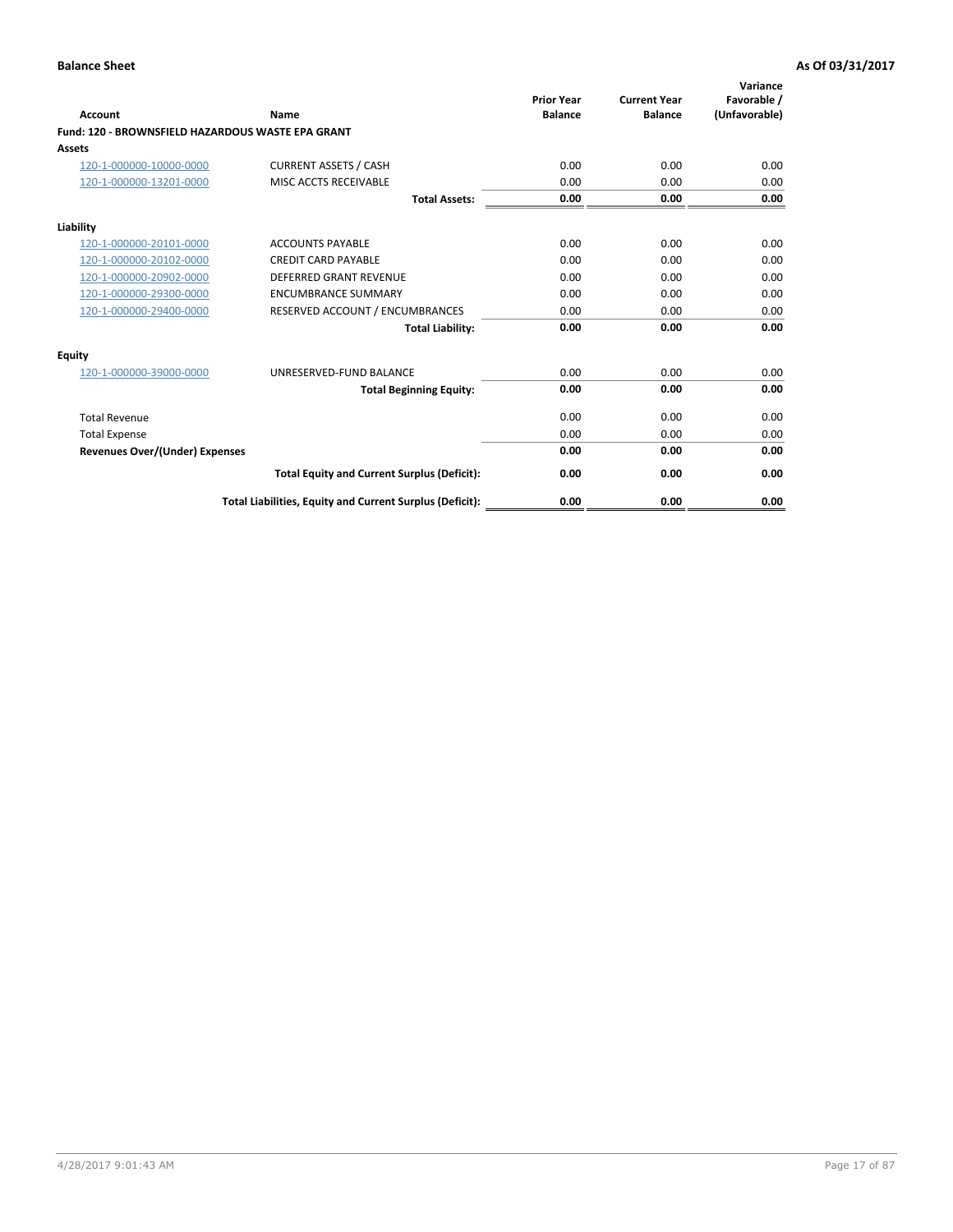| Account                                     | Name                                                     | <b>Prior Year</b><br><b>Balance</b> | <b>Current Year</b><br><b>Balance</b> | Variance<br>Favorable /<br>(Unfavorable) |
|---------------------------------------------|----------------------------------------------------------|-------------------------------------|---------------------------------------|------------------------------------------|
| Fund: 121 - BROWNSFIELD PETROLEUM EPA GRANT |                                                          |                                     |                                       |                                          |
| <b>Assets</b>                               |                                                          |                                     |                                       |                                          |
| 121-1-000000-10000-0000                     | <b>CURRENT ASSETS / CASH</b>                             | 0.00                                | 0.00                                  | 0.00                                     |
| 121-1-000000-13201-0000                     | MISC ACCTS RECEIVABLE                                    | 0.00                                | 0.00                                  | 0.00                                     |
|                                             | <b>Total Assets:</b>                                     | 0.00                                | 0.00                                  | 0.00                                     |
| Liability                                   |                                                          |                                     |                                       |                                          |
| 121-1-000000-20101-0000                     | <b>ACCOUNTS PAYABLE</b>                                  | 0.00                                | 0.00                                  | 0.00                                     |
| 121-1-000000-20102-0000                     | <b>CREDIT CARD PAYABLE</b>                               | 0.00                                | 0.00                                  | 0.00                                     |
| 121-1-000000-20103-0000                     | <b>ACCRUED ACCOUNTS PAYABLE</b>                          | 0.00                                | 0.00                                  | 0.00                                     |
| 121-1-000000-20902-0000                     | <b>DEFERRED GRANT REVENUE</b>                            | 0.00                                | 0.00                                  | 0.00                                     |
| 121-1-000000-29300-0000                     | <b>ENCUMBRANCE SUMMARY</b>                               | 0.00                                | 0.00                                  | 0.00                                     |
| 121-1-000000-29400-0000                     | RESERVED ACCOUNT / ENCUMBRANCES                          | 0.00                                | 0.00                                  | 0.00                                     |
|                                             | <b>Total Liability:</b>                                  | 0.00                                | 0.00                                  | 0.00                                     |
| <b>Equity</b>                               |                                                          |                                     |                                       |                                          |
| 121-1-000000-39000-0000                     | UNRESERVED-FUND BALANCE                                  | 15.82                               | 0.00                                  | $-15.82$                                 |
|                                             | <b>Total Beginning Equity:</b>                           | 15.82                               | 0.00                                  | $-15.82$                                 |
| <b>Total Revenue</b>                        |                                                          | $-15.82$                            | 0.00                                  | 15.82                                    |
| <b>Total Expense</b>                        |                                                          | 0.00                                | 0.00                                  | 0.00                                     |
| <b>Revenues Over/(Under) Expenses</b>       |                                                          | $-15.82$                            | 0.00                                  | 15.82                                    |
|                                             | <b>Total Equity and Current Surplus (Deficit):</b>       | 0.00                                | 0.00                                  | 0.00                                     |
|                                             | Total Liabilities, Equity and Current Surplus (Deficit): | 0.00                                | 0.00                                  | 0.00                                     |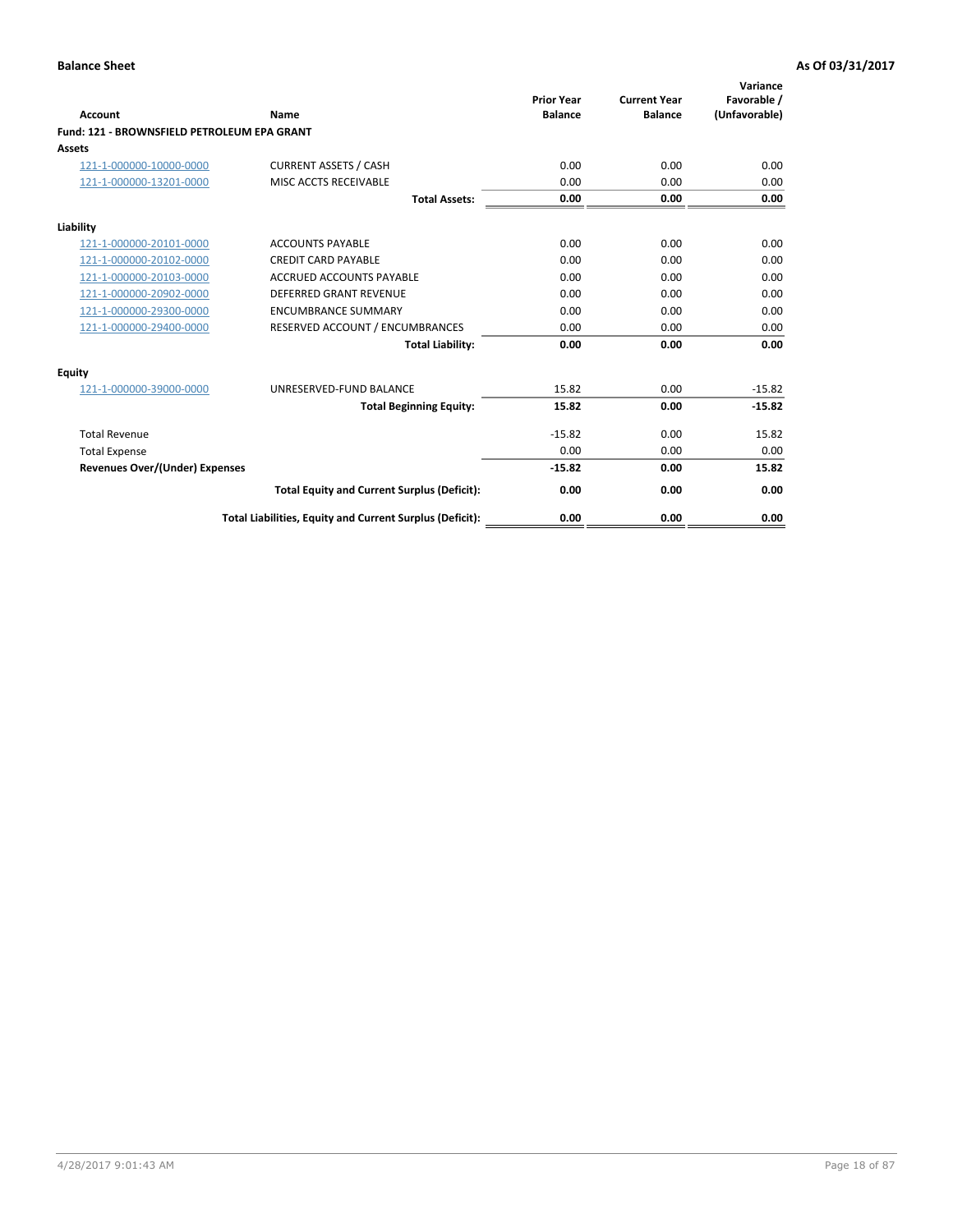| <b>Account</b>                                     | Name                                                     | <b>Prior Year</b><br><b>Balance</b> | <b>Current Year</b><br><b>Balance</b> | Variance<br>Favorable /<br>(Unfavorable) |
|----------------------------------------------------|----------------------------------------------------------|-------------------------------------|---------------------------------------|------------------------------------------|
| Fund: 122 - COPS HIRING PROGRAM GRANT 2010UMWX0308 |                                                          |                                     |                                       |                                          |
| Assets                                             |                                                          |                                     |                                       |                                          |
| 122-1-000000-10000-0000                            | <b>CURRENT ASSETS / CASH</b>                             | 0.00                                | 0.00                                  | 0.00                                     |
| 122-1-000000-13201-0000                            | MISC ACCTS RECEIVABLE                                    | 0.00                                | 0.00                                  | 0.00                                     |
|                                                    | <b>Total Assets:</b>                                     | 0.00                                | 0.00                                  | 0.00                                     |
| Liability                                          |                                                          |                                     |                                       |                                          |
| 122-1-000000-20101-0000                            | <b>ACCOUNTS PAYABLE</b>                                  | 0.00                                | 0.00                                  | 0.00                                     |
| 122-1-000000-20102-0000                            | <b>CREDIT CARD PAYABLE</b>                               | 0.00                                | 0.00                                  | 0.00                                     |
| 122-1-000000-20103-0000                            | <b>ACCRUED ACCOUNTS PAYABLE</b>                          | 0.00                                | 0.00                                  | 0.00                                     |
| 122-1-000000-20902-0000                            | <b>DEFERRED GRANT REVENUE</b>                            | 0.00                                | 0.00                                  | 0.00                                     |
|                                                    | <b>Total Liability:</b>                                  | 0.00                                | 0.00                                  | 0.00                                     |
| Equity                                             |                                                          |                                     |                                       |                                          |
| 122-1-000000-39000-0000                            | UNRESERVED-FUND BALANCE                                  | 0.00                                | 0.00                                  | 0.00                                     |
|                                                    | <b>Total Beginning Equity:</b>                           | 0.00                                | 0.00                                  | 0.00                                     |
| <b>Total Revenue</b>                               |                                                          | 0.00                                | 0.00                                  | 0.00                                     |
| <b>Total Expense</b>                               |                                                          | 0.00                                | 0.00                                  | 0.00                                     |
| <b>Revenues Over/(Under) Expenses</b>              |                                                          | 0.00                                | 0.00                                  | 0.00                                     |
|                                                    | <b>Total Equity and Current Surplus (Deficit):</b>       | 0.00                                | 0.00                                  | 0.00                                     |
|                                                    | Total Liabilities, Equity and Current Surplus (Deficit): | 0.00                                | 0.00                                  | 0.00                                     |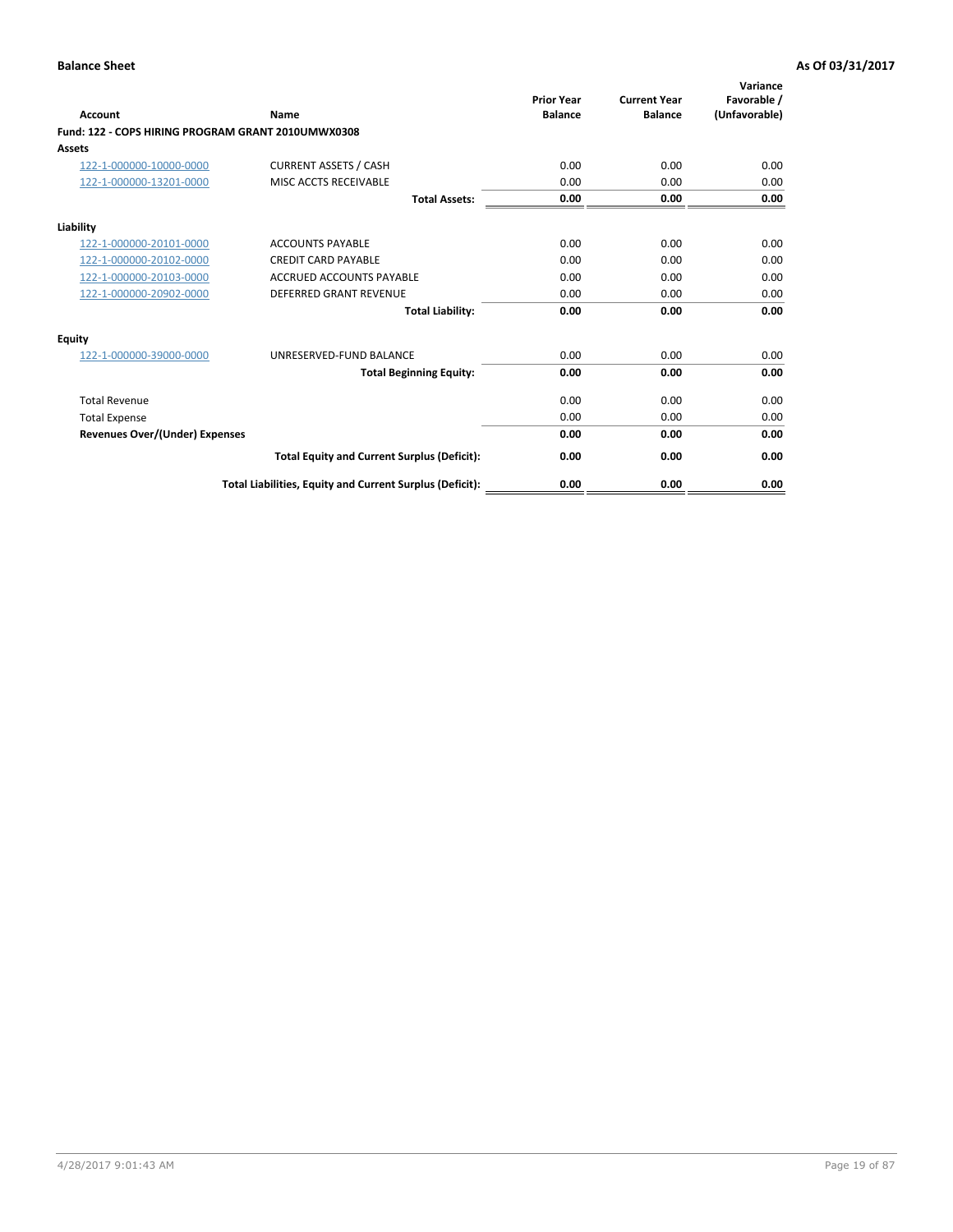| Account                        | Name                                                           | <b>Prior Year</b><br><b>Balance</b> | <b>Current Year</b><br><b>Balance</b> | Variance<br>Favorable /<br>(Unfavorable) |
|--------------------------------|----------------------------------------------------------------|-------------------------------------|---------------------------------------|------------------------------------------|
|                                | Fund: 123 - PTRAIN - POLICE REIMBURSEMENT GRANTS & CONT EDUCAT |                                     |                                       |                                          |
| Assets                         |                                                                |                                     |                                       |                                          |
| 123-1-000000-10000-0000        | <b>CURRENT ASSETS / CASH</b>                                   | 7,041.48                            | 10,835.67                             | 3,794.19                                 |
| 123-1-000000-13201-0000        | MISC ACCTS RECEIVABLE                                          | 0.00                                | 0.00                                  | 0.00                                     |
|                                | <b>Total Assets:</b>                                           | 7,041.48                            | 10,835.67                             | 3,794.19                                 |
| Liability                      |                                                                |                                     |                                       |                                          |
| 123-1-000000-20101-0000        | <b>ACCOUNTS PAYABLE</b>                                        | 0.00                                | 30.00                                 | $-30.00$                                 |
| 123-1-000000-20102-0000        | <b>CREDIT CARD PAYABLE</b>                                     | 0.00                                | 0.00                                  | 0.00                                     |
| 123-1-000000-20103-0000        | ACCRUED ACCOUNTS PAYABLE                                       | 0.00                                | 0.00                                  | 0.00                                     |
|                                | <b>Total Liability:</b>                                        | 0.00                                | 30.00                                 | $-30.00$                                 |
| Equity                         |                                                                |                                     |                                       |                                          |
| 123-1-000000-39000-0000        | UNRESERVED-FUND BALANCE                                        | 8,071.25                            | 6,800.59                              | $-1,270.66$                              |
|                                | <b>Total Beginning Equity:</b>                                 | 8,071.25                            | 6,800.59                              | $-1,270.66$                              |
| <b>Total Revenue</b>           |                                                                | 8,693.71                            | 4,675.27                              | $-4,018.44$                              |
| <b>Total Expense</b>           |                                                                | 9,723.48                            | 670.19                                | 9,053.29                                 |
| Revenues Over/(Under) Expenses |                                                                | $-1,029.77$                         | 4,005.08                              | 5,034.85                                 |
|                                | <b>Total Equity and Current Surplus (Deficit):</b>             | 7,041.48                            | 10,805.67                             | 3,764.19                                 |
|                                | Total Liabilities, Equity and Current Surplus (Deficit):       | 7,041.48                            | 10,835.67                             | 3,794.19                                 |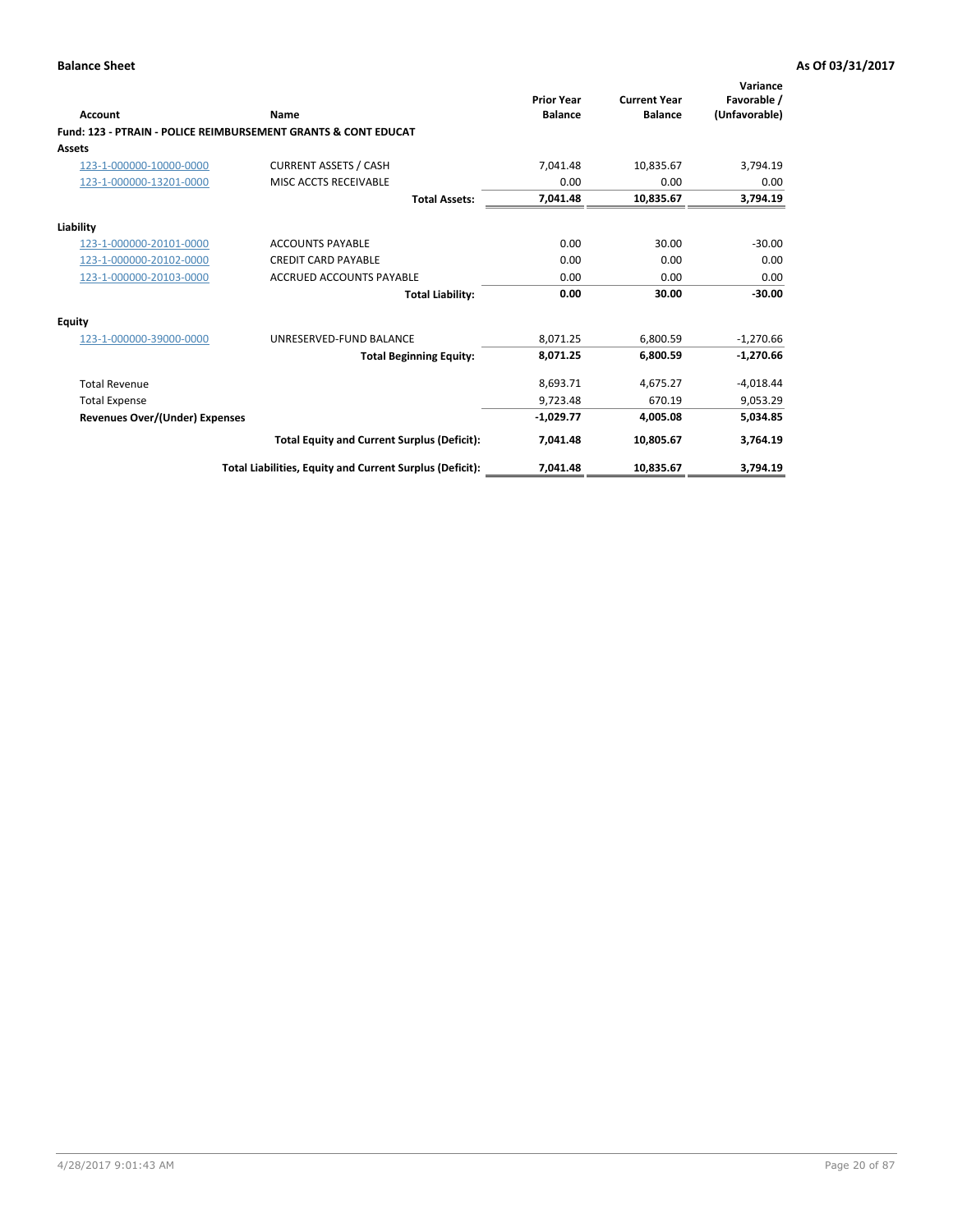| <b>Account</b>                        | Name                                                     | <b>Prior Year</b><br><b>Balance</b> | <b>Current Year</b><br><b>Balance</b> | Variance<br>Favorable /<br>(Unfavorable) |
|---------------------------------------|----------------------------------------------------------|-------------------------------------|---------------------------------------|------------------------------------------|
| Fund: 124 - FIRE HAZMAT GRANT         |                                                          |                                     |                                       |                                          |
| Assets                                |                                                          |                                     |                                       |                                          |
| 124-1-000000-10000-0000               | <b>CURRENT ASSETS / CASH</b>                             | 0.00                                | 0.00                                  | 0.00                                     |
| 124-1-000000-13201-0000               | <b>MISC ACCTS RECEIVABLE</b>                             | 0.00                                | 0.00                                  | 0.00                                     |
| 124-1-000000-13205-0000               | <b>INTEREST RECEIVABLE</b>                               | 0.00                                | 0.00                                  | 0.00                                     |
|                                       | <b>Total Assets:</b>                                     | 0.00                                | 0.00                                  | 0.00                                     |
| Liability                             |                                                          |                                     |                                       |                                          |
| 124-1-000000-20101-0000               | <b>ACCOUNTS PAYABLE</b>                                  | 0.00                                | 0.00                                  | 0.00                                     |
| 124-1-000000-20102-0000               | <b>CREDIT CARD PAYABLE</b>                               | 0.00                                | 0.00                                  | 0.00                                     |
| 124-1-000000-20902-0000               | <b>DEFERRED GRANT REVENUE</b>                            | 0.00                                | 0.00                                  | 0.00                                     |
| 124-1-000000-21001-0000               | <b>GENERAL FUND / GENERAL FUND</b>                       | 0.00                                | 0.00                                  | 0.00                                     |
| 124-1-000000-29300-0000               | <b>ENCUMBRANCE SUMMARY</b>                               | 0.00                                | 0.00                                  | 0.00                                     |
| 124-1-000000-29400-0000               | RESERVED ACCOUNT / ENCUMBRANCES                          | 0.00                                | 0.00                                  | 0.00                                     |
|                                       | <b>Total Liability:</b>                                  | 0.00                                | 0.00                                  | 0.00                                     |
| <b>Equity</b>                         |                                                          |                                     |                                       |                                          |
| 124-1-000000-39000-0000               | UNRESERVED-FUND BALANCE                                  | 0.00                                | 0.00                                  | 0.00                                     |
|                                       | <b>Total Beginning Equity:</b>                           | 0.00                                | 0.00                                  | 0.00                                     |
| <b>Total Revenue</b>                  |                                                          | 0.00                                | 0.00                                  | 0.00                                     |
| <b>Total Expense</b>                  |                                                          | 0.00                                | 0.00                                  | 0.00                                     |
| <b>Revenues Over/(Under) Expenses</b> |                                                          | 0.00                                | 0.00                                  | 0.00                                     |
|                                       | <b>Total Equity and Current Surplus (Deficit):</b>       | 0.00                                | 0.00                                  | 0.00                                     |
|                                       | Total Liabilities, Equity and Current Surplus (Deficit): | 0.00                                | 0.00                                  | 0.00                                     |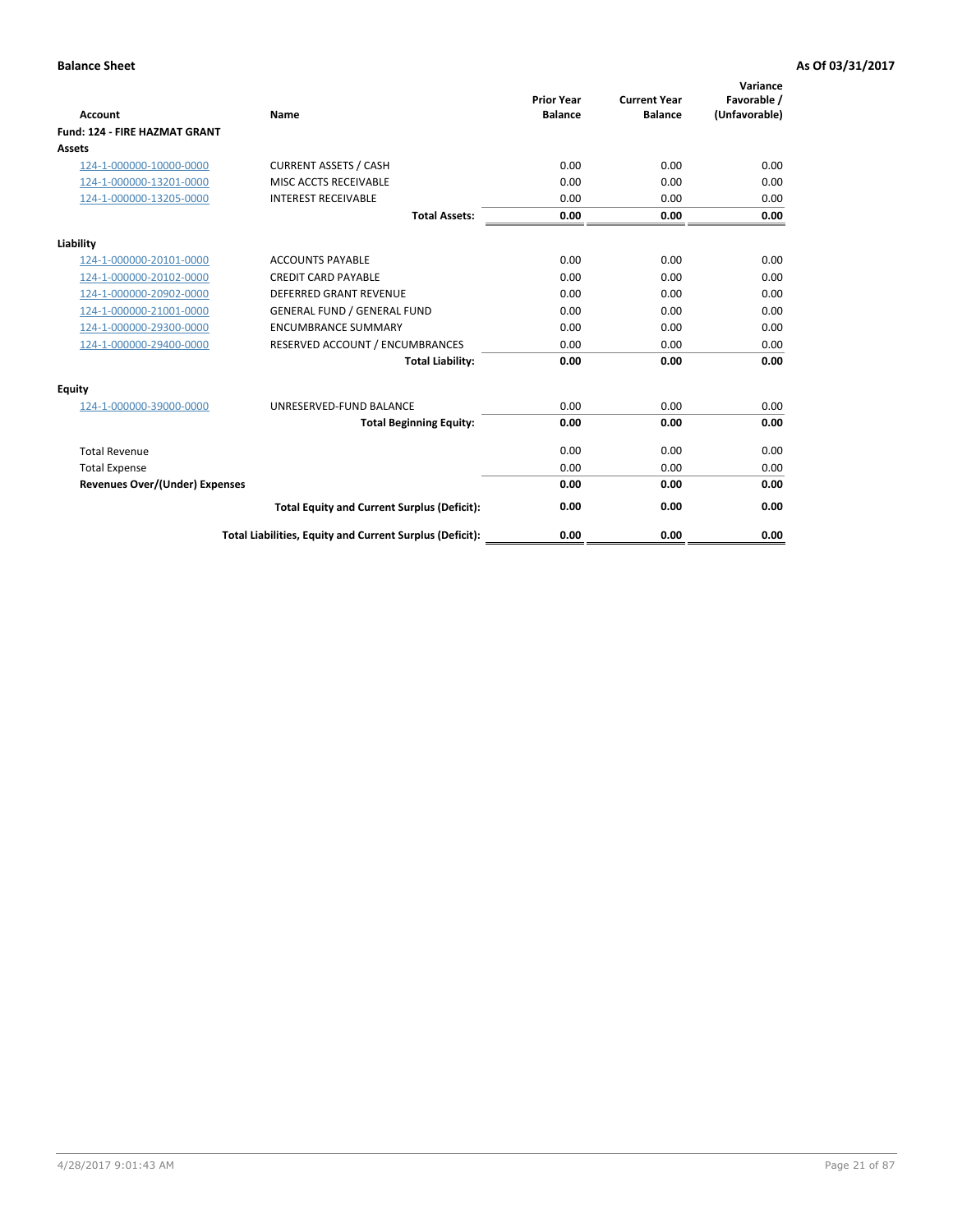| Account                                                   | Name                                                     | <b>Prior Year</b><br><b>Balance</b> | <b>Current Year</b><br><b>Balance</b> | Variance<br>Favorable /<br>(Unfavorable) |
|-----------------------------------------------------------|----------------------------------------------------------|-------------------------------------|---------------------------------------|------------------------------------------|
| <b>Fund: 125 - TRAINING &amp; HUMANITIES TEXAS GRANTS</b> |                                                          |                                     |                                       |                                          |
| <b>Assets</b>                                             |                                                          |                                     |                                       |                                          |
| 125-1-000000-10000-0000                                   | <b>CURRENT ASSETS / CASH</b>                             | 0.00                                | 0.00                                  | 0.00                                     |
| 125-1-000000-13205-0000                                   | <b>INTEREST RECEIVABLE</b>                               | 0.00                                | 0.00                                  | 0.00                                     |
|                                                           | <b>Total Assets:</b>                                     | 0.00                                | 0.00                                  | 0.00                                     |
| Liability                                                 |                                                          |                                     |                                       |                                          |
| 125-1-000000-20101-0000                                   | <b>ACCOUNTS PAYABLE</b>                                  | 0.00                                | 0.00                                  | 0.00                                     |
| 125-1-000000-20102-0000                                   | <b>CREDIT CARD PAYABLE</b>                               | 0.00                                | 0.00                                  | 0.00                                     |
| 125-1-000000-20103-0000                                   | <b>ACCRUED ACCOUNTS PAYABLE</b>                          | 0.00                                | 0.00                                  | 0.00                                     |
| 125-1-000000-20902-0000                                   | DEFERRED GRANT REVENUE                                   | 0.00                                | 0.00                                  | 0.00                                     |
| 125-1-000000-29300-0000                                   | <b>ENCUMBRANCE SUMMARY</b>                               | 0.00                                | 0.00                                  | 0.00                                     |
| 125-1-000000-29400-0000                                   | RESERVED ACCOUNT / ENCUMBRANCES                          | 0.00                                | 0.00                                  | 0.00                                     |
|                                                           | <b>Total Liability:</b>                                  | 0.00                                | 0.00                                  | 0.00                                     |
| <b>Equity</b>                                             |                                                          |                                     |                                       |                                          |
| 125-1-000000-39000-0000                                   | UNRESERVED-FUND BALANCE                                  | 0.00                                | 0.00                                  | 0.00                                     |
|                                                           | <b>Total Beginning Equity:</b>                           | 0.00                                | 0.00                                  | 0.00                                     |
| <b>Total Revenue</b>                                      |                                                          | 0.00                                | 0.00                                  | 0.00                                     |
| <b>Total Expense</b>                                      |                                                          | 0.00                                | 0.00                                  | 0.00                                     |
| <b>Revenues Over/(Under) Expenses</b>                     |                                                          | 0.00                                | 0.00                                  | 0.00                                     |
|                                                           | <b>Total Equity and Current Surplus (Deficit):</b>       | 0.00                                | 0.00                                  | 0.00                                     |
|                                                           | Total Liabilities, Equity and Current Surplus (Deficit): | 0.00                                | 0.00                                  | 0.00                                     |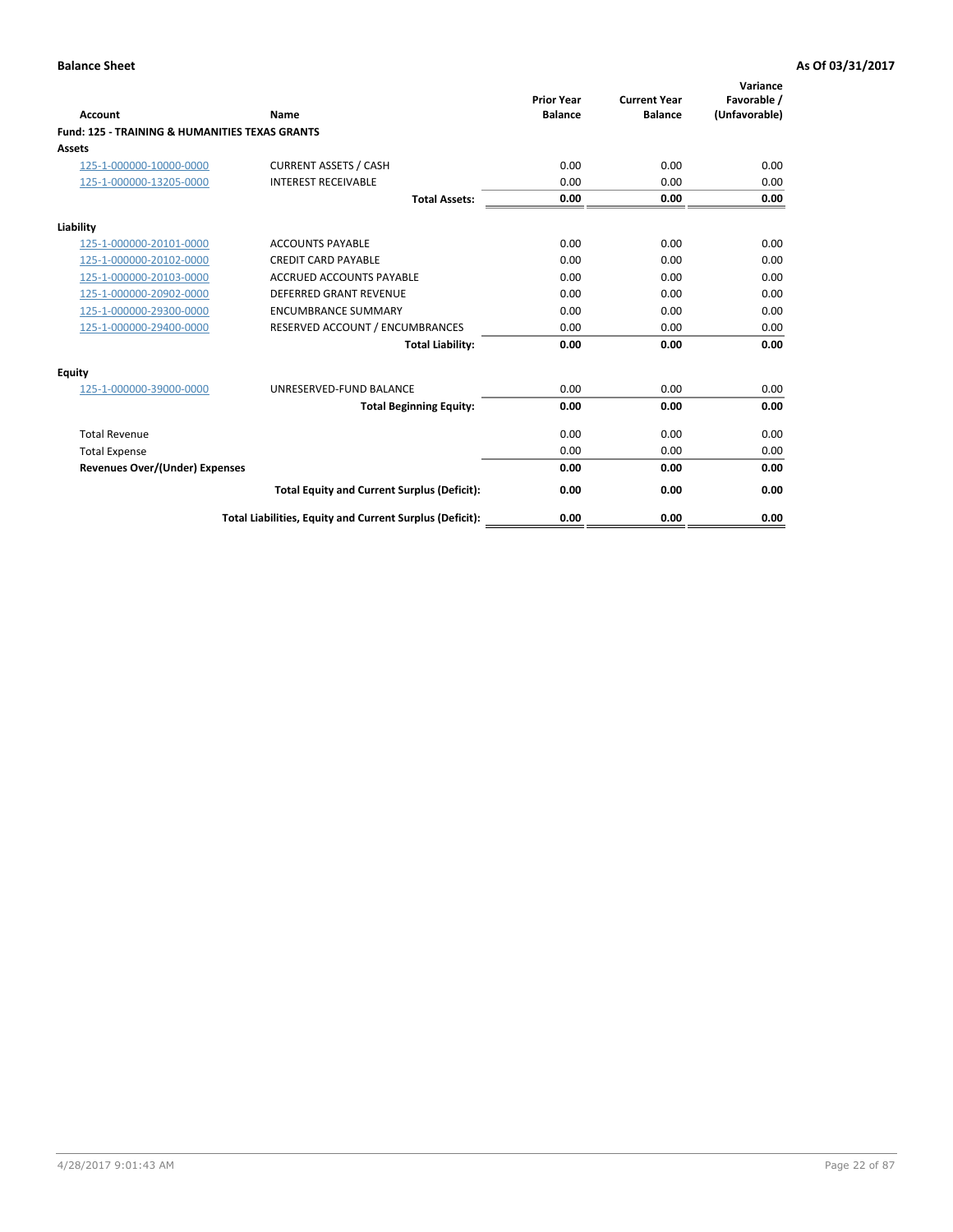| Account                                | Name                                                     | <b>Prior Year</b><br><b>Balance</b> | <b>Current Year</b><br><b>Balance</b> | Variance<br>Favorable /<br>(Unfavorable) |
|----------------------------------------|----------------------------------------------------------|-------------------------------------|---------------------------------------|------------------------------------------|
| <b>Fund: 126 - TIFMAS MOBILIZATION</b> |                                                          |                                     |                                       |                                          |
| Assets                                 |                                                          |                                     |                                       |                                          |
| 126-1-000000-10000-0000                | <b>CURRENT ASSETS / CASH</b>                             | 0.00                                | $-521.73$                             | $-521.73$                                |
| 126-1-000000-13201-0000                | MISC ACCTS RECEIVABLE                                    | 0.00                                | 0.00                                  | 0.00                                     |
|                                        | <b>Total Assets:</b>                                     | 0.00                                | $-521.73$                             | $-521.73$                                |
| Liability                              |                                                          |                                     |                                       |                                          |
| 126-1-000000-20101-0000                | <b>ACCOUNTS PAYABLE</b>                                  | 0.00                                | 0.00                                  | 0.00                                     |
| 126-1-000000-20102-0000                | <b>CREDIT CARD PAYABLE</b>                               | 0.00                                | 0.00                                  | 0.00                                     |
| 126-1-000000-39100-0000                | UNRESERVED-RET. EARNINGS                                 | 0.00                                | 0.00                                  | 0.00                                     |
|                                        | <b>Total Liability:</b>                                  | 0.00                                | 0.00                                  | 0.00                                     |
| Equity                                 |                                                          |                                     |                                       |                                          |
| 126-1-000000-39000-0000                | UNRESERVED-FUND BALANCE                                  | 0.00                                | $-421.74$                             | $-421.74$                                |
|                                        | <b>Total Beginning Equity:</b>                           | 0.00                                | $-421.74$                             | $-421.74$                                |
| <b>Total Revenue</b>                   |                                                          | 0.00                                | 0.00                                  | 0.00                                     |
| <b>Total Expense</b>                   |                                                          | 0.00                                | 99.99                                 | $-99.99$                                 |
| Revenues Over/(Under) Expenses         |                                                          | 0.00                                | $-99.99$                              | $-99.99$                                 |
|                                        | <b>Total Equity and Current Surplus (Deficit):</b>       | 0.00                                | $-521.73$                             | $-521.73$                                |
|                                        | Total Liabilities, Equity and Current Surplus (Deficit): | 0.00                                | $-521.73$                             | $-521.73$                                |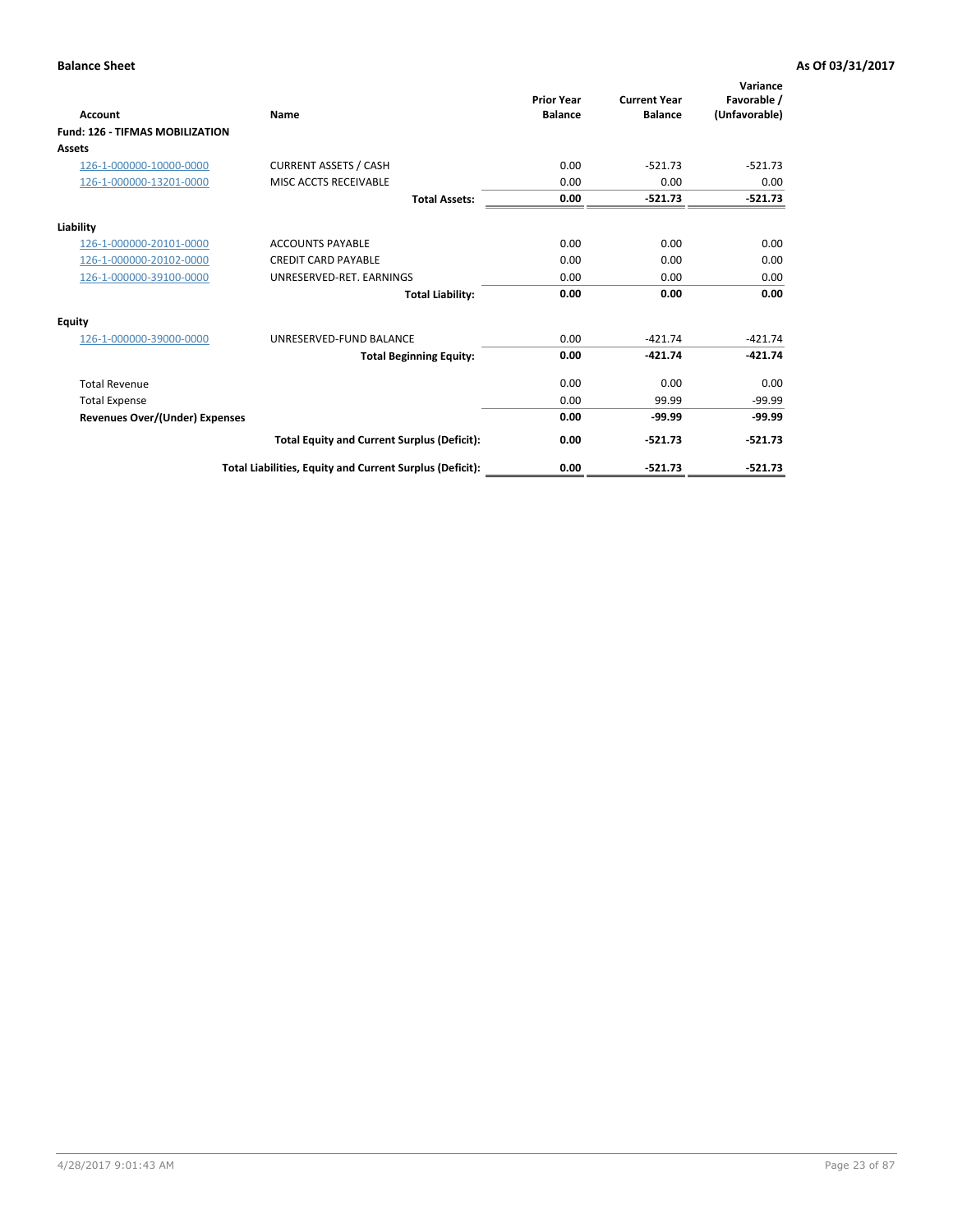| <b>Account</b>                        | Name                                                     | <b>Prior Year</b><br><b>Balance</b> | <b>Current Year</b><br><b>Balance</b> | Variance<br>Favorable /<br>(Unfavorable) |
|---------------------------------------|----------------------------------------------------------|-------------------------------------|---------------------------------------|------------------------------------------|
| Fund: 127 - FIRE GRANT                |                                                          |                                     |                                       |                                          |
| Assets                                |                                                          |                                     |                                       |                                          |
| 127-1-000000-10000-0000               | <b>CURRENT ASSETS / CASH</b>                             | 0.00                                | 0.00                                  | 0.00                                     |
| 127-1-000000-13201-0000               | MISC ACCTS RECEIVABLE                                    | 0.00                                | 0.00                                  | 0.00                                     |
|                                       | <b>Total Assets:</b>                                     | 0.00                                | 0.00                                  | 0.00                                     |
| Liability                             |                                                          |                                     |                                       |                                          |
| 127-1-000000-20101-0000               | <b>ACCOUNTS PAYABLE</b>                                  | 0.00                                | 0.00                                  | 0.00                                     |
|                                       | <b>Total Liability:</b>                                  | 0.00                                | 0.00                                  | 0.00                                     |
| <b>Equity</b>                         |                                                          |                                     |                                       |                                          |
| 127-1-000000-39000-0000               | UNRESERVED-FUND BALANCE                                  | 0.00                                | 0.00                                  | 0.00                                     |
|                                       | <b>Total Beginning Equity:</b>                           | 0.00                                | 0.00                                  | 0.00                                     |
| <b>Total Revenue</b>                  |                                                          | 0.00                                | 0.00                                  | 0.00                                     |
| <b>Total Expense</b>                  |                                                          | 0.00                                | 0.00                                  | 0.00                                     |
| <b>Revenues Over/(Under) Expenses</b> |                                                          | 0.00                                | 0.00                                  | 0.00                                     |
|                                       | <b>Total Equity and Current Surplus (Deficit):</b>       | 0.00                                | 0.00                                  | 0.00                                     |
|                                       | Total Liabilities, Equity and Current Surplus (Deficit): | 0.00                                | 0.00                                  | 0.00                                     |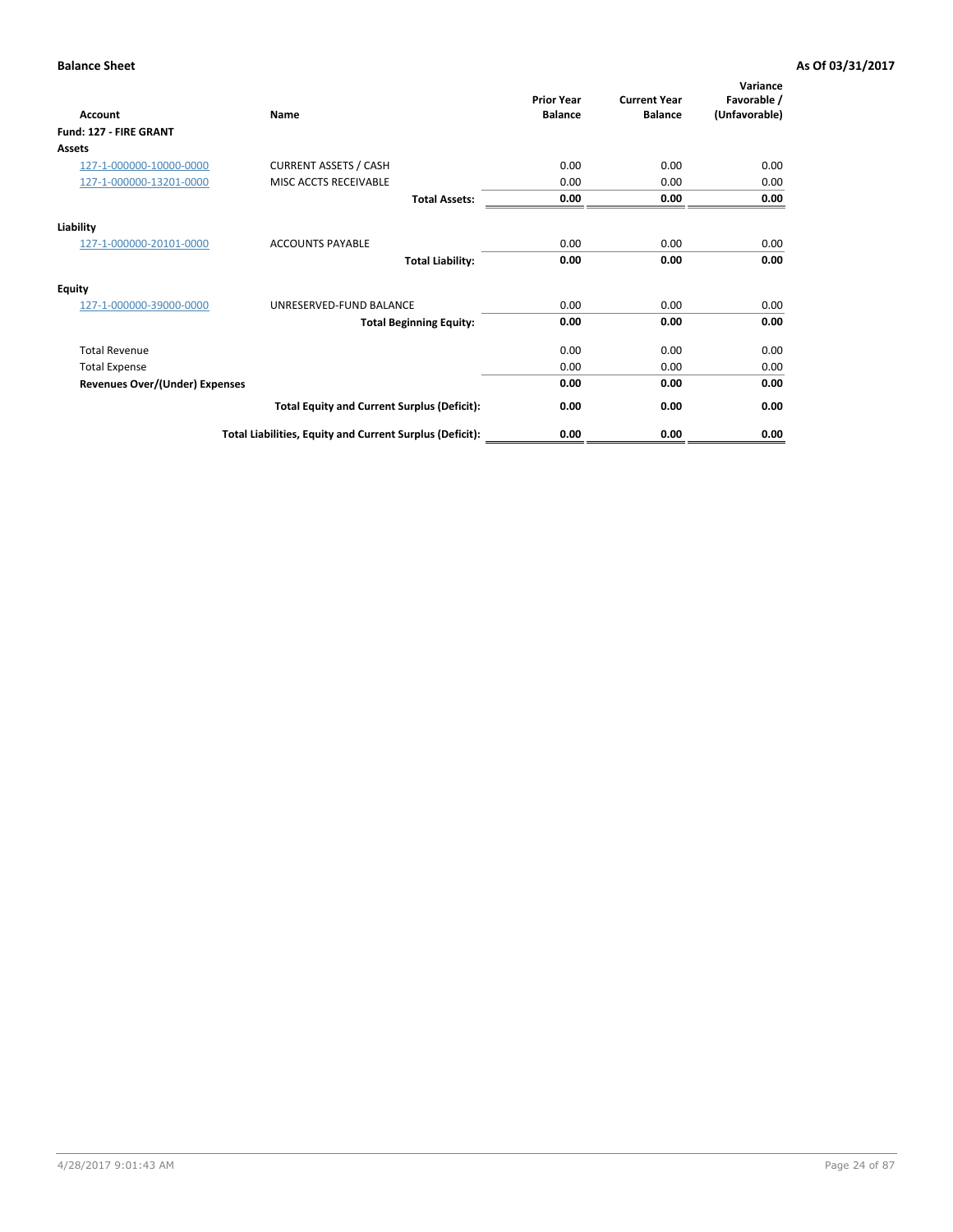| <b>Account</b>                        | Name                                                     | <b>Prior Year</b><br><b>Balance</b> | <b>Current Year</b><br><b>Balance</b> | Variance<br>Favorable /<br>(Unfavorable) |
|---------------------------------------|----------------------------------------------------------|-------------------------------------|---------------------------------------|------------------------------------------|
| Fund: 140 - DEBT SERVICE FUND         |                                                          |                                     |                                       |                                          |
| Assets                                |                                                          |                                     |                                       |                                          |
| 140-1-000000-10000-0000               | <b>CURRENT ASSETS / CASH</b>                             | 365,922.92                          | 376,100.18                            | 10,177.26                                |
| 140-1-000000-12101-0000               | <b>BOND ISSUANCE COSTS</b>                               | 0.00                                | 0.00                                  | 0.00                                     |
| 140-1-000000-13101-0000               | <b>TAX RECEIVABLE-CURRENT</b>                            | 116,188.17                          | 143,538.58                            | 27,350.41                                |
| 140-1-000000-13102-0000               | <b>TAXES REC-DELINQUENT</b>                              | 180,459.81                          | 185,707.31                            | 5,247.50                                 |
| 140-1-000000-13103-0000               | ALLOW FOR UNCOLLECT TAXES                                | $-126,663.48$                       | $-45,509.29$                          | 81,154.19                                |
| 140-1-000000-13203-0000               | NON-CURRENT ASSETS / PREPAYMENTS                         | 0.00                                | 0.00                                  | 0.00                                     |
| 140-1-000000-13205-0000               | <b>INTEREST RECEIVABLE</b>                               | 0.00                                | 0.00                                  | 0.00                                     |
| 140-1-000000-13221-0000               | MISC A/R - PROPERTY TAXES                                | 10,189.90                           | 20,840.54                             | 10,650.64                                |
|                                       | <b>Total Assets:</b>                                     | 546,097.32                          | 680,677.32                            | 134,580.00                               |
| Liability                             |                                                          |                                     |                                       |                                          |
| 140-1-000000-20101-0000               | <b>ACCOUNTS PAYABLE</b>                                  | 0.00                                | 0.00                                  | 0.00                                     |
| 140-1-000000-20102-0000               | <b>CREDIT CARD PAYABLE</b>                               | 0.00                                | 0.00                                  | 0.00                                     |
| 140-1-000000-20103-0000               | ACCRUED ACCOUNTS PAYABLE                                 | 0.00                                | 0.00                                  | 0.00                                     |
| 140-1-000000-20108-0000               | <b>MATURED BONDS PAYABLE</b>                             | 0.00                                | 0.00                                  | 0.00                                     |
| 140-1-000000-20111-0000               | MATURED INTEREST PAYABLE                                 | 0.00                                | 0.00                                  | 0.00                                     |
| 140-1-000000-20112-0000               | <b>ACCRUED INTEREST PAYABLE</b>                          | 0.00                                | 0.00                                  | 0.00                                     |
| 140-1-000000-20203-0000               | <b>DEFERRED TAX REVENUE</b>                              | 165,440.96                          | 279,193.06                            | $-113,752.10$                            |
| 140-1-000000-21001-0000               | <b>GENERAL FUND / GENERAL FUND</b>                       | 0.00                                | 0.00                                  | 0.00                                     |
| 140-1-000000-21040-0000               | DUE TO / GENERAL CIP FUND                                | 0.00                                | 0.00                                  | 0.00                                     |
| 140-1-000000-29300-0000               | <b>ENCUMBRANCE SUMMARY</b>                               | 0.00                                | 0.00                                  | 0.00                                     |
| 140-1-000000-29400-0000               | RESERVED ACCOUNT / ENCUMBRANCES                          | 0.00                                | 0.00                                  | 0.00                                     |
|                                       | <b>Total Liability:</b>                                  | 165,440.96                          | 279,193.06                            | $-113,752.10$                            |
| Equity                                |                                                          |                                     |                                       |                                          |
| 140-1-000000-39000-0000               | UNRESERVED-FUND BALANCE                                  | 452,712.07                          | 602,995.37                            | 150,283.30                               |
|                                       | <b>Total Beginning Equity:</b>                           | 452,712.07                          | 602,995.37                            | 150,283.30                               |
| <b>Total Revenue</b>                  |                                                          | 5,121,068.62                        | 5,164,481.98                          | 43,413.36                                |
| <b>Total Expense</b>                  |                                                          | 5,193,124.33                        | 5,365,993.09                          | $-172,868.76$                            |
| <b>Revenues Over/(Under) Expenses</b> |                                                          | -72,055.71                          | $-201,511.11$                         | $-129,455.40$                            |
|                                       | <b>Total Equity and Current Surplus (Deficit):</b>       | 380,656.36                          | 401,484.26                            | 20,827.90                                |
|                                       | Total Liabilities, Equity and Current Surplus (Deficit): | 546,097.32                          | 680,677.32                            | 134,580.00                               |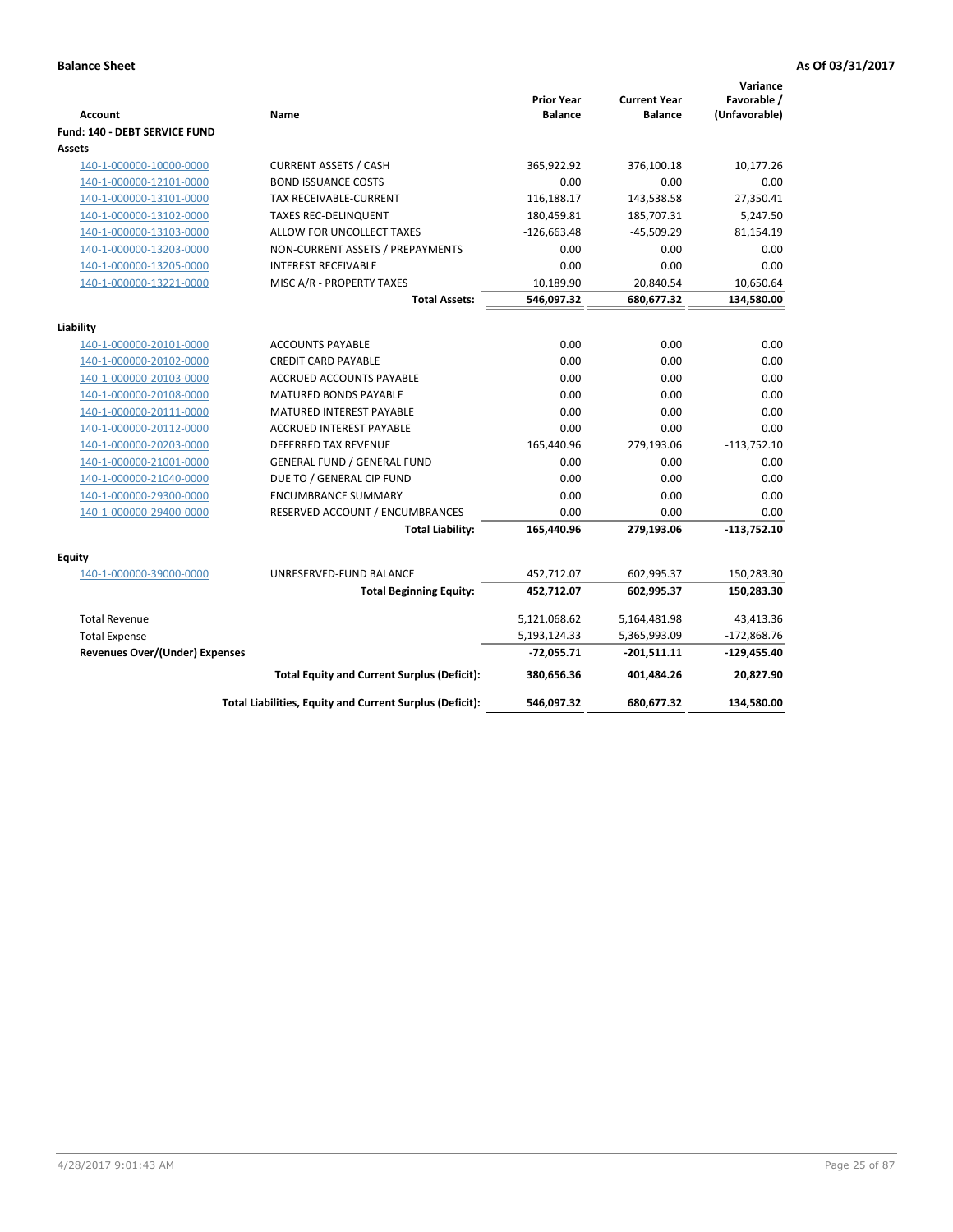|                                                     |                                                          |                   |                     | Variance        |
|-----------------------------------------------------|----------------------------------------------------------|-------------------|---------------------|-----------------|
|                                                     |                                                          | <b>Prior Year</b> | <b>Current Year</b> | Favorable /     |
| <b>Account</b>                                      | Name                                                     | <b>Balance</b>    | <b>Balance</b>      | (Unfavorable)   |
| <b>Fund: 160 - GENERAL CAPITAL IMPROVEMENT FUND</b> |                                                          |                   |                     |                 |
| Assets                                              |                                                          |                   |                     |                 |
| 160-1-000000-10000-0000                             | <b>CURRENT ASSETS / CASH</b>                             | 2,702,367.22      | -738,491.65         | $-3,440,858.87$ |
| 160-1-000000-11402-0000                             | 2002 CO'S                                                | 283,014.01        | 243,571.50          | $-39,442.51$    |
| 160-1-000000-11514-0000                             | EXCHANGE BLDG - TX DAILY ACCOUNT 1157                    | 2,250,893.48      | 1,902,656.77        | $-348,236.71$   |
| 160-1-000000-11517-0000                             | <b>EXCHANGE BLDG - TX TERM</b>                           | 0.00              | 0.00                | 0.00            |
| 160-1-000000-11520-0000                             | <b>CERTIFICATES OF DEPOSIT</b>                           | 300,000.00        | 300,000.00          | 0.00            |
| 160-1-000000-11602-0000                             | 2001 CO                                                  | 87,802.90         | 1,044.11            | $-86,758.79$    |
| 160-1-000000-11603-0000                             | 2001-A CO'S                                              | 73,295.27         | 73,608.35           | 313.08          |
| 160-1-000000-13201-0000                             | MISC ACCTS RECEIVABLE                                    | 0.00              | 0.00                | 0.00            |
| 160-1-000000-13205-0000                             | <b>INTEREST RECEIVABLE</b>                               | 0.00              | 0.00                | 0.00            |
| 160-1-000000-14035-0000                             | DEBT SERVICE / DEBT SERVICE FUND                         | 0.00              | 0.00                | 0.00            |
|                                                     | <b>Total Assets:</b>                                     | 5,697,372.88      | 1,782,389.08        | -3,914,983.80   |
| Liability                                           |                                                          |                   |                     |                 |
| 160-1-000000-20101-0000                             | <b>ACCOUNTS PAYABLE</b>                                  | 0.00              | 0.00                | 0.00            |
| 160-1-000000-20102-0000                             | <b>CREDIT CARD PAYABLE</b>                               | 0.00              | 0.00                | 0.00            |
| 160-1-000000-20103-0000                             | ACCRUED ACCOUNTS PAYABLE                                 | 0.00              | 0.00                | 0.00            |
| 160-1-000000-20113-0000                             | <b>DEVELOPERS ESCROW</b>                                 | 4,861.10          | 0.00                | 4,861.10        |
| 160-1-000000-20139-0000                             | <b>RETAINAGES PAYABLE</b>                                | 18,957.50         | 125,214.04          | $-106, 256.54$  |
| 160-1-000000-20902-0000                             | <b>DEFERRED GRANT REVENUE</b>                            | 0.00              | 0.00                | 0.00            |
| 160-1-000000-21001-0000                             | <b>GENERAL FUND / GENERAL FUND</b>                       | 0.00              | 0.00                | 0.00            |
| 160-1-000000-21035-0000                             | DEBT SERVICE / DUE TO DEBT SERVICE                       | 0.00              | 0.00                | 0.00            |
| 160-1-000000-21101-0000                             | ENTERPRISE / WTR/WWTR UTILITY FUND                       | 0.00              | 0.00                | 0.00            |
| 160-1-000000-29300-0000                             | <b>ENCUMBRANCE SUMMARY</b>                               | 0.00              | 0.00                | 0.00            |
| 160-1-000000-29400-0100                             | RESERVED ACCOUNT / ENCUMBRANCES                          | 0.00              | 0.00                | 0.00            |
|                                                     | <b>Total Liability:</b>                                  | 23,818.60         | 125,214.04          | $-101,395.44$   |
|                                                     |                                                          |                   |                     |                 |
| Equity                                              |                                                          |                   |                     |                 |
| 160-1-000000-39000-0000                             | UNRESERVED-FUND BALANCE                                  | 2,786,709.99      | 5,383,540.33        | 2,596,830.34    |
|                                                     | <b>Total Beginning Equity:</b>                           | 2,786,709.99      | 5,383,540.33        | 2,596,830.34    |
| <b>Total Revenue</b>                                |                                                          | 3,907,697.80      | $-1,443,981.00$     | -5,351,678.80   |
| <b>Total Expense</b>                                |                                                          | 1,020,853.51      | 2,282,384.29        | $-1,261,530.78$ |
| Revenues Over/(Under) Expenses                      |                                                          | 2,886,844.29      | -3,726,365.29       | $-6,613,209.58$ |
|                                                     | <b>Total Equity and Current Surplus (Deficit):</b>       | 5,673,554.28      | 1,657,175.04        | -4,016,379.24   |
|                                                     | Total Liabilities, Equity and Current Surplus (Deficit): | 5,697,372.88      | 1,782,389.08        | -3,914,983.80   |
|                                                     |                                                          |                   |                     |                 |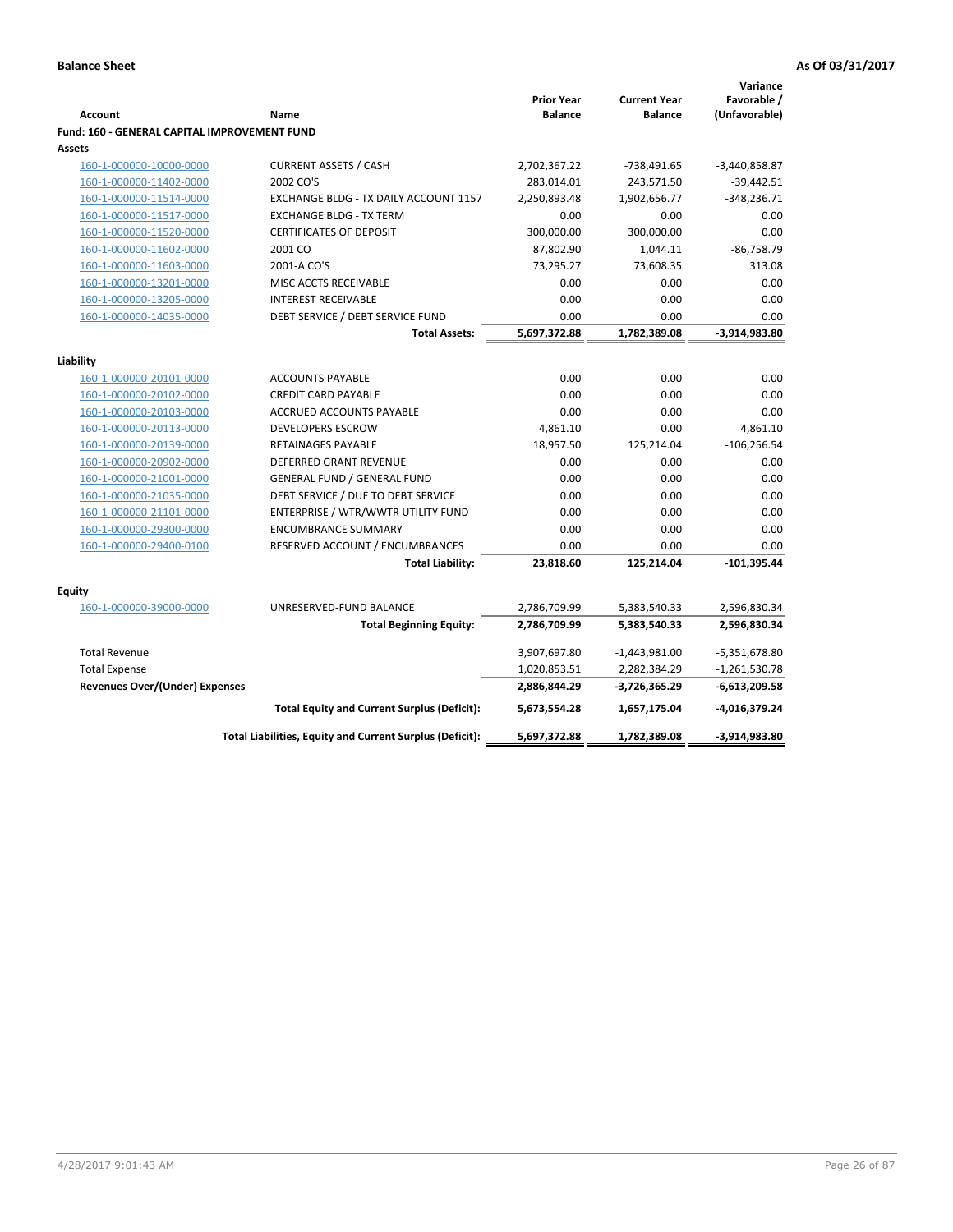| <b>Account</b>                       | Name                                                     | <b>Prior Year</b><br><b>Balance</b> | <b>Current Year</b><br><b>Balance</b> | Variance<br>Favorable /<br>(Unfavorable) |
|--------------------------------------|----------------------------------------------------------|-------------------------------------|---------------------------------------|------------------------------------------|
| Fund: 161 - STREET CONSTRUCTION FUND |                                                          |                                     |                                       |                                          |
| <b>Assets</b>                        |                                                          |                                     |                                       |                                          |
| 161-1-000000-10000-0000              | <b>CURRENT ASSETS / CASH</b>                             | 0.00                                | 844,906.38                            | 844,906.38                               |
| 161-1-000000-11003-0000              | 2010 CO'S                                                | 842,228.74                          | 0.00                                  | $-842,228.74$                            |
| 161-1-000000-13205-0000              | <b>INTEREST RECEIVABLE</b>                               | 0.00                                | 0.00                                  | 0.00                                     |
| 161-1-000000-14035-0000              | DEBT SERVICE / DEBT SERVICE FUND                         | 0.00                                | 0.00                                  | 0.00                                     |
|                                      | <b>Total Assets:</b>                                     | 842,228.74                          | 844,906.38                            | 2,677.64                                 |
| Liability                            |                                                          |                                     |                                       |                                          |
| 161-1-000000-20101-0000              | <b>ACCOUNTS PAYABLE</b>                                  | 0.00                                | 0.00                                  | 0.00                                     |
| 161-1-000000-20102-0000              | <b>CREDIT CARD PAYABLE</b>                               | 0.00                                | 0.00                                  | 0.00                                     |
| 161-1-000000-20103-0000              | <b>ACCRUED ACCOUNTS PAYABLE</b>                          | 0.00                                | 0.00                                  | 0.00                                     |
| 161-1-000000-20139-0000              | <b>RETAINAGES PAYABLE</b>                                | 0.00                                | 0.00                                  | 0.00                                     |
| 161-1-000000-21001-0000              | <b>GENERAL FUND / GENERAL FUND</b>                       | 0.00                                | 0.00                                  | 0.00                                     |
| 161-1-000000-21035-0000              | DEBT SERVICE / DUE TO DEBT SERVICE                       | 0.00                                | 0.00                                  | 0.00                                     |
| 161-1-000000-29300-0000              | <b>ENCUMBRANCE SUMMARY</b>                               | 0.00                                | 0.00                                  | 0.00                                     |
| 161-1-000000-29400-0100              | RESERVED ACCOUNT / ENCUMBRANCES                          | 0.00                                | 0.00                                  | 0.00                                     |
|                                      | <b>Total Liability:</b>                                  | 0.00                                | 0.00                                  | 0.00                                     |
| <b>Equity</b>                        |                                                          |                                     |                                       |                                          |
| 161-1-000000-39000-0000              | UNRESERVED-FUND BALANCE                                  | 840,690.20                          | 844,983.85                            | 4,293.65                                 |
|                                      | <b>Total Beginning Equity:</b>                           | 840,690.20                          | 844,983.85                            | 4,293.65                                 |
| <b>Total Revenue</b>                 |                                                          | 1.538.54                            | 70.18                                 | $-1,468.36$                              |
| <b>Total Expense</b>                 |                                                          | 0.00                                | 147.65                                | $-147.65$                                |
| Revenues Over/(Under) Expenses       |                                                          | 1,538.54                            | -77.47                                | $-1,616.01$                              |
|                                      | <b>Total Equity and Current Surplus (Deficit):</b>       | 842,228.74                          | 844,906.38                            | 2,677.64                                 |
|                                      | Total Liabilities, Equity and Current Surplus (Deficit): | 842,228.74                          | 844,906.38                            | 2.677.64                                 |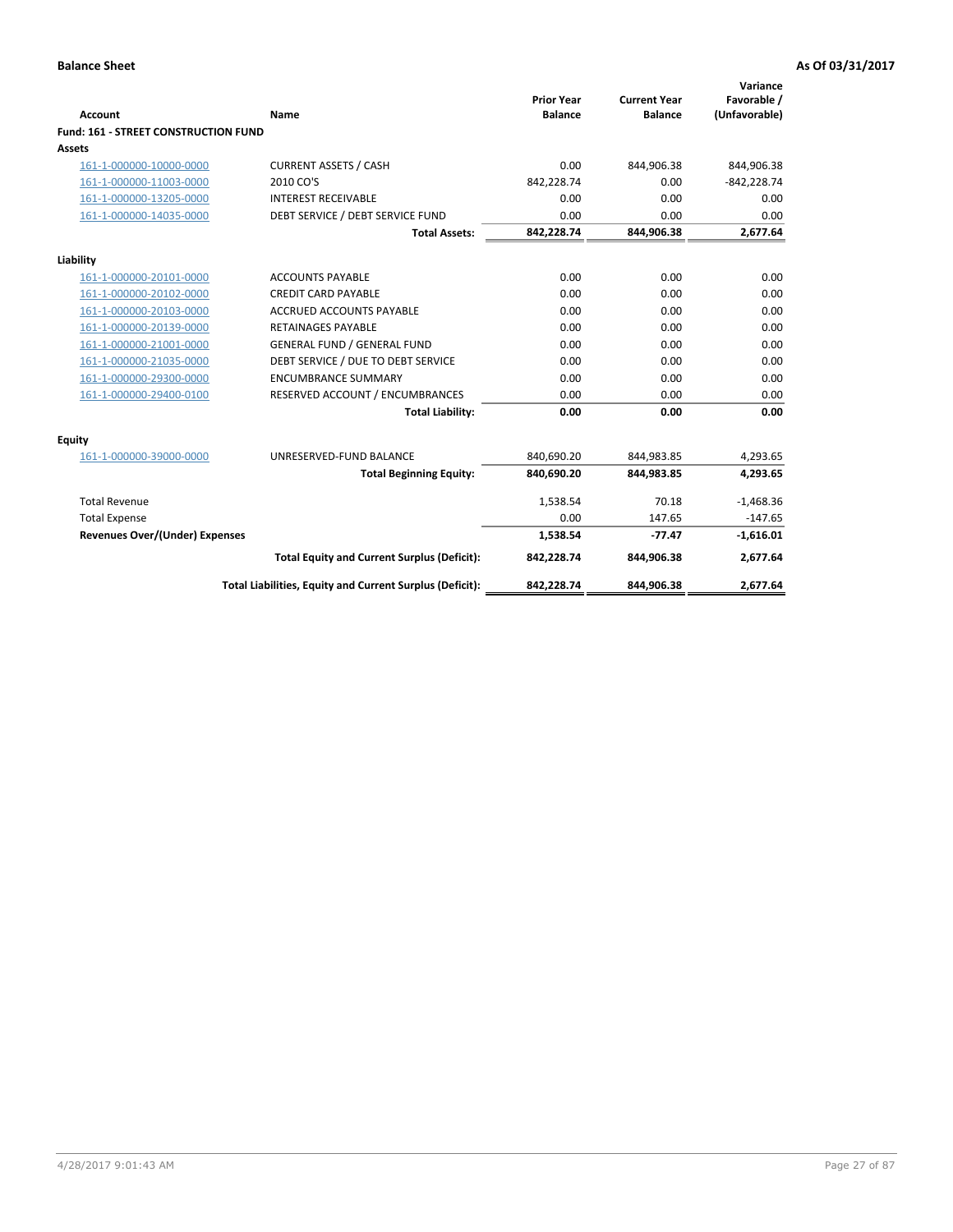| Account                                         | Name                                                     | <b>Prior Year</b><br><b>Balance</b> | <b>Current Year</b><br><b>Balance</b> | Variance<br>Favorable /<br>(Unfavorable) |
|-------------------------------------------------|----------------------------------------------------------|-------------------------------------|---------------------------------------|------------------------------------------|
| <b>Fund: 162 - GRAHAM PARK RENOVATIONS FUND</b> |                                                          |                                     |                                       |                                          |
| <b>Assets</b>                                   |                                                          |                                     |                                       |                                          |
| 162-1-000000-10000-0000                         | <b>CURRENT ASSETS / CASH</b>                             | 0.00                                | 0.00                                  | 0.00                                     |
| 162-1-000000-13201-0000                         | MISC ACCTS RECEIVABLE                                    | 0.00                                | 0.00                                  | 0.00                                     |
|                                                 | <b>Total Assets:</b>                                     | 0.00                                | 0.00                                  | 0.00                                     |
| Liability                                       |                                                          |                                     |                                       |                                          |
| 162-1-000000-20101-0000                         | <b>ACCOUNTS PAYABLE</b>                                  | 0.00                                | 0.00                                  | 0.00                                     |
| 162-1-000000-20139-0000                         | <b>RETAINAGES PAYABLE</b>                                | 0.00                                | 0.00                                  | 0.00                                     |
| 162-1-000000-20202-0000                         | <b>DEFERRED REVENUE</b>                                  | 0.00                                | 0.00                                  | 0.00                                     |
| 162-1-000000-29300-0000                         | <b>ENCUMBRANCE SUMMARY</b>                               | 0.00                                | 0.00                                  | 0.00                                     |
| 162-1-000000-29400-0000                         | RESERVED ACCOUNT / ENCUMBRANCES                          | 0.00                                | 0.00                                  | 0.00                                     |
|                                                 | <b>Total Liability:</b>                                  | 0.00                                | 0.00                                  | 0.00                                     |
| Equity                                          |                                                          |                                     |                                       |                                          |
| 162-1-000000-39000-0000                         | UNRESERVED-FUND BALANCE                                  | 0.00                                | 0.00                                  | 0.00                                     |
|                                                 | <b>Total Beginning Equity:</b>                           | 0.00                                | 0.00                                  | 0.00                                     |
| <b>Total Revenue</b>                            |                                                          | 0.00                                | 0.00                                  | 0.00                                     |
| <b>Total Expense</b>                            |                                                          | 0.00                                | 0.00                                  | 0.00                                     |
| <b>Revenues Over/(Under) Expenses</b>           |                                                          | 0.00                                | 0.00                                  | 0.00                                     |
|                                                 | <b>Total Equity and Current Surplus (Deficit):</b>       | 0.00                                | 0.00                                  | 0.00                                     |
|                                                 | Total Liabilities, Equity and Current Surplus (Deficit): | 0.00                                | 0.00                                  | 0.00                                     |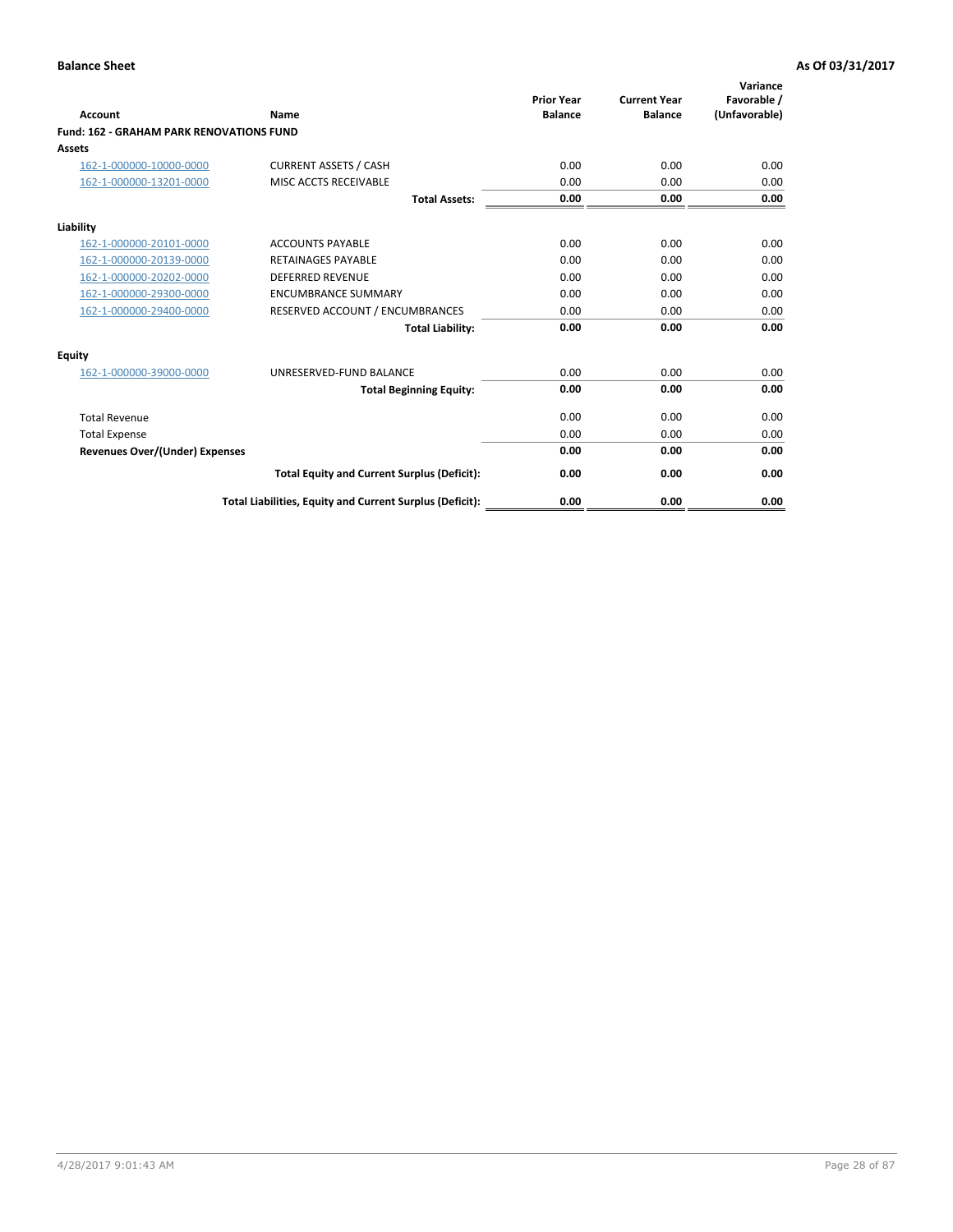|                                              |                                                          | <b>Prior Year</b> | <b>Current Year</b> | Variance<br>Favorable / |
|----------------------------------------------|----------------------------------------------------------|-------------------|---------------------|-------------------------|
| <b>Account</b>                               | Name                                                     | <b>Balance</b>    | <b>Balance</b>      | (Unfavorable)           |
| <b>Fund: 163 - SECO STIMULAS BLOCK GRANT</b> |                                                          |                   |                     |                         |
| Assets                                       |                                                          |                   |                     |                         |
| 163-1-000000-10000-0000                      | <b>CURRENT ASSETS / CASH</b>                             | 0.00              | 0.00                | 0.00                    |
| 163-1-000000-13201-0000                      | MISC ACCTS RECEIVABLE                                    | 0.00              | 0.00                | 0.00                    |
| 163-1-000000-13205-0000                      | <b>INTEREST RECEIVABLE</b>                               | 0.00              | 0.00                | 0.00                    |
|                                              | <b>Total Assets:</b>                                     | 0.00              | 0.00                | 0.00                    |
| Liability                                    |                                                          |                   |                     |                         |
| 163-1-000000-20101-0000                      | <b>ACCOUNTS PAYABLE</b>                                  | 0.00              | 0.00                | 0.00                    |
| 163-1-000000-20102-0000                      | <b>CREDIT CARD PAYABLE</b>                               | 0.00              | 0.00                | 0.00                    |
| 163-1-000000-20103-0000                      | <b>ACCRUED ACCOUNTS PAYABLE</b>                          | 0.00              | 0.00                | 0.00                    |
| 163-1-000000-20139-0000                      | <b>RETAINAGES PAYABLE</b>                                | 0.00              | 0.00                | 0.00                    |
| 163-1-000000-20902-0000                      | <b>DEFERRED GRANT REVENUE</b>                            | 0.00              | 0.00                | 0.00                    |
| 163-1-000000-29300-0000                      | <b>ENCUMBRANCE SUMMARY</b>                               | 0.00              | 0.00                | 0.00                    |
| 163-1-000000-29400-0100                      | RESERVED ACCOUNT / ENCUMBRANCES                          | 0.00              | 0.00                | 0.00                    |
|                                              | <b>Total Liability:</b>                                  | 0.00              | 0.00                | 0.00                    |
| <b>Equity</b>                                |                                                          |                   |                     |                         |
| 163-1-000000-39000-0000                      | UNRESERVED-FUND BALANCE                                  | 0.00              | 0.00                | 0.00                    |
|                                              | <b>Total Beginning Equity:</b>                           | 0.00              | 0.00                | 0.00                    |
| <b>Total Revenue</b>                         |                                                          | 0.00              | 0.00                | 0.00                    |
| <b>Total Expense</b>                         |                                                          | 0.00              | 0.00                | 0.00                    |
| Revenues Over/(Under) Expenses               |                                                          | 0.00              | 0.00                | 0.00                    |
|                                              | <b>Total Equity and Current Surplus (Deficit):</b>       | 0.00              | 0.00                | 0.00                    |
|                                              | Total Liabilities, Equity and Current Surplus (Deficit): | 0.00              | 0.00                | 0.00                    |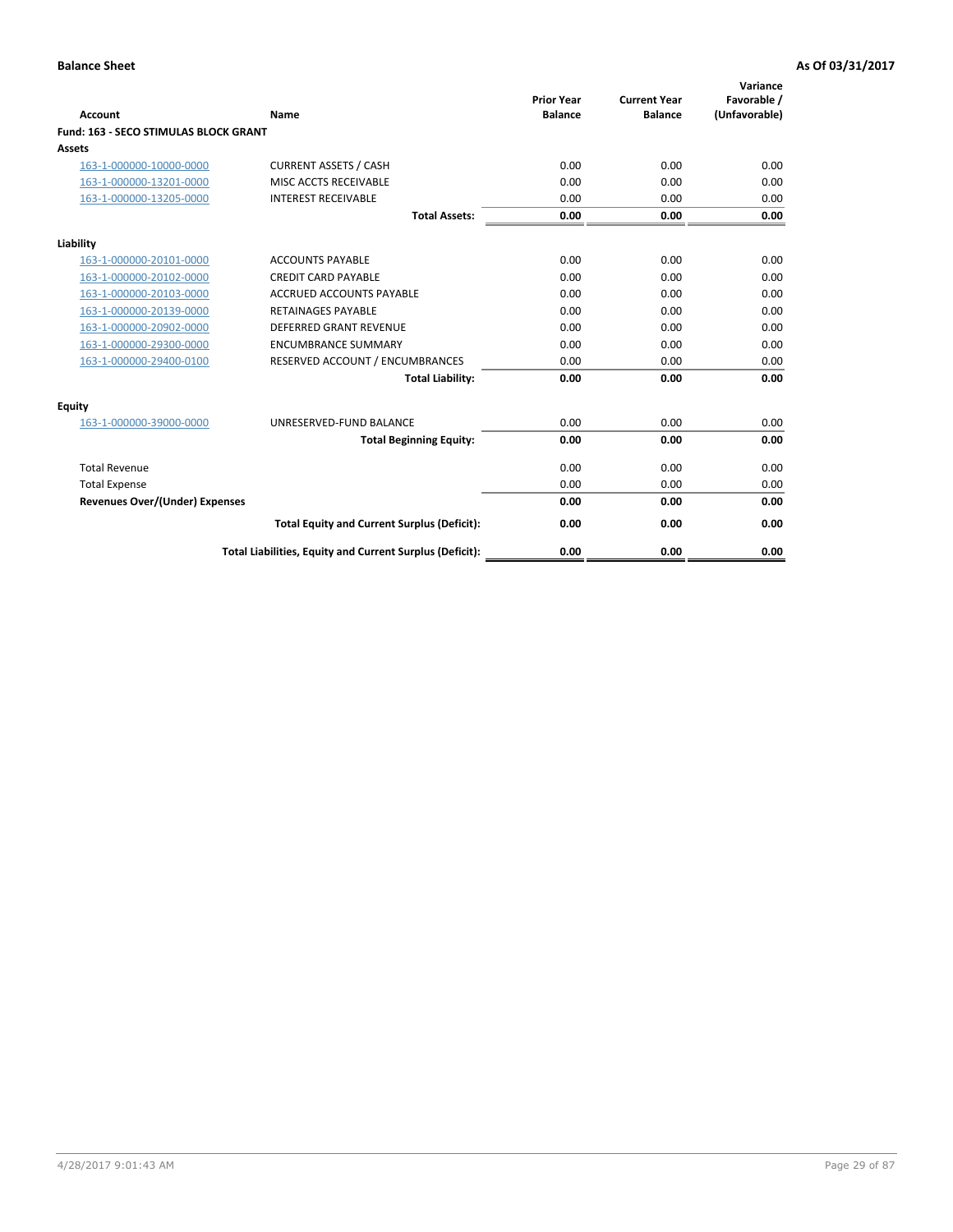| <b>Account</b>                        | Name                                                     | <b>Prior Year</b><br><b>Balance</b> | <b>Current Year</b><br><b>Balance</b> | Variance<br>Favorable /<br>(Unfavorable) |
|---------------------------------------|----------------------------------------------------------|-------------------------------------|---------------------------------------|------------------------------------------|
| Fund: 164 - 2013 CO CAPITAL FUND      |                                                          |                                     |                                       |                                          |
| Assets                                |                                                          |                                     |                                       |                                          |
| 164-1-000000-10000-0000               | <b>CURRENT ASSETS / CASH</b>                             | $-5,700.00$                         | 31,610.98                             | 37,310.98                                |
| 164-1-000000-11508-0000               | 2013 CO'S PROJ CONST                                     | 28,711.57                           | 1.976.83                              | $-26,734.74$                             |
| 164-1-000000-11509-0000               | 2013 CO'S DEBT SERVICE                                   | 4,714.14                            | 0.00                                  | $-4,714.14$                              |
| 164-1-000000-13205-0000               | <b>INTEREST RECEIVABLE</b>                               | 0.00                                | 0.00                                  | 0.00                                     |
| 164-1-000000-14035-0000               | DEBT SERVICE / DEBT SERVICE FUND                         | 0.00                                | 0.00                                  | 0.00                                     |
|                                       | <b>Total Assets:</b>                                     | 27,725.71                           | 33,587.81                             | 5,862.10                                 |
| Liability                             |                                                          |                                     |                                       |                                          |
| 164-1-000000-20101-0000               | <b>ACCOUNTS PAYABLE</b>                                  | 0.00                                | 0.00                                  | 0.00                                     |
| 164-1-000000-20102-0000               | <b>CREDIT CARD PAYABLE</b>                               | 0.00                                | 0.00                                  | 0.00                                     |
| 164-1-000000-20103-0000               | <b>ACCRUED ACCOUNTS PAYABLE</b>                          | 0.00                                | 0.00                                  | 0.00                                     |
| 164-1-000000-20139-0000               | <b>RETAINAGES PAYABLE</b>                                | 0.00                                | 0.00                                  | 0.00                                     |
| 164-1-000000-21001-0000               | <b>GENERAL FUND / GENERAL FUND</b>                       | 0.00                                | 0.00                                  | 0.00                                     |
| 164-1-000000-21035-0000               | DEBT SERVICE / DUE TO DEBT SERVICE                       | 0.00                                | 0.00                                  | 0.00                                     |
| 164-1-000000-29300-0000               | <b>ENCUMBRANCE SUMMARY</b>                               | 0.00                                | 0.00                                  | 0.00                                     |
| 164-1-000000-29400-0100               | RESERVED ACCOUNT / ENCUMBRANCES                          | 0.00                                | 0.00                                  | 0.00                                     |
|                                       | <b>Total Liability:</b>                                  | 0.00                                | 0.00                                  | 0.00                                     |
| Equity                                |                                                          |                                     |                                       |                                          |
| 164-1-000000-39000-0000               | UNRESERVED-FUND BALANCE                                  | 33,379.24                           | 33,501.36                             | 122.12                                   |
|                                       | <b>Total Beginning Equity:</b>                           | 33,379.24                           | 33,501.36                             | 122.12                                   |
| <b>Total Revenue</b>                  |                                                          | 46.47                               | 86.52                                 | 40.05                                    |
| <b>Total Expense</b>                  |                                                          | 5,700.00                            | 0.07                                  | 5,699.93                                 |
| <b>Revenues Over/(Under) Expenses</b> |                                                          | $-5,653.53$                         | 86.45                                 | 5,739.98                                 |
|                                       | <b>Total Equity and Current Surplus (Deficit):</b>       | 27,725.71                           | 33,587.81                             | 5,862.10                                 |
|                                       | Total Liabilities, Equity and Current Surplus (Deficit): | 27,725.71                           | 33,587.81                             | 5.862.10                                 |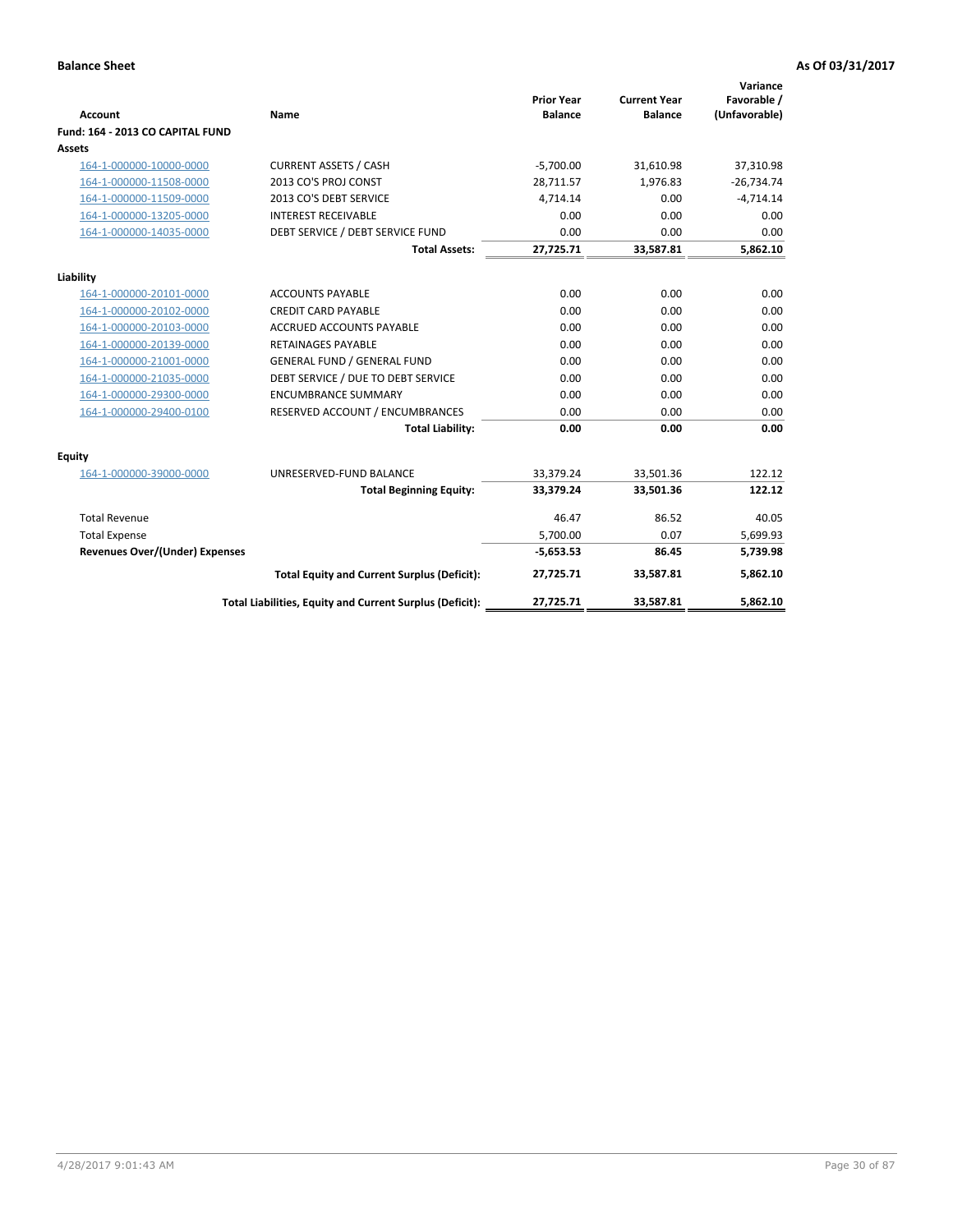| <b>Account</b>                        | Name                                                     | <b>Prior Year</b><br><b>Balance</b> | <b>Current Year</b><br><b>Balance</b> | Variance<br>Favorable /<br>(Unfavorable) |
|---------------------------------------|----------------------------------------------------------|-------------------------------------|---------------------------------------|------------------------------------------|
| Fund: 165 - 2014 GO FUND              |                                                          |                                     |                                       |                                          |
| Assets                                |                                                          |                                     |                                       |                                          |
| 165-1-000000-10000-0000               | <b>CURRENT ASSETS / CASH</b>                             | $-1,384,442.27$                     | $-666,654.30$                         | 717,787.97                               |
| 165-1-000000-11003-0000               | 2010 CO'S                                                | 0.00                                | 0.00                                  | 0.00                                     |
| 165-1-000000-11202-0000               | 2014 GO STREET BONDS                                     | 1,917,787.07                        | 0.00                                  | $-1,917,787.07$                          |
| 165-1-000000-11511-0000               | 2015 GO PROJECT CONSTRUCTION                             | 5,611,548.82                        | 2,739,510.74                          | $-2,872,038.08$                          |
| 165-1-000000-11520-0000               | <b>CERTIFICATES OF DEPOSIT</b>                           | 1,875,000.00                        | 0.00                                  | $-1,875,000.00$                          |
| 165-1-000000-11530-0000               | <b>TexasTERM CP</b>                                      | 0.00                                | 0.00                                  | 0.00                                     |
| 165-1-000000-13201-0000               | MISC ACCTS RECEIVABLE                                    | 0.00                                | 0.00                                  | 0.00                                     |
| 165-1-000000-13205-0000               | <b>INTEREST RECEIVABLE</b>                               | 0.00                                | 0.00                                  | 0.00                                     |
| 165-1-000000-14035-0000               | DEBT SERVICE / DEBT SERVICE FUND                         | 0.00                                | 0.00                                  | 0.00                                     |
|                                       | <b>Total Assets:</b>                                     | 8,019,893.62                        | 2,072,856.44                          | $-5,947,037.18$                          |
| Liability                             |                                                          |                                     |                                       |                                          |
| 165-1-000000-20101-0000               | <b>ACCOUNTS PAYABLE</b>                                  | 0.00                                | 0.00                                  | 0.00                                     |
| 165-1-000000-20102-0000               | <b>CREDIT CARD PAYABLE</b>                               | 0.00                                | 0.00                                  | 0.00                                     |
| 165-1-000000-20103-0000               | <b>ACCRUED ACCOUNTS PAYABLE</b>                          | 0.00                                | 0.00                                  | 0.00                                     |
| 165-1-000000-20139-0000               | RETAINAGES PAYABLE                                       | 200,952.90                          | 187,165.70                            | 13,787.20                                |
| 165-1-000000-21001-0000               | <b>GENERAL FUND / GENERAL FUND</b>                       | 0.00                                | 0.00                                  | 0.00                                     |
| 165-1-000000-21035-0000               | DEBT SERVICE / DUE TO DEBT SERVICE                       | 0.00                                | 0.00                                  | 0.00                                     |
| 165-1-000000-29300-0000               | <b>ENCUMBRANCE SUMMARY</b>                               | 0.00                                | 0.00                                  | 0.00                                     |
| 165-1-000000-29400-0100               | RESERVED ACCOUNT / ENCUMBRANCES                          | 0.00                                | 0.00                                  | 0.00                                     |
|                                       | <b>Total Liability:</b>                                  | 200,952.90                          | 187,165.70                            | 13,787.20                                |
| <b>Equity</b>                         |                                                          |                                     |                                       |                                          |
| 165-1-000000-39000-0000               | UNRESERVED-FUND BALANCE                                  | 8,706,752.14                        | 3,846,902.24                          | -4,859,849.90                            |
|                                       | <b>Total Beginning Equity:</b>                           | 8,706,752.14                        | 3,846,902.24                          | -4,859,849.90                            |
| <b>Total Revenue</b>                  |                                                          | 26,499.97                           | 26,753.48                             | 253.51                                   |
| <b>Total Expense</b>                  |                                                          | 914,311.39                          | 1,987,964.98                          | $-1,073,653.59$                          |
| <b>Revenues Over/(Under) Expenses</b> |                                                          | $-887,811.42$                       | -1,961,211.50                         | $-1,073,400.08$                          |
|                                       | <b>Total Equity and Current Surplus (Deficit):</b>       | 7,818,940.72                        | 1,885,690.74                          | $-5,933,249.98$                          |
|                                       | Total Liabilities, Equity and Current Surplus (Deficit): | 8,019,893.62                        | 2,072,856.44                          | $-5,947,037.18$                          |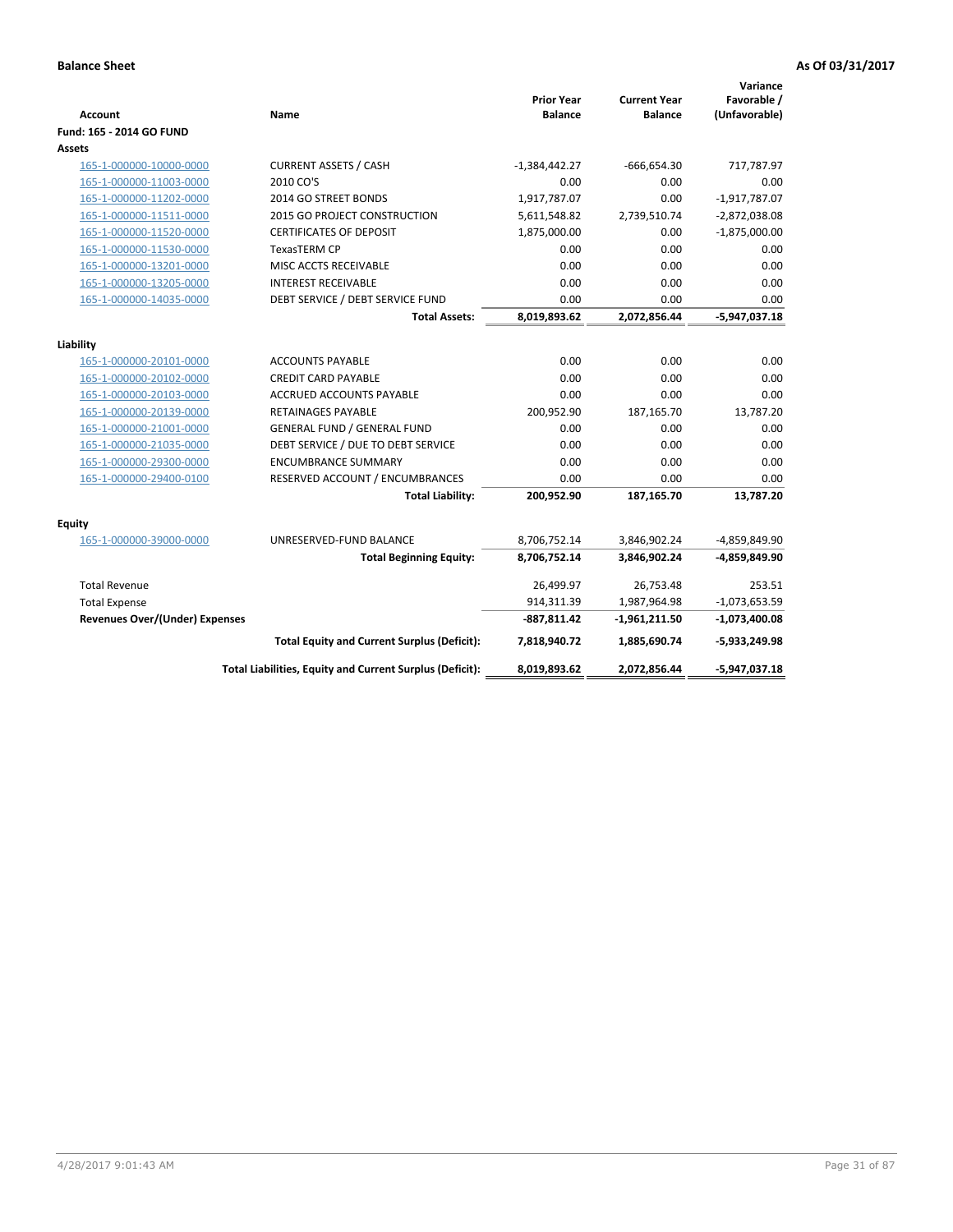|                                                       |                                                          |                                     |                                       | Variance                     |
|-------------------------------------------------------|----------------------------------------------------------|-------------------------------------|---------------------------------------|------------------------------|
| Account                                               | Name                                                     | <b>Prior Year</b><br><b>Balance</b> | <b>Current Year</b><br><b>Balance</b> | Favorable /<br>(Unfavorable) |
| Fund: 170 - LAW ENFORCEMENT GRANT - CAPITAL PURCHASES |                                                          |                                     |                                       |                              |
| Assets                                                |                                                          |                                     |                                       |                              |
| 170-1-000000-10000-0000                               | <b>CURRENT ASSETS / CASH</b>                             | 194.66                              | 194.66                                | 0.00                         |
| 170-1-000000-13201-0000                               | MISC ACCTS RECEIVABLE                                    | 0.00                                | 0.00                                  | 0.00                         |
|                                                       | <b>Total Assets:</b>                                     | 194.66                              | 194.66                                | 0.00                         |
| Liability                                             |                                                          |                                     |                                       |                              |
| 170-1-000000-20101-0000                               | <b>ACCOUNTS PAYABLE</b>                                  | 0.00                                | 0.00                                  | 0.00                         |
| 170-1-000000-20102-0000                               | <b>CREDIT CARD PAYABLE</b>                               | 0.00                                | 0.00                                  | 0.00                         |
| 170-1-000000-20103-0000                               | <b>ACCRUED ACCOUNTS PAYABLE</b>                          | 0.00                                | 0.00                                  | 0.00                         |
| 170-1-000000-20902-0000                               | DEFERRED GRANT REVENUE                                   | 0.00                                | 0.00                                  | 0.00                         |
| 170-1-000000-21001-0000                               | <b>GENERAL FUND / GENERAL FUND</b>                       | 0.00                                | 0.00                                  | 0.00                         |
| 170-1-000000-24004-0000                               | <b>INTEREST PAYABLE ON DEP</b>                           | 0.00                                | 0.00                                  | 0.00                         |
| 170-1-000000-29300-0000                               | <b>ENCUMBRANCE SUMMARY</b>                               | 0.00                                | 0.00                                  | 0.00                         |
| 170-1-000000-29400-0000                               | RESERVED ACCOUNT / ENCUMBRANCES                          | 0.00                                | 0.00                                  | 0.00                         |
|                                                       | <b>Total Liability:</b>                                  | 0.00                                | 0.00                                  | 0.00                         |
| <b>Equity</b>                                         |                                                          |                                     |                                       |                              |
| 170-1-000000-39000-0000                               | UNRESERVED-FUND BALANCE                                  | 194.66                              | 194.66                                | 0.00                         |
|                                                       | <b>Total Beginning Equity:</b>                           | 194.66                              | 194.66                                | 0.00                         |
| <b>Total Revenue</b>                                  |                                                          | 0.00                                | 0.00                                  | 0.00                         |
| <b>Total Expense</b>                                  |                                                          | 0.00                                | 0.00                                  | 0.00                         |
| <b>Revenues Over/(Under) Expenses</b>                 |                                                          | 0.00                                | 0.00                                  | 0.00                         |
|                                                       | <b>Total Equity and Current Surplus (Deficit):</b>       | 194.66                              | 194.66                                | 0.00                         |
|                                                       | Total Liabilities, Equity and Current Surplus (Deficit): | 194.66                              | 194.66                                | 0.00                         |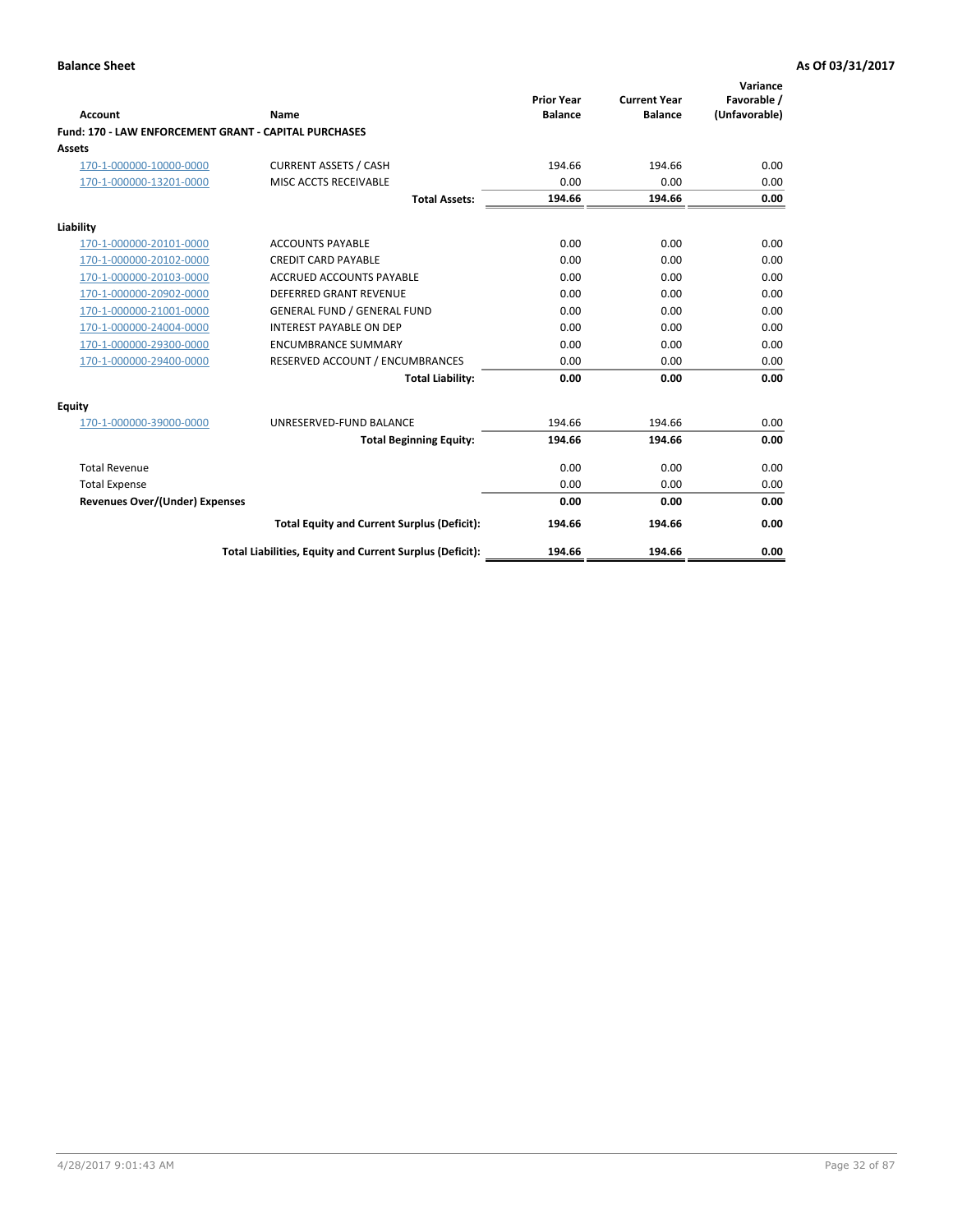|                                                |                                                          | <b>Prior Year</b> | <b>Current Year</b> | Variance<br>Favorable / |
|------------------------------------------------|----------------------------------------------------------|-------------------|---------------------|-------------------------|
| <b>Account</b>                                 | Name                                                     | <b>Balance</b>    | <b>Balance</b>      | (Unfavorable)           |
| <b>Fund: 171 - MAIN STREET SPECIAL REVENUE</b> |                                                          |                   |                     |                         |
| <b>Assets</b>                                  |                                                          |                   |                     |                         |
| 171-1-000000-10000-0000                        | <b>CURRENT ASSETS / CASH</b>                             | 52,205.28         | 57,308.28           | 5,103.00                |
| 171-1-000000-13201-0000                        | MISC ACCTS RECEIVABLE                                    | 0.00              | 0.00                | 0.00                    |
| 171-1-000000-13205-0000                        | <b>INTEREST RECEIVABLE</b>                               | 0.00              | 0.00                | 0.00                    |
|                                                | <b>Total Assets:</b>                                     | 52.205.28         | 57.308.28           | 5,103.00                |
| Liability                                      |                                                          |                   |                     |                         |
| 171-1-000000-20101-0000                        | <b>ACCOUNTS PAYABLE</b>                                  | 0.00              | 0.00                | 0.00                    |
| 171-1-000000-20102-0000                        | <b>CREDIT CARD PAYABLE</b>                               | 0.00              | 0.00                | 0.00                    |
| 171-1-000000-20103-0000                        | <b>ACCRUED ACCOUNTS PAYABLE</b>                          | 0.00              | 0.00                | 0.00                    |
| 171-1-000000-20139-0000                        | <b>RETAINAGES PAYABLE</b>                                | 0.00              | 0.00                | 0.00                    |
| 171-1-000000-20902-0000                        | DEFERRED GRANT REVENUE                                   | 0.00              | 0.00                | 0.00                    |
| 171-1-000000-29300-0000                        | <b>ENCUMBRANCE SUMMARY</b>                               | 0.00              | 0.00                | 0.00                    |
| 171-1-000000-29400-0100                        | RESERVED ACCOUNT / ENCUMBRANCES                          | 0.00              | 0.00                | 0.00                    |
|                                                | <b>Total Liability:</b>                                  | 0.00              | 0.00                | 0.00                    |
| <b>Equity</b>                                  |                                                          |                   |                     |                         |
| 171-1-000000-39000-0000                        | UNRESERVED-FUND BALANCE                                  | 29,641.28         | 37,308.28           | 7,667.00                |
|                                                | <b>Total Beginning Equity:</b>                           | 29.641.28         | 37,308.28           | 7,667.00                |
| <b>Total Revenue</b>                           |                                                          | 25,000.00         | 25,000.00           | 0.00                    |
| <b>Total Expense</b>                           |                                                          | 2,436.00          | 5,000.00            | $-2,564.00$             |
| <b>Revenues Over/(Under) Expenses</b>          |                                                          | 22,564.00         | 20,000.00           | $-2,564.00$             |
|                                                | <b>Total Equity and Current Surplus (Deficit):</b>       | 52,205.28         | 57,308.28           | 5,103.00                |
|                                                | Total Liabilities, Equity and Current Surplus (Deficit): | 52,205.28         | 57,308.28           | 5,103.00                |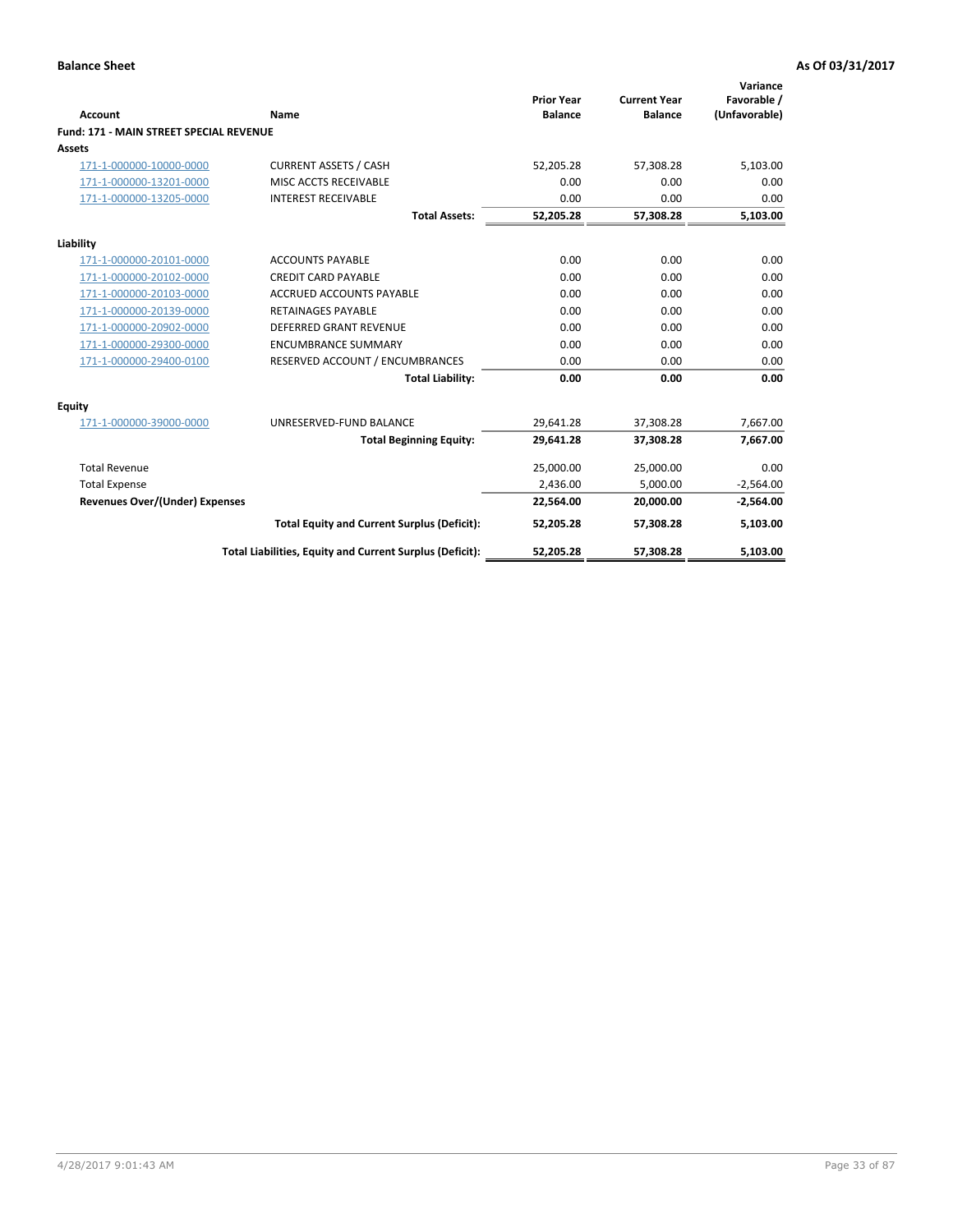|                                       |                                                          |                                     |                                       | Variance                     |
|---------------------------------------|----------------------------------------------------------|-------------------------------------|---------------------------------------|------------------------------|
| <b>Account</b>                        | Name                                                     | <b>Prior Year</b><br><b>Balance</b> | <b>Current Year</b><br><b>Balance</b> | Favorable /<br>(Unfavorable) |
| <b>Fund: 172 - MINOR GRANTS FUND</b>  |                                                          |                                     |                                       |                              |
| <b>Assets</b>                         |                                                          |                                     |                                       |                              |
| 172-1-000000-10000-0000               | <b>CURRENT ASSETS / CASH</b>                             | 1,759.49                            | $-23,542.34$                          | $-25,301.83$                 |
| 172-1-000000-13201-0000               | MISC ACCTS RECEIVABLE                                    | 0.00                                | 0.00                                  | 0.00                         |
| 172-1-000000-13205-0000               | <b>INTEREST RECEIVABLE</b>                               | 0.00                                | 0.00                                  | 0.00                         |
|                                       | <b>Total Assets:</b>                                     | 1,759.49                            | $-23,542.34$                          | $-25,301.83$                 |
| Liability                             |                                                          |                                     |                                       |                              |
| 172-1-000000-20101-0000               | <b>ACCOUNTS PAYABLE</b>                                  | 0.00                                | 0.00                                  | 0.00                         |
| 172-1-000000-20102-0000               | <b>CREDIT CARD PAYABLE</b>                               | 0.00                                | 0.00                                  | 0.00                         |
| 172-1-000000-20103-0000               | <b>ACCRUED ACCOUNTS PAYABLE</b>                          | 0.00                                | 0.00                                  | 0.00                         |
| 172-1-000000-20902-0000               | <b>DEFERRED GRANT REVENUE</b>                            | 0.00                                | 0.00                                  | 0.00                         |
| 172-1-000000-29300-0000               | <b>ENCUMBRANCE SUMMARY</b>                               | 0.00                                | 0.00                                  | 0.00                         |
| 172-1-000000-29400-0000               | RESERVED ACCOUNT / ENCUMBRANCES                          | 0.00                                | 0.00                                  | 0.00                         |
|                                       | <b>Total Liability:</b>                                  | 0.00                                | 0.00                                  | 0.00                         |
| Equity                                |                                                          |                                     |                                       |                              |
| 172-1-000000-39000-0000               | UNRESERVED-FUND BALANCE                                  | 2,129.85                            | 2,962.31                              | 832.46                       |
|                                       | <b>Total Beginning Equity:</b>                           | 2,129.85                            | 2,962.31                              | 832.46                       |
| <b>Total Revenue</b>                  |                                                          | 666.83                              | 530.25                                | $-136.58$                    |
| <b>Total Expense</b>                  |                                                          | 1,037.19                            | 27,034.90                             | $-25,997.71$                 |
| <b>Revenues Over/(Under) Expenses</b> |                                                          | $-370.36$                           | $-26,504.65$                          | $-26,134.29$                 |
|                                       | <b>Total Equity and Current Surplus (Deficit):</b>       | 1.759.49                            | $-23.542.34$                          | $-25,301.83$                 |
|                                       | Total Liabilities, Equity and Current Surplus (Deficit): | 1,759.49                            | $-23,542.34$                          | $-25,301.83$                 |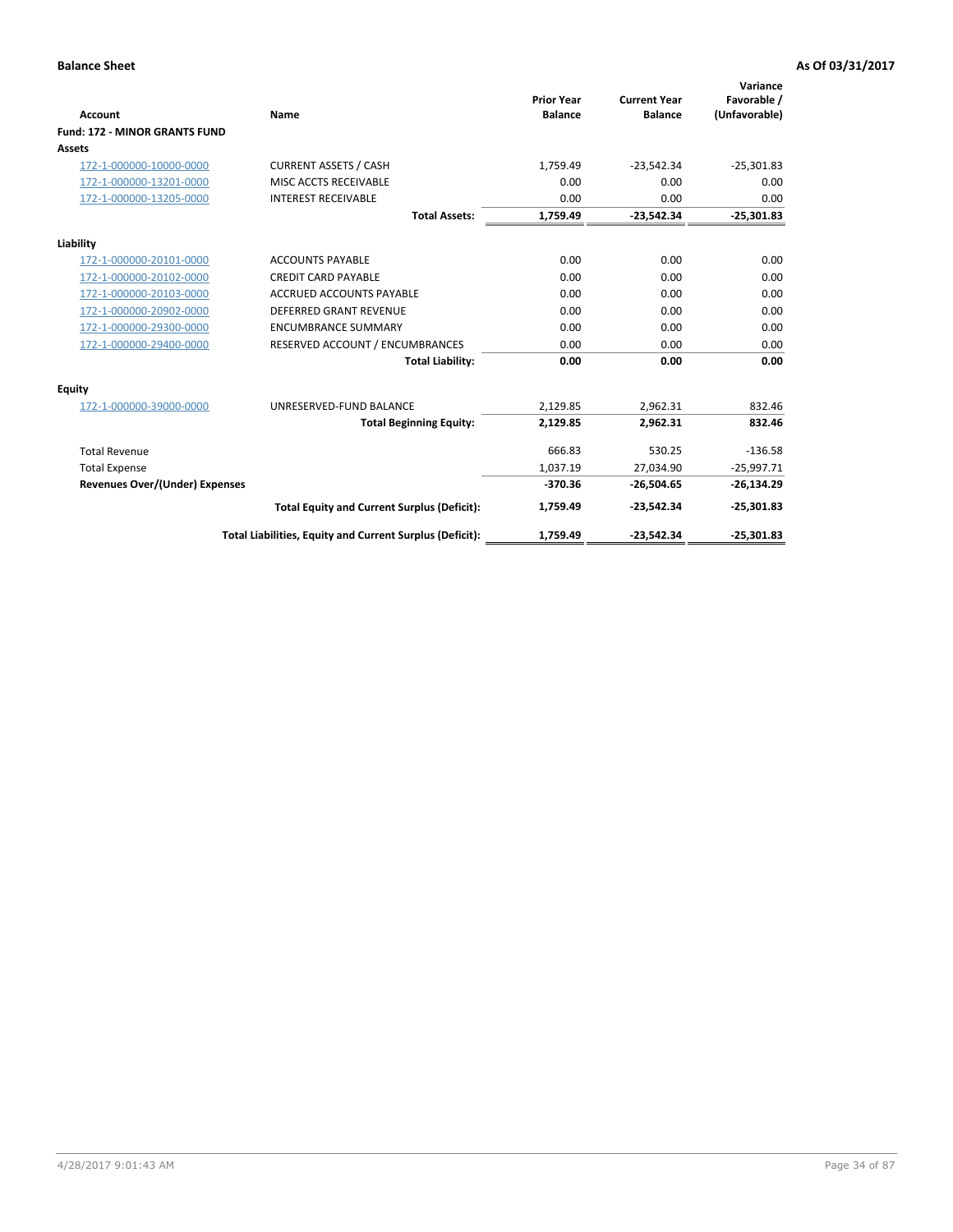| <b>Account</b>                         | <b>Name</b>                                              | <b>Prior Year</b><br><b>Balance</b> | <b>Current Year</b><br><b>Balance</b> | Variance<br>Favorable /<br>(Unfavorable) |
|----------------------------------------|----------------------------------------------------------|-------------------------------------|---------------------------------------|------------------------------------------|
| <b>Fund: 173 - FL YOUNG FOUNDATION</b> |                                                          |                                     |                                       |                                          |
| Assets                                 |                                                          |                                     |                                       |                                          |
| 173-1-000000-10000-0000                | <b>CURRENT ASSETS / CASH</b>                             | 0.00                                | 0.00                                  | 0.00                                     |
| 173-1-000000-13201-0000                | MISC ACCTS RECEIVABLE                                    | 0.00                                | 0.00                                  | 0.00                                     |
|                                        | <b>Total Assets:</b>                                     | 0.00                                | 0.00                                  | 0.00                                     |
| Liability                              |                                                          |                                     |                                       |                                          |
| 173-1-000000-20101-0000                | <b>ACCOUNTS PAYABLE</b>                                  | 0.00                                | 0.00                                  | 0.00                                     |
| 173-1-000000-20102-0000                | <b>CREDIT CARD PAYABLE</b>                               | 0.00                                | 0.00                                  | 0.00                                     |
| 173-1-000000-20902-0000                | <b>DEFERRED GRANT REVENUE</b>                            | 0.00                                | 0.00                                  | 0.00                                     |
| 173-1-000000-29300-0000                | <b>ENCUMBRANCE SUMMARY</b>                               | 0.00                                | 0.00                                  | 0.00                                     |
| 173-1-000000-29400-0000                | RESERVED ACCOUNT / ENCUMBRANCES                          | 0.00                                | 0.00                                  | 0.00                                     |
|                                        | <b>Total Liability:</b>                                  | 0.00                                | 0.00                                  | 0.00                                     |
| Equity                                 |                                                          |                                     |                                       |                                          |
| 173-1-000000-39000-0000                | UNRESERVED-FUND BALANCE                                  | 0.00                                | 0.00                                  | 0.00                                     |
|                                        | <b>Total Beginning Equity:</b>                           | 0.00                                | 0.00                                  | 0.00                                     |
| <b>Total Revenue</b>                   |                                                          | 0.00                                | 0.00                                  | 0.00                                     |
| <b>Total Expense</b>                   |                                                          | 0.00                                | 0.00                                  | 0.00                                     |
| <b>Revenues Over/(Under) Expenses</b>  |                                                          | 0.00                                | 0.00                                  | 0.00                                     |
|                                        | <b>Total Equity and Current Surplus (Deficit):</b>       | 0.00                                | 0.00                                  | 0.00                                     |
|                                        | Total Liabilities, Equity and Current Surplus (Deficit): | 0.00                                | 0.00                                  | 0.00                                     |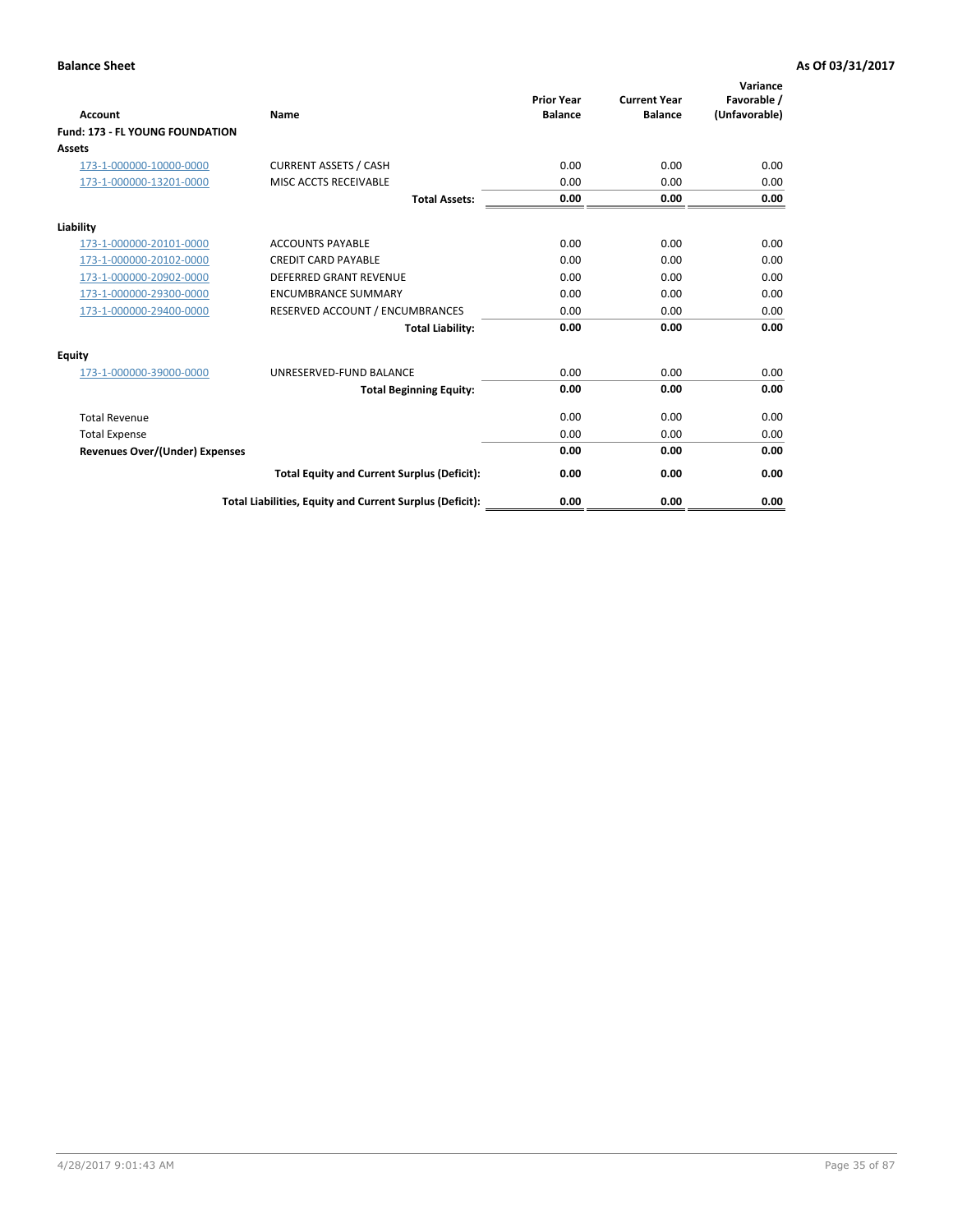| <b>Account</b>                        | Name                                                     | <b>Prior Year</b><br><b>Balance</b> | <b>Current Year</b><br><b>Balance</b> | Variance<br>Favorable /<br>(Unfavorable) |
|---------------------------------------|----------------------------------------------------------|-------------------------------------|---------------------------------------|------------------------------------------|
| Fund: 174 - FEMA GRANT                |                                                          |                                     |                                       |                                          |
| Assets                                |                                                          |                                     |                                       |                                          |
|                                       |                                                          |                                     |                                       |                                          |
| 174-1-000000-10000-0000               | <b>CURRENT ASSETS / CASH</b>                             | 1.08                                | 71.08                                 | 70.00                                    |
| 174-1-000000-13201-0000               | MISC ACCTS RECEIVABLE                                    | 0.00                                | 0.00                                  | 0.00                                     |
| 174-1-000000-13205-0000               | <b>INTEREST RECEIVABLE</b>                               | 0.00                                | 0.00                                  | 0.00                                     |
|                                       | <b>Total Assets:</b>                                     | 1.08                                | 71.08                                 | 70.00                                    |
| Liability                             |                                                          |                                     |                                       |                                          |
| 174-1-000000-20101-0000               | <b>ACCOUNTS PAYABLE</b>                                  | 0.00                                | 0.00                                  | 0.00                                     |
| 174-1-000000-20102-0000               | <b>CREDIT CARD PAYABLE</b>                               | 0.00                                | 0.00                                  | 0.00                                     |
| 174-1-000000-20103-0000               | <b>ACCRUED ACCOUNTS PAYABLE</b>                          | 0.00                                | 0.00                                  | 0.00                                     |
| 174-1-000000-20902-0000               | <b>DEFERRED GRANT REVENUE</b>                            | 0.00                                | 0.00                                  | 0.00                                     |
| 174-1-000000-29300-0000               | <b>ENCUMBRANCE SUMMARY</b>                               | 0.00                                | 0.00                                  | 0.00                                     |
| 174-1-000000-29400-0000               | RESERVED ACCOUNT / ENCUMBRANCES                          | 0.00                                | 0.00                                  | 0.00                                     |
|                                       | <b>Total Liability:</b>                                  | 0.00                                | 0.00                                  | 0.00                                     |
| Equity                                |                                                          |                                     |                                       |                                          |
| 174-1-000000-39000-0000               | UNRESERVED-FUND BALANCE                                  | 1.08                                | 1.08                                  | 0.00                                     |
|                                       | <b>Total Beginning Equity:</b>                           | 1.08                                | 1.08                                  | 0.00                                     |
| <b>Total Revenue</b>                  |                                                          | 0.00                                | 182,810.00                            | 182,810.00                               |
| <b>Total Expense</b>                  |                                                          | 0.00                                | 182,740.00                            | $-182,740.00$                            |
| <b>Revenues Over/(Under) Expenses</b> |                                                          | 0.00                                | 70.00                                 | 70.00                                    |
|                                       | <b>Total Equity and Current Surplus (Deficit):</b>       | 1.08                                | 71.08                                 | 70.00                                    |
|                                       | Total Liabilities, Equity and Current Surplus (Deficit): | 1.08                                | 71.08                                 | 70.00                                    |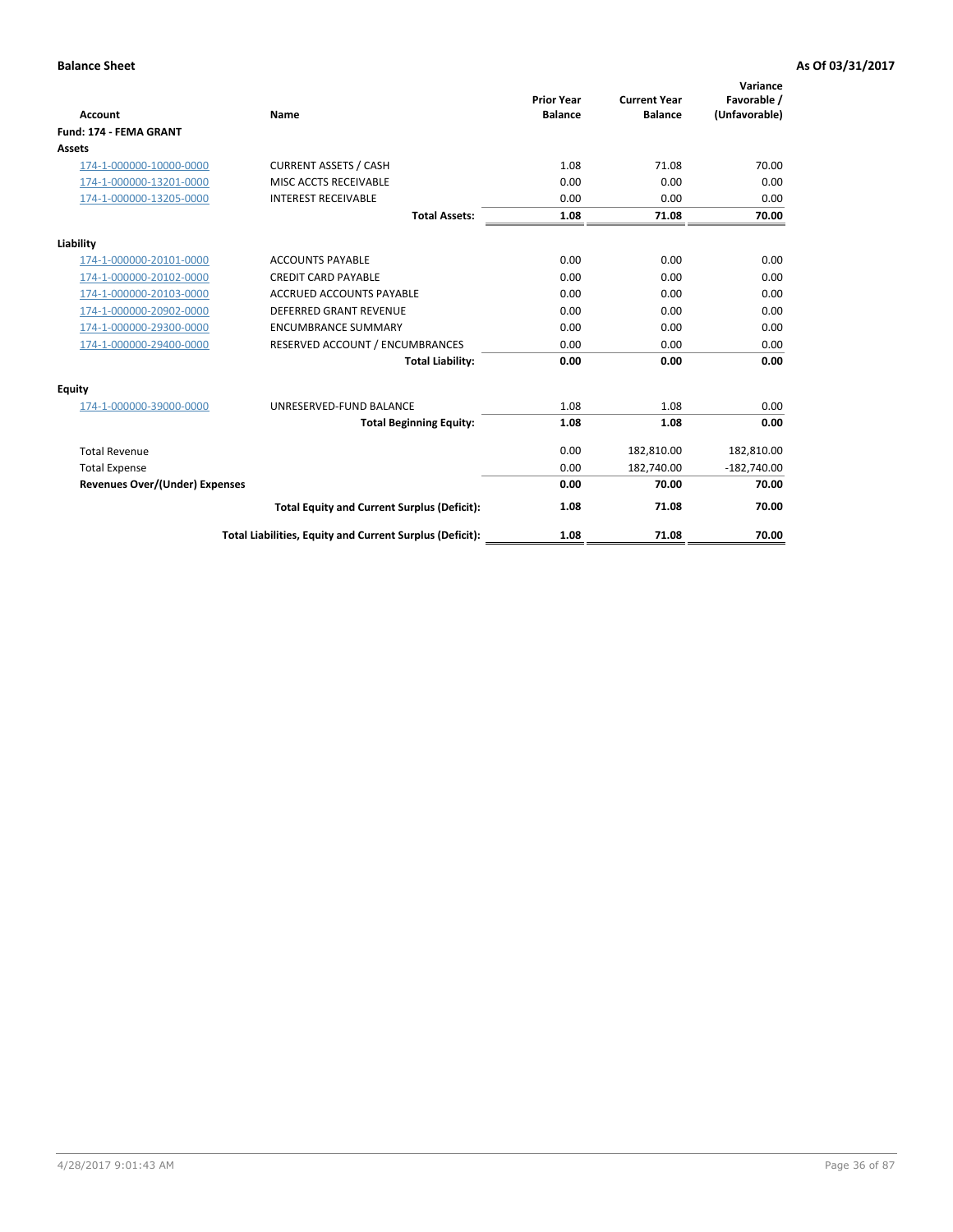| <b>Account</b>                             | Name                                                     | <b>Prior Year</b><br><b>Balance</b> | <b>Current Year</b><br><b>Balance</b> | Variance<br>Favorable /<br>(Unfavorable) |
|--------------------------------------------|----------------------------------------------------------|-------------------------------------|---------------------------------------|------------------------------------------|
| Fund: 175 - JUSTICE ASSISTANCE GRANT - JAG |                                                          |                                     |                                       |                                          |
| <b>Assets</b>                              |                                                          |                                     |                                       |                                          |
| 175-1-000000-10000-0000                    | <b>CURRENT ASSETS / CASH</b>                             | $-1,909.35$                         | 30.65                                 | 1,940.00                                 |
| 175-1-000000-13201-0000                    | MISC ACCTS RECEIVABLE                                    | 0.00                                | 0.00                                  | 0.00                                     |
|                                            | <b>Total Assets:</b>                                     | $-1,909.35$                         | 30.65                                 | 1,940.00                                 |
| Liability                                  |                                                          |                                     |                                       |                                          |
| 175-1-000000-20101-0000                    | <b>ACCOUNTS PAYABLE</b>                                  | 0.00                                | 0.00                                  | 0.00                                     |
| 175-1-000000-20102-0000                    | <b>CREDIT CARD PAYABLE</b>                               | 0.00                                | 0.00                                  | 0.00                                     |
| 175-1-000000-20902-0000                    | <b>DEFERRED GRANT REVENUE</b>                            | 0.00                                | 0.00                                  | 0.00                                     |
| 175-1-000000-29300-0000                    | <b>ENCUMBRANCE SUMMARY</b>                               | 0.00                                | 0.00                                  | 0.00                                     |
| 175-1-000000-29400-0000                    | RESERVED ACCOUNT / ENCUMBRANCES                          | 0.00                                | 0.00                                  | 0.00                                     |
|                                            | <b>Total Liability:</b>                                  | 0.00                                | 0.00                                  | 0.00                                     |
| Equity                                     |                                                          |                                     |                                       |                                          |
| 175-1-000000-39000-0000                    | UNRESERVED-FUND BALANCE                                  | 30.65                               | 30.65                                 | 0.00                                     |
|                                            | <b>Total Beginning Equity:</b>                           | 30.65                               | 30.65                                 | 0.00                                     |
| <b>Total Revenue</b>                       |                                                          | 0.00                                | 6,165.00                              | 6,165.00                                 |
| <b>Total Expense</b>                       |                                                          | 1,940.00                            | 6,165.00                              | $-4,225.00$                              |
| <b>Revenues Over/(Under) Expenses</b>      |                                                          | $-1,940.00$                         | 0.00                                  | 1,940.00                                 |
|                                            | <b>Total Equity and Current Surplus (Deficit):</b>       | $-1,909.35$                         | 30.65                                 | 1,940.00                                 |
|                                            | Total Liabilities, Equity and Current Surplus (Deficit): | $-1,909.35$                         | 30.65                                 | 1.940.00                                 |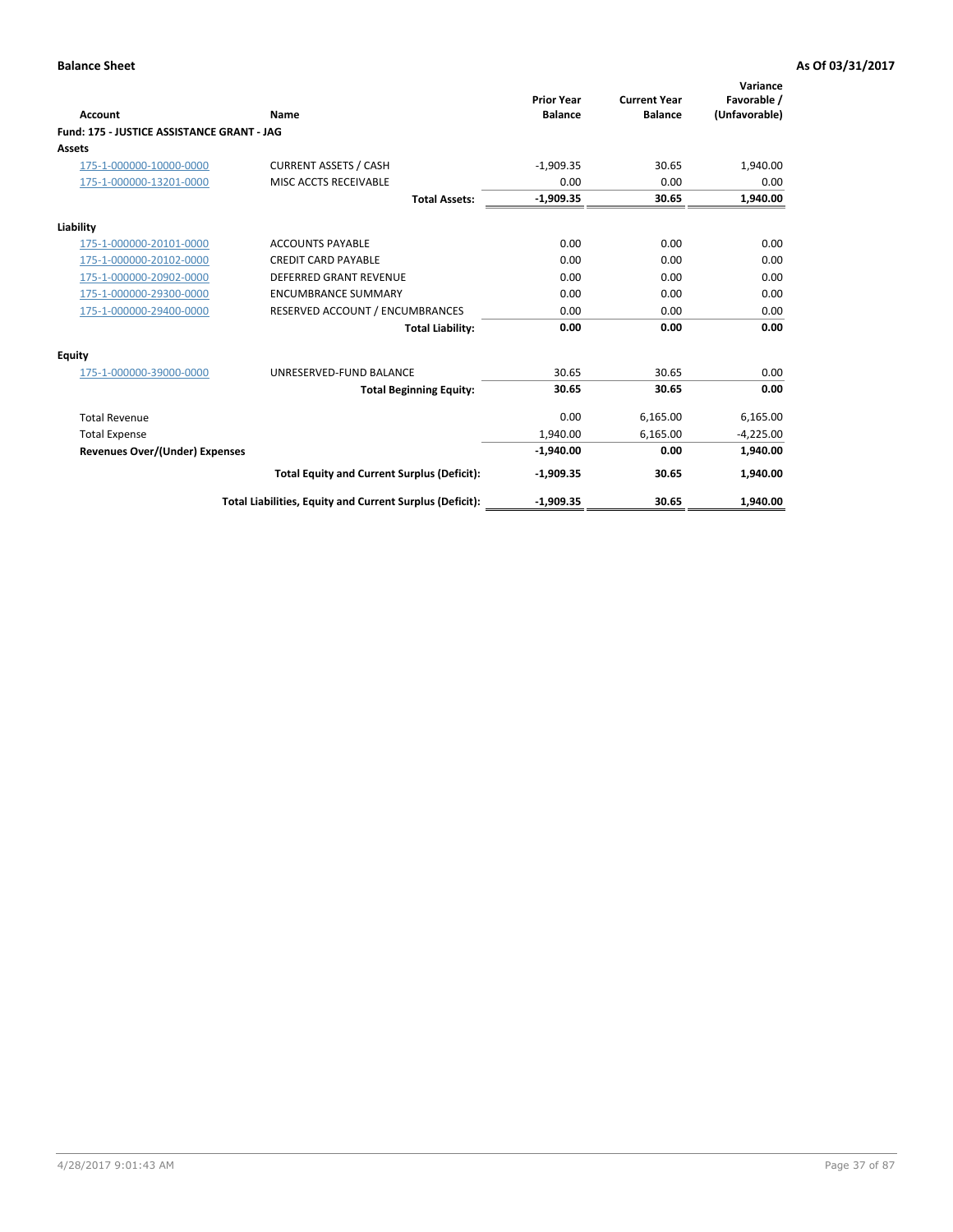| <b>Account</b>                        | Name                                                     | <b>Prior Year</b><br><b>Balance</b> | <b>Current Year</b><br><b>Balance</b> | Variance<br>Favorable /<br>(Unfavorable) |
|---------------------------------------|----------------------------------------------------------|-------------------------------------|---------------------------------------|------------------------------------------|
| <b>Fund: 176 - HOME GRANT FUND</b>    |                                                          |                                     |                                       |                                          |
| Assets                                |                                                          |                                     |                                       |                                          |
| 176-1-000000-10000-0000               | <b>CURRENT ASSETS / CASH</b>                             | 0.00                                | 0.00                                  | 0.00                                     |
| 176-1-000000-13201-0000               | MISC ACCTS RECEIVABLE                                    | 0.00                                | 0.00                                  | 0.00                                     |
| 176-1-000000-13205-0000               | <b>INTEREST RECEIVABLE</b>                               | 0.00                                | 0.00                                  | 0.00                                     |
|                                       | <b>Total Assets:</b>                                     | 0.00                                | 0.00                                  | 0.00                                     |
| Liability                             |                                                          |                                     |                                       |                                          |
| 176-1-000000-20101-0000               | <b>ACCOUNTS PAYABLE</b>                                  | 0.00                                | 0.00                                  | 0.00                                     |
| 176-1-000000-20102-0000               | <b>CREDIT CARD PAYABLE</b>                               | 0.00                                | 0.00                                  | 0.00                                     |
| 176-1-000000-20103-0000               | <b>ACCRUED ACCOUNTS PAYABLE</b>                          | 0.00                                | 0.00                                  | 0.00                                     |
| 176-1-000000-20902-0000               | <b>DEFERRED GRANT REVENUE</b>                            | 0.00                                | 0.00                                  | 0.00                                     |
| 176-1-000000-29300-0000               | <b>ENCUMBRANCE SUMMARY</b>                               | 0.00                                | 0.00                                  | 0.00                                     |
| 176-1-000000-29400-0000               | RESERVED ACCOUNT / ENCUMBRANCES                          | 0.00                                | 0.00                                  | 0.00                                     |
|                                       | <b>Total Liability:</b>                                  | 0.00                                | 0.00                                  | 0.00                                     |
| Equity                                |                                                          |                                     |                                       |                                          |
| 176-1-000000-39000-0000               | UNRESERVED-FUND BALANCE                                  | 0.00                                | 0.00                                  | 0.00                                     |
|                                       | <b>Total Beginning Equity:</b>                           | 0.00                                | 0.00                                  | 0.00                                     |
| <b>Total Revenue</b>                  |                                                          | 0.00                                | 0.00                                  | 0.00                                     |
| <b>Total Expense</b>                  |                                                          | 0.00                                | 0.00                                  | 0.00                                     |
| <b>Revenues Over/(Under) Expenses</b> |                                                          | 0.00                                | 0.00                                  | 0.00                                     |
|                                       | <b>Total Equity and Current Surplus (Deficit):</b>       | 0.00                                | 0.00                                  | 0.00                                     |
|                                       | Total Liabilities, Equity and Current Surplus (Deficit): | 0.00                                | 0.00                                  | 0.00                                     |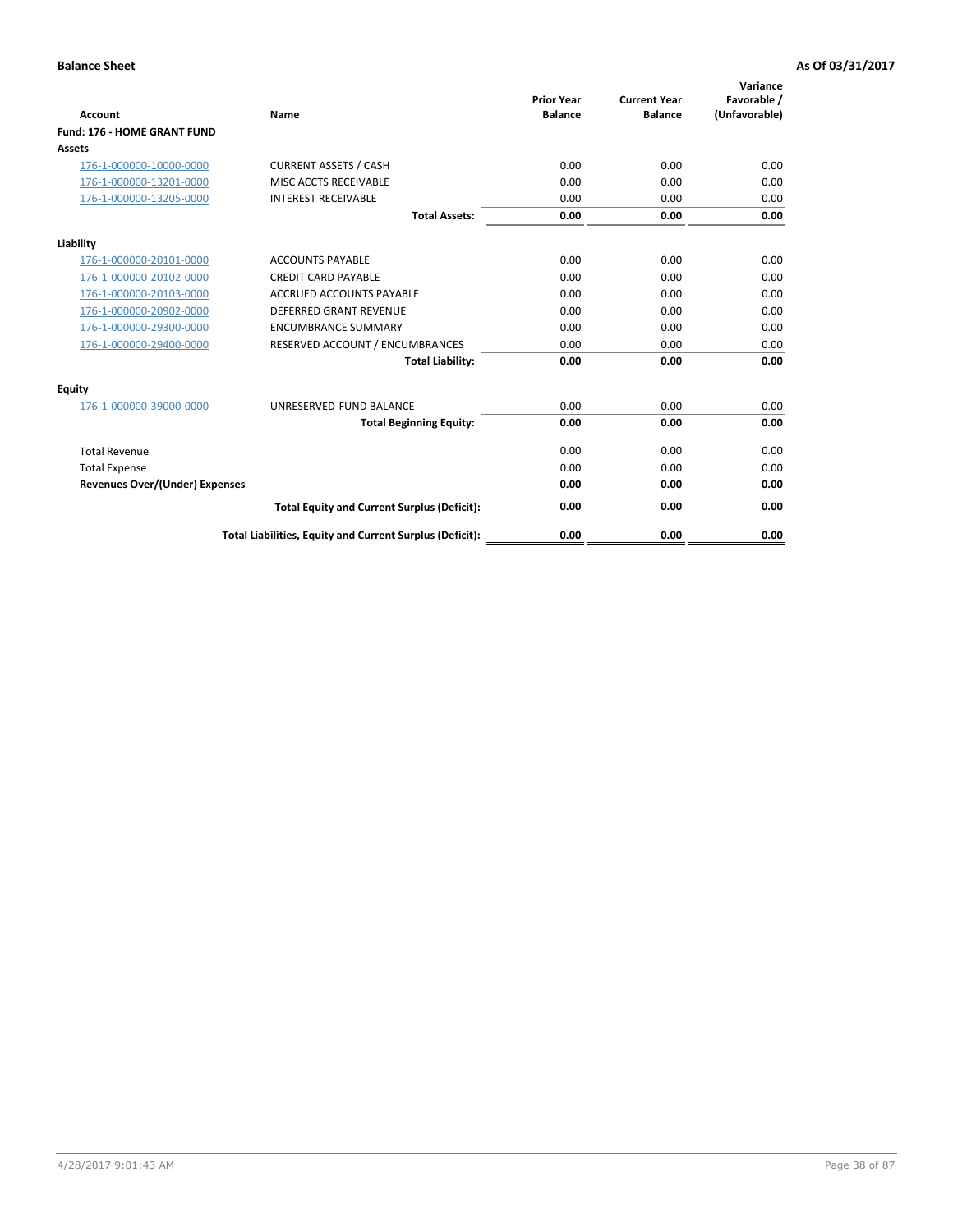| Account                                        | Name                                                     | <b>Prior Year</b><br><b>Balance</b> | <b>Current Year</b><br><b>Balance</b> | Variance<br>Favorable /<br>(Unfavorable) |
|------------------------------------------------|----------------------------------------------------------|-------------------------------------|---------------------------------------|------------------------------------------|
| <b>Fund: 177 - SAFE ROUTES TO SCHOOL GRANT</b> |                                                          |                                     |                                       |                                          |
| <b>Assets</b>                                  |                                                          |                                     |                                       |                                          |
| 177-1-000000-10000-0000                        | <b>CURRENT ASSETS / CASH</b>                             | 0.02                                | 0.02                                  | 0.00                                     |
| 177-1-000000-13201-0000                        | MISC ACCTS RECEIVABLE                                    | 0.00                                | 0.00                                  | 0.00                                     |
| 177-1-000000-13205-0000                        | <b>INTEREST RECEIVABLE</b>                               | 0.00                                | 0.00                                  | 0.00                                     |
|                                                | <b>Total Assets:</b>                                     | 0.02                                | 0.02                                  | 0.00                                     |
| Liability                                      |                                                          |                                     |                                       |                                          |
| 177-1-000000-20101-0000                        | <b>ACCOUNTS PAYABLE</b>                                  | 0.00                                | 0.00                                  | 0.00                                     |
| 177-1-000000-20102-0000                        | <b>CREDIT CARD PAYABLE</b>                               | 0.00                                | 0.00                                  | 0.00                                     |
| 177-1-000000-20139-0000                        | <b>RETAINAGES PAYABLE</b>                                | 0.00                                | 0.00                                  | 0.00                                     |
| 177-1-000000-20902-0000                        | <b>DEFERRED GRANT REVENUE</b>                            | 0.00                                | 0.00                                  | 0.00                                     |
|                                                | <b>Total Liability:</b>                                  | 0.00                                | 0.00                                  | 0.00                                     |
| Equity                                         |                                                          |                                     |                                       |                                          |
| 177-1-000000-39000-0000                        | UNRESERVED-FUND BALANCE                                  | 0.02                                | 0.02                                  | 0.00                                     |
|                                                | <b>Total Beginning Equity:</b>                           | 0.02                                | 0.02                                  | 0.00                                     |
| <b>Total Revenue</b>                           |                                                          | 0.00                                | 0.00                                  | 0.00                                     |
| <b>Total Expense</b>                           |                                                          | 0.00                                | 0.00                                  | 0.00                                     |
| <b>Revenues Over/(Under) Expenses</b>          |                                                          | 0.00                                | 0.00                                  | 0.00                                     |
|                                                | <b>Total Equity and Current Surplus (Deficit):</b>       | 0.02                                | 0.02                                  | 0.00                                     |
|                                                | Total Liabilities, Equity and Current Surplus (Deficit): | 0.02                                | 0.02                                  | 0.00                                     |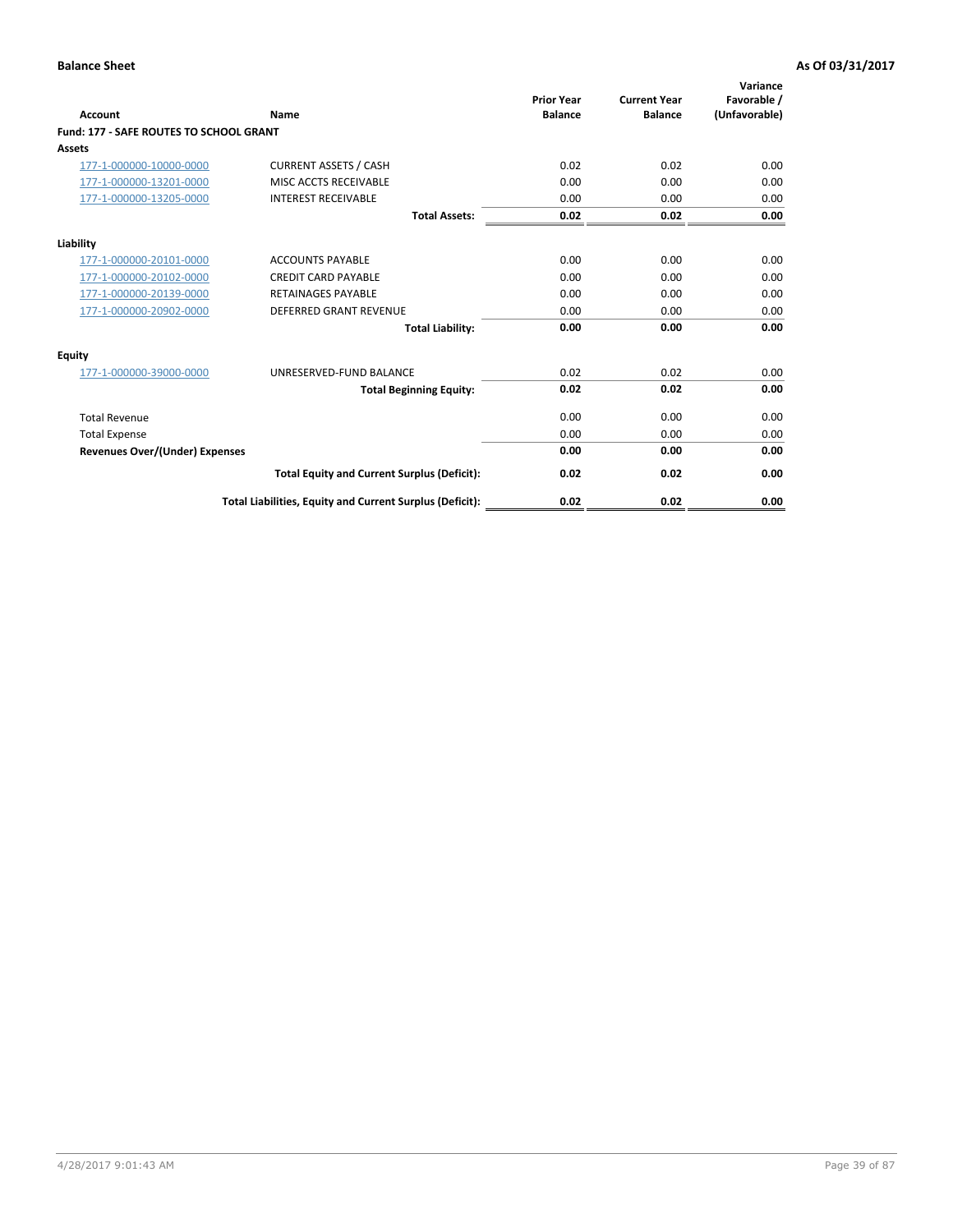| <b>Account</b>                                         | Name                                                     | <b>Prior Year</b><br><b>Balance</b> | <b>Current Year</b><br><b>Balance</b> | Variance<br>Favorable /<br>(Unfavorable) |
|--------------------------------------------------------|----------------------------------------------------------|-------------------------------------|---------------------------------------|------------------------------------------|
| Fund: 190 - FIXED ASSETS                               |                                                          |                                     |                                       |                                          |
| Assets                                                 |                                                          |                                     |                                       |                                          |
| 190-1-000000-10000-0000                                | <b>CURRENT ASSETS / CASH</b>                             | 0.00                                | 4,371,956.00                          | 4,371,956.00                             |
| 190-1-000000-16001-0000                                | FIXED ASSETS / LAND                                      | 1,432,334.75                        | 4,307,194.43                          | 2,874,859.68                             |
| 190-1-000000-16002-0000                                | FIXED ASSETS / IMPROVMENTS-NON BUILDI                    | 8,469,732.94                        | 8,469,732.94                          | 0.00                                     |
| 190-1-000000-16003-0000                                | ACCUM DEPR / IMPROVEMENTS- NON BUIL                      | $-3,471,050.55$                     | $-3,726,578.80$                       | $-255,528.25$                            |
| 190-1-000000-16004-0000                                | FIXED ASSETS / BUILDINGS                                 | 23,501,256.14                       | 17,492,600.85                         | $-6,008,655.29$                          |
| 190-1-000000-16005-0000                                | <b>ACCUM DEPR / BUILDINGS</b>                            | -7,547,999.04                       | $-6,272,081.85$                       | 1,275,917.19                             |
| 190-1-000000-16109-0000                                | FIXED ASSETS / INFRASTRUCTURE                            | 36,030,072.95                       | 36,030,072.95                         | 0.00                                     |
| 190-1-000000-16110-0000                                | ACCUM DEPR / INFRASTRUCTURE                              | $-16,216,860.87$                    | $-16,666,333.14$                      | $-449,472.27$                            |
| 190-1-000000-16201-0000                                | FIXED ASSETS / MACHINERY AND EQUIPMEN                    | 6,012,215.41                        | 6,025,139.41                          | 12,924.00                                |
| 190-1-000000-16202-0000                                | ACCUM DEPR / MACHINERY AND EQUIPMEI                      | -3,959,622.39                       | -4,273,806.33                         | $-314,183.94$                            |
| 190-1-000000-16205-0000                                | FIXED ASSETS / SEIZURE FUNDED VEHICLES                   | 109,736.85                          | 109,736.85                            | 0.00                                     |
| 190-1-000000-16206-0000                                | ACCUM DEPR / SEIZURE FUNDED VEHICLES                     | $-67,386.30$                        | -76,797.54                            | $-9,411.24$                              |
| 190-1-000000-16301-0000                                | FIXED ASSETS / C W I P                                   | 2,161,466.35                        | 5,434,233.92                          | 3,272,767.57                             |
|                                                        | <b>Total Assets:</b>                                     | 46,453,896.24                       | 51,225,069.69                         | 4,771,173.45                             |
|                                                        |                                                          |                                     |                                       |                                          |
| Liability                                              |                                                          |                                     |                                       |                                          |
| 190-1-000000-20101-0000                                | <b>ACCOUNTS PAYABLE</b>                                  | 0.00                                | 0.00                                  | 0.00                                     |
| 190-1-000000-20102-0000                                | <b>CREDIT CARD PAYABLE</b>                               | 0.00                                | 0.00                                  | 0.00                                     |
| 190-1-000000-27001-0000                                | <b>CONTRIBUTED CAPITAL / DEVELOPERS</b>                  | 7,196,125.29                        | 7,196,125.29                          | 0.00                                     |
| 190-1-000000-27101-0000                                | INVESTMENT IN GFA / GENERAL FUND                         | 2,194,657.07                        | 2,194,657.07                          | 0.00                                     |
| 190-1-000000-27102-0000                                | SPECIAL REVENUE FUNDS                                    | 4,861,998.29                        | 4,861,998.29                          | 0.00                                     |
| 190-1-000000-27103-0000                                | <b>GENERAL CIP FUND</b>                                  | 48,860,879.81                       | 55,066,479.06                         | $-6,205,599.25$                          |
| 190-1-000000-27104-0000                                | PROPRIETARY FUNDS                                        | 13,885,324.34                       | 13,885,324.34                         | 0.00                                     |
| 190-1-000000-27105-0000                                | <b>INTERNAL SERVICE FUNDS</b>                            | 0.00                                | 0.00                                  | 0.00                                     |
| 190-1-000000-27106-0000                                | <b>EXPENDABLE TRUST FUNDS</b>                            | 0.00                                | 0.00                                  | 0.00                                     |
| 190-1-000000-27107-0000                                | INVESTMENT IN GFA / SEIZURE FUNDS                        | 127,680.68                          | 127,680.68                            | 0.00                                     |
| 190-1-000000-27108-0000                                | INVESTMENT IN GFA / FIRE DEPARTMEN                       | 0.00                                | 0.00                                  | 0.00                                     |
| 190-1-000000-27109-0000                                | PARKS & RECREATION DEPT                                  | 0.00                                | 0.00                                  | 0.00                                     |
| 190-1-000000-27110-0000                                | INVESTMENT IN GFA / 4A EDC                               | 524,560.49                          | 524,560.49                            | 0.00                                     |
| 190-1-000000-27201-0000                                | CAFR USE / MUNICIPAL BUILDINGS                           | 1,862,037.81                        | 1,862,037.81                          | 0.00                                     |
| 190-1-000000-27202-0000                                | CAFR USE / OTHER GENERAL GOVERNMEN                       | 363,987.04                          | 363,987.04                            | 0.00                                     |
| 190-1-000000-27203-0000                                | CAFR USE / POLICE PROTECTION                             | 1,742,383.46                        | 1,742,383.46                          | 0.00                                     |
| 190-1-000000-27204-0000                                | CAFR USE / FIRE PROTECTION                               | 2,609,936.84                        | 2,609,936.84                          | 0.00                                     |
| 190-1-000000-27205-0000                                | CAFR USE / PUBLIC WORKS                                  | 2,509,263.59                        | 2,509,263.59                          | 0.00                                     |
| 190-1-000000-27206-0000                                | CAFR USE / LIBRARIES                                     | 2,147,054.00                        | 2,147,054.00                          | 0.00                                     |
| 190-1-000000-27207-0000                                | CAFR USE / RECREATION                                    | 4,153,623.63                        | 4,153,623.63                          | 0.00                                     |
| 190-1-000000-27208-0000                                | CAFR USE / CEMETERY                                      | 246,894.00                          | 246,894.00                            | 0.00                                     |
| 190-1-000000-27209-0000                                | CAFR USE / EXCHANGE BUILDING                             | 6,053,703.29                        | 6,053,703.29                          | 0.00                                     |
| 190-1-000000-27210-0000                                | CAFR USE / INVESTMENT IN GFA                             | $-21,688,883.66$                    | $-21,688,883.66$                      | 0.00                                     |
| 190-1-000000-27301-0000                                | DONATIONS/GRANTS                                         | 2,092,706.06                        | 2,092,706.06                          | 0.00                                     |
|                                                        | <b>Total Liability:</b>                                  | 79,743,932.03                       | 85,949,531.28                         | -6,205,599.25                            |
| <b>Equity</b>                                          |                                                          |                                     |                                       |                                          |
| 190-1-000000-39000-0000                                | UNRESERVED-FUND BALANCE                                  | -33,290,035.79                      | -34,858,988.31                        | -1,568,952.52                            |
|                                                        | <b>Total Beginning Equity:</b>                           | -33,290,035.79                      | -34,858,988.31                        | -1,568,952.52                            |
|                                                        |                                                          |                                     |                                       |                                          |
| <b>Total Expense</b><br>Revenues Over/(Under) Expenses |                                                          | 0.00                                | $-134,526.72$                         | 134,526.72                               |
|                                                        | <b>Total Equity and Current Surplus (Deficit):</b>       | 0.00<br>-33,290,035.79              | 134,526.72<br>-34,724,461.59          | 134,526.72<br>-1,434,425.80              |
|                                                        | Total Liabilities, Equity and Current Surplus (Deficit): | 46,453,896.24                       | 51,225,069.69                         | 4,771,173.45                             |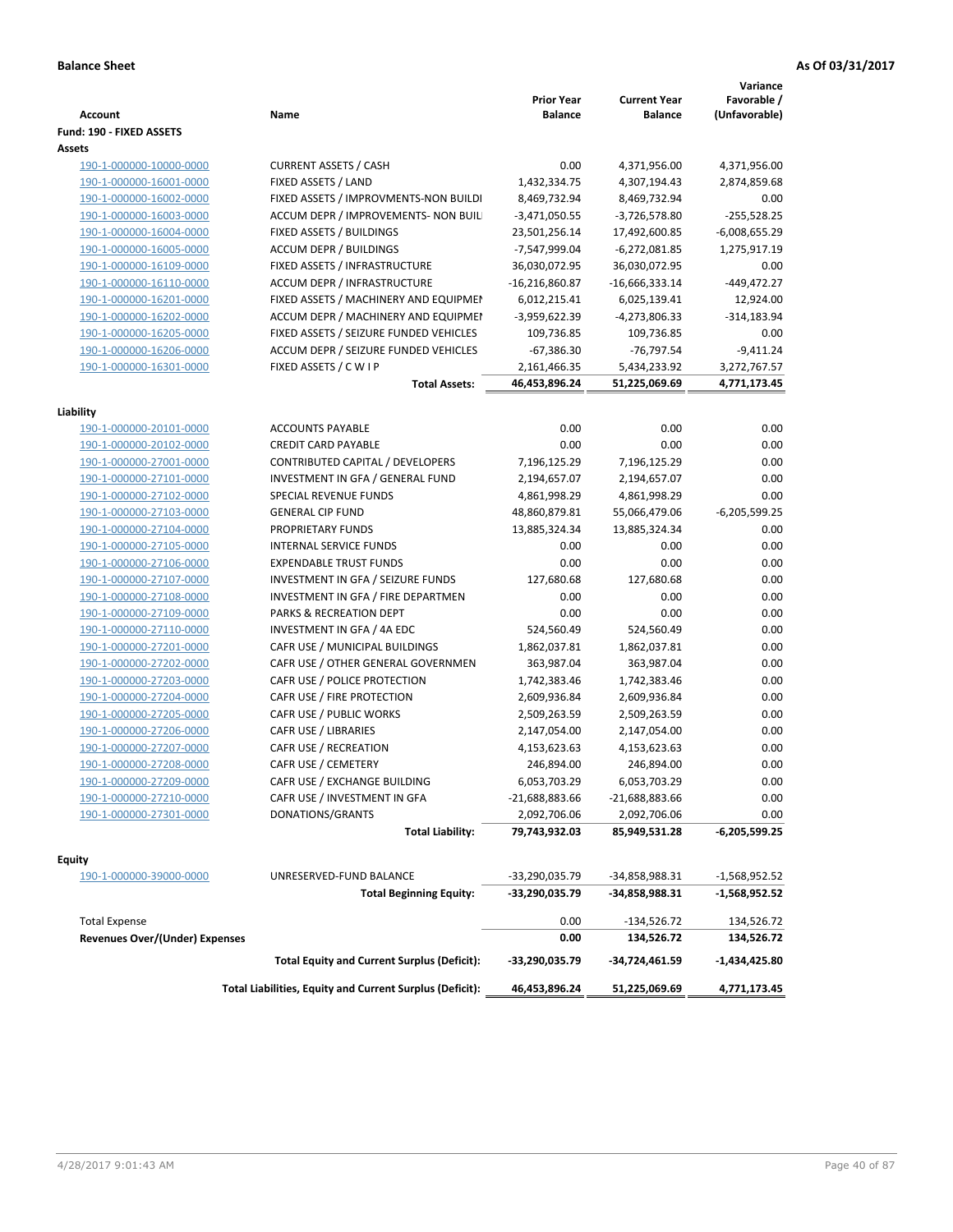| <b>Account</b>                        | <b>Name</b>                                              | <b>Prior Year</b><br><b>Balance</b> | <b>Current Year</b><br><b>Balance</b> | Variance<br>Favorable /<br>(Unfavorable) |
|---------------------------------------|----------------------------------------------------------|-------------------------------------|---------------------------------------|------------------------------------------|
| <b>Fund: 191 - DEBT</b>               |                                                          |                                     |                                       |                                          |
| Assets                                |                                                          |                                     |                                       |                                          |
| 191-1-000000-12101-0000               | <b>BOND ISSUANCE COSTS</b>                               | 0.00                                | 0.00                                  | 0.00                                     |
| 191-1-000000-12201-0000               | DEFERRED CHARGES / BOND DISCOUNT                         | $-1,172,824.22$                     | $-1,044,044.26$                       | 128,779.96                               |
| 191-1-000000-14101-0000               | WTR/WWTR UTILITY FUND                                    | 0.00                                | 0.00                                  | 0.00                                     |
| 191-1-000000-17101-0000               | LONG-TERM DEBT / AMT TO BE PROVIDE                       | 7,551,515.46                        | 4,610,016.37                          | $-2,941,499.09$                          |
|                                       | <b>Total Assets:</b>                                     | 6,378,691.24                        | 3,565,972.11                          | $-2,812,719.13$                          |
| Liability                             |                                                          |                                     |                                       |                                          |
| 191-1-000000-20102-0000               | <b>CREDIT CARD PAYABLE</b>                               | 0.00                                | 0.00                                  | 0.00                                     |
| 191-1-000000-22002-0000               | VACATION/SICK PAYABLE                                    | 1,656,587.16                        | 1,631,580.90                          | 25,006.26                                |
| 191-1-000000-26001-0000               | <b>COMPENSATED ABSENCES PAY</b>                          | 1,600,423.44                        | 1,574,930.61                          | 25,492.83                                |
| 191-1-000000-26003-0000               | EXCESS SALES TAX DUE TO STATE OF TEXAS                   | 3,311,269.60                        | 3,223,783.60                          | 87,486.00                                |
| 191-1-000000-26101-0000               | <b>GENERAL OBLIG BONDS PAY</b>                           | 40,710,000.00                       | 37,819,000.00                         | 2,891,000.00                             |
| 191-1-000000-26103-0000               | DEFERRED LOSS/DEFEASEMENT                                | -976,585.99                         | $-843,796.95$                         | $-132,789.04$                            |
| 191-1-000000-26104-0000               | <b>ACCRETED INTEREST</b>                                 | 190,256.14                          | 165,929.14                            | 24,327.00                                |
| 191-1-000000-26105-0000               | INV NET OF RELATED DEBT                                  | -34,384,329.59                      | -34,384,329.59                        | 0.00                                     |
| 191-1-000000-26106-0000               | <b>RESTRICTED DEBT SERVICE</b>                           | 621,308.00                          | 621,308.00                            | 0.00                                     |
|                                       | <b>Total Liability:</b>                                  | 12,728,928.76                       | 9,808,405.71                          | 2,920,523.05                             |
| Equity                                |                                                          |                                     |                                       |                                          |
| 191-1-000000-39000-0000               | UNRESERVED-FUND BALANCE                                  | $-6,350,237.52$                     | $-6,242,433.60$                       | 107,803.92                               |
|                                       | <b>Total Beginning Equity:</b>                           | $-6,350,237.52$                     | $-6,242,433.60$                       | 107,803.92                               |
| <b>Total Expense</b>                  |                                                          | 0.00                                | 0.00                                  | 0.00                                     |
| <b>Revenues Over/(Under) Expenses</b> |                                                          | 0.00                                | 0.00                                  | 0.00                                     |
|                                       |                                                          |                                     |                                       |                                          |
|                                       | <b>Total Equity and Current Surplus (Deficit):</b>       | $-6,350,237.52$                     | $-6,242,433.60$                       | 107,803.92                               |
|                                       | Total Liabilities, Equity and Current Surplus (Deficit): | 6,378,691.24                        | 3,565,972.11                          | $-2,812,719.13$                          |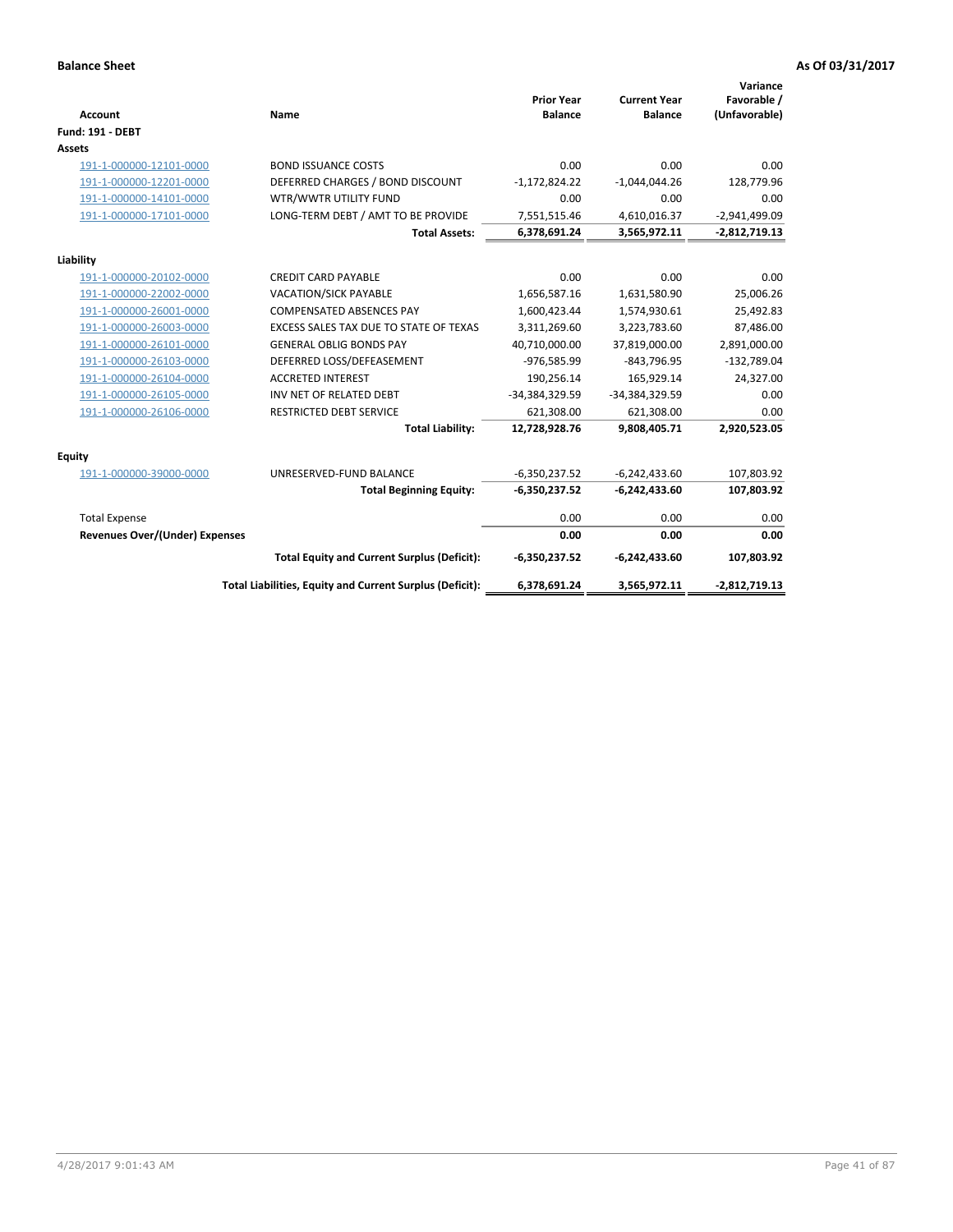|                                                    |                                                      | <b>Prior Year</b>          | <b>Current Year</b>       | Variance<br>Favorable /      |
|----------------------------------------------------|------------------------------------------------------|----------------------------|---------------------------|------------------------------|
| <b>Account</b>                                     | Name                                                 | <b>Balance</b>             | <b>Balance</b>            | (Unfavorable)                |
| Fund: 192 - PAYROLL CLEARING<br>Assets             |                                                      |                            |                           |                              |
| 192-1-000000-10000-0000                            | <b>CURRENT ASSETS / CASH</b>                         | 171,418.77                 | 230,139.63                | 58,720.86                    |
| 192-1-000000-13201-0000                            | MISC ACCTS RECEIVABLE                                | 2,228.78                   | 1,482.18                  | $-746.60$                    |
| 192-1-000000-13203-0000                            | NON-CURRENT ASSETS / PREPAYMENTS                     | 0.00                       | 0.00                      | 0.00                         |
| 192-1-000000-13205-0000                            | <b>INTEREST RECEIVABLE</b>                           | 0.00                       | 0.00                      | 0.00                         |
|                                                    | <b>Total Assets:</b>                                 | 173,647.55                 | 231,621.81                | 57,974.26                    |
|                                                    |                                                      |                            |                           |                              |
| Liability                                          | <b>ACCOUNTS PAYABLE</b>                              |                            |                           |                              |
| 192-1-000000-20101-0000<br>192-1-000000-20102-0000 | <b>CREDIT CARD PAYABLE</b>                           | 0.00<br>0.00               | 0.00<br>0.00              | 0.00<br>0.00                 |
| 192-1-000000-20103-0000                            | ACCRUED ACCOUNTS PAYABLE                             | 0.00                       | 0.00                      | 0.00                         |
| 192-1-000000-22001-0000                            | SALARIES PAYABLE                                     | 0.00                       | 0.00                      | 0.00                         |
| 192-1-000000-22002-0000                            | <b>VACATION/SICK PAYABLE</b>                         | 0.00                       | 0.00                      | 0.00                         |
| 192-1-000000-22101-0000                            | TAXES - FEDERAL WITHHOLDING                          | 0.00                       | 0.00                      | 0.00                         |
| 192-1-000000-22102-0000                            | <b>TAXES - FICA</b>                                  | $-0.01$                    | 0.00                      | $-0.01$                      |
| 192-1-000000-22103-0000                            | <b>TAXES - MEDICARE</b>                              | 0.00                       | 0.00                      | 0.00                         |
| 192-1-000000-22201-0000                            | <b>INS - AFLAC</b>                                   | 6,930.85                   | 373.01                    | 6,557.84                     |
| 192-1-000000-22202-0000                            | <b>INS - LIFE INSURANCE</b>                          | 0.00                       | 0.00                      | 0.00                         |
| 192-1-000000-22203-0000                            | INS - CITY EMPLOYEE PORTION                          | 0.00                       | 0.00                      | 0.00                         |
| 192-1-000000-22204-0000                            | INS - GEUS EMPLOYEE PORTION                          | 0.00                       | 0.00                      | 0.00                         |
| 192-1-000000-22205-0000                            | INS - CITY EMPL-FLEXCARD                             | $-17.32$                   | 6,436.35                  | $-6,453.67$                  |
| 192-1-000000-22206-0000                            | INS - CITY EMPL-DEPENDENT CARE                       | 0.00                       | 0.00                      | 0.00                         |
| 192-1-000000-22207-0000                            | INS - GEUS EMPL-HEALTH CARE                          | 0.00                       | 0.00                      | 0.00                         |
| 192-1-000000-22208-0000                            | INS - AMERICAN FIDELITY                              | 0.00                       | 0.00                      | 0.00                         |
| 192-1-000000-22209-0000                            | INS - GEUS EMPL-DEPENDENT CARE                       | 0.00                       | 0.00                      | 0.00                         |
| 192-1-000000-22210-0000                            | INS - CITY EMPLOYEE - OPT OU                         | 0.00                       | 0.00                      | 0.00                         |
| 192-1-000000-22211-0000                            | INS - GEUS EMP - OPT OU                              | 0.00                       | 0.00                      | 0.00                         |
| 192-1-000000-22212-0000                            | <b>INS - VISION PLAN</b>                             | $-4,185.40$                | $-5,022.85$               | 837.45                       |
| 192-1-000000-22213-0000                            | INS - AIG CRITICAL CARE                              | 0.00                       | 0.00                      | 0.00                         |
| 192-1-000000-22214-0000                            | INS - AIG ACCIDENT                                   | 0.00                       | 0.00                      | 0.00                         |
| 192-1-000000-22215-0000                            | INS - ALLSTATE CANCER                                | 0.00                       | 0.00                      | 0.00                         |
| 192-1-000000-22216-0000                            | INS - CRITICAL ILLNESS/CHARTIS                       | 0.00                       | 0.00                      | 0.00                         |
| 192-1-000000-22217-0000                            | INS - MUTUAL OF OMAHA                                | $-12,236.18$               | $-9,493.56$               | $-2,742.62$                  |
| 192-1-000000-22218-0000                            | INS - TX LIFE                                        | 0.73                       | $-1,499.84$               | 1,500.57                     |
| 192-1-000000-22219-0000                            | <b>INS - NEW YORK LIFE</b>                           | 0.00                       | 0.00                      | 0.00                         |
| 192-1-000000-22220-0000                            | INS - AFLAC CRITICAL INSURANCE                       | 130.50                     | 44.58                     | 85.92                        |
| 192-1-000000-22223-0000<br>192-1-000000-22301-0000 | <b>INS - DENTAL PLAN</b><br><b>RETIREMENT - TMRS</b> | $-38,990.61$<br>222,776.46 | $-4,353.46$<br>247,151.98 | $-34,637.15$<br>$-24,375.52$ |
| 192-1-000000-22302-0000                            | RETIREMENT - F R & R                                 | -1,423.92                  | $-2,145.70$               | 721.78                       |
| 192-1-000000-22303-0000                            | RETIREMENT - NATIONWIDE / PEBSCO                     | 0.00                       | 0.00                      | 0.00                         |
| 192-1-000000-22304-0000                            | RETIREMENT - 401 ICMA RETIREMENT                     | 0.00                       | 0.00                      | 0.00                         |
| 192-1-000000-22305-0000                            | RETIREMENT - VANTAGE CARE PRE-TAX RSP                | 0.00                       | 0.00                      | 0.00                         |
| 192-1-000000-22401-0000                            | <b>GARNISHMENT - TAX LEVY</b>                        | 0.00                       | 0.00                      | 0.00                         |
| 192-1-000000-22402-0000                            | <b>GARNISHMENT - CHILD SUPPORT</b>                   | 0.00                       | 0.00                      | 0.00                         |
| 192-1-000000-22403-0000                            | <b>GARNISHMENT - CHAPTER 13</b>                      | 0.00                       | 0.00                      | 0.00                         |
| 192-1-000000-22404-0000                            | <b>GARNISHMENT - STUDENT LOAN</b>                    | 0.00                       | 0.00                      | 0.00                         |
| 192-1-000000-22501-0000                            | <b>CHARITY PAYABLE</b>                               | 0.00                       | 0.00                      | 0.00                         |
| 192-1-000000-22502-0000                            | UNITED WAY                                           | 0.00                       | 0.00                      | 0.00                         |
| 192-1-000000-22503-0000                            | AMERICAN CANCER SOCIETY                              | 507.00                     | 200.00                    | 307.00                       |
| 192-1-000000-22601-0000                            | PR DEDUCT - SAVINGS BOND                             | 0.00                       | 0.00                      | 0.00                         |
| 192-1-000000-22602-0000                            | PR DEDUCT - CREDIT UNION                             | 0.00                       | 0.00                      | 0.00                         |
| 192-1-000000-22603-0000                            | PR DEDUCT - PRE PAID LEGAL FEE                       | 155.45                     | $-68.70$                  | 224.15                       |
| 192-1-000000-22604-0000                            | PR DEDUCT - AUTO LEASE AGREEMENT                     | 0.00                       | 0.00                      | 0.00                         |
| 192-1-000000-22605-0000                            | PR DEDUCT - YMCA                                     | 0.00                       | 0.00                      | 0.00                         |
| 192-1-000000-22606-0000                            | PR DEDUCT - GAC                                      | 0.00                       | 0.00                      | 0.00                         |
| 192-1-000000-22607-0000                            | PR DEDUCT - WEIGHT WATCHERS                          | 0.00                       | 0.00                      | 0.00                         |
| 192-1-000000-22608-0000                            | PR DEDUCT - HUNT REG-FITNESS CTR                     | 0.00                       | 0.00                      | 0.00                         |
| 192-1-000000-22609-0000                            | PR DEDUCT - MISCELLANEOUS                            | 0.00                       | 0.00                      | 0.00                         |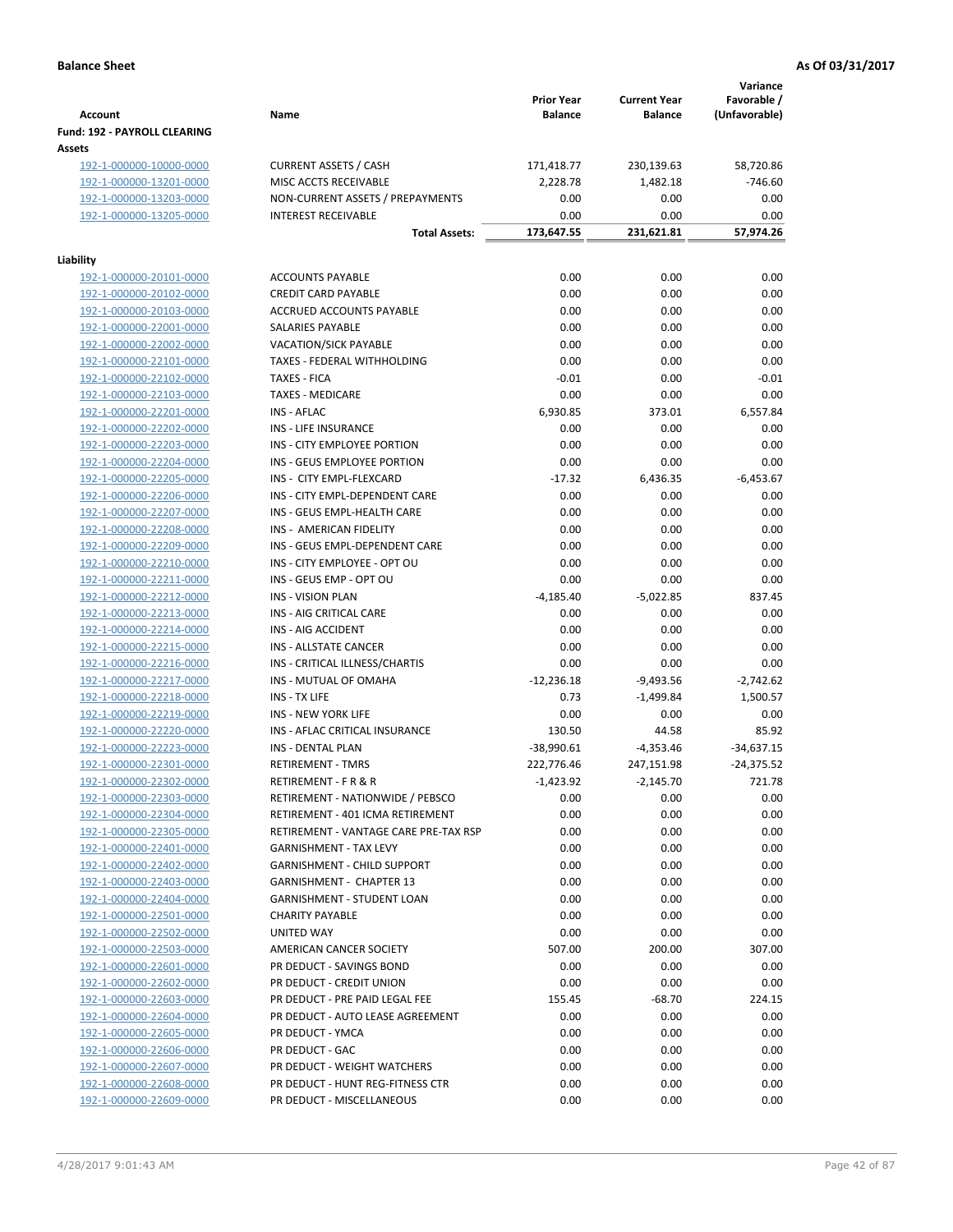| <b>Account</b>          | Name                                                     | <b>Prior Year</b><br><b>Balance</b> | <b>Current Year</b><br><b>Balance</b> | Variance<br>Favorable /<br>(Unfavorable) |
|-------------------------|----------------------------------------------------------|-------------------------------------|---------------------------------------|------------------------------------------|
| 192-1-000000-22610-0000 | PR DEDUCT - MISC REIMB                                   | 0.00                                | 0.00                                  | 0.00                                     |
| 192-1-000000-22611-0000 | PR DEDUCT - GOLF COURSE FEES                             | 0.00                                | 0.00                                  | 0.00                                     |
| 192-1-000000-22612-0000 | PR DEDUCT - WEARING APPAREL                              | 0.00                                | 0.00                                  | 0.00                                     |
| 192-1-000000-22613-0000 | PR DEDUCT - SNAP FITNESS                                 | 0.00                                | 0.00                                  | 0.00                                     |
|                         | <b>Total Liability:</b>                                  | 173,647.55                          | 231,621.81                            | $-57.974.26$                             |
| <b>Equity</b>           |                                                          |                                     |                                       |                                          |
| 192-1-000000-39000-0000 | UNRESERVED-FUND BALANCE                                  | 0.00                                | 0.00                                  | 0.00                                     |
|                         | <b>Total Beginning Equity:</b>                           | 0.00                                | 0.00                                  | 0.00                                     |
|                         | <b>Total Equity and Current Surplus (Deficit):</b>       | 0.00                                | 0.00                                  | 0.00                                     |
|                         | Total Liabilities, Equity and Current Surplus (Deficit): | 173,647.55                          | 231,621.81                            | 57,974.26                                |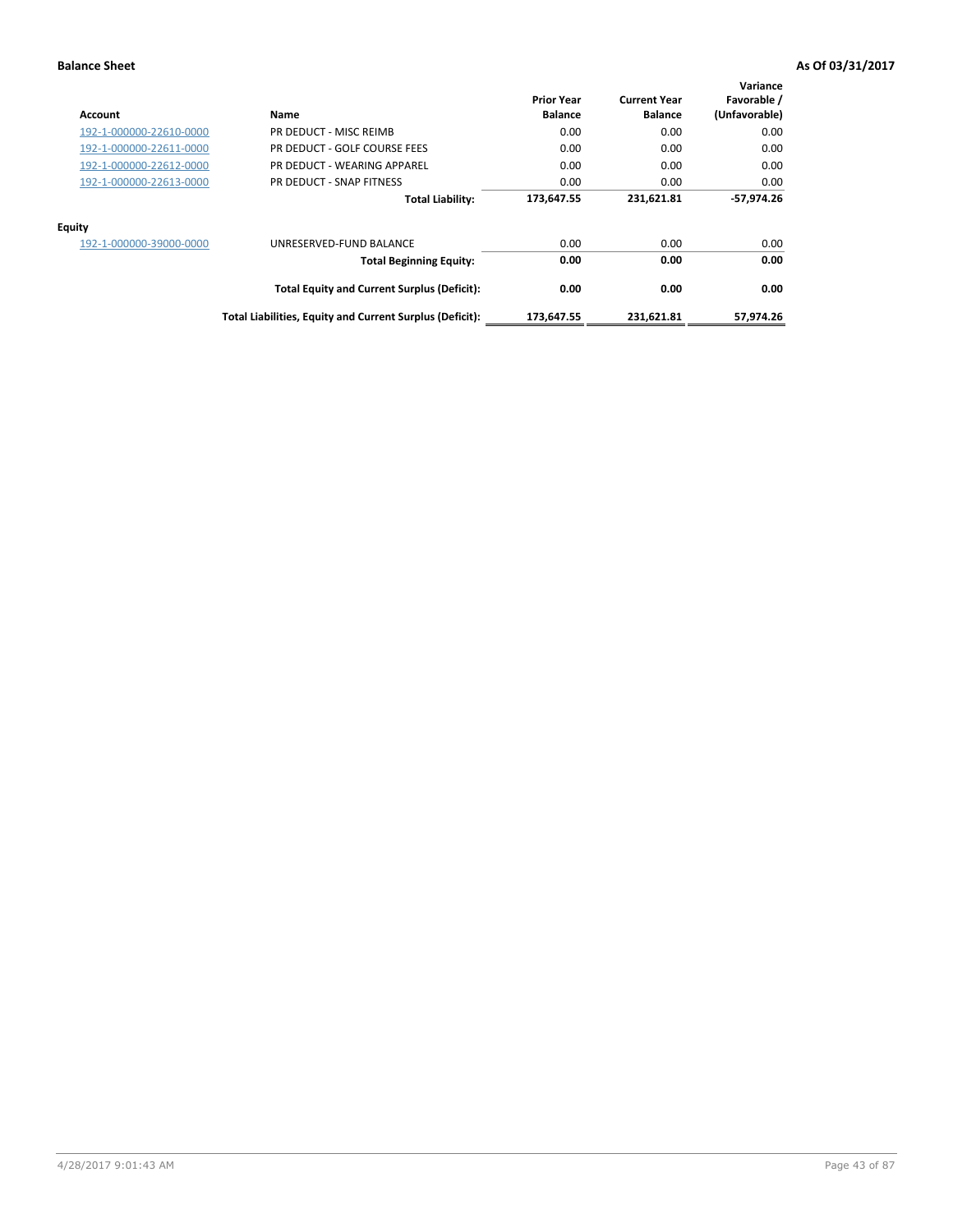|                                                    |                                                               |                                     |                                       | Variance                     |
|----------------------------------------------------|---------------------------------------------------------------|-------------------------------------|---------------------------------------|------------------------------|
| Account                                            | Name                                                          | <b>Prior Year</b><br><b>Balance</b> | <b>Current Year</b><br><b>Balance</b> | Favorable /<br>(Unfavorable) |
| Fund: 200 - WATER / WASTEWATER FUND                |                                                               |                                     |                                       |                              |
| Assets                                             |                                                               |                                     |                                       |                              |
| 200-2-000000-10000-0000                            | <b>CURRENT ASSETS / CASH</b>                                  | 5,133,975.32                        | 4,474,524.56                          | $-659,450.76$                |
| 200-2-000000-12101-0000                            | <b>BOND ISSUANCE COSTS</b>                                    | 0.00                                | 0.00                                  | 0.00                         |
| 200-2-000000-12201-0000                            | DEFERRED CHARGES / BOND DISCOUNT                              | $-45,740.73$                        | $-40,463.35$                          | 5,277.38                     |
| 200-2-000000-13000-0000                            | <b>CUSTOMER ACCTS RECEIVABLE</b>                              | 254,149.11                          | 254,265.88                            | 116.77                       |
| 200-2-000000-13001-0000                            | NON CURRENT CUSTOMER ACCTS RECEIVAE                           | 151,429.79                          | 171,121.25                            | 19,691.46                    |
| 200-2-000000-13002-0000                            | ALLOW FOR UNCOLLECT REC                                       | $-146,301.30$                       | $-180,628.30$                         | $-34,327.00$                 |
| 200-2-000000-13003-0000                            | UNBILLED YEAR-END ACCRUAL                                     | 1,289,398.91                        | 993,472.42                            | -295,926.49                  |
| 200-2-000000-13004-0000                            | <b>WASTE HAULER RECEIVABLE</b>                                | 47,341.60                           | 52,930.35                             | 5,588.75                     |
| 200-2-000000-13007-0000                            | <b>RETURNED CHECKS</b>                                        | 0.00                                | 0.00                                  | 0.00                         |
| 200-2-000000-13010-0000                            | <b>CADDO MILLS</b>                                            | 0.00                                | 0.00                                  | 0.00                         |
| 200-2-000000-13201-0000                            | MISC ACCTS RECEIVABLE<br><b>EMPLOYEE ADVANCES</b>             | 0.00                                | 0.00                                  | 0.00<br>0.00                 |
| 200-2-000000-13202-0000<br>200-2-000000-13203-0000 | NON-CURRENT ASSETS / PREPAYMENTS                              | 0.00<br>0.00                        | 0.00<br>0.00                          | 0.00                         |
| 200-2-000000-13205-0000                            | <b>INTEREST RECEIVABLE</b>                                    | 0.00                                | 0.00                                  | 0.00                         |
| 200-2-000000-14001-0000                            | DUE FROM / GENERAL FUND                                       | 0.00                                | 0.00                                  | 0.00                         |
| 200-2-000000-14040-0000                            | <b>GENERAL CIP / GENERAL CIP</b>                              | 0.00                                | 0.00                                  | 0.00                         |
| 200-2-000000-14120-0000                            | DUE FROM UTILITY CIP                                          | 38,336,026.85                       | 38,336,026.85                         | 0.00                         |
| 200-2-000000-15401-0000                            | <b>INVENTORIES / WATER STOCK</b>                              | 206,121.06                          | 255,981.59                            | 49,860.53                    |
| 200-2-000000-15501-0000                            | <b>INVENTORIES / WASTEWATER STOCK</b>                         | 30,794.87                           | 37,338.12                             | 6,543.25                     |
| 200-2-000000-16001-0000                            | FIXED ASSETS / LAND                                           | 685,983.11                          | 685,983.11                            | 0.00                         |
| 200-2-000000-16002-0000                            | FIXED ASSETS / IMPROVMENTS-NON BUILDI                         | 5,396,182.49                        | 5,396,182.49                          | 0.00                         |
| 200-2-000000-16003-0000                            | ACCUM DEPR / IMPROVEMENTS-NON BUILI                           | $-1,609,654.50$                     | $-1,804,747.08$                       | -195,092.58                  |
| 200-2-000000-16004-0000                            | FIXED ASSETS / BUILDINGS                                      | 23,420,667.00                       | 23,420,073.36                         | $-593.64$                    |
| 200-2-000000-16005-0000                            | <b>ACCUM DEPR / BUILDINGS</b>                                 | $-1,379,925.46$                     | $-1,845,303.04$                       | $-465,377.58$                |
| 200-2-000000-16006-0000                            | FIXED ASSETS / FILTRATION PLANT                               | 10,529,295.00                       | 10,529,295.00                         | 0.00                         |
| 200-2-000000-16007-0000                            | ACCUM DEPR / FILTRATION PLANT                                 | -6,628,314.94                       | $-6,841,360.24$                       | $-213,045.30$                |
| 200-2-000000-16008-0000                            | FIXED ASSETS / WATER RECLAMATION PLAN                         | 6,424,693.00                        | 7,272,907.47                          | 848,214.47                   |
| 200-2-000000-16009-0000                            | ACCUM DEPR / WATER RECLAMATION PLAN                           | -5,797,976.53                       | -5,958,539.29                         | $-160,562.76$                |
| 200-2-000000-16101-0000                            | FIXED ASSETS / WATER MAINS                                    | 19,560,838.81                       | 19,560,838.81                         | 0.00                         |
| 200-2-000000-16102-0000                            | <b>ACCUM DEPR / WATER MAINS</b>                               | -8,898,988.27                       | -9,312,839.49                         | $-413,851.22$                |
| 200-2-000000-16103-0000                            | FIXED ASSETS / SANITARY SEWERS                                | 25,544,578.76                       | 25,544,578.76                         | 0.00                         |
| 200-2-000000-16104-0000                            | <b>ACCUM DEPR / SANITARY SEWERS</b>                           | -9,628,469.08                       | $-10,208,802.70$                      | -580,333.62                  |
| 200-2-000000-16105-0000                            | FIXED ASSETS / RESERVOIRS & TANKS                             | 1,023,525.00                        | 1,023,525.00                          | 0.00                         |
| 200-2-000000-16106-0000                            | <b>ACCUM DEPR / RESERVOIRS &amp; TANKS</b>                    | -796,294.04                         | $-805,299.50$                         | $-9,005.46$                  |
| 200-2-000000-16107-0000                            | FIXED ASSETS / PUMP STATIONS                                  | 366,796.61                          | 366,796.61                            | 0.00                         |
| 200-2-000000-16108-0000                            | <b>ACCUM DEPR / PUMP STATIONS</b>                             | $-265,667.46$                       | -279,980.46                           | $-14,313.00$                 |
| 200-2-000000-16201-0000<br>200-2-000000-16202-0000 | FIXED ASSETS / MACHINERY AND EQUIPMEN                         | 2,680,080.80                        | 2,988,889.05                          | 308,808.25                   |
| 200-2-000000-16301-0000                            | ACCUM DEPR / MACHINERY AND EQUIPMEI<br>FIXED ASSETS / C W I P | $-1,267,769.25$<br>0.00             | $-1,389,601.03$<br>0.00               | $-121,831.78$<br>0.00        |
| 200-2-000000-17501-0000                            | <b>EMPLOYEE CONTRIBUTIONS</b>                                 | 146,294.00                          | 143,748.00                            | $-2,546.00$                  |
| 200-2-000000-17504-0000                            | <b>INVESTMENT RETURN</b>                                      | 106,189.00                          | 670,725.00                            | 564,536.00                   |
| 200-2-000000-17508-0000                            | <b>EXPERIENCE DIFFERENCE</b>                                  | 1,275.00                            | 13,590.00                             | 12,315.00                    |
| 200-2-000000-17520-0000                            | <b>ASSUMPTION CHANGES</b>                                     | 0.00                                | 178,221.00                            | 178,221.00                   |
|                                                    | <b>Total Assets:</b>                                          | 104,870,534.53                      | 103,703,450.20                        | $-1,167,084.33$              |
|                                                    |                                                               |                                     |                                       |                              |
| Liability                                          |                                                               |                                     |                                       |                              |
| 200-2-000000-20101-0000                            | <b>ACCOUNTS PAYABLE</b>                                       | 0.00                                | 90.00                                 | $-90.00$                     |
| 200-2-000000-20102-0000                            | <b>CREDIT CARD PAYABLE</b>                                    | 0.00                                | 0.00                                  | 0.00                         |
| 200-2-000000-20103-0000                            | ACCRUED ACCOUNTS PAYABLE                                      | 0.00                                | 10,000.00                             | $-10,000.00$                 |
| 200-2-000000-20104-0000                            | <b>ESCHEATED LIABILITY</b>                                    | 0.00                                | 0.00                                  | 0.00                         |
| 200-2-000000-20109-0000                            | <b>GENERAL OBLIG BONDS PAY</b>                                | 1,334,000.00                        | 1,361,000.00                          | $-27,000.00$                 |
| 200-2-000000-20110-0000                            | REVENUE BONDS PAYABLE                                         | 910,000.00                          | 925,000.00                            | $-15,000.00$                 |
| 200-2-000000-20112-0000                            | ACCRUED INTEREST PAYABLE                                      | 77,667.06                           | 77,667.06                             | 0.00                         |
| 200-2-000000-20125-0000                            | SALES TAX PAYABLE / IN THE CITY                               | 0.00                                | 0.00                                  | 0.00                         |
| 200-2-000000-20139-0000                            | RETAINAGES PAYABLE<br><b>TELEPHONE CLEARING</b>               | 0.00                                | 0.00                                  | 0.00                         |
| 200-2-000000-20141-0000<br>200-2-000000-20160-0000 | <b>UNAPPLIED CREDIT</b>                                       | 0.01<br>0.00                        | 0.01<br>0.00                          | 0.00<br>0.00                 |
|                                                    |                                                               |                                     |                                       |                              |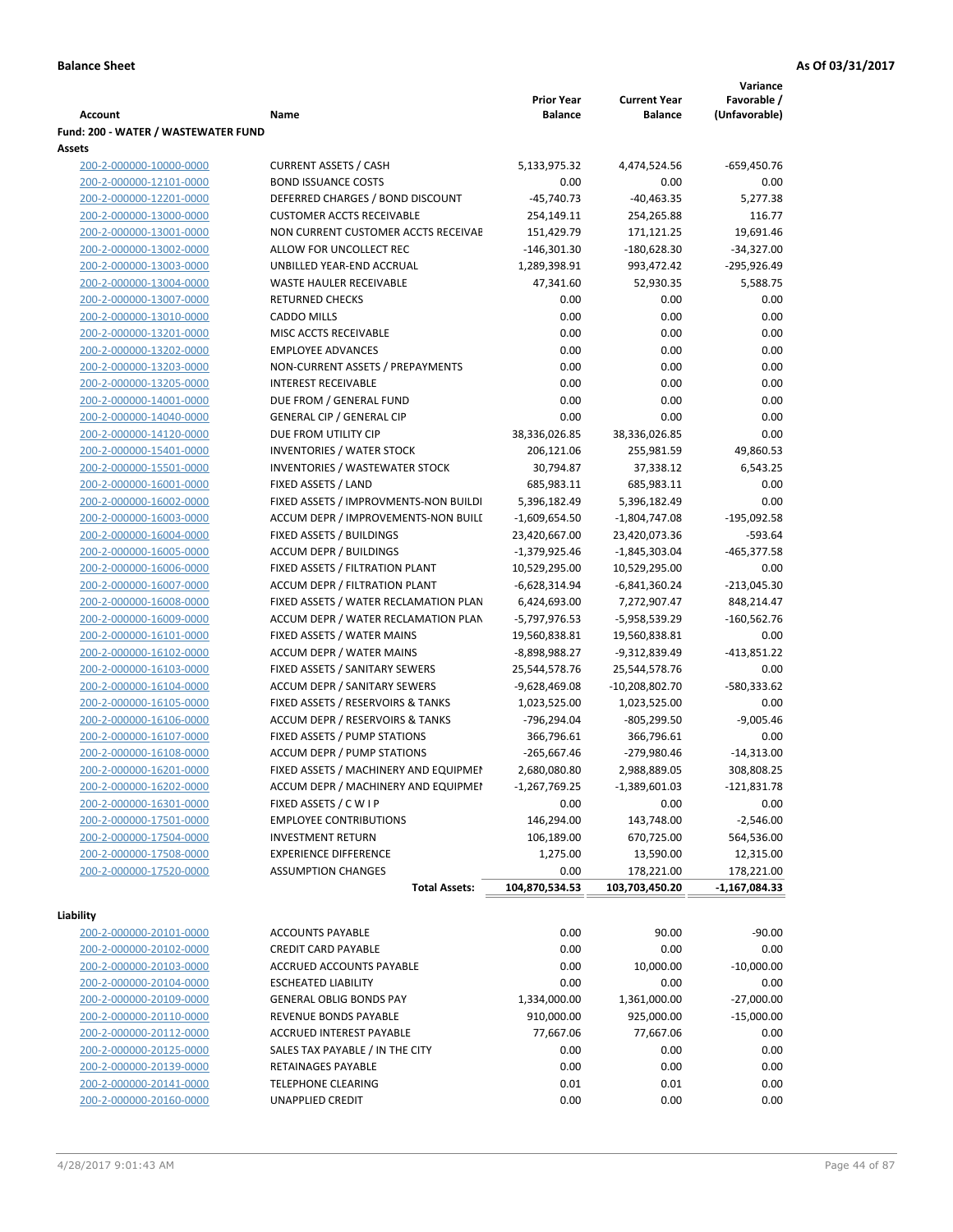|                                       |                                                          |                                     |                                       | Variance                     |
|---------------------------------------|----------------------------------------------------------|-------------------------------------|---------------------------------------|------------------------------|
| <b>Account</b>                        | Name                                                     | <b>Prior Year</b><br><b>Balance</b> | <b>Current Year</b><br><b>Balance</b> | Favorable /<br>(Unfavorable) |
| 200-2-000000-21001-0000               | <b>GENERAL FUND / GENERAL FUND</b>                       | 0.00                                | 0.00                                  | 0.00                         |
| 200-2-000000-21101-0000               | ENTERPRISE / WTR/WWTR UTILITY FUND                       | 0.00                                | 0.00                                  | 0.00                         |
| 200-2-000000-22001-0000               | <b>SALARIES PAYABLE</b>                                  | 66,832.69                           | 72,876.25                             | $-6,043.56$                  |
| 200-2-000000-22002-0000               | <b>VACATION/SICK PAYABLE</b>                             | 184,901.55                          | 184,856.65                            | 44.90                        |
| 200-2-000000-23001-0000               | CAPITAL LEASE PAYABLE                                    | 0.00                                | 0.00                                  | 0.00                         |
| 200-2-000000-24001-0000               | O/S CHECKS PAYABLE                                       | 0.00                                | 0.00                                  | 0.00                         |
| 200-2-000000-24002-0000               | <b>CUSTOMER DEPOSITS</b>                                 | 596,399.97                          | 648,020.75                            | $-51,620.78$                 |
| 200-2-000000-24003-0000               | <b>CUSTOMER OVERPMT SUSPENSE</b>                         | 81,417.96                           | 99,061.92                             | $-17,643.96$                 |
| 200-2-000000-24004-0000               | <b>INTEREST PAYABLE ON DEP</b>                           | 0.00                                | 0.00                                  | 0.00                         |
| 200-2-000000-24005-0000               | <b>ACCRUED INT PAY ON DEP</b>                            | 0.00                                | 0.00                                  | 0.00                         |
| 200-2-000000-24006-0000               | <b>AWAITING CUSTOMER SETUP</b>                           | 1,955.61                            | 1,955.61                              | 0.00                         |
| 200-2-000000-24007-0000               | <b>BILLED DEPOSITS SUSPENSE</b>                          | 0.00                                | 0.00                                  | 0.00                         |
| 200-2-000000-26001-0000               | <b>COMPENSATED ABSENCES PAY</b>                          | 251,537.37                          | 238,102.66                            | 13,434.71                    |
| 200-2-000000-26101-0000               | <b>GENERAL OBLIG BONDS PAY</b>                           | 10,207,000.00                       | 8,846,000.00                          | 1,361,000.00                 |
| 200-2-000000-26102-0000               | <b>REVENUE BONDS PAYABLE</b>                             | 15,070,000.00                       | 14,145,000.00                         | 925,000.00                   |
| 200-2-000000-26103-0000               | DEFERRED LOSS/DEFEASEMENT                                | $-363,302.13$                       | $-317,889.28$                         | $-45,412.85$                 |
| 200-2-000000-27001-0000               | <b>CONTRIBUTED CAPITAL</b>                               | 0.00                                | 0.00                                  | 0.00                         |
| 200-2-000000-27002-0000               | CONTRIBUTED CAPITAL / DEVELOPERS                         | 0.00                                | 0.00                                  | 0.00                         |
| 200-2-000000-29300-0000               | <b>ENCUMBRANCE SUMMARY</b>                               | 0.00                                | 0.00                                  | 0.00                         |
| 200-2-000000-29400-0100               | RESERVED ACCOUNT / ENCUMBRANCES                          | 0.00                                | 0.00                                  | 0.00                         |
| 200-2-000000-29999-0000               | <b>NET PENSION LIABILITY</b>                             | 191,698.00                          | 1,133,409.00                          | $-941,711.00$                |
| 200-2-000000-92080-0000               | <b>GLTDAG</b>                                            | 0.00                                | 0.00                                  | 0.00                         |
|                                       | <b>Total Liability:</b>                                  | 28,610,108.09                       | 27,425,150.63                         | 1,184,957.46                 |
| Equity                                |                                                          |                                     |                                       |                              |
| 200-2-000000-39000-0000               | UNRESERVED-FUND BALANCE                                  | 0.00                                | 0.00                                  | 0.00                         |
| 200-2-000000-39100-0000               | UNRESERVED-RET. EARNINGS                                 | 77,295,959.47                       | 77,527,044.89                         | 231,085.42                   |
| 200-2-000000-39150-0000               | RESERVED-RET. EARNINGS                                   | 0.00                                | 0.00                                  | 0.00                         |
| 200-2-000000-39500-0000               | <b>NET POSITION - PENSION</b>                            | $-965.00$                           | $-965.00$                             | 0.00                         |
|                                       | <b>Total Beginning Equity:</b>                           | 77,294,994.47                       | 77,526,079.89                         | 231,085.42                   |
| <b>Total Revenue</b>                  |                                                          | 6,310,251.58                        | 6,100,183.94                          | $-210,067.64$                |
| <b>Total Expense</b>                  |                                                          | 7,344,819.61                        | 7,347,964.26                          | $-3,144.65$                  |
| <b>Revenues Over/(Under) Expenses</b> |                                                          | $-1,034,568.03$                     | -1,247,780.32                         | $-213,212.29$                |
|                                       | <b>Total Equity and Current Surplus (Deficit):</b>       | 76,260,426.44                       | 76,278,299.57                         | 17,873.13                    |
|                                       | Total Liabilities, Equity and Current Surplus (Deficit): | 104,870,534.53                      | 103,703,450.20                        | $-1,167,084.33$              |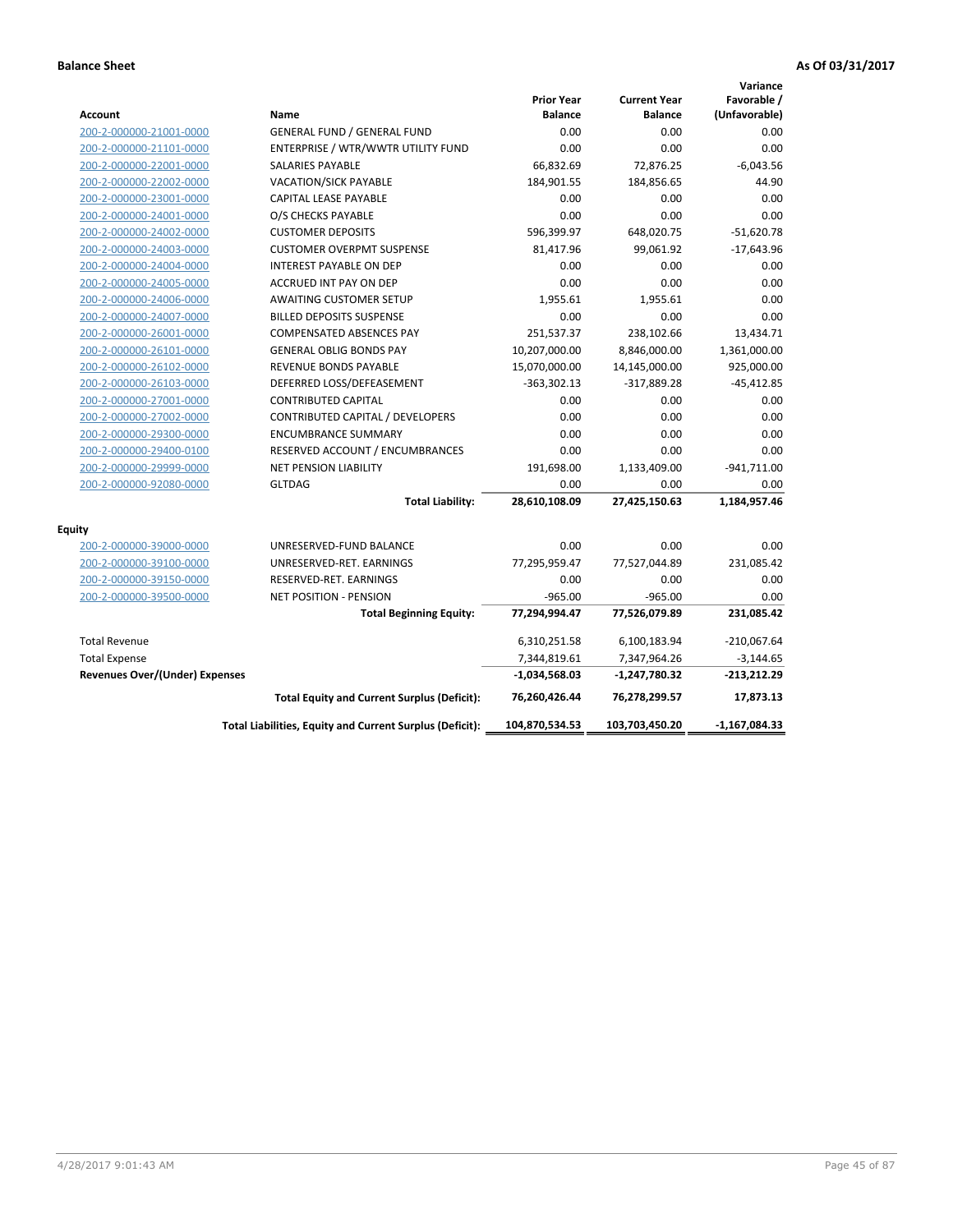| Account                               | Name                                                     | <b>Prior Year</b><br><b>Balance</b> | <b>Current Year</b><br><b>Balance</b> | Variance<br>Favorable /<br>(Unfavorable) |
|---------------------------------------|----------------------------------------------------------|-------------------------------------|---------------------------------------|------------------------------------------|
| <b>Fund: 210 - WATER IMPACT FEES</b>  |                                                          |                                     |                                       |                                          |
| <b>Assets</b>                         |                                                          |                                     |                                       |                                          |
| 210-2-000000-10000-0000               | <b>CURRENT ASSETS / CASH</b>                             | 36.72                               | 36.79                                 | 0.07                                     |
| 210-2-000000-13201-0000               | MISC ACCTS RECEIVABLE                                    | 0.00                                | 0.00                                  | 0.00                                     |
| 210-2-000000-13205-0000               | <b>INTEREST RECEIVABLE</b>                               | 0.00                                | 0.00                                  | 0.00                                     |
|                                       | <b>Total Assets:</b>                                     | 36.72                               | 36.79                                 | 0.07                                     |
| Liability                             |                                                          |                                     |                                       |                                          |
| 210-2-000000-20101-0000               | <b>ACCOUNTS PAYABLE</b>                                  | 0.00                                | 0.00                                  | 0.00                                     |
| 210-2-000000-20103-0000               | <b>ACCRUED ACCOUNTS PAYABLE</b>                          | 0.00                                | 0.00                                  | 0.00                                     |
| 210-2-000000-29300-0000               | <b>ENCUMBRANCE SUMMARY</b>                               | 0.00                                | 0.00                                  | 0.00                                     |
| 210-2-000000-29400-0000               | RESERVED ACCOUNT / ENCUMBRANCES                          | 0.00                                | 0.00                                  | 0.00                                     |
|                                       | <b>Total Liability:</b>                                  | 0.00                                | 0.00                                  | 0.00                                     |
| <b>Equity</b>                         |                                                          |                                     |                                       |                                          |
| 210-2-000000-39000-0000               | UNRESERVED-FUND BALANCE                                  | 0.00                                | 0.00                                  | 0.00                                     |
| 210-2-000000-39100-0000               | UNRESERVED-RET. EARNINGS                                 | 36.65                               | 36.78                                 | 0.13                                     |
|                                       | <b>Total Beginning Equity:</b>                           | 36.65                               | 36.78                                 | 0.13                                     |
| <b>Total Revenue</b>                  |                                                          | 0.08                                | 0.01                                  | $-0.07$                                  |
| <b>Total Expense</b>                  |                                                          | 0.01                                | 0.00                                  | 0.01                                     |
| <b>Revenues Over/(Under) Expenses</b> |                                                          | 0.07                                | 0.01                                  | $-0.06$                                  |
|                                       | <b>Total Equity and Current Surplus (Deficit):</b>       | 36.72                               | 36.79                                 | 0.07                                     |
|                                       | Total Liabilities, Equity and Current Surplus (Deficit): | 36.72                               | 36.79                                 | 0.07                                     |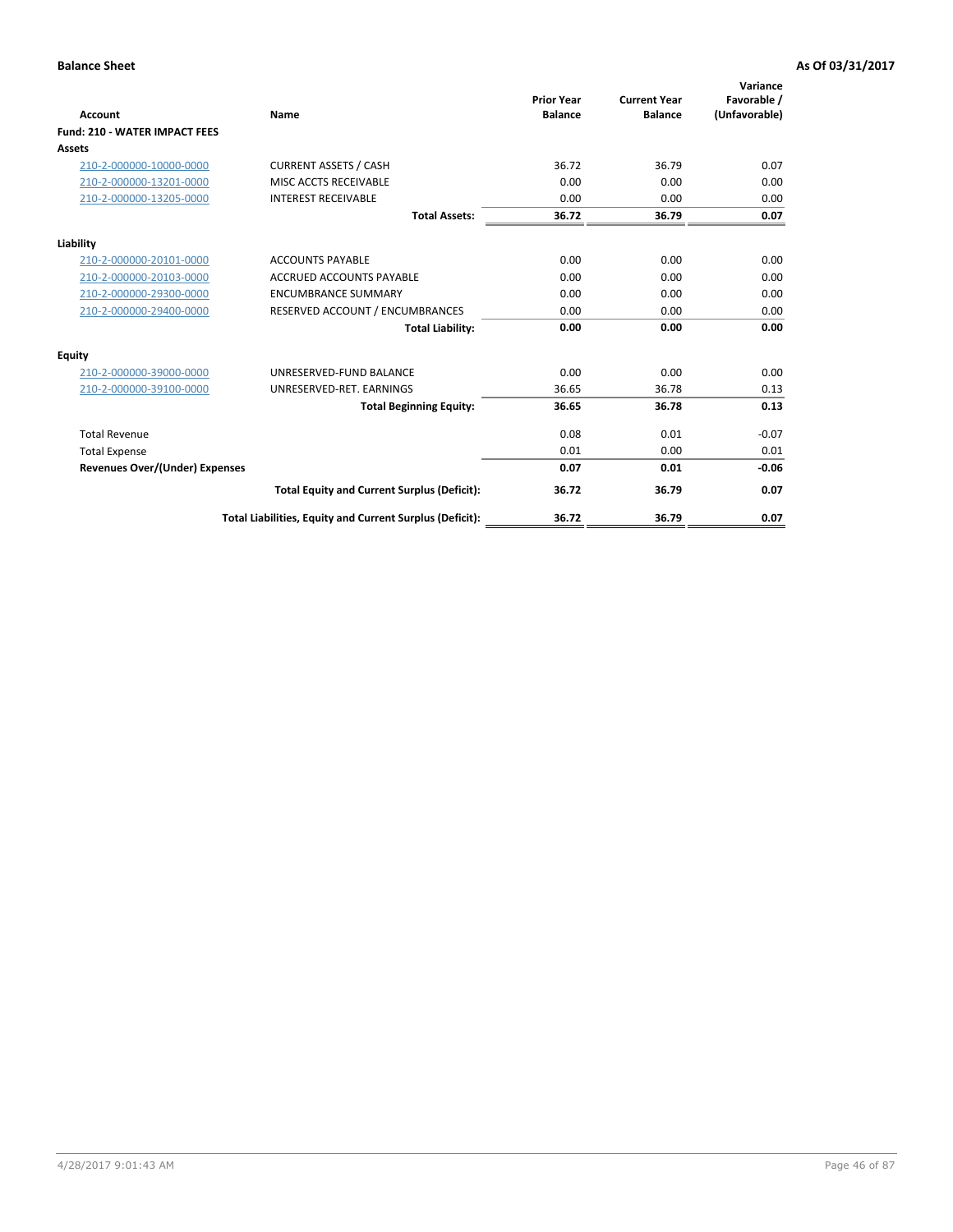| <b>Account</b>                            | Name                                                     | <b>Prior Year</b><br><b>Balance</b> | <b>Current Year</b><br><b>Balance</b> | Variance<br>Favorable /<br>(Unfavorable) |
|-------------------------------------------|----------------------------------------------------------|-------------------------------------|---------------------------------------|------------------------------------------|
| <b>Fund: 211 - WASTEWATER IMPACT FEES</b> |                                                          |                                     |                                       |                                          |
| <b>Assets</b>                             |                                                          |                                     |                                       |                                          |
| 211-2-000000-10000-0000                   | <b>CURRENT ASSETS / CASH</b>                             | 1,994.03                            | 1,996.21                              | 2.18                                     |
| 211-2-000000-13201-0000                   | MISC ACCTS RECEIVABLE                                    | 0.00                                | 0.00                                  | 0.00                                     |
| 211-2-000000-13205-0000                   | <b>INTEREST RECEIVABLE</b>                               | 0.00                                | 0.00                                  | 0.00                                     |
|                                           | <b>Total Assets:</b>                                     | 1,994.03                            | 1,996.21                              | 2.18                                     |
| Liability                                 |                                                          |                                     |                                       |                                          |
| 211-2-000000-20101-0000                   | <b>ACCOUNTS PAYABLE</b>                                  | 0.00                                | 0.00                                  | 0.00                                     |
| 211-2-000000-20103-0000                   | <b>ACCRUED ACCOUNTS PAYABLE</b>                          | 0.00                                | 0.00                                  | 0.00                                     |
|                                           | <b>Total Liability:</b>                                  | 0.00                                | 0.00                                  | 0.00                                     |
| <b>Equity</b>                             |                                                          |                                     |                                       |                                          |
| 211-2-000000-39000-0000                   | UNRESERVED-FUND BALANCE                                  | 0.00                                | 0.00                                  | 0.00                                     |
| 211-2-000000-39100-0000                   | UNRESERVED-RET. EARNINGS                                 | 1,991.86                            | 1,996.75                              | 4.89                                     |
|                                           | <b>Total Beginning Equity:</b>                           | 1,991.86                            | 1,996.75                              | 4.89                                     |
| <b>Total Revenue</b>                      |                                                          | 3.97                                | 0.16                                  | $-3.81$                                  |
| <b>Total Expense</b>                      |                                                          | 1.80                                | 0.70                                  | 1.10                                     |
| <b>Revenues Over/(Under) Expenses</b>     |                                                          | 2.17                                | $-0.54$                               | $-2.71$                                  |
|                                           | <b>Total Equity and Current Surplus (Deficit):</b>       | 1,994.03                            | 1,996.21                              | 2.18                                     |
|                                           | Total Liabilities, Equity and Current Surplus (Deficit): | 1,994.03                            | 1,996.21                              | 2.18                                     |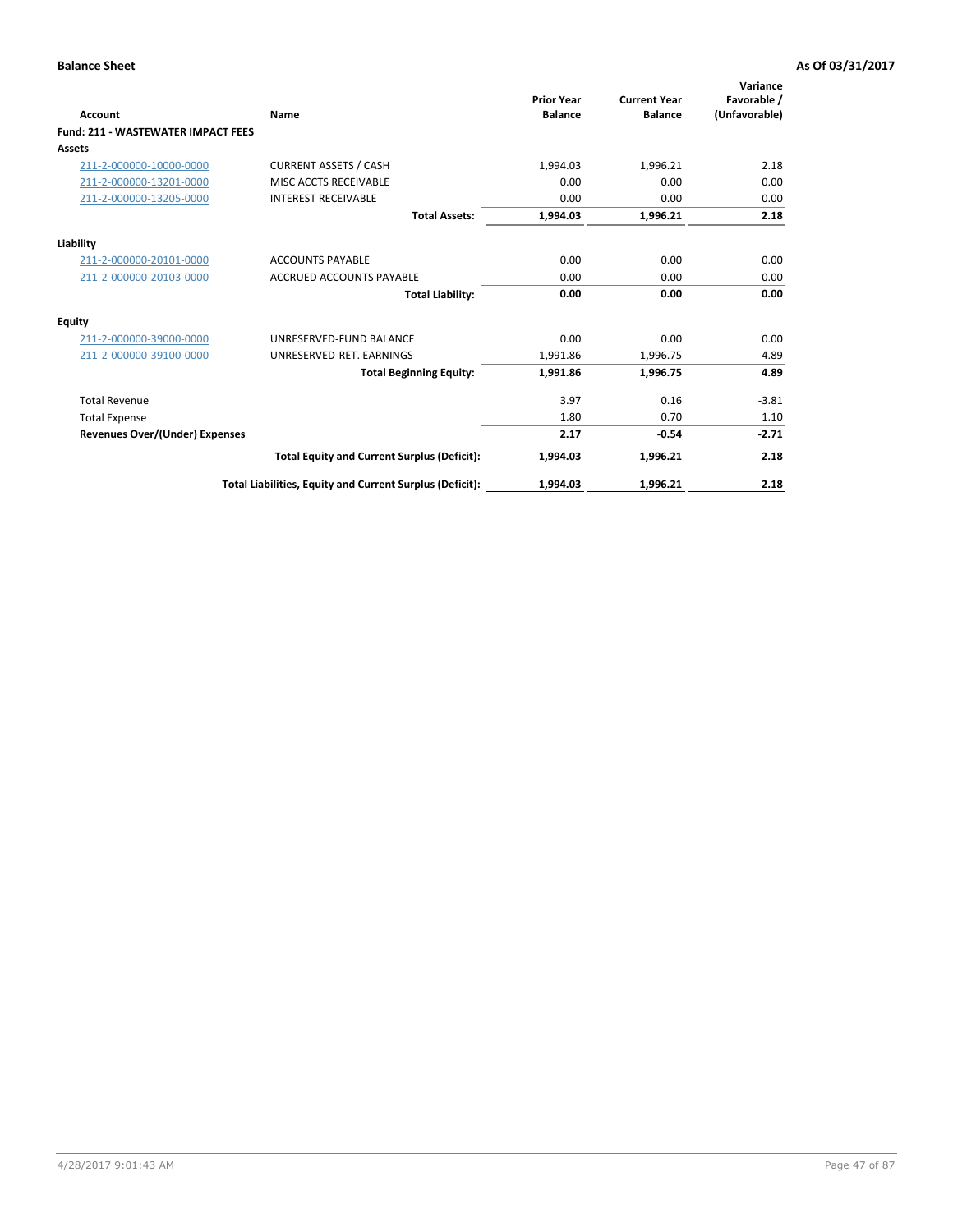| Account                               | Name                                                      | <b>Prior Year</b><br><b>Balance</b> | <b>Current Year</b><br><b>Balance</b> | Variance<br>Favorable /<br>(Unfavorable) |
|---------------------------------------|-----------------------------------------------------------|-------------------------------------|---------------------------------------|------------------------------------------|
|                                       | Fund: 212 - TX COMMUNITY DEV SWR SYSTEM IMPROV PROG GRANT |                                     |                                       |                                          |
| <b>Assets</b>                         |                                                           |                                     |                                       |                                          |
| 212-2-000000-10000-0000               | <b>CURRENT ASSETS / CASH</b>                              | 0.00                                | 0.00                                  | 0.00                                     |
| 212-2-000000-13201-0000               | MISC ACCTS RECEIVABLE                                     | 0.00                                | 0.00                                  | 0.00                                     |
| 212-2-000000-13205-0000               | <b>INTEREST RECEIVABLE</b>                                | 0.00                                | 0.00                                  | 0.00                                     |
| 212-2-000000-16301-0000               | FIXED ASSETS / C W I P                                    | 0.00                                | 0.00                                  | 0.00                                     |
|                                       | <b>Total Assets:</b>                                      | 0.00                                | 0.00                                  | 0.00                                     |
| Liability                             |                                                           |                                     |                                       |                                          |
| 212-2-000000-20101-0000               | <b>ACCOUNTS PAYABLE</b>                                   | 0.00                                | 0.00                                  | 0.00                                     |
| 212-2-000000-20102-0000               | <b>CREDIT CARD PAYABLE</b>                                | 0.00                                | 0.00                                  | 0.00                                     |
| 212-2-000000-20103-0000               | <b>ACCRUED ACCOUNTS PAYABLE</b>                           | 0.00                                | 0.00                                  | 0.00                                     |
| 212-2-000000-20139-0000               | <b>RETAINAGES PAYABLE</b>                                 | 0.00                                | 0.00                                  | 0.00                                     |
| 212-2-000000-20902-0000               | <b>DEFERRED GRANT REVENUE</b>                             | 0.00                                | 0.00                                  | 0.00                                     |
| 212-2-000000-21001-0000               | <b>GENERAL FUND / GENERAL FUND</b>                        | 0.00                                | 0.00                                  | 0.00                                     |
| 212-2-000000-29300-0000               | <b>ENCUMBRANCE SUMMARY</b>                                | 0.00                                | 0.00                                  | 0.00                                     |
| 212-2-000000-29400-0100               | RESERVED ACCOUNT / ENCUMBRANCES                           | 0.00                                | 0.00                                  | 0.00                                     |
|                                       | <b>Total Liability:</b>                                   | 0.00                                | 0.00                                  | 0.00                                     |
| Equity                                |                                                           |                                     |                                       |                                          |
| 212-2-000000-39100-0000               | UNRESERVED-RET. EARNINGS                                  | 0.00                                | 0.00                                  | 0.00                                     |
|                                       | <b>Total Beginning Equity:</b>                            | 0.00                                | 0.00                                  | 0.00                                     |
| <b>Total Revenue</b>                  |                                                           | 0.00                                | 0.00                                  | 0.00                                     |
| <b>Total Expense</b>                  |                                                           | 0.00                                | 0.00                                  | 0.00                                     |
| <b>Revenues Over/(Under) Expenses</b> |                                                           | 0.00                                | 0.00                                  | 0.00                                     |
|                                       | <b>Total Equity and Current Surplus (Deficit):</b>        | 0.00                                | 0.00                                  | 0.00                                     |
|                                       | Total Liabilities, Equity and Current Surplus (Deficit):  | 0.00                                | 0.00                                  | 0.00                                     |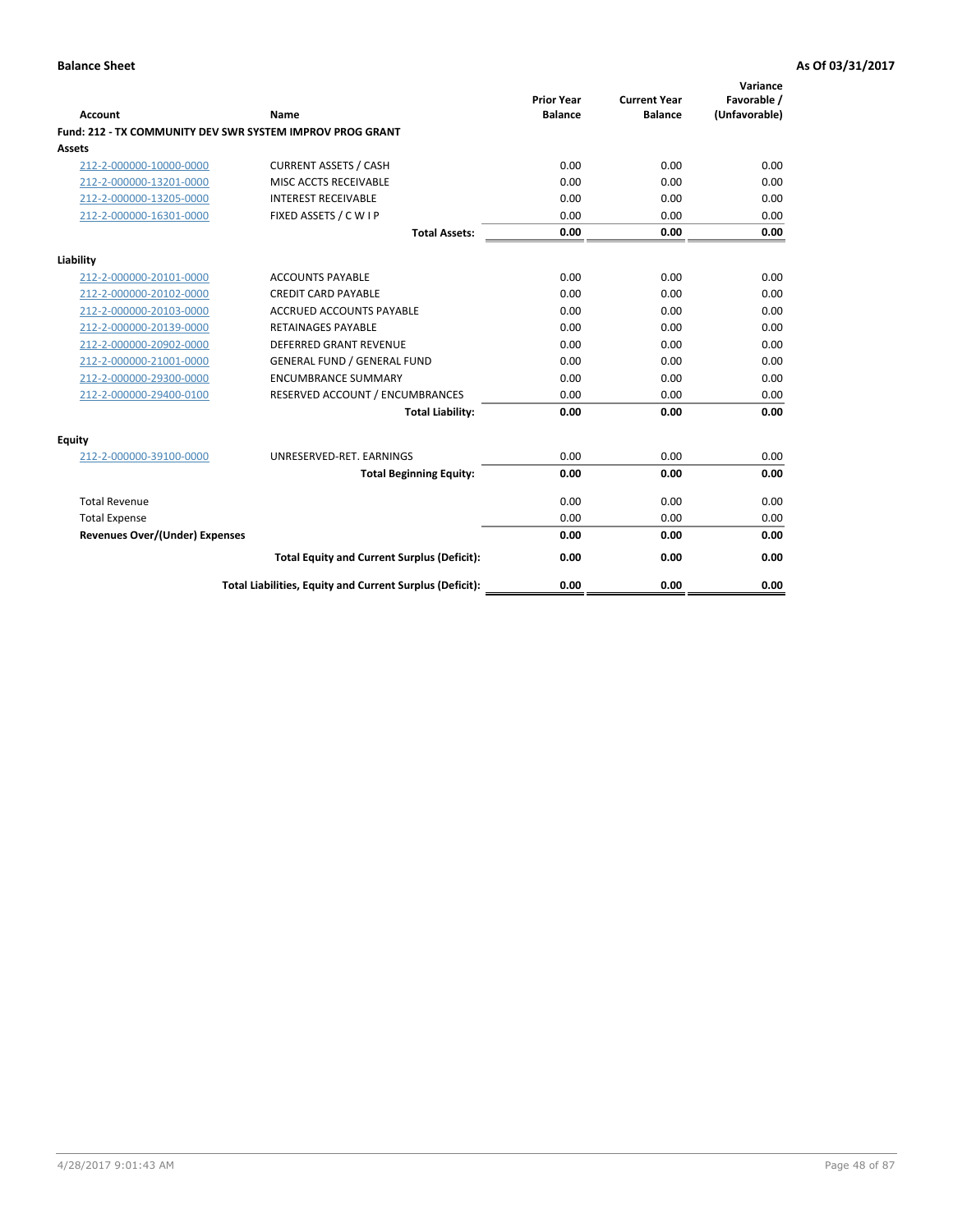| Account                                            | Name                                                       | <b>Prior Year</b><br><b>Balance</b> | <b>Current Year</b><br><b>Balance</b> | Variance<br>Favorable /<br>(Unfavorable) |
|----------------------------------------------------|------------------------------------------------------------|-------------------------------------|---------------------------------------|------------------------------------------|
| Fund: 216 - UTILIITY CIP FUND                      |                                                            |                                     |                                       |                                          |
| <b>Assets</b>                                      |                                                            |                                     |                                       |                                          |
| 216-2-000000-10000-0000                            | <b>CURRENT ASSETS / CASH</b><br>MBIA ACCOUNTS / 2002 WSSR  | 2,929,862.14<br>0.00                | 4,628,759.15<br>0.00                  | 1,698,897.01                             |
| 216-2-000000-11101-0000<br>216-2-000000-11103-0000 | <b>2005 WSSR</b>                                           | 0.00                                | 0.00                                  | 0.00<br>0.00                             |
| 216-2-000000-11403-0000                            |                                                            | 0.01                                | 0.00                                  | $-0.01$                                  |
| 216-2-000000-11503-0000                            | RESERVE FUND / 2003 WSSR<br>2008WSSR CONST 486000273       | 0.00                                | 0.00                                  | 0.00                                     |
| 216-2-000000-13000-0000                            | <b>CUSTOMER ACCTS RECEIVABLE</b>                           | 0.00                                | 0.00                                  | 0.00                                     |
| 216-2-000000-13002-0000                            | ALLOW FOR UNCOLLECT REC                                    | 0.00                                | 0.00                                  | 0.00                                     |
| 216-2-000000-13003-0000                            | UNBILLED YEAR-END ACCRUAL                                  | 0.00                                | 0.00                                  | 0.00                                     |
| 216-2-000000-13201-0000                            | MISC ACCTS RECEIVABLE                                      | 0.00                                | 0.00                                  | 0.00                                     |
| 216-2-000000-13205-0000                            | <b>INTEREST RECEIVABLE</b>                                 | 0.00                                | 0.00                                  | 0.00                                     |
| 216-2-000000-16301-0000                            | FIXED ASSETS / C W I P                                     | 958,468.54                          | 342,655.91                            | $-615,812.63$                            |
|                                                    | <b>Total Assets:</b>                                       | 3,888,330.69                        | 4,971,415.06                          | 1,083,084.37                             |
|                                                    |                                                            |                                     |                                       |                                          |
| Liability                                          |                                                            |                                     |                                       |                                          |
| 216-2-000000-20101-0000                            | <b>ACCOUNTS PAYABLE</b>                                    | 0.00                                | 0.00                                  | 0.00                                     |
| 216-2-000000-20102-0000                            | <b>CREDIT CARD PAYABLE</b>                                 | 0.00                                | 0.00                                  | 0.00                                     |
| 216-2-000000-20103-0000                            | <b>ACCRUED ACCOUNTS PAYABLE</b>                            | 0.00                                | 0.00                                  | 0.00                                     |
| 216-2-000000-20113-0000                            | <b>DEVELOPERS ESCROW</b>                                   | 0.00                                | 0.00                                  | 0.00                                     |
| 216-2-000000-20139-0000                            | RETAINAGES PAYABLE                                         | 36,096.57                           | 0.00                                  | 36,096.57                                |
| 216-2-000000-21101-0000                            | ENTERPRISE / WTR/WWTR UTILITY FUND                         | 18,939,652.64                       | 18,939,652.64                         | 0.00                                     |
| 216-2-000000-29300-0000                            | <b>ENCUMBRANCE SUMMARY</b>                                 | 0.00                                | 0.00                                  | 0.00                                     |
| 216-2-000000-29400-0100                            | RESERVED ACCOUNT / ENCUMBRANCES<br><b>Total Liability:</b> | 0.00<br>18,975,749.21               | 0.00<br>18,939,652.64                 | 0.00<br>36,096.57                        |
|                                                    |                                                            |                                     |                                       |                                          |
| <b>Equity</b>                                      |                                                            |                                     |                                       |                                          |
| 216-2-000000-39000-0000                            | UNRESERVED-FUND BALANCE                                    | 0.00                                | 0.00                                  | 0.00                                     |
| 216-2-000000-39100-0000                            | UNRESERVED-RET. EARNINGS                                   | -15,886,357.89                      | $-15, 153, 579.94$                    | 732,777.95                               |
|                                                    | <b>Total Beginning Equity:</b>                             | $-15,886,357.89$                    | $-15,153,579.94$                      | 732,777.95                               |
| <b>Total Revenue</b>                               |                                                            | 1,050,212.24                        | 1,481,530.15                          | 431,317.91                               |
| <b>Total Expense</b>                               |                                                            | 251,272.87                          | 296,187.79                            | $-44,914.92$                             |
| <b>Revenues Over/(Under) Expenses</b>              |                                                            | 798,939.37                          | 1,185,342.36                          | 386,402.99                               |
|                                                    | <b>Total Equity and Current Surplus (Deficit):</b>         | -15,087,418.52                      | -13,968,237.58                        | 1,119,180.94                             |
|                                                    | Total Liabilities, Equity and Current Surplus (Deficit):   | 3,888,330.69                        | 4,971,415.06                          | 1,083,084.37                             |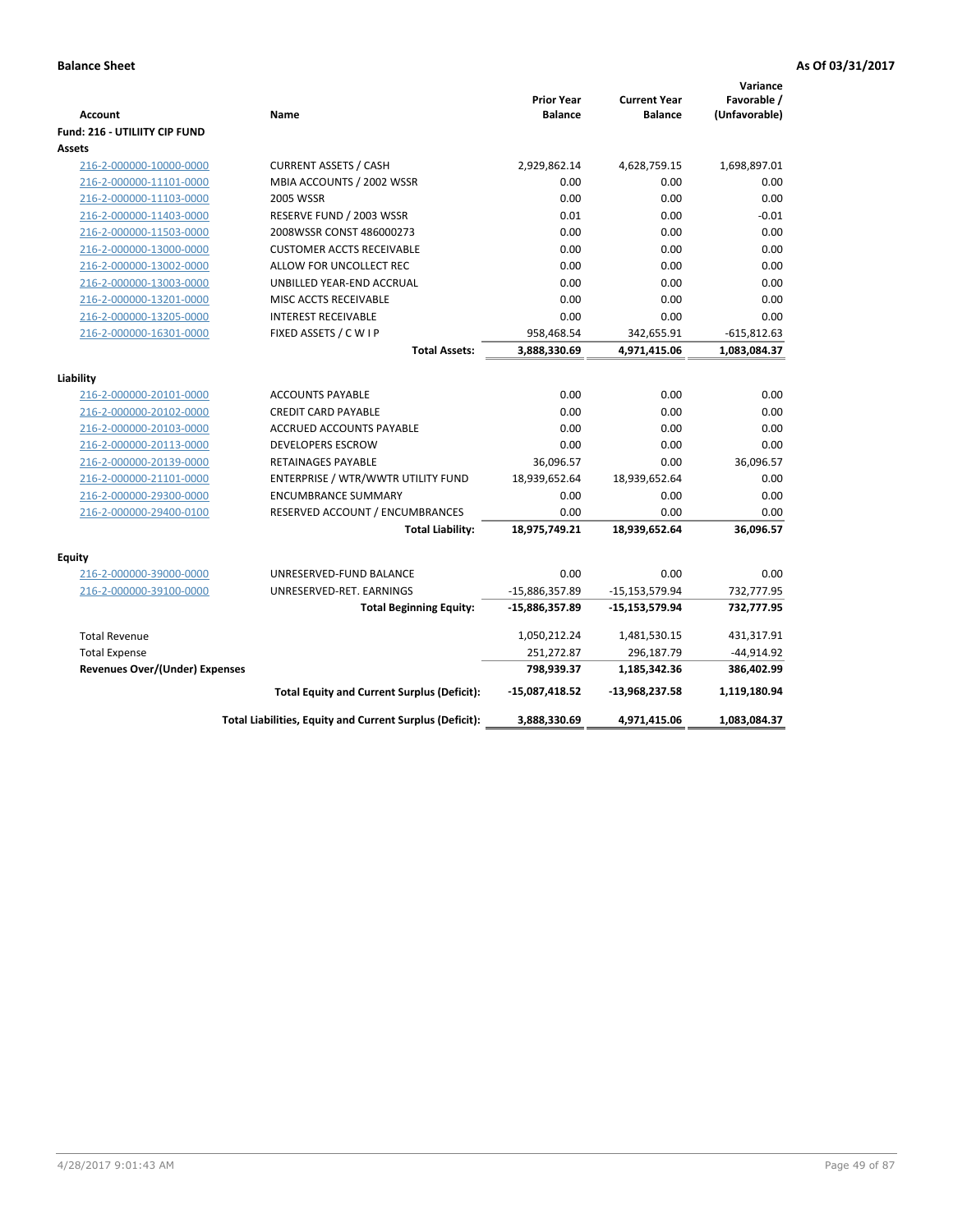|                                                |                                                          | <b>Prior Year</b> | <b>Current Year</b> | Variance<br>Favorable / |
|------------------------------------------------|----------------------------------------------------------|-------------------|---------------------|-------------------------|
| <b>Account</b>                                 | Name                                                     | <b>Balance</b>    | <b>Balance</b>      | (Unfavorable)           |
| <b>Fund: 217 - WASTEWATER RECLAMATION FUND</b> |                                                          |                   |                     |                         |
| <b>Assets</b>                                  |                                                          |                   |                     |                         |
| 217-2-000000-10000-0000                        | <b>CURRENT ASSETS / CASH</b>                             | 0.00              | 0.00                | 0.00                    |
| 217-2-000000-11301-0000                        | TEXASTERM / 2008 WSSR REVENUE BOND                       | 0.00              | 0.00                | 0.00                    |
| 217-2-000000-11302-0000                        | 2008 WSSR REVENUE BOND                                   | 0.00              | 0.00                | 0.00                    |
| 217-2-000000-11503-0000                        | 2008WSSR CONST 486000273                                 | 734,432.89        | 738,081.00          | 3,648.11                |
| 217-2-000000-13000-0000                        | <b>CUSTOMER ACCTS RECEIVABLE</b>                         | 0.00              | 0.00                | 0.00                    |
| 217-2-000000-13002-0000                        | ALLOW FOR UNCOLLECT REC                                  | 0.00              | 0.00                | 0.00                    |
| 217-2-000000-13201-0000                        | MISC ACCTS RECEIVABLE                                    | 0.00              | 0.00                | 0.00                    |
| 217-2-000000-13205-0000                        | <b>INTEREST RECEIVABLE</b>                               | 0.00              | 0.00                | 0.00                    |
| 217-2-000000-16301-0000                        | FIXED ASSETS / C W I P                                   | 0.00              | 0.00                | 0.00                    |
|                                                | <b>Total Assets:</b>                                     | 734,432.89        | 738,081.00          | 3,648.11                |
| Liability                                      |                                                          |                   |                     |                         |
| 217-2-000000-20101-0000                        | <b>ACCOUNTS PAYABLE</b>                                  | 0.00              | 0.00                | 0.00                    |
| 217-2-000000-20102-0000                        | <b>CREDIT CARD PAYABLE</b>                               | 0.00              | 0.00                | 0.00                    |
| 217-2-000000-20103-0000                        | <b>ACCRUED ACCOUNTS PAYABLE</b>                          | 0.00              | 0.00                | 0.00                    |
| 217-2-000000-20139-0000                        | <b>RETAINAGES PAYABLE</b>                                | 0.00              | 0.00                | 0.00                    |
| 217-2-000000-21101-0000                        | ENTERPRISE / WTR/WWTR UTILITY FUND                       | 19,396,374.21     | 19,396,374.21       | 0.00                    |
| 217-2-000000-29300-0000                        | <b>ENCUMBRANCE SUMMARY</b>                               | 0.00              | 0.00                | 0.00                    |
| 217-2-000000-29400-0100                        | RESERVED ACCOUNT / ENCUMBRANCES                          | 0.00              | 0.00                | 0.00                    |
|                                                | <b>Total Liability:</b>                                  | 19,396,374.21     | 19,396,374.21       | 0.00                    |
|                                                |                                                          |                   |                     |                         |
| Equity                                         |                                                          |                   |                     |                         |
| 217-2-000000-39100-0000                        | UNRESERVED-RET. EARNINGS                                 | $-18,662,962.72$  | -18,660,279.37      | 2,683.35                |
|                                                | <b>Total Beginning Equity:</b>                           | $-18,662,962.72$  | $-18,660,279.37$    | 2,683.35                |
| <b>Total Revenue</b>                           |                                                          | 1,021.40          | 1,986.16            | 964.76                  |
| <b>Total Expense</b>                           |                                                          | 0.00              | 0.00                | 0.00                    |
| <b>Revenues Over/(Under) Expenses</b>          |                                                          | 1,021.40          | 1,986.16            | 964.76                  |
|                                                | <b>Total Equity and Current Surplus (Deficit):</b>       | $-18,661,941.32$  | $-18,658,293.21$    | 3,648.11                |
|                                                | Total Liabilities, Equity and Current Surplus (Deficit): | 734,432.89        | 738,081.00          | 3,648.11                |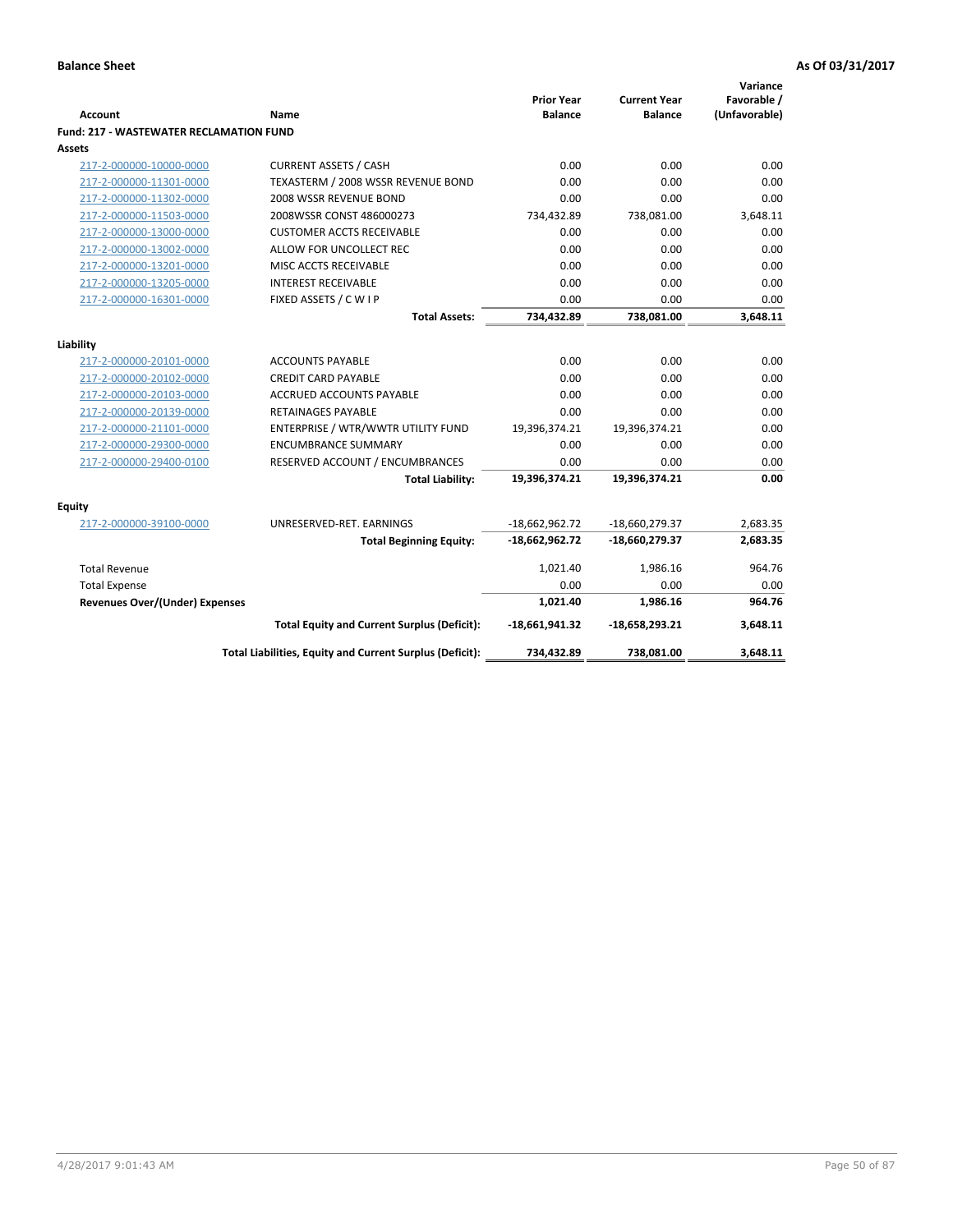| <b>Account</b>                                     | Name                                                      | <b>Prior Year</b><br><b>Balance</b> | <b>Current Year</b><br><b>Balance</b> | Variance<br>Favorable /<br>(Unfavorable) |
|----------------------------------------------------|-----------------------------------------------------------|-------------------------------------|---------------------------------------|------------------------------------------|
| <b>Fund: 300 - AIRPORT FUND</b>                    |                                                           |                                     |                                       |                                          |
| Assets                                             |                                                           |                                     |                                       |                                          |
| 300-2-000000-10000-0000                            | <b>CURRENT ASSETS / CASH</b>                              | 11,651,943.92                       | 14,435,165.37                         | 2,783,221.45                             |
| 300-2-000000-13201-0000                            | MISC ACCTS RECEIVABLE                                     | 0.00                                | 0.00                                  | 0.00                                     |
| 300-2-000000-13202-0000                            | <b>EMPLOYEE ADVANCES</b>                                  | 0.00                                | 0.00                                  | 0.00                                     |
| 300-2-000000-13203-0000                            | NON-CURRENT ASSETS / PREPAYMENTS                          | 0.00                                | 0.00                                  | 0.00                                     |
| 300-2-000000-13205-0000                            | <b>INTEREST RECEIVABLE</b>                                | 0.00                                | 0.00                                  | 0.00                                     |
| 300-2-000000-14126-0000                            | <b>GRANT FUND / AIRPORT GRANT FUND</b>                    | 0.00                                | 0.00                                  | 0.00                                     |
| 300-2-000000-16001-0000                            | FIXED ASSETS / LAND                                       | 813,937.00                          | 813,937.00                            | 0.00                                     |
| 300-2-000000-16002-0000                            | FIXED ASSETS / IMPROVMENTS-NON BUILDI                     | 64,531,290.21                       | 69,702,644.98                         | 5,171,354.77                             |
| 300-2-000000-16003-0000                            | ACCUM DEPR / IMPROVEMENTS-NON BUILI                       | -32,694,577.61                      | -34,642,939.56                        | $-1,948,361.95$                          |
| 300-2-000000-16004-0000                            | FIXED ASSETS / BUILDINGS                                  | 60,824,408.10                       | 60,824,408.10                         | 0.00                                     |
| 300-2-000000-16005-0000                            | <b>ACCUM DEPR / BUILDINGS</b>                             | -22,157,381.37                      | -23,390,672.25                        | $-1,233,290.88$                          |
| 300-2-000000-16201-0000                            | FIXED ASSETS / MACHINERY AND EQUIPMEN                     | 12,340.00                           | 12,340.00                             | 0.00                                     |
| 300-2-000000-16202-0000                            | ACCUM DEPR / MACHINERY AND EQUIPMEI                       | $-12,339.94$                        | $-12,339.94$                          | 0.00                                     |
| 300-2-000000-16301-0000                            | FIXED ASSETS / C W I P<br><b>EMPLOYEE CONTRIBUTIONS</b>   | 1,024,406.10                        | 0.00                                  | $-1,024,406.10$                          |
| 300-2-000000-17501-0000<br>300-2-000000-17504-0000 | <b>INVESTMENT RETURN</b>                                  | 0.00<br>0.00                        | 0.00<br>0.00                          | 0.00<br>0.00                             |
| 300-2-000000-17508-0000                            | <b>EXPERIENCE DIFFERENCE</b>                              | 0.00                                | 0.00                                  | 0.00                                     |
| 300-2-000000-17520-0000                            | <b>ASSUMPTION CHANGES</b>                                 | 0.00                                | 0.00                                  | 0.00                                     |
|                                                    | <b>Total Assets:</b>                                      | 83,994,026.41                       | 87,742,543.70                         | 3,748,517.29                             |
|                                                    |                                                           |                                     |                                       |                                          |
| Liability                                          |                                                           |                                     |                                       |                                          |
| 300-2-000000-20101-0000                            | <b>ACCOUNTS PAYABLE</b>                                   | 0.00                                | 0.00                                  | 0.00                                     |
| 300-2-000000-20102-0000                            | <b>CREDIT CARD PAYABLE</b>                                | 0.00                                | 0.00                                  | 0.00                                     |
| 300-2-000000-20103-0000                            | ACCRUED ACCOUNTS PAYABLE                                  | 0.00                                | 0.00                                  | 0.00                                     |
| 300-2-000000-20105-0000                            | <b>L-3 FUNDS PAYABLE</b>                                  | 0.00                                | 0.00                                  | 0.00                                     |
| 300-2-000000-20106-0000                            | <b>GRANT MATCH</b>                                        | 0.00                                | 0.00                                  | 0.00                                     |
| 300-2-000000-20108-0000                            | <b>MATURED BONDS PAYABLE</b>                              | 0.00                                | 0.00                                  | 0.00                                     |
| 300-2-000000-20110-0000                            | REVENUE BONDS PAYABLE                                     | 0.00                                | 0.00                                  | 0.00                                     |
| 300-2-000000-20111-0000                            | MATURED INTEREST PAYABLE                                  | 0.00                                | 0.00                                  | 0.00                                     |
| 300-2-000000-20112-0000                            | <b>ACCRUED INTEREST PAYABLE</b>                           | 0.00                                | 0.00                                  | 0.00                                     |
| 300-2-000000-20139-0000                            | RETAINAGES PAYABLE                                        | 0.00                                | 0.00                                  | 0.00                                     |
| 300-2-000000-20141-0000                            | <b>TELEPHONE CLEARING</b>                                 | 0.00                                | 0.00                                  | 0.00                                     |
| 300-2-000000-20160-0000                            | <b>UNAPPLIED CREDIT</b>                                   | 0.00                                | 0.00                                  | 0.00                                     |
| 300-2-000000-20201-0000<br>300-2-000000-21001-0000 | DEFERRED REVENUE<br><b>GENERAL FUND / GENERAL FUND</b>    | 0.00<br>0.00                        | 0.00<br>0.00                          | 0.00<br>0.00                             |
| 300-2-000000-22001-0000                            | SALARIES PAYABLE                                          | 1,078.43                            | 2,099.43                              | $-1,021.00$                              |
| 300-2-000000-22002-0000                            | <b>VACATION/SICK PAYABLE</b>                              | 966.57                              | 3,882.01                              | $-2,915.44$                              |
| 300-2-000000-26001-0000                            | COMPENSATED ABSENCES PAY                                  | 1,112.85                            | $-161.09$                             | 1,273.94                                 |
| 300-2-000000-26101-0000                            | <b>GENERAL OBLIG BONDS PAY</b>                            | 0.00                                | 0.00                                  | 0.00                                     |
| 300-2-000000-26102-0000                            | REVENUE BONDS PAYABLE                                     | 0.00                                | 0.00                                  | 0.00                                     |
| 300-2-000000-27001-0000                            | <b>CONTRIBUTED CAPITAL</b>                                | 17,414,034.31                       | 19,400,632.61                         | $-1,986,598.30$                          |
| 300-2-000000-29300-0000                            | <b>ENCUMBRANCE SUMMARY</b>                                | 0.00                                | 0.00                                  | 0.00                                     |
| 300-2-000000-29400-0100                            | RESERVED ACCOUNT / ENCUMBRANCES                           | 0.00                                | 0.00                                  | 0.00                                     |
| 300-2-000000-29999-0000                            | <b>NET PENSION LIABILITY</b>                              | 0.00                                | 0.00                                  | 0.00                                     |
|                                                    | <b>Total Liability:</b>                                   | 17,417,192.16                       | 19,406,452.96                         | $-1,989,260.80$                          |
|                                                    |                                                           |                                     |                                       |                                          |
| <b>Equity</b>                                      |                                                           |                                     |                                       |                                          |
| 300-2-000000-39000-0000                            | UNRESERVED-FUND BALANCE                                   | 0.00                                | 0.00                                  | 0.00                                     |
| 300-2-000000-39100-0000<br>300-2-000000-39500-0000 | UNRESERVED-RET. EARNINGS<br><b>NET POSITION - PENSION</b> | 66,336,537.40<br>0.00               | 68,000,093.16<br>0.00                 | 1,663,555.76<br>0.00                     |
|                                                    | <b>Total Beginning Equity:</b>                            | 66,336,537.40                       | 68,000,093.16                         | 1,663,555.76                             |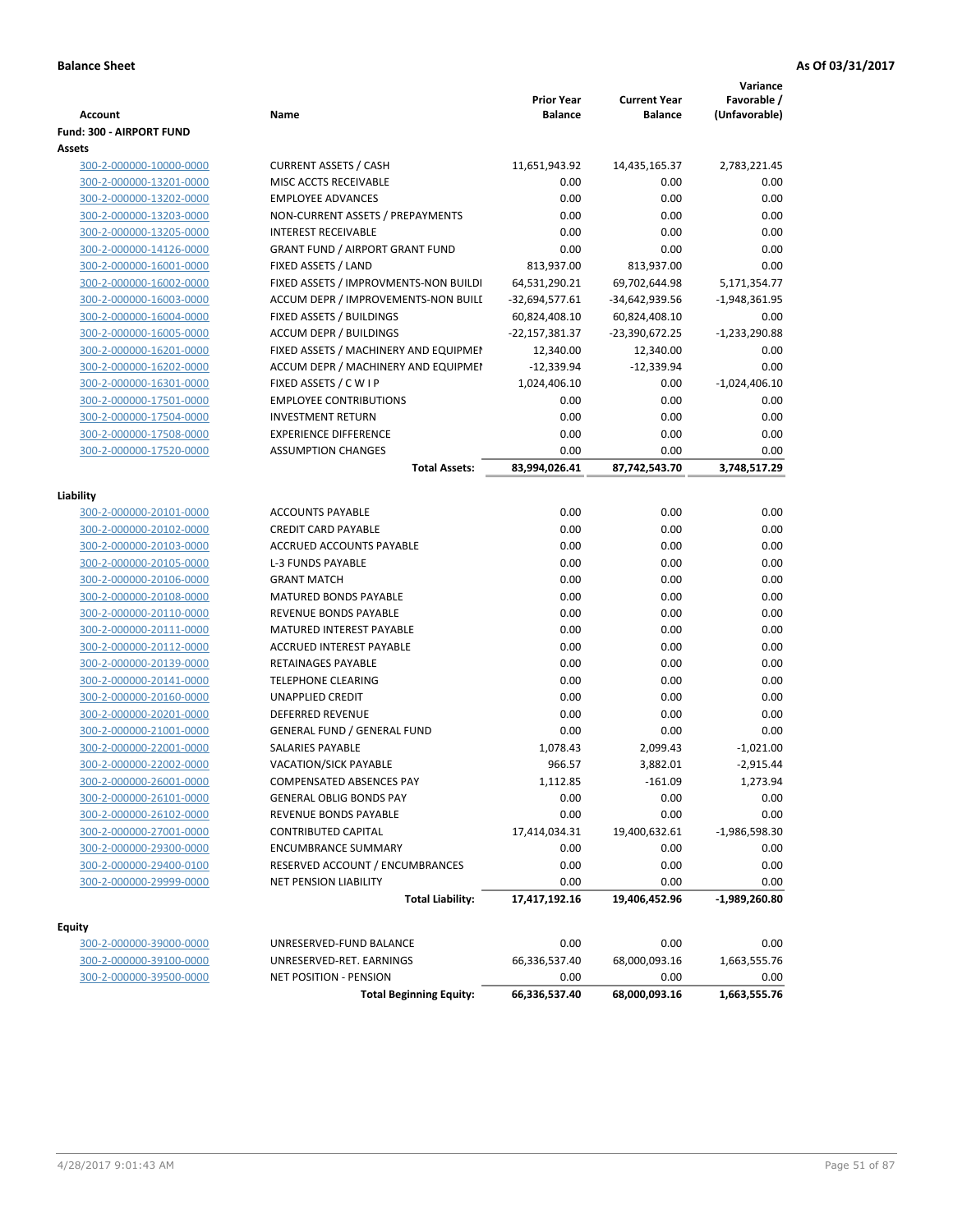| <b>Account</b>                 | Name                                                     | <b>Prior Year</b><br><b>Balance</b> | <b>Current Year</b><br><b>Balance</b> | Variance<br>Favorable /<br>(Unfavorable) |
|--------------------------------|----------------------------------------------------------|-------------------------------------|---------------------------------------|------------------------------------------|
| <b>Total Revenue</b>           |                                                          | 365,543.90                          | 410,308.09                            | 44,764.19                                |
| <b>Total Expense</b>           |                                                          | 125,247.05                          | 74.310.50                             | 50,936.55                                |
| Revenues Over/(Under) Expenses |                                                          | 240,296.85                          | 335.997.59                            | 95,700.74                                |
|                                | <b>Total Equity and Current Surplus (Deficit):</b>       | 66,576,834.25                       | 68.336.090.75                         | 1,759,256.50                             |
|                                | Total Liabilities, Equity and Current Surplus (Deficit): | 83,994,026.41                       | 87.742.543.71                         | 3,748,517.30                             |

**\*\*\*Warning: Account Authorization is turned on. Please run the Unauthorized Account Listing Report to see if you are out of balance due to missing accounts \*\*\***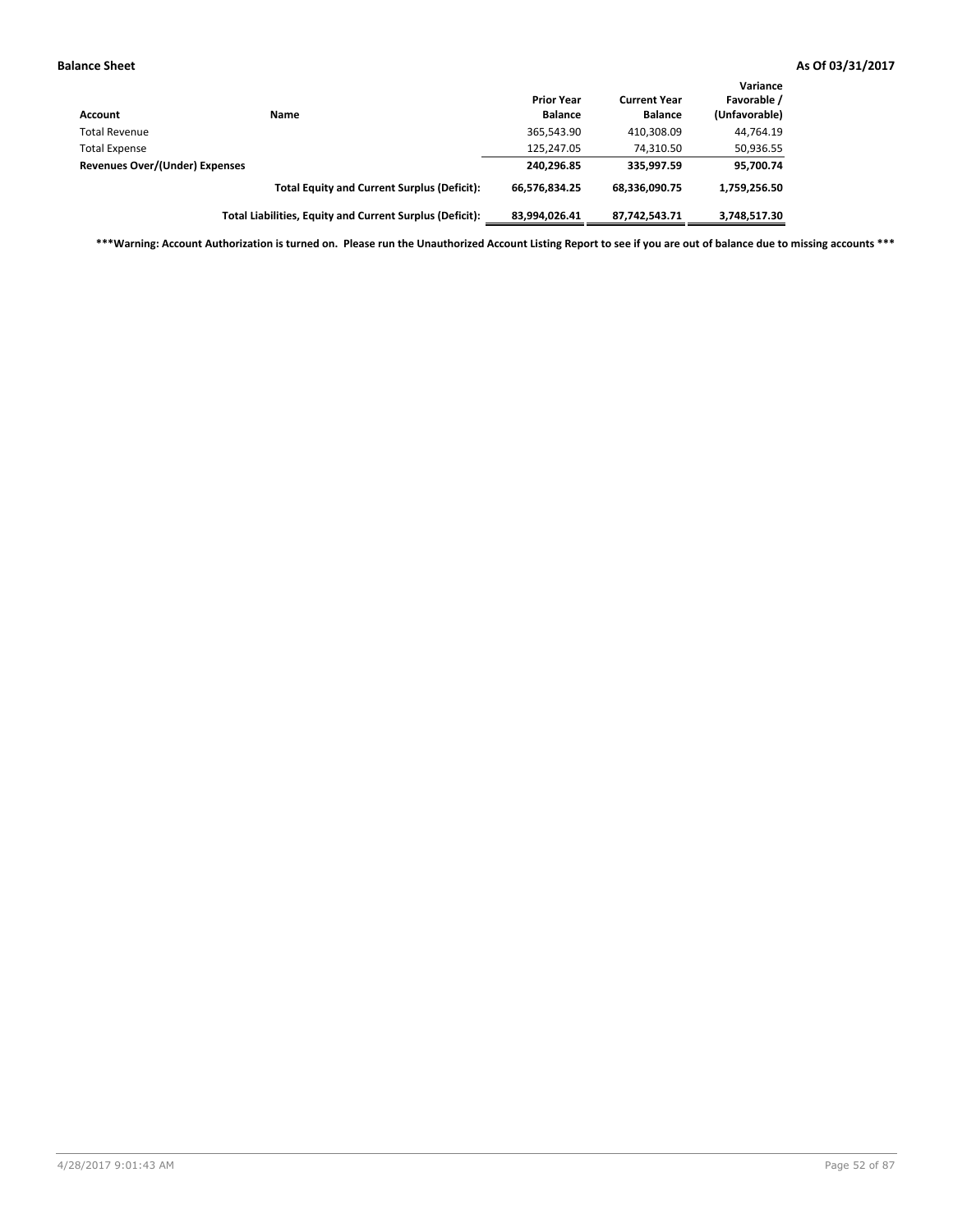|                                        |                                                          |                                     |                                       | Variance                     |
|----------------------------------------|----------------------------------------------------------|-------------------------------------|---------------------------------------|------------------------------|
| Account                                | <b>Name</b>                                              | <b>Prior Year</b><br><b>Balance</b> | <b>Current Year</b><br><b>Balance</b> | Favorable /<br>(Unfavorable) |
| <b>Fund: 320 - AIRPORT TXDOT GRANT</b> |                                                          |                                     |                                       |                              |
| Assets                                 |                                                          |                                     |                                       |                              |
| 320-2-000000-10000-0000                | <b>CURRENT ASSETS / CASH</b>                             | 69,646.56                           | 214,975.84                            | 145,329.28                   |
| 320-2-000000-13201-0000                | MISC ACCTS RECEIVABLE                                    | 0.00                                | 0.00                                  | 0.00                         |
| 320-2-000000-13205-0000                | <b>INTEREST RECEIVABLE</b>                               | 0.00                                | 0.00                                  | 0.00                         |
|                                        | <b>Total Assets:</b>                                     | 69,646.56                           | 214,975.84                            | 145,329.28                   |
| Liability                              |                                                          |                                     |                                       |                              |
| 320-2-000000-20101-0000                | <b>ACCOUNTS PAYABLE</b>                                  | 0.00                                | 0.00                                  | 0.00                         |
| 320-2-000000-20102-0000                | <b>CREDIT CARD PAYABLE</b>                               | 0.00                                | 0.00                                  | 0.00                         |
| 320-2-000000-20103-0000                | <b>ACCRUED ACCOUNTS PAYABLE</b>                          | 0.00                                | 0.00                                  | 0.00                         |
| 320-2-000000-20902-0000                | <b>DEFERRED GRANT REVENUE</b>                            | 0.00                                | 0.00                                  | 0.00                         |
| 320-2-000000-21125-0000                | DUE TO / AIRPORT FUND                                    | 0.00                                | 0.00                                  | 0.00                         |
| 320-2-000000-29300-0000                | <b>ENCUMBRANCE SUMMARY</b>                               | 0.00                                | 0.00                                  | 0.00                         |
| 320-2-000000-29400-0100                | RESERVED ACCOUNT / ENCUMBRANCES                          | 0.00                                | 0.00                                  | 0.00                         |
|                                        | <b>Total Liability:</b>                                  | 0.00                                | 0.00                                  | 0.00                         |
| Equity                                 |                                                          |                                     |                                       |                              |
| 320-2-000000-39000-0000                | UNRESERVED-FUND BALANCE                                  | 69,646.56                           | 14,975.84                             | $-54,670.72$                 |
|                                        | <b>Total Beginning Equity:</b>                           | 69,646.56                           | 14,975.84                             | $-54,670.72$                 |
| <b>Total Revenue</b>                   |                                                          | 0.00                                | 200,000.00                            | 200,000.00                   |
| <b>Total Expense</b>                   |                                                          | 0.00                                | 0.00                                  | 0.00                         |
| <b>Revenues Over/(Under) Expenses</b>  |                                                          | 0.00                                | 200,000.00                            | 200,000.00                   |
|                                        | <b>Total Equity and Current Surplus (Deficit):</b>       | 69,646.56                           | 214,975.84                            | 145,329.28                   |
|                                        | Total Liabilities, Equity and Current Surplus (Deficit): | 69,646.56                           | 214,975.84                            | 145,329.28                   |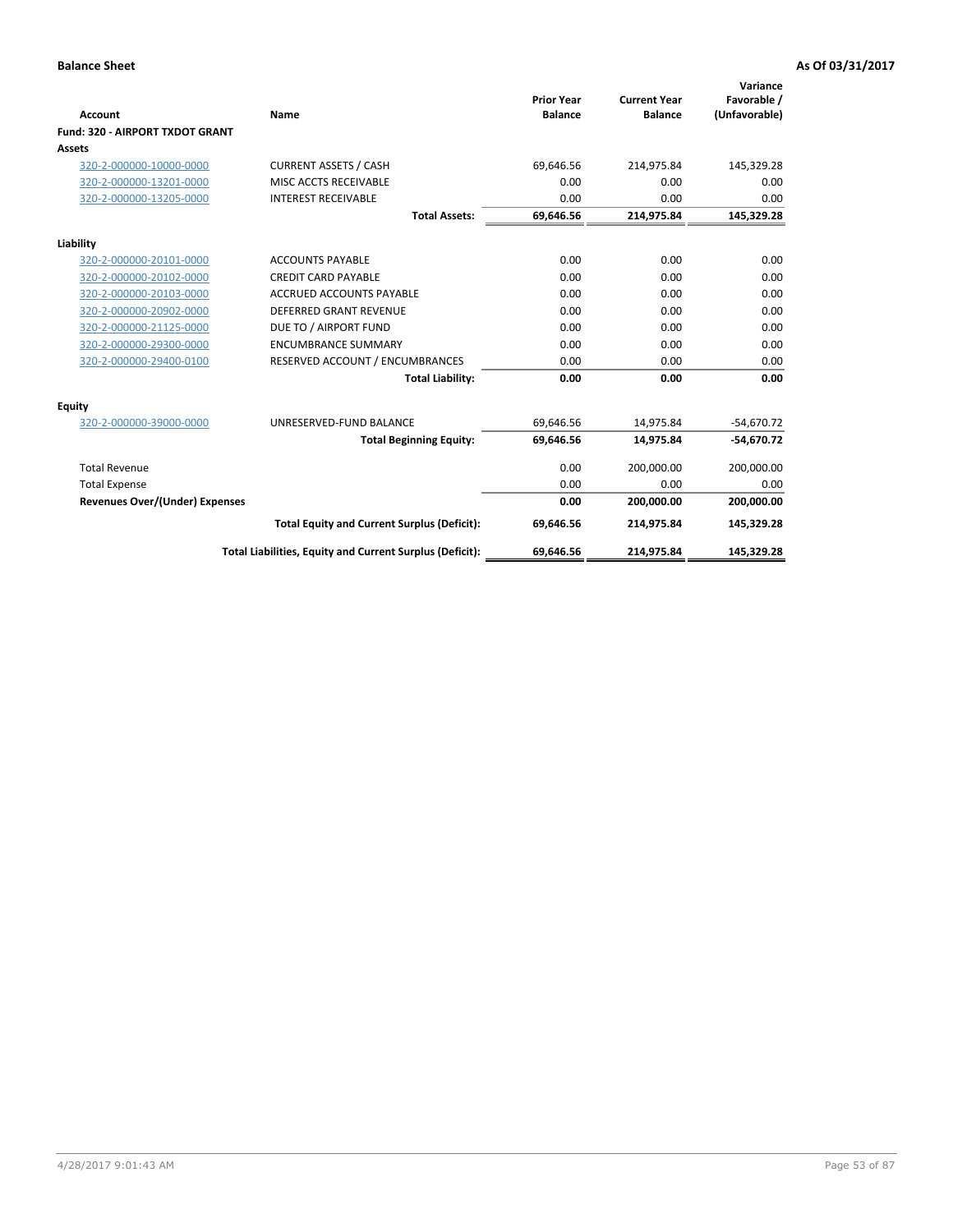| <b>Account</b>                        | Name                                                     | <b>Prior Year</b><br><b>Balance</b> | <b>Current Year</b><br><b>Balance</b> | Variance<br>Favorable /<br>(Unfavorable) |
|---------------------------------------|----------------------------------------------------------|-------------------------------------|---------------------------------------|------------------------------------------|
| Fund: 360 - AIRPORT CAPITAL FUND      |                                                          |                                     |                                       |                                          |
| Assets                                |                                                          |                                     |                                       |                                          |
| 360-2-000000-10000-0000               | <b>CURRENT ASSETS / CASH</b>                             | 749,603.28                          | 1,997,875.16                          | 1,248,271.88                             |
| 360-2-000000-13201-0000               | MISC ACCTS RECEIVABLE                                    | 0.00                                | 0.00                                  | 0.00                                     |
| 360-2-000000-13205-0000               | <b>INTEREST RECEIVABLE</b>                               | 0.00                                | 0.00                                  | 0.00                                     |
| 360-2-000000-16301-0000               | FIXED ASSETS / C W I P                                   | 146,068.31                          | 132,616.88                            | $-13,451.43$                             |
|                                       | <b>Total Assets:</b>                                     | 895,671.59                          | 2,130,492.04                          | 1,234,820.45                             |
| Liability                             |                                                          |                                     |                                       |                                          |
| 360-2-000000-20101-0000               | <b>ACCOUNTS PAYABLE</b>                                  | 0.00                                | 0.00                                  | 0.00                                     |
| 360-2-000000-20102-0000               | <b>CREDIT CARD PAYABLE</b>                               | 0.00                                | 0.00                                  | 0.00                                     |
| 360-2-000000-20103-0000               | ACCRUED ACCOUNTS PAYABLE                                 | 0.00                                | 0.00                                  | 0.00                                     |
| 360-2-000000-20125-0000               | SALES TAX PAYABLE / IN THE CITY                          | 0.00                                | 0.00                                  | 0.00                                     |
| 360-2-000000-20139-0000               | <b>RETAINAGES PAYABLE</b>                                | 0.00                                | 0.00                                  | 0.00                                     |
| 360-2-000000-21001-0000               | <b>GENERAL FUND / GENERAL FUND</b>                       | 0.00                                | 0.00                                  | 0.00                                     |
| 360-2-000000-27001-0000               | <b>CONTRIBUTED CAPITAL</b>                               | 0.00                                | 0.00                                  | 0.00                                     |
| 360-2-000000-29300-0000               | <b>ENCUMBRANCE SUMMARY</b>                               | 0.00                                | 0.00                                  | 0.00                                     |
| 360-2-000000-29400-0000               | RESERVED ACCOUNT / ENCUMBRANCES                          | 0.00                                | 0.00                                  | 0.00                                     |
|                                       | <b>Total Liability:</b>                                  | 0.00                                | 0.00                                  | 0.00                                     |
| Equity                                |                                                          |                                     |                                       |                                          |
| 360-2-000000-39000-0000               | UNRESERVED-FUND BALANCE                                  | 0.00                                | 0.00                                  | 0.00                                     |
| 360-2-000000-39100-0000               | UNRESERVED-RET. EARNINGS                                 | 847,601.72                          | 1,382,000.62                          | 534,398.90                               |
|                                       | <b>Total Beginning Equity:</b>                           | 847,601.72                          | 1,382,000.62                          | 534,398.90                               |
| <b>Total Revenue</b>                  |                                                          | 65,511.63                           | 798,694.45                            | 733,182.82                               |
| <b>Total Expense</b>                  |                                                          | 17,441.76                           | 50,203.03                             | $-32,761.27$                             |
| <b>Revenues Over/(Under) Expenses</b> |                                                          | 48,069.87                           | 748,491.42                            | 700,421.55                               |
|                                       | <b>Total Equity and Current Surplus (Deficit):</b>       | 895,671.59                          | 2,130,492.04                          | 1,234,820.45                             |
|                                       |                                                          |                                     |                                       |                                          |
|                                       | Total Liabilities, Equity and Current Surplus (Deficit): | 895,671.59                          | 2,130,492.04                          | 1,234,820.45                             |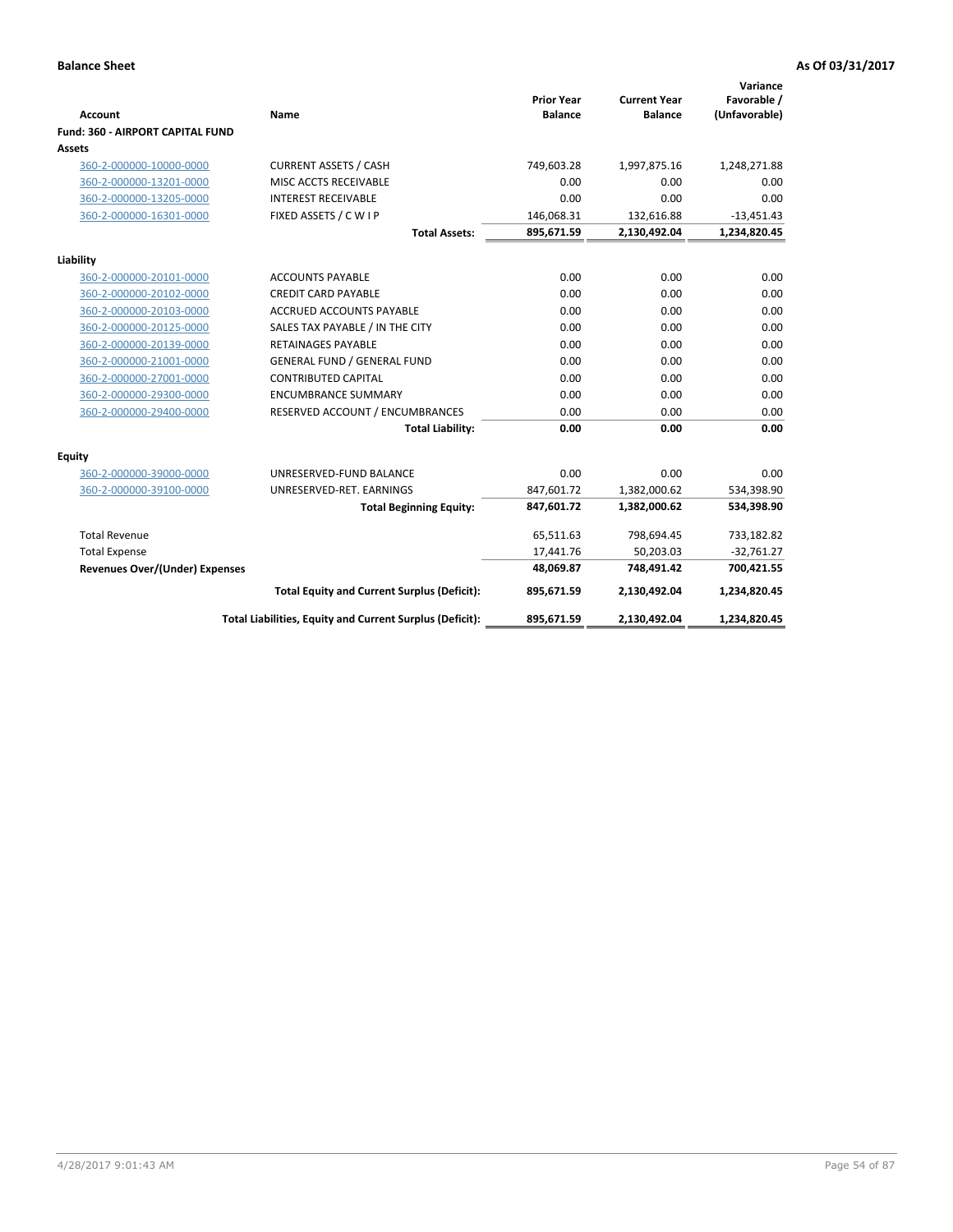|                                       |                                                          | <b>Prior Year</b> | <b>Current Year</b> | Variance<br>Favorable / |
|---------------------------------------|----------------------------------------------------------|-------------------|---------------------|-------------------------|
| <b>Account</b>                        | Name                                                     | <b>Balance</b>    | <b>Balance</b>      | (Unfavorable)           |
| <b>Fund: 361 - L3-IDC FUND</b>        |                                                          |                   |                     |                         |
| Assets                                |                                                          |                   |                     |                         |
| 361-2-000000-10000-0000               | <b>CURRENT ASSETS / CASH</b>                             | 0.00              | 0.00                | 0.00                    |
| 361-2-000000-13201-0000               | MISC ACCTS RECEIVABLE                                    | 0.00              | 0.00                | 0.00                    |
| 361-2-000000-13205-0000               | <b>INTEREST RECEIVABLE</b>                               | 0.00              | 0.00                | 0.00                    |
|                                       | <b>Total Assets:</b>                                     | 0.00              | 0.00                | 0.00                    |
| Liability                             |                                                          |                   |                     |                         |
| 361-2-000000-20101-0000               | <b>ACCOUNTS PAYABLE</b>                                  | 0.00              | 0.00                | 0.00                    |
| 361-2-000000-20102-0000               | <b>CREDIT CARD PAYABLE</b>                               | 0.00              | 0.00                | 0.00                    |
| 361-2-000000-20103-0000               | <b>MISCELLANEOUS LIABILITIES</b>                         | 0.00              | 0.00                | 0.00                    |
| 361-2-000000-20108-0000               | <b>MATURED BONDS PAYABLE</b>                             | 0.00              | 0.00                | 0.00                    |
| 361-2-000000-20111-0000               | <b>MATURED INTEREST PAYABLE</b>                          | 0.00              | 0.00                | 0.00                    |
| 361-2-000000-20112-0000               | <b>ACCRUED INTEREST PAYABLE</b>                          | 0.00              | 0.00                | 0.00                    |
| 361-2-000000-20139-0000               | <b>RETAINAGES PAYABLE</b>                                | 0.00              | 0.00                | 0.00                    |
| 361-2-000000-21001-0000               | <b>GENERAL FUND / GENERAL FUND</b>                       | 0.00              | 0.00                | 0.00                    |
|                                       | <b>Total Liability:</b>                                  | 0.00              | 0.00                | 0.00                    |
| Equity                                |                                                          |                   |                     |                         |
| 361-2-000000-39000-0000               | UNRESERVED-FUND BALANCE                                  | 0.00              | 0.00                | 0.00                    |
| 361-2-000000-39100-0000               | UNRESERVED-RET, EARNINGS                                 | $-2,881,924.85$   | $-2,881,924.85$     | 0.00                    |
| 361-2-000000-39150-0000               | RESERVED-RET. EARNINGS                                   | 2,881,924.85      | 2,881,924.85        | 0.00                    |
|                                       | <b>Total Beginning Equity:</b>                           | 0.00              | 0.00                | 0.00                    |
| <b>Total Revenue</b>                  |                                                          | 0.00              | 0.00                | 0.00                    |
| <b>Total Expense</b>                  |                                                          | 0.00              | 0.00                | 0.00                    |
| <b>Revenues Over/(Under) Expenses</b> |                                                          | 0.00              | 0.00                | 0.00                    |
|                                       | <b>Total Equity and Current Surplus (Deficit):</b>       | 0.00              | 0.00                | 0.00                    |
|                                       | Total Liabilities, Equity and Current Surplus (Deficit): | 0.00              | 0.00                | 0.00                    |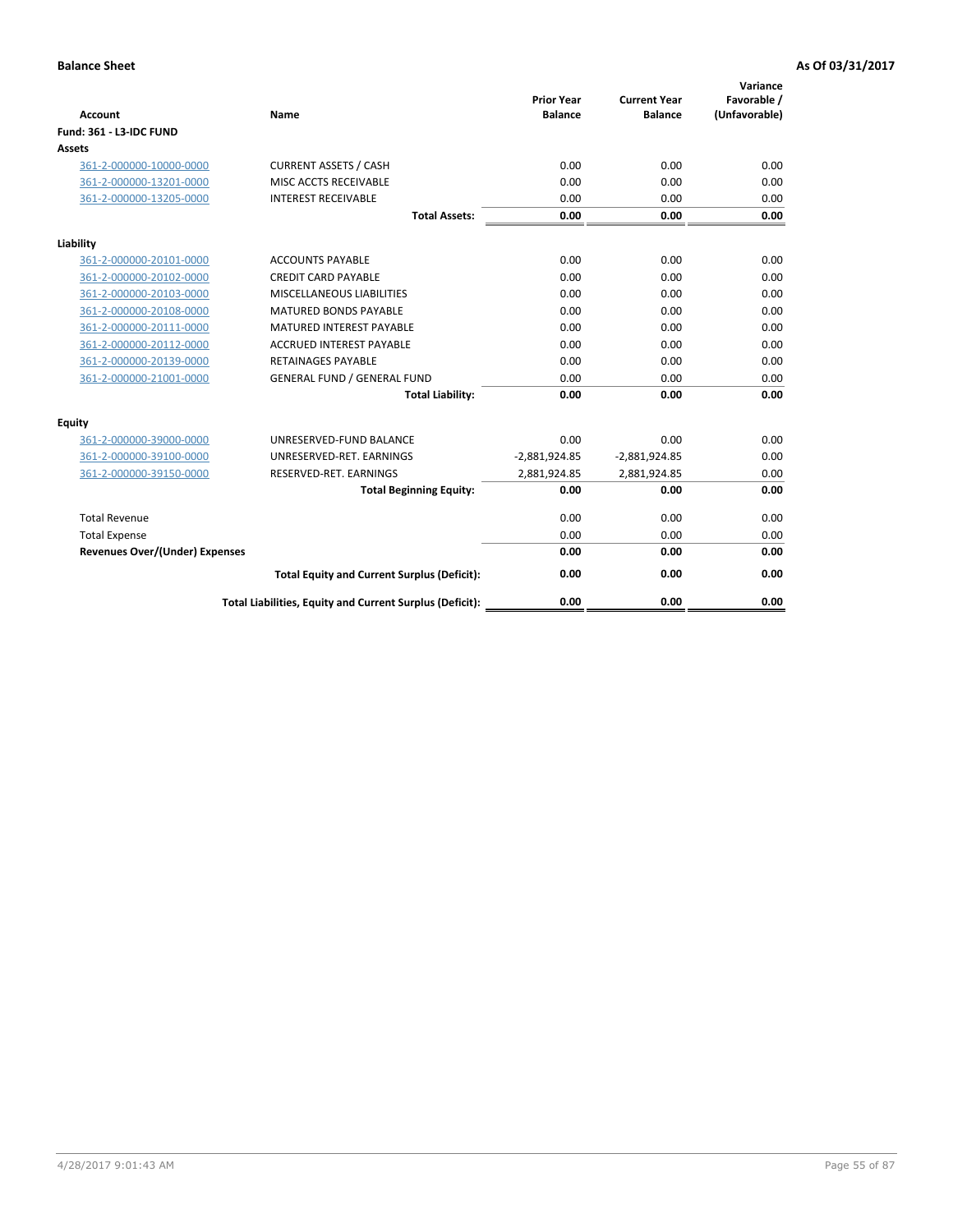|                                       |                                                          |                                     |                                       | Variance                     |
|---------------------------------------|----------------------------------------------------------|-------------------------------------|---------------------------------------|------------------------------|
| <b>Account</b>                        | Name                                                     | <b>Prior Year</b><br><b>Balance</b> | <b>Current Year</b><br><b>Balance</b> | Favorable /<br>(Unfavorable) |
| Fund: 362 - AIRPORT FBO FUEL          |                                                          |                                     |                                       |                              |
| <b>Assets</b>                         |                                                          |                                     |                                       |                              |
| 362-2-000000-10000-0000               | <b>CURRENT ASSETS / CASH</b>                             | 0.00                                | 85,529.42                             | 85,529.42                    |
| 362-2-000000-13201-0000               | MISC ACCTS RECEIVABLE                                    | 0.00                                | 0.00                                  | 0.00                         |
| 362-2-000000-13205-0000               | <b>INTEREST RECEIVABLE</b>                               | 0.00                                | 0.00                                  | 0.00                         |
|                                       | <b>Total Assets:</b>                                     | 0.00                                | 85,529.42                             | 85,529.42                    |
| Liability                             |                                                          |                                     |                                       |                              |
| 362-2-000000-20101-0000               | <b>ACCOUNTS PAYABLE</b>                                  | 0.00                                | 0.00                                  | 0.00                         |
| 362-2-000000-20102-0000               | <b>CREDIT CARD PAYABLE</b>                               | 0.00                                | 0.00                                  | 0.00                         |
| 362-2-000000-20103-0000               | <b>ACCRUED ACCOUNTS PAYABLE</b>                          | 0.00                                | 0.00                                  | 0.00                         |
| 362-2-000000-20125-0000               | SALES TAX PAYABLE / IN THE CITY                          | 0.00                                | 30.89                                 | $-30.89$                     |
| 362-2-000000-29300-0000               | <b>ENCUMBRANCE SUMMARY</b>                               | 0.00                                | 0.00                                  | 0.00                         |
| 362-2-000000-29400-0000               | RESERVED ACCOUNT / ENCUMBRANCES                          | 0.00                                | 0.00                                  | 0.00                         |
|                                       | <b>Total Liability:</b>                                  | 0.00                                | 30.89                                 | $-30.89$                     |
| Equity                                |                                                          |                                     |                                       |                              |
| 362-2-000000-39000-0000               | UNRESERVED-FUND BALANCE                                  | 0.00                                | 0.00                                  | 0.00                         |
| 362-2-000000-39100-0000               | UNRESERVED-RET. EARNINGS                                 | 0.00                                | $-2.87$                               | $-2.87$                      |
|                                       | <b>Total Beginning Equity:</b>                           | 0.00                                | $-2.87$                               | $-2.87$                      |
| <b>Total Revenue</b>                  |                                                          | 0.00                                | 224,743.59                            | 224,743.59                   |
| <b>Total Expense</b>                  |                                                          | 0.00                                | 139,242.19                            | $-139,242.19$                |
| <b>Revenues Over/(Under) Expenses</b> |                                                          | 0.00                                | 85,501.40                             | 85,501.40                    |
|                                       | <b>Total Equity and Current Surplus (Deficit):</b>       | 0.00                                | 85,498.53                             | 85,498.53                    |
|                                       | Total Liabilities, Equity and Current Surplus (Deficit): | 0.00                                | 85,529.42                             | 85,529.42                    |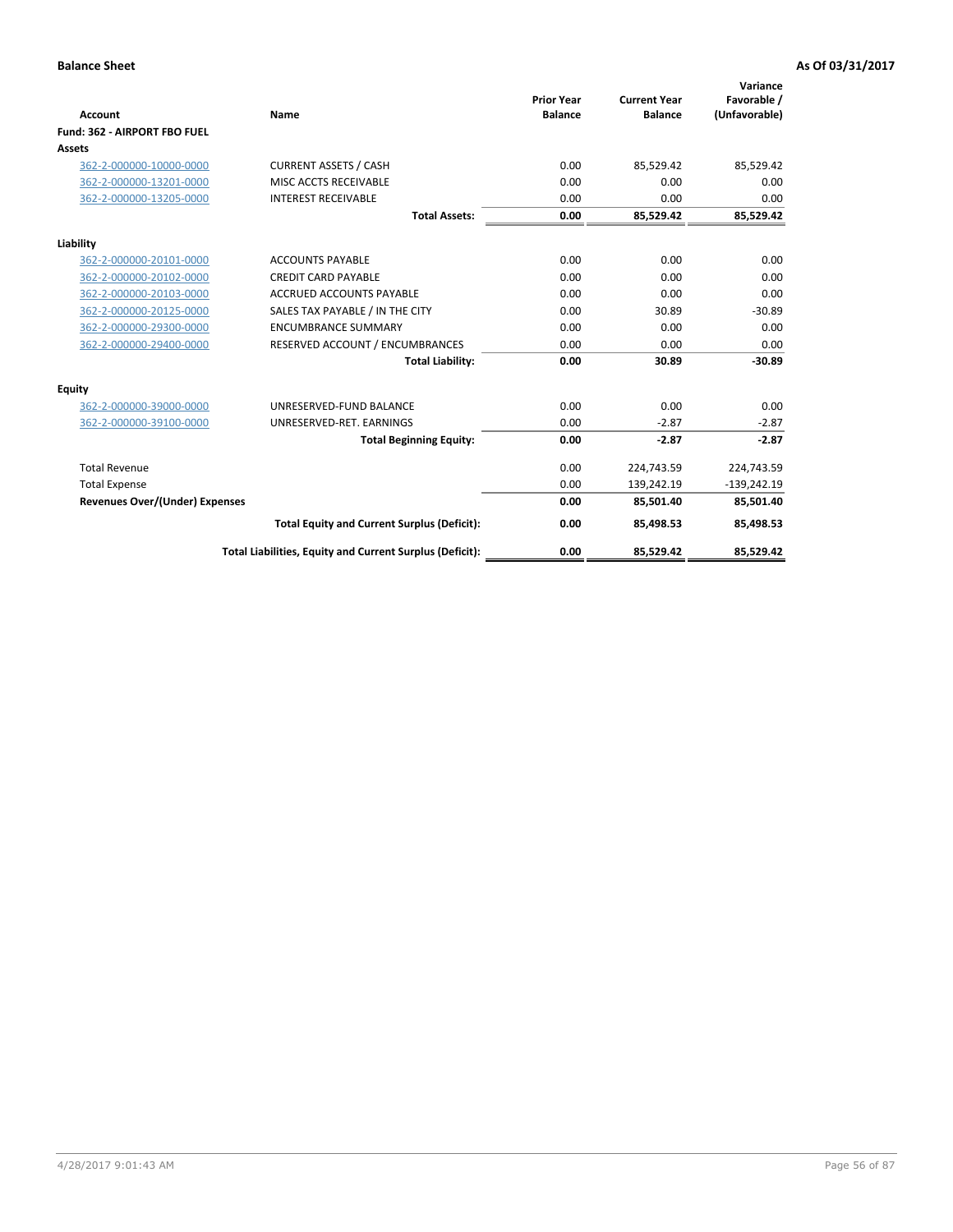| <b>Account</b>          | Name                                  | <b>Prior Year</b><br><b>Balance</b> | <b>Current Year</b><br><b>Balance</b> | Variance<br>Favorable /<br>(Unfavorable) |
|-------------------------|---------------------------------------|-------------------------------------|---------------------------------------|------------------------------------------|
| Fund: 400 - GOLF FUND   |                                       |                                     |                                       |                                          |
| Assets                  |                                       |                                     |                                       |                                          |
| 400-2-000000-10000-0000 | <b>CURRENT ASSETS / CASH</b>          | $-344,370.50$                       | $-337,310.82$                         | 7.059.68                                 |
| 400-2-000000-10304-0000 | CASH / PETTY CASH/CHANGE DRAWERS      | 200.00                              | 200.00                                | 0.00                                     |
| 400-2-000000-13007-0000 | <b>RETURNED CHECKS</b>                | 0.00                                | 0.00                                  | 0.00                                     |
| 400-2-000000-13201-0000 | MISC ACCTS RECEIVABLE                 | 2,530.92                            | 3,173.88                              | 642.96                                   |
| 400-2-000000-13202-0000 | <b>EMPLOYEE ADVANCES</b>              | 0.00                                | 0.00                                  | 0.00                                     |
| 400-2-000000-13203-0000 | NON-CURRENT ASSETS / PREPAYMENTS      | 0.00                                | 0.00                                  | 0.00                                     |
| 400-2-000000-13205-0000 | <b>INTEREST RECEIVABLE</b>            | 0.00                                | 0.00                                  | 0.00                                     |
| 400-2-000000-13206-0000 | <b>CHARGES RECEIVABLE</b>             | 2,192.20                            | 9,718.65                              | 7,526.45                                 |
| 400-2-000000-15301-0000 | INVENTORIES / GOLF COURSE             | 7,253.50                            | 7,272.38                              | 18.88                                    |
| 400-2-000000-16001-0000 | FIXED ASSETS / LAND                   | 93,000.00                           | 93,000.00                             | 0.00                                     |
| 400-2-000000-16002-0000 | FIXED ASSETS / IMPROVMENTS-NON BUILDI | 521,160.58                          | 521,160.58                            | 0.00                                     |
| 400-2-000000-16003-0000 | ACCUM DEPR / IMPROVEMENTS-NON BUILI   | -244,919.68                         | $-262,245.70$                         | $-17,326.02$                             |
| 400-2-000000-16004-0000 | FIXED ASSETS / BUILDINGS              | 109,640.00                          | 109,640.00                            | 0.00                                     |
| 400-2-000000-16005-0000 | <b>ACCUM DEPR / BUILDINGS</b>         | $-104,606.74$                       | $-107,771.86$                         | $-3,165.12$                              |
| 400-2-000000-16201-0000 | FIXED ASSETS / MACHINERY AND EQUIPMEN | 67,625.00                           | 51,957.00                             | $-15,668.00$                             |
| 400-2-000000-16202-0000 | ACCUM DEPR / MACHINERY AND EQUIPMEI   | $-67,625.00$                        | $-51,957.00$                          | 15,668.00                                |
| 400-2-000000-16301-0000 | FIXED ASSETS / C W I P                | 0.00                                | 0.00                                  | 0.00                                     |
| 400-2-000000-17501-0000 | <b>EMPLOYEE CONTRIBUTIONS</b>         | 6,650.00                            | 6,534.00                              | $-116.00$                                |
| 400-2-000000-17504-0000 | <b>INVESTMENT RETURN</b>              | 4,827.00                            | 30,487.00                             | 25,660.00                                |
| 400-2-000000-17508-0000 | <b>EXPERIENCE DIFFERENCE</b>          | 58.00                               | 618.00                                | 560.00                                   |
| 400-2-000000-17520-0000 | <b>ASSUMPTION CHANGES</b>             | 0.00                                | 8,101.00                              | 8,101.00                                 |
|                         | <b>Total Assets:</b>                  | 53,615.28                           | 82,577.11                             | 28,961.83                                |
| Liability               |                                       |                                     |                                       |                                          |
| 400-2-000000-20101-0000 | <b>ACCOUNTS PAYABLE</b>               | 0.00                                | 0.00                                  | 0.00                                     |
| 400-2-000000-20102-0000 | <b>CREDIT CARD PAYABLE</b>            | 0.00                                | 0.00                                  | 0.00                                     |
| 400-2-000000-20103-0000 | ACCRUED ACCOUNTS PAYABLE              | 0.00                                | 0.00                                  | 0.00                                     |
| 400-2-000000-20112-0000 | <b>ACCRUED INTEREST PAYABLE</b>       | 0.00                                | 0.00                                  | 0.00                                     |
| 400-2-000000-20124-0000 | <b>GOLF COURSE RESALE</b>             | 0.00                                | 0.00                                  | 0.00                                     |
| 400-2-000000-20125-0000 | SALES TAX PAYABLE / IN THE CITY       | 548.17                              | 476.30                                | 71.87                                    |
| 400-2-000000-20139-0000 | RETAINAGES PAYABLE                    | 0.00                                | 0.00                                  | 0.00                                     |
| 400-2-000000-20141-0000 | <b>TELEPHONE CLEARING</b>             | 0.00                                | 0.00                                  | 0.00                                     |
| 400-2-000000-21001-0000 | <b>GENERAL FUND / GENERAL FUND</b>    | 0.00                                | 0.00                                  | 0.00                                     |
| 400-2-000000-21101-0000 | ENTERPRISE / WTR/WWTR UTILITY FUND    | 0.00                                | 0.00                                  | 0.00                                     |
| 400-2-000000-22001-0000 | <b>SALARIES PAYABLE</b>               | 4,343.20                            | 4,793.59                              | $-450.39$                                |
| 400-2-000000-22002-0000 | <b>VACATION/SICK PAYABLE</b>          | 12,984.33                           | 9,962.69                              | 3,021.64                                 |
| 400-2-000000-23001-0000 | CAPITAL LEASE PAYABLE                 | 0.00                                | 0.00                                  | 0.00                                     |
| 400-2-000000-24001-0000 | O/S CHECKS PAYABLE                    | 0.00                                | 0.00                                  | 0.00                                     |
| 400-2-000000-26001-0000 | COMPENSATED ABSENCES PAY              | 30,700.32                           | 36,211.40                             | $-5,511.08$                              |
| 400-2-000000-27001-0000 | <b>CONTRIBUTED CAPITAL</b>            | 0.00                                | 0.00                                  | 0.00                                     |
| 400-2-000000-27002-0000 | CONTRIBUTED CAPITAL / DEVELOPERS      | 0.00                                | 0.00                                  | 0.00                                     |
| 400-2-000000-29300-0000 | <b>ENCUMBRANCE SUMMARY</b>            | 0.00                                | 0.00                                  | 0.00                                     |
| 400-2-000000-29400-0100 | RESERVED ACCOUNT / ENCUMBRANCES       | 0.00                                | 0.00                                  | 0.00                                     |
| 400-2-000000-29999-0000 | <b>NET PENSION LIABILITY</b>          | 8,714.00                            | 51,519.00                             | $-42,805.00$                             |
|                         | <b>Total Liability:</b>               | 57,290.02                           | 102,962.98                            | -45,672.96                               |
|                         |                                       |                                     |                                       |                                          |
| <b>Equity</b>           |                                       |                                     |                                       |                                          |
| 400-2-000000-39000-0000 | UNRESERVED-FUND BALANCE               | 0.00                                | 0.00                                  | 0.00                                     |
| 400-2-000000-39100-0000 | UNRESERVED-RET. EARNINGS              | 26,241.25                           | $-13,008.54$                          | $-39,249.79$                             |
| 400-2-000000-39500-0000 | NET POSITION - PENSION                | $-44.00$                            | $-44.00$                              | 0.00                                     |

**Total Beginning Equity: 26,197.25 -13,052.54 -39,249.79**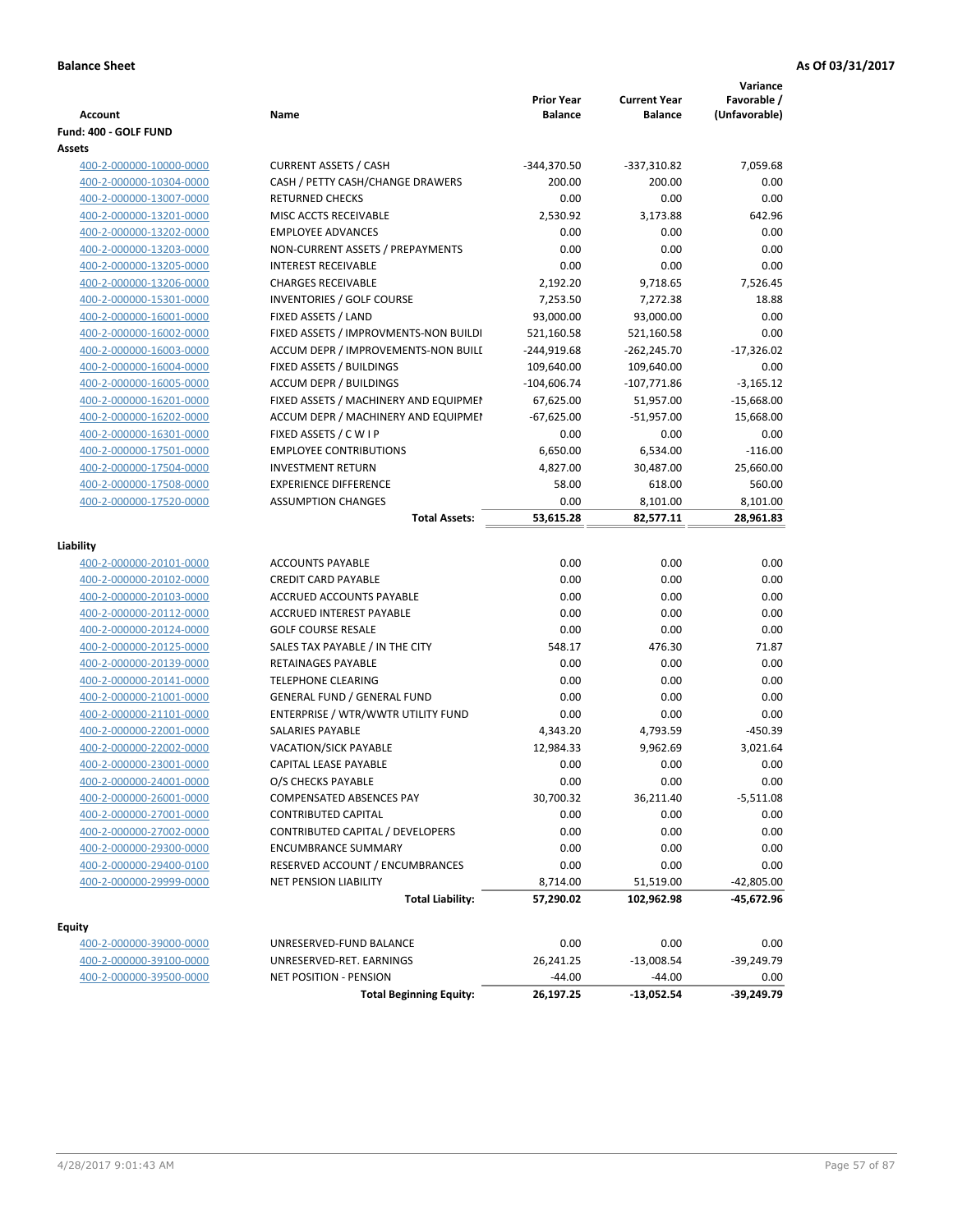| Account                        | <b>Name</b>                                              | <b>Prior Year</b><br><b>Balance</b> | <b>Current Year</b><br><b>Balance</b> | Variance<br>Favorable /<br>(Unfavorable) |
|--------------------------------|----------------------------------------------------------|-------------------------------------|---------------------------------------|------------------------------------------|
| <b>Total Revenue</b>           |                                                          | 77.904.25                           | 92,392.66                             | 14,488.41                                |
| <b>Total Expense</b>           |                                                          | 107,776.24                          | 99,725.98                             | 8,050.26                                 |
| Revenues Over/(Under) Expenses |                                                          | $-29,871.99$                        | -7.333.32                             | 22,538.67                                |
|                                | <b>Total Equity and Current Surplus (Deficit):</b>       | $-3.674.74$                         | $-20.385.86$                          | $-16.711.12$                             |
|                                | Total Liabilities, Equity and Current Surplus (Deficit): | 53.615.28                           | 82.577.12                             | 28,961.84                                |

**\*\*\*Warning: Account Authorization is turned on. Please run the Unauthorized Account Listing Report to see if you are out of balance due to missing accounts \*\*\***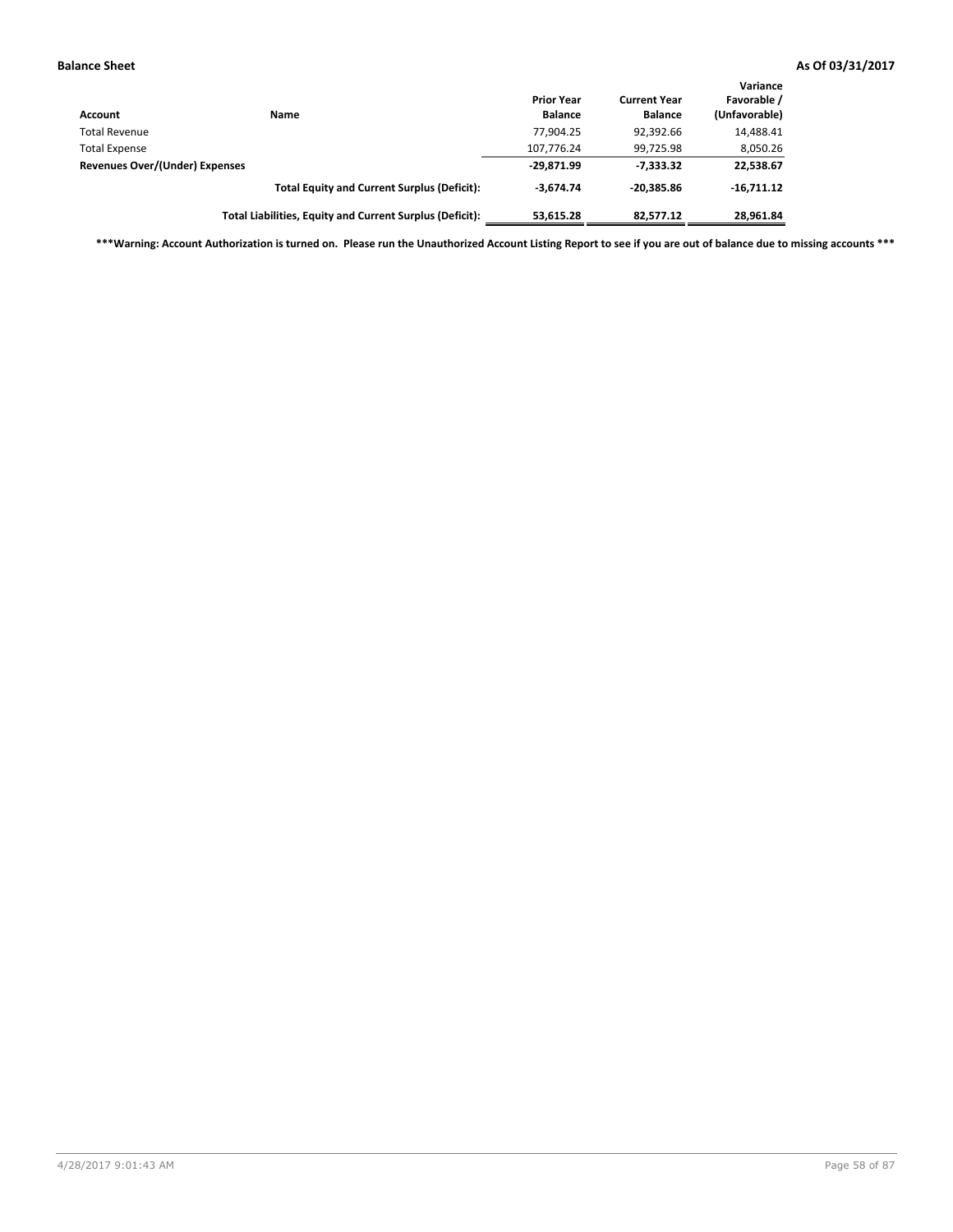|                                                    |                                                          | <b>Prior Year</b> | <b>Current Year</b> | Variance<br>Favorable / |
|----------------------------------------------------|----------------------------------------------------------|-------------------|---------------------|-------------------------|
| <b>Account</b>                                     | Name                                                     | <b>Balance</b>    | <b>Balance</b>      | (Unfavorable)           |
| <b>Fund: 500 - SANITATION FUND</b>                 |                                                          |                   |                     |                         |
| Assets                                             |                                                          |                   |                     |                         |
| 500-2-000000-10000-0000                            | <b>CURRENT ASSETS / CASH</b>                             | 1,445,167.66      | 1,877,863.73        | 432,696.07              |
| 500-2-000000-13000-0000                            | <b>CUSTOMER ACCTS RECEIVABLE</b>                         | 83,244.39         | 90,730.82           | 7,486.43                |
| 500-2-000000-13001-0000                            | NON CURRENT CUSTOMER ACCTS RECEIVAE                      | 47,712.17         | 52,077.03           | 4,364.86                |
| 500-2-000000-13002-0000                            | ALLOW FOR UNCOLLECT REC                                  | $-36,479.94$      | $-51,300.94$        | $-14,821.00$            |
| 500-2-000000-13003-0000                            | UNBILLED YEAR-END ACCRUAL                                | 379,459.63        | 316,710.26          | $-62,749.37$            |
| 500-2-000000-13201-0000                            | MISC ACCTS RECEIVABLE                                    | 185.00            | 185.00              | 0.00                    |
| 500-2-000000-17501-0000                            | <b>EMPLOYEE CONTRIBUTIONS</b>                            | 6,650.00          | 6,534.00            | $-116.00$               |
| 500-2-000000-17504-0000                            | <b>INVESTMENT RETURN</b>                                 | 4,827.00          | 30,487.00           | 25,660.00               |
| 500-2-000000-17508-0000                            | <b>EXPERIENCE DIFFERENCE</b>                             | 58.00             | 618.00              | 560.00                  |
| 500-2-000000-17520-0000                            | <b>ASSUMPTION CHANGES</b>                                | 0.00              | 8,101.00            | 8,101.00                |
|                                                    | <b>Total Assets:</b>                                     | 1,930,823.91      | 2,332,005.90        | 401,181.99              |
| Liability                                          |                                                          |                   |                     |                         |
| 500-2-000000-20101-0000                            | <b>ACCOUNTS PAYABLE</b>                                  | 0.00              | 0.00                | 0.00                    |
| 500-2-000000-20102-0000                            | <b>CREDIT CARD PAYABLE</b>                               | 0.00              | 0.00                | 0.00                    |
| 500-2-000000-20103-0000                            | ACCRUED ACCOUNTS PAYABLE                                 | 0.00              | 0.00                | 0.00                    |
| 500-2-000000-20125-0000                            | SALES TAX PAYABLE / IN THE CITY                          | 20,398.57         | 20,658.54           | $-259.97$               |
| 500-2-000000-20126-0000                            | SALES TAX PAYABLE / OUT OF CITY                          | 0.00              | 0.00                | 0.00                    |
| 500-2-000000-20133-0000                            | <b>GARBAGE CLEARING</b>                                  | 0.00              | 0.00                | 0.00                    |
| 500-2-000000-20135-0000                            | GARBAGE CLEARING / BAD DEBT EXPENS                       | 18,954.41         | 23,221.37           | $-4,266.96$             |
| 500-2-000000-20160-0000                            | <b>UNAPPLIED CREDIT</b>                                  | 0.00              | 0.00                | 0.00                    |
| 500-2-000000-20201-0000                            | DEFERRED REVENUE                                         | 0.00              | 0.00                | 0.00                    |
| 500-2-000000-21001-0000                            | <b>GENERAL FUND / GENERAL FUND</b>                       | 0.00              | 0.00                | 0.00                    |
| 500-2-000000-22001-0000                            | <b>SALARIES PAYABLE</b>                                  | 3,481.43          | 2,316.20            | 1,165.23                |
| 500-2-000000-22002-0000                            | VACATION/SICK PAYABLE                                    | 4,512.22          | 5,358.50            | $-846.28$               |
| 500-2-000000-24002-0000                            | <b>CUSTOMER DEPOSITS</b>                                 | 159,090.14        | 193,626.35          | $-34,536.21$            |
| 500-2-000000-24007-0000                            | <b>BILLED DEPOSITS SUSPENSE</b>                          | 0.00              | 0.00                | 0.00                    |
| 500-2-000000-26001-0000                            | COMPENSATED ABSENCES PAY                                 | $-176.76$         | 2,594.17            | $-2,770.93$             |
| 500-2-000000-29300-0000                            | <b>ENCUMBRANCE SUMMARY</b>                               | 0.00              | 0.00                | 0.00                    |
| 500-2-000000-29400-0100                            | RESERVED ACCOUNT / ENCUMBRANCES                          | 0.00              | 0.00                | 0.00                    |
| 500-2-000000-29999-0000                            | <b>NET PENSION LIABILITY</b>                             | 8,714.00          | 51,519.00           | $-42,805.00$            |
|                                                    | <b>Total Liability:</b>                                  | 214,974.01        | 299,294.13          | $-84,320.12$            |
|                                                    |                                                          |                   |                     |                         |
| <b>Equity</b>                                      | UNRESERVED-FUND BALANCE                                  | 0.00              | 0.00                | 0.00                    |
| 500-2-000000-39000-0000<br>500-2-000000-39100-0000 | UNRESERVED-RET. EARNINGS                                 | 1,311,908.45      | 1.430.891.22        | 118,982.77              |
| 500-2-000000-39500-0000                            | <b>NET POSITION - PENSION</b>                            | $-44.00$          | $-44.00$            | 0.00                    |
|                                                    |                                                          |                   |                     |                         |
|                                                    | Total Beginning Equity:                                  | 1,311,864.45      | 1,430,847.22        | 118,982.77              |
| <b>Total Revenue</b>                               |                                                          | 1,931,318.14      | 1,983,533.78        | 52,215.64               |
| <b>Total Expense</b>                               |                                                          | 1,527,332.69      | 1,381,669.23        | 145,663.46              |
| <b>Revenues Over/(Under) Expenses</b>              |                                                          | 403,985.45        | 601,864.55          | 197,879.10              |
|                                                    | <b>Total Equity and Current Surplus (Deficit):</b>       | 1,715,849.90      | 2,032,711.77        | 316,861.87              |
|                                                    | Total Liabilities, Equity and Current Surplus (Deficit): | 1,930,823.91      | 2,332,005.90        | 401,181.99              |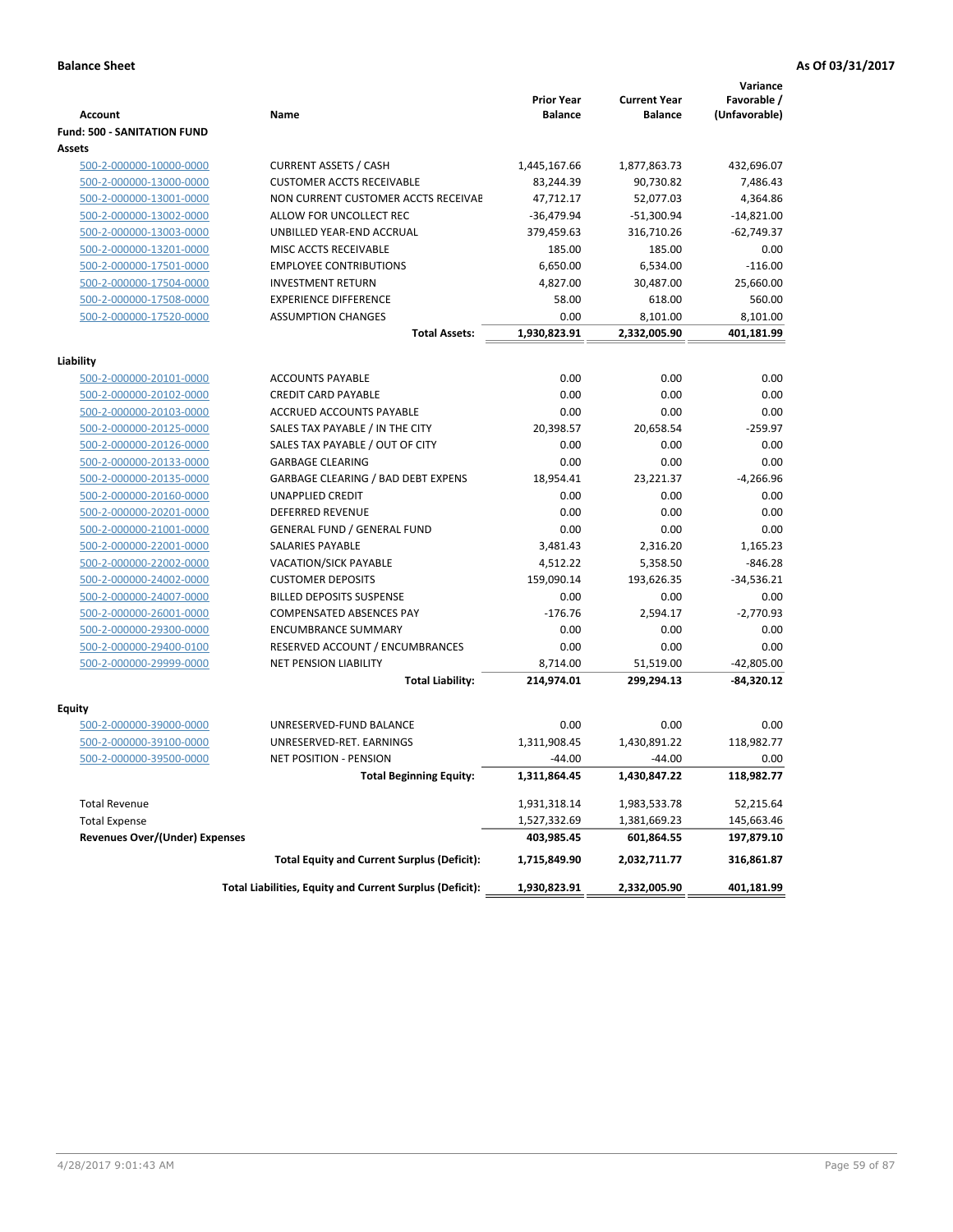| Account                               | Name                                                       | <b>Prior Year</b><br><b>Balance</b> | <b>Current Year</b><br><b>Balance</b> | Variance<br>Favorable /<br>(Unfavorable) |
|---------------------------------------|------------------------------------------------------------|-------------------------------------|---------------------------------------|------------------------------------------|
|                                       | <b>Fund: 561 - REGINAL HOUSEHOLD HAZARDOUS WASTE GRANT</b> |                                     |                                       |                                          |
| Assets                                |                                                            |                                     |                                       |                                          |
| 561-2-000000-10000-0000               | <b>CURRENT ASSETS / CASH</b>                               | 0.00                                | 0.00                                  | 0.00                                     |
| 561-2-000000-13201-0000               | MISC ACCTS RECEIVABLE                                      | 0.00                                | 0.00                                  | 0.00                                     |
| 561-2-000000-13205-0000               | <b>INTEREST RECEIVABLE</b>                                 | 0.00                                | 0.00                                  | 0.00                                     |
|                                       | <b>Total Assets:</b>                                       | 0.00                                | 0.00                                  | 0.00                                     |
| Liability                             |                                                            |                                     |                                       |                                          |
| 561-2-000000-20101-0000               | <b>ACCOUNTS PAYABLE</b>                                    | 0.00                                | 0.00                                  | 0.00                                     |
| 561-2-000000-20102-0000               | <b>CREDIT CARD PAYABLE</b>                                 | 0.00                                | 0.00                                  | 0.00                                     |
| 561-2-000000-20103-0000               | <b>ACCRUED ACCOUNTS PAYABLE</b>                            | 0.00                                | 0.00                                  | 0.00                                     |
| 561-2-000000-21140-0000               | DUE TO / SANITATION FUND                                   | 0.00                                | 0.00                                  | 0.00                                     |
| 561-2-000000-29300-0000               | <b>ENCUMBRANCE SUMMARY</b>                                 | 0.00                                | 0.00                                  | 0.00                                     |
| 561-2-000000-29400-0100               | RESERVED ACCOUNT / ENCUMBRANCES                            | 0.00                                | 0.00                                  | 0.00                                     |
|                                       | <b>Total Liability:</b>                                    | 0.00                                | 0.00                                  | 0.00                                     |
| <b>Equity</b>                         |                                                            |                                     |                                       |                                          |
| 561-2-000000-39100-0000               | UNRESERVED-RET. EARNINGS                                   | 0.00                                | 0.00                                  | 0.00                                     |
|                                       | <b>Total Beginning Equity:</b>                             | 0.00                                | 0.00                                  | 0.00                                     |
| <b>Total Revenue</b>                  |                                                            | 0.00                                | 0.00                                  | 0.00                                     |
| <b>Total Expense</b>                  |                                                            | 0.00                                | 0.00                                  | 0.00                                     |
| <b>Revenues Over/(Under) Expenses</b> |                                                            | 0.00                                | 0.00                                  | 0.00                                     |
|                                       | <b>Total Equity and Current Surplus (Deficit):</b>         | 0.00                                | 0.00                                  | 0.00                                     |
|                                       | Total Liabilities, Equity and Current Surplus (Deficit):   | 0.00                                | 0.00                                  | 0.00                                     |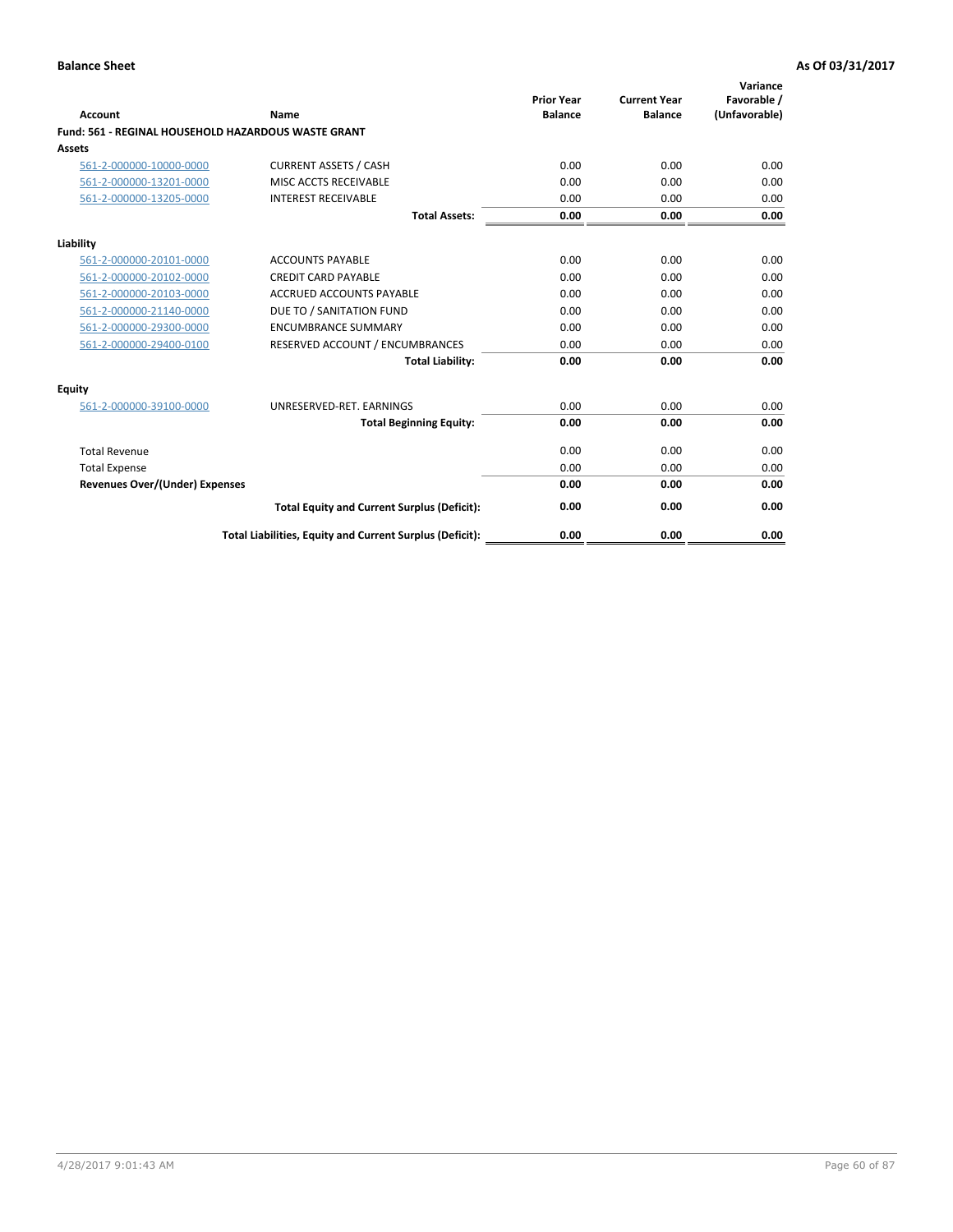| <b>Account</b>                        | Name                                                     | <b>Prior Year</b><br><b>Balance</b> | <b>Current Year</b><br><b>Balance</b> | Variance<br>Favorable /<br>(Unfavorable) |
|---------------------------------------|----------------------------------------------------------|-------------------------------------|---------------------------------------|------------------------------------------|
| Fund: 601 - CENTRAL SERVICE FUND      |                                                          |                                     |                                       |                                          |
| Assets                                |                                                          |                                     |                                       |                                          |
| 601-2-000000-10000-0000               | <b>CURRENT ASSETS / CASH</b>                             | 212,097.14                          | 57,317.79                             | $-154,779.35$                            |
| 601-2-000000-13201-0000               | MISC ACCTS RECEIVABLE                                    | 0.00                                | 0.00                                  | 0.00                                     |
| 601-2-000000-13203-0000               | NON-CURRENT ASSETS / PREPAYMENTS                         | 0.00                                | 0.00                                  | 0.00                                     |
| 601-2-000000-13204-0000               | PREPAYMENTS / INSURANCE PREPAYMENT                       | 0.00                                | 0.00                                  | 0.00                                     |
| 601-2-000000-13205-0000               | INTEREST RECEIVABLE                                      | 0.00                                | 0.00                                  | 0.00                                     |
| 601-2-000000-15001-0000               | <b>INVENTORIES / POSTAGE</b>                             | 0.00                                | 0.00                                  | 0.00                                     |
| 601-2-000000-15101-0000               | <b>FACILITIES MAINT STOCK</b>                            | 13,374.35                           | 15,475.61                             | 2,101.26                                 |
| 601-2-000000-15201-0000               | <b>INVENTORIES / GARAGE</b>                              | 87,896.47                           | 180,178.41                            | 92,281.94                                |
| 601-2-000000-16001-0000               | FIXED ASSETS / LAND                                      | 0.00                                | 0.00                                  | 0.00                                     |
| 601-2-000000-16002-0000               | FIXED ASSETS / IMPROVMENTS-NON BUILDI                    | 0.00                                | 0.00                                  | 0.00                                     |
| 601-2-000000-16003-0000               | ACCUM DEPR / IMPROVEMENTS-NON BUILI                      | 0.00                                | 0.00                                  | 0.00                                     |
| 601-2-000000-16004-0000               | FIXED ASSETS / BUILDINGS                                 | 100,832.00                          | 100,832.00                            | 0.00                                     |
| 601-2-000000-16005-0000               | <b>ACCUM DEPR / BUILDINGS</b>                            | $-100,832.00$                       | $-100,832.00$                         | 0.00                                     |
| 601-2-000000-16201-0000               | FIXED ASSETS / MACHINERY AND EQUIPMEN                    | 166,476.00                          | 166,476.00                            | 0.00                                     |
| 601-2-000000-16202-0000               | ACCUM DEPR / MACHINERY AND EQUIPMEI                      | $-163,814.71$                       | $-166,476.00$                         | $-2,661.29$                              |
| 601-2-000000-17501-0000               | <b>EMPLOYEE CONTRIBUTIONS</b>                            | 26,599.00                           | 26,136.00                             | $-463.00$                                |
| 601-2-000000-17504-0000               | <b>INVESTMENT RETURN</b>                                 | 19,307.00                           | 121,950.00                            | 102,643.00                               |
| 601-2-000000-17508-0000               | <b>EXPERIENCE DIFFERENCE</b>                             | 232.00                              | 2,471.00                              | 2,239.00                                 |
| 601-2-000000-17520-0000               | <b>ASSUMPTION CHANGES</b>                                | 0.00                                | 32,404.00                             | 32,404.00                                |
|                                       | <b>Total Assets:</b>                                     | 362,167.25                          | 435,932.81                            | 73,765.56                                |
|                                       |                                                          |                                     |                                       |                                          |
| Liability                             |                                                          |                                     |                                       |                                          |
| 601-2-000000-20101-0000               | <b>ACCOUNTS PAYABLE</b>                                  | 0.00                                | 0.00                                  | 0.00                                     |
| 601-2-000000-20102-0000               | <b>CREDIT CARD PAYABLE</b>                               | 0.00                                | 0.00                                  | 0.00                                     |
| 601-2-000000-20103-0000               | ACCRUED ACCOUNTS PAYABLE                                 | 0.00                                | 0.00                                  | 0.00                                     |
| 601-2-000000-20115-0000               | <b>DRINK SUPPLY</b>                                      | 0.00                                | 0.00                                  | 0.00                                     |
| 601-2-000000-20141-0000               | <b>TELEPHONE CLEARING</b>                                | 0.00                                | 0.00                                  | 0.00                                     |
| 601-2-000000-20148-0000               | FLEET FUEL CLEARING                                      | 0.00                                | 0.00                                  | 0.00                                     |
| 601-2-000000-20149-0000               | FLEET MAINTENANCE CLEARING                               | 0.00                                | $-16.48$                              | 16.48                                    |
| 601-2-000000-20201-0000               | <b>DEFERRED REVENUE</b>                                  | 0.00                                | 0.00                                  | 0.00                                     |
| 601-2-000000-21001-0000               | <b>GENERAL FUND / GENERAL FUND</b>                       | 0.00                                | 0.00                                  | 0.00                                     |
| 601-2-000000-21101-0000               | ENTERPRISE / WTR/WWTR UTILITY FUND                       | 0.00                                | 0.00                                  | 0.00                                     |
| 601-2-000000-22001-0000               | <b>SALARIES PAYABLE</b>                                  | 12,654.55                           | 16,959.79                             | $-4,305.24$                              |
| 601-2-000000-22002-0000               | VACATION/SICK PAYABLE                                    | 38,440.79                           | 31,596.43                             | 6,844.36                                 |
| 601-2-000000-24011-0000               | <b>CIVIC CENTER DEPOSITS</b>                             | 0.00                                | 0.00                                  | 0.00                                     |
| 601-2-000000-24012-0000               | <b>AUDITORIUM DEPOSITS</b>                               | 0.00                                | 0.00                                  | 0.00                                     |
| 601-2-000000-26001-0000               | <b>COMPENSATED ABSENCES PAY</b>                          | 22,239.02                           | 47,153.34                             | $-24,914.32$                             |
| 601-2-000000-27001-0000               | <b>CONTRIBUTED CAPITAL</b>                               | 0.00                                | 0.00                                  | 0.00                                     |
| 601-2-000000-29300-0000               | <b>ENCUMBRANCE SUMMARY</b>                               | 0.00                                | 0.00                                  | 0.00                                     |
| 601-2-000000-29400-0100               | RESERVED ACCOUNT / ENCUMBRANCES                          | 0.00                                | 0.00                                  | 0.00                                     |
| 601-2-000000-29999-0000               | <b>NET PENSION LIABILITY</b>                             | 34,854.00                           | 206,074.00                            | $-171,220.00$                            |
|                                       | <b>Total Liability:</b>                                  | 108,188.36                          | 301,767.08                            | -193,578.72                              |
| Equity                                |                                                          |                                     |                                       |                                          |
| 601-2-000000-39000-0000               | UNRESERVED-FUND BALANCE                                  | 0.00                                | 0.00                                  | 0.00                                     |
| 601-2-000000-39100-0000               | UNRESERVED-RET. EARNINGS                                 | 218,033.60                          | 146,820.97                            | $-71,212.63$                             |
| 601-2-000000-39500-0000               | <b>NET POSITION - PENSION</b>                            | $-175.00$                           | $-175.00$                             | 0.00                                     |
|                                       | <b>Total Beginning Equity:</b>                           | 217,858.60                          | 146,645.97                            | -71,212.63                               |
|                                       |                                                          |                                     |                                       |                                          |
| <b>Total Revenue</b>                  |                                                          | 491,094.31                          | 406,603.02                            | -84,491.29                               |
| <b>Total Expense</b>                  |                                                          | 454,974.02                          | 419,083.37                            | 35,890.65                                |
| <b>Revenues Over/(Under) Expenses</b> |                                                          | 36,120.29                           | -12,480.35                            | -48,600.64                               |
|                                       | <b>Total Equity and Current Surplus (Deficit):</b>       | 253,978.89                          | 134,165.62                            | $-119,813.27$                            |
|                                       | Total Liabilities, Equity and Current Surplus (Deficit): | 362,167.25                          | 435,932.70                            | 73,765.45                                |

**\*\*\*Warning: Account Authorization is turned on. Please run the Unauthorized Account Listing Report to see if you are out of balance due to missing accounts \*\*\***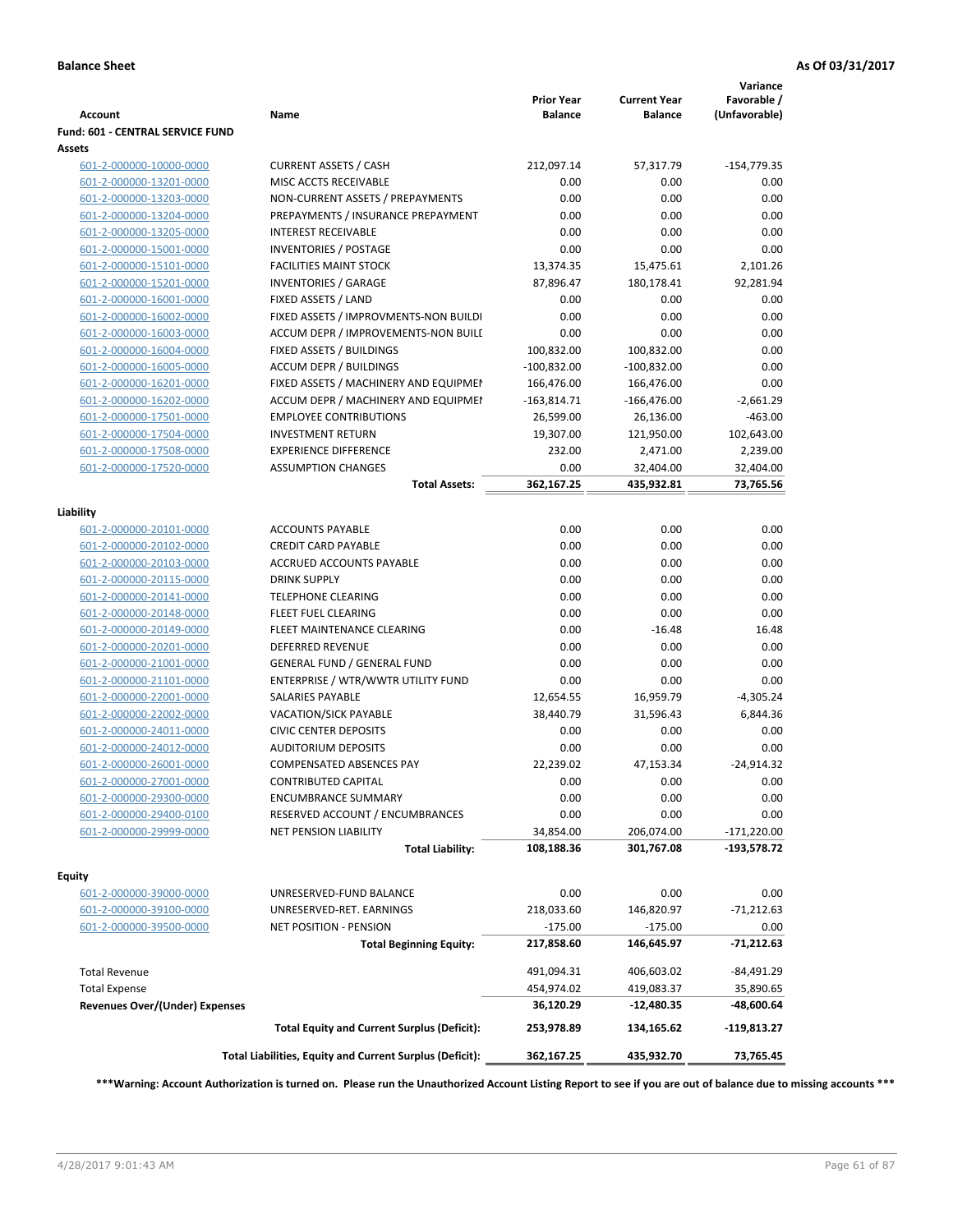|                                       |                                                          |                                     |                                       | Variance                     |
|---------------------------------------|----------------------------------------------------------|-------------------------------------|---------------------------------------|------------------------------|
| <b>Account</b>                        | <b>Name</b>                                              | <b>Prior Year</b><br><b>Balance</b> | <b>Current Year</b><br><b>Balance</b> | Favorable /<br>(Unfavorable) |
| <b>Fund: 602 - INSURANCE FUND</b>     |                                                          |                                     |                                       |                              |
| <b>Assets</b>                         |                                                          |                                     |                                       |                              |
| 602-2-000000-10000-0000               | <b>CURRENT ASSETS / CASH</b>                             | 786,774.81                          | -486,658.87                           | $-1,273,433.68$              |
| 602-2-000000-13201-0000               | MISC ACCTS RECEIVABLE                                    | 0.00                                | 0.00                                  | 0.00                         |
| 602-2-000000-13204-0000               | PREPAYMENTS / INSURANCE PREPAYMENT                       | 0.00                                | 0.00                                  | 0.00                         |
| 602-2-000000-13205-0000               | <b>INTEREST RECEIVABLE</b>                               | 0.00                                | 0.00                                  | 0.00                         |
|                                       | <b>Total Assets:</b>                                     | 786,774.81                          | -486,658.87                           | $-1,273,433.68$              |
| Liability                             |                                                          |                                     |                                       |                              |
| 602-2-000000-20101-0000               | <b>ACCOUNTS PAYABLE</b>                                  | $-0.09$                             | $-0.09$                               | 0.00                         |
| 602-2-000000-20102-0000               | <b>CREDIT CARD PAYABLE</b>                               | 0.00                                | 0.00                                  | 0.00                         |
| 602-2-000000-20103-0000               | <b>ACCRUED ACCOUNTS PAYABLE</b>                          | 0.00                                | 0.00                                  | 0.00                         |
| 602-2-000000-20201-0000               | <b>DEFERRED REVENUE</b>                                  | 0.00                                | 0.00                                  | 0.00                         |
| 602-2-000000-29300-0000               | <b>ENCUMBRANCE SUMMARY</b>                               | 0.00                                | 0.00                                  | 0.00                         |
| 602-2-000000-29400-0100               | RESERVED ACCOUNT / ENCUMBRANCES                          | 0.00                                | 0.00                                  | 0.00                         |
|                                       | <b>Total Liability:</b>                                  | $-0.09$                             | $-0.09$                               | 0.00                         |
| <b>Equity</b>                         |                                                          |                                     |                                       |                              |
| 602-2-000000-39000-0000               | UNRESERVED-FUND BALANCE                                  | 0.00                                | 0.00                                  | 0.00                         |
| 602-2-000000-39100-0000               | UNRESERVED-RET. EARNINGS                                 | 1,390,194.04                        | 632,449.20                            | $-757,744.84$                |
|                                       | <b>Total Beginning Equity:</b>                           | 1,390,194.04                        | 632,449.20                            | -757,744.84                  |
| <b>Total Revenue</b>                  |                                                          | 2,798,897.28                        | 2,490,490.75                          | $-308,406.53$                |
| <b>Total Expense</b>                  |                                                          | 3,402,316.42                        | 3,609,598.73                          | $-207,282.31$                |
| <b>Revenues Over/(Under) Expenses</b> |                                                          | $-603,419.14$                       | $-1,119,107.98$                       | $-515,688.84$                |
|                                       | <b>Total Equity and Current Surplus (Deficit):</b>       | 786,774.90                          | -486,658.78                           | $-1,273,433.68$              |
|                                       | Total Liabilities, Equity and Current Surplus (Deficit): | 786,774.81                          | -486,658.87                           | $-1,273,433.68$              |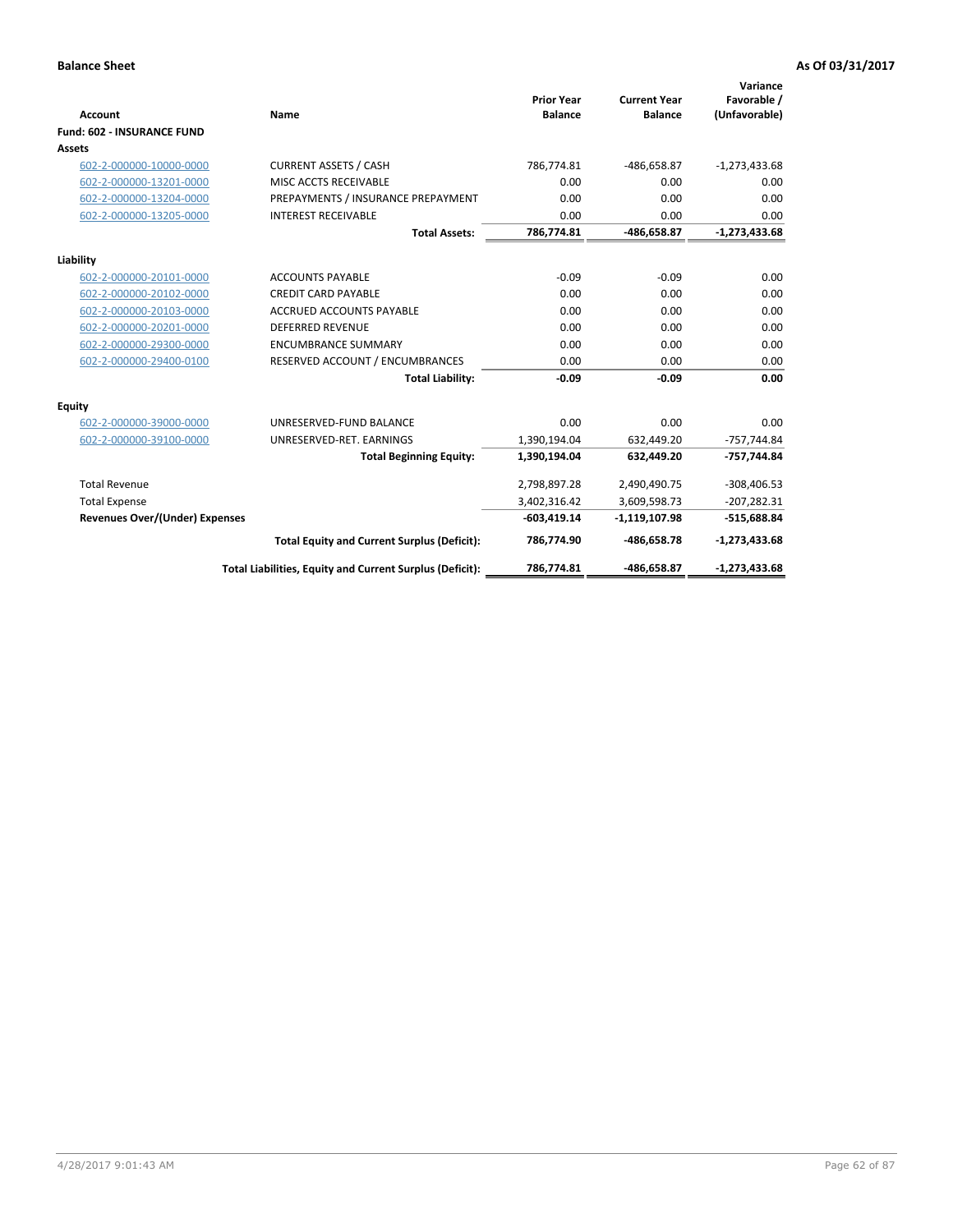| <b>Account</b>                 | Name                                                     | <b>Prior Year</b><br><b>Balance</b> | <b>Current Year</b><br><b>Balance</b> | Variance<br>Favorable /<br>(Unfavorable) |
|--------------------------------|----------------------------------------------------------|-------------------------------------|---------------------------------------|------------------------------------------|
| Fund: 604 - MIS FUND           |                                                          |                                     |                                       |                                          |
| <b>Assets</b>                  |                                                          |                                     |                                       |                                          |
| 604-2-000000-10000-0000        | <b>CURRENT ASSETS / CASH</b>                             | 107,587.38                          | 233,567.14                            | 125,979.76                               |
| 604-2-000000-13201-0000        | MISC ACCTS RECEIVABLE                                    | 0.00                                | 0.00                                  | 0.00                                     |
| 604-2-000000-13202-1400        | <b>EMPLOYEE ADVANCES</b>                                 | 0.00                                | 0.00                                  | 0.00                                     |
| 604-2-000000-13203-0000        | NON-CURRENT ASSETS / PREPAYMENTS                         | 0.00                                | 0.00                                  | 0.00                                     |
| 604-2-000000-13205-0000        | INTEREST RECEIVABLE                                      | 0.00                                | 0.00                                  | 0.00                                     |
| 604-2-000000-15601-0000        | IT NETWORK PRINTER SUPPLY INVENTORY                      | 0.00                                | 0.00                                  | 0.00                                     |
| 604-2-000000-16004-0000        | FIXED ASSETS / BUILDINGS                                 | 0.00                                | 0.00                                  | 0.00                                     |
| 604-2-000000-16005-0000        | <b>ACCUM DEPR / BUILDINGS</b>                            | 0.00                                | 0.00                                  | 0.00                                     |
| 604-2-000000-16201-0000        | FIXED ASSETS / MACHINERY AND EQUIPMEN                    | 1,544,318.35                        | 1,587,000.47                          | 42,682.12                                |
| 604-2-000000-16202-0000        | ACCUM DEPR / MACHINERY AND EQUIPMEI                      | $-1,160,566.21$                     | $-1,324,554.90$                       | $-163,988.69$                            |
| 604-2-000000-16301-0000        | FIXED ASSETS / C W I P                                   | $-0.20$                             | $-0.20$                               | 0.00                                     |
| 604-2-000000-17501-0000        | <b>EMPLOYEE CONTRIBUTIONS</b>                            | 13,299.00                           | 13,068.00                             | $-231.00$                                |
| 604-2-000000-17504-0000        | <b>INVESTMENT RETURN</b>                                 | 9,654.00                            | 60,975.00                             | 51,321.00                                |
| 604-2-000000-17508-0000        | <b>EXPERIENCE DIFFERENCE</b>                             | 116.00                              | 1,235.00                              | 1,119.00                                 |
| 604-2-000000-17520-0000        | <b>ASSUMPTION CHANGES</b>                                | 0.00                                | 16,202.00                             | 16,202.00                                |
|                                | <b>Total Assets:</b>                                     | 514,408.32                          | 587,492.51                            | 73,084.19                                |
|                                |                                                          |                                     |                                       |                                          |
| Liability                      |                                                          |                                     |                                       |                                          |
| 604-2-000000-20101-0000        | <b>ACCOUNTS PAYABLE</b>                                  | 0.00                                | 0.00                                  | 0.00                                     |
| 604-2-000000-20102-0000        | <b>CREDIT CARD PAYABLE</b>                               | 0.00                                | 0.00                                  | 0.00                                     |
| 604-2-000000-20103-0000        | ACCRUED ACCOUNTS PAYABLE                                 | 0.00                                | 0.00                                  | 0.00                                     |
| 604-2-000000-20141-0000        | <b>TELEPHONE CLEARING</b>                                | 0.00                                | 0.00                                  | 0.00                                     |
| 604-2-000000-21035-0000        | DEBT SERVICE / DUE TO DEBT SERVICE                       | 0.00                                | 0.00                                  | 0.00                                     |
| 604-2-000000-22001-0000        | <b>SALARIES PAYABLE</b>                                  | 8,257.21                            | 9,550.49                              | $-1,293.28$                              |
| 604-2-000000-22002-0000        | <b>VACATION/SICK PAYABLE</b>                             | 14,533.72                           | 17,135.39                             | $-2,601.67$                              |
| 604-2-000000-22208-0000        | INSURANCE / AMERICAN FIDELITY                            | 0.00                                | 0.00                                  | 0.00                                     |
| 604-2-000000-23001-0000        | CAPITAL LEASE PAYABLE                                    | 56,149.62                           | 15,132.00                             | 41,017.62                                |
| 604-2-000000-23101-0000        | CAPITAL LEASE PAYABLE                                    | 15,133.95                           | $-0.40$                               | 15,134.35                                |
| 604-2-000000-26001-0000        | <b>COMPENSATED ABSENCES PAY</b>                          | 10,452.61                           | 13,875.77                             | $-3,423.16$                              |
| 604-2-000000-27001-0000        | <b>CONTRIBUTED CAPITAL</b>                               | 0.00                                | 0.00                                  | 0.00                                     |
| 604-2-000000-29300-0000        | <b>ENCUMBRANCE SUMMARY</b>                               | 0.00                                | 0.00                                  | 0.00                                     |
| 604-2-000000-29400-0100        | RESERVED ACCOUNT / ENCUMBRANCES                          | 0.27                                | 0.27                                  | 0.00                                     |
| 604-2-000000-29999-0000        | <b>NET PENSION LIABILITY</b>                             | 17,427.00                           | 103,037.00                            | $-85,610.00$                             |
| 604-2-000000-92194-0101        | <b>BANK ONE / DIGITEC</b>                                | 0.00                                | 0.00                                  | 0.00                                     |
|                                | <b>Total Liability:</b>                                  | 121,954.38                          | 158,730.52                            | $-36.776.14$                             |
|                                |                                                          |                                     |                                       |                                          |
| Equity                         |                                                          |                                     |                                       |                                          |
| <u>604-2-000000-39000-0000</u> | UNRESERVED-FUND BALANCE                                  | 0.00                                | 0.00                                  | 0.00                                     |
| 604-2-000000-39100-0000        | UNRESERVED-RET. EARNINGS                                 | 324,409.00                          | 335,832.26                            | 11,423.26                                |
| 604-2-000000-39500-0000        | NET POSITION - PENSION                                   | $-88.00$                            | $-88.00$                              | 0.00                                     |
|                                | <b>Total Beginning Equity:</b>                           | 324,321.00                          | 335,744.26                            | 11,423.26                                |
| <b>Total Revenue</b>           |                                                          | 531,758.99                          | 404,075.52                            | $-127,683.47$                            |
| <b>Total Expense</b>           |                                                          | 463,626.05                          | 311,057.79                            | 152,568.26                               |
| Revenues Over/(Under) Expenses |                                                          | 68,132.94                           | 93,017.73                             | 24,884.79                                |
|                                | <b>Total Equity and Current Surplus (Deficit):</b>       | 392,453.94                          | 428,761.99                            | 36,308.05                                |
|                                | Total Liabilities, Equity and Current Surplus (Deficit): | 514,408.32                          | 587,492.51                            | 73,084.19                                |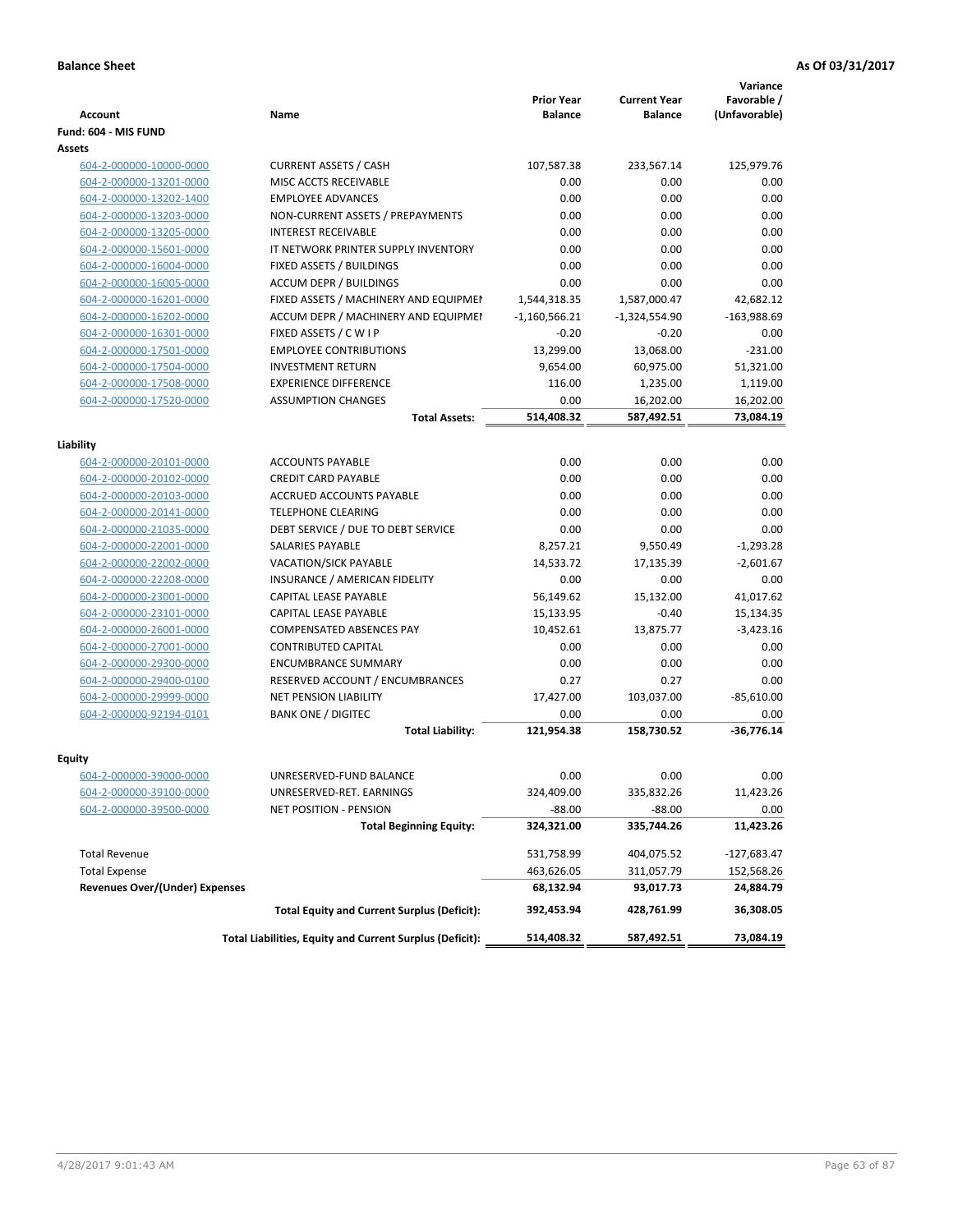| <b>Account</b>                                     | Name                                                               | <b>Prior Year</b><br><b>Balance</b> | <b>Current Year</b><br><b>Balance</b> | Variance<br>Favorable /<br>(Unfavorable) |
|----------------------------------------------------|--------------------------------------------------------------------|-------------------------------------|---------------------------------------|------------------------------------------|
| Fund: 660 - VEHICLE REPLACEMENT FUND               |                                                                    |                                     |                                       |                                          |
| Assets                                             |                                                                    |                                     |                                       |                                          |
| 660-2-000000-10000-0000                            | <b>CURRENT ASSETS / CASH</b>                                       | 209,272.44                          | $-410,663.12$                         | $-619,935.56$                            |
| 660-2-000000-11309-0000                            | TAX ANTICIPATION NOTES                                             | 0.00                                | 0.00                                  | 0.00                                     |
| 660-2-000000-11510-0000                            | PUBLIC SAFETY VEHICLE REPLACEMENT                                  | 905.80                              | 54,394.05                             | 53,488.25                                |
| 660-2-000000-11520-0000                            | <b>CERTIFICATES OF DEPOSIT</b>                                     | 300,000.00                          | 0.00                                  | $-300,000.00$                            |
| 660-2-000000-11530-0000                            | TexasTERM CP                                                       | 0.00                                | 500,000.00                            | 500,000.00                               |
| 660-2-000000-13201-0000                            | MISC ACCTS RECEIVABLE                                              | 0.00                                | 0.00                                  | 0.00                                     |
| 660-2-000000-13205-0000                            | <b>INTEREST RECEIVABLE</b>                                         | 0.00                                | 0.00                                  | 0.00                                     |
| 660-2-000000-16201-0000                            | FIXED ASSETS / MACHINERY AND EQUIPMEN                              | 8,459,168.27                        | 8,371,550.62                          | $-87,617.65$                             |
| 660-2-000000-16202-0000                            | ACCUM DEPR / MACHINERY AND EQUIPMEI                                | $-6,395,288.99$                     | $-6,402,547.37$                       | $-7,258.38$                              |
| 660-2-000000-16301-0000                            | FIXED ASSETS / C W I P                                             | 0.00                                | 0.00                                  | 0.00                                     |
| 660-2-000000-39300-0000                            | RESERVED ACCOUNT / ESCROW BALANCE                                  | 0.00                                | 0.00                                  | 0.00                                     |
|                                                    | <b>Total Assets:</b>                                               | 2,574,057.52                        | 2,112,734.18                          | $-461,323.34$                            |
|                                                    |                                                                    |                                     |                                       |                                          |
| Liability                                          |                                                                    | 0.00                                | 0.00                                  |                                          |
| 660-2-000000-20101-0000                            | <b>ACCOUNTS PAYABLE</b>                                            | 0.00                                |                                       | 0.00                                     |
| 660-2-000000-20102-0000                            | <b>CREDIT CARD PAYABLE</b><br>ACCRUED ACCOUNTS PAYABLE             | 0.00                                | 0.00<br>0.00                          | 0.00<br>0.00                             |
| 660-2-000000-20103-0000                            |                                                                    | 0.00                                | 0.00                                  | 0.00                                     |
| 660-2-000000-21001-0000                            | <b>GENERAL FUND / GENERAL FUND</b><br><b>CAPITAL LEASE PAYABLE</b> |                                     |                                       |                                          |
| 660-2-000000-23001-0000                            | <b>CAPITAL LEASE PAYABLE</b>                                       | 55,705.00                           | 58,323.01                             | $-2,618.01$                              |
| 660-2-000000-23101-0000                            | <b>CONTRIBUTED CAPITAL</b>                                         | 172,458.92<br>0.00                  | 114,135.17<br>0.00                    | 58,323.75<br>0.00                        |
| 660-2-000000-27001-0000<br>660-2-000000-29300-0000 | <b>ENCUMBRANCE SUMMARY</b>                                         | 0.00                                | 0.00                                  | 0.00                                     |
| 660-2-000000-29400-0100                            | RESERVED ACCOUNT / ENCUMBRANCES                                    | 0.00                                | 0.00                                  | 0.00                                     |
|                                                    | <b>Total Liability:</b>                                            | 228,163.92                          | 172,458.18                            | 55,705.74                                |
|                                                    |                                                                    |                                     |                                       |                                          |
| <b>Equity</b>                                      |                                                                    |                                     |                                       |                                          |
| 660-2-000000-39000-0000                            | UNRESERVED-FUND BALANCE                                            | 0.00                                | 0.00                                  | 0.00                                     |
| 660-2-000000-39100-0000                            | UNRESERVED-RET. EARNINGS                                           | 2,066,622.07                        | 2,318,662.96                          | 252,040.89                               |
|                                                    | <b>Total Beginning Equity:</b>                                     | 2,066,622.07                        | 2,318,662.96                          | 252,040.89                               |
| <b>Total Revenue</b>                               |                                                                    | 510,255.08                          | $-154,888.26$                         | $-665, 143.34$                           |
| <b>Total Expense</b>                               |                                                                    | 230,983.55                          | 223,498.70                            | 7,484.85                                 |
| <b>Revenues Over/(Under) Expenses</b>              |                                                                    | 279,271.53                          | -378,386.96                           | $-657,658.49$                            |
|                                                    | <b>Total Equity and Current Surplus (Deficit):</b>                 | 2,345,893.60                        | 1,940,276.00                          | $-405,617.60$                            |
|                                                    | Total Liabilities, Equity and Current Surplus (Deficit):           | 2,574,057.52                        | 2,112,734.18                          | -461,323.34                              |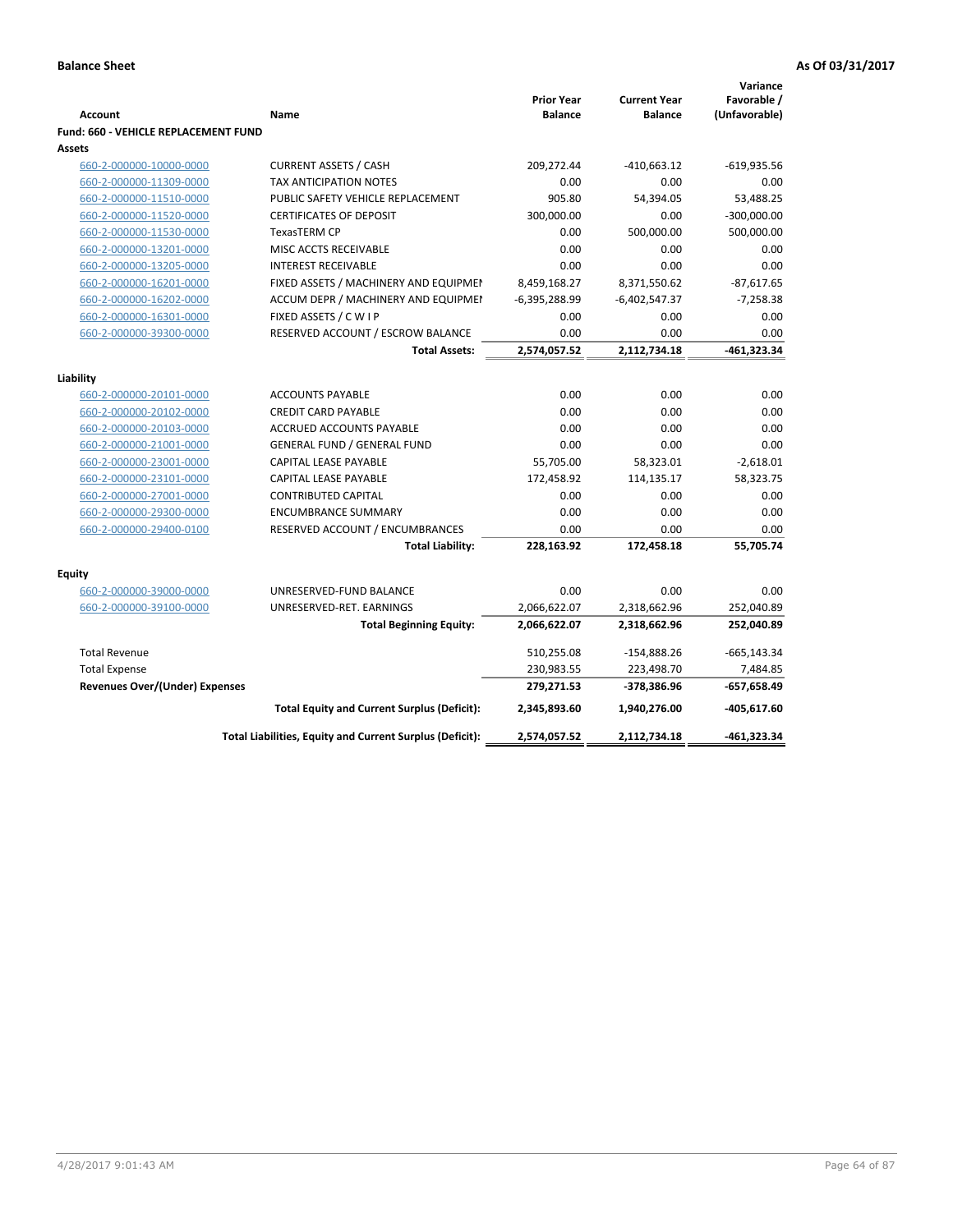| <b>Account</b>                 | Name                                                     | <b>Prior Year</b><br><b>Balance</b> | <b>Current Year</b><br><b>Balance</b> | Variance<br>Favorable /<br>(Unfavorable) |
|--------------------------------|----------------------------------------------------------|-------------------------------------|---------------------------------------|------------------------------------------|
| Fund: 701 - FIREMEN'S PENSION  |                                                          |                                     |                                       |                                          |
| Assets                         |                                                          |                                     |                                       |                                          |
| 701-1-000000-10000-0000        | <b>CURRENT ASSETS / CASH</b>                             | 0.00                                | 0.00                                  | 0.00                                     |
|                                | <b>Total Assets:</b>                                     | 0.00                                | 0.00                                  | 0.00                                     |
| Liability                      |                                                          |                                     |                                       |                                          |
| 701-1-000000-20103-0000        | <b>ACCOUNTS PAYABLE</b>                                  | 0.00                                | 0.00                                  | 0.00                                     |
| 701-1-000000-22306-1000        | UNREALIZED GAIN/LOSS                                     | 543,546.00                          | 543,546.00                            | 0.00                                     |
|                                | <b>Total Liability:</b>                                  | 543,546.00                          | 543,546.00                            | 0.00                                     |
| <b>Equity</b>                  |                                                          |                                     |                                       |                                          |
| 701-1-000000-39000-0000        | UNRESERVED-FUND BALANCE                                  | $-543,546.00$                       | $-543,546.00$                         | 0.00                                     |
|                                | <b>Total Beginning Equity:</b>                           | -543,546.00                         | -543,546.00                           | 0.00                                     |
| <b>Total Expense</b>           |                                                          | 0.00                                | 0.00                                  | 0.00                                     |
| Revenues Over/(Under) Expenses |                                                          | 0.00                                | 0.00                                  | 0.00                                     |
|                                | <b>Total Equity and Current Surplus (Deficit):</b>       | $-543,546.00$                       | -543,546.00                           | 0.00                                     |
|                                | Total Liabilities, Equity and Current Surplus (Deficit): | 0.00                                | 0.00                                  | 0.00                                     |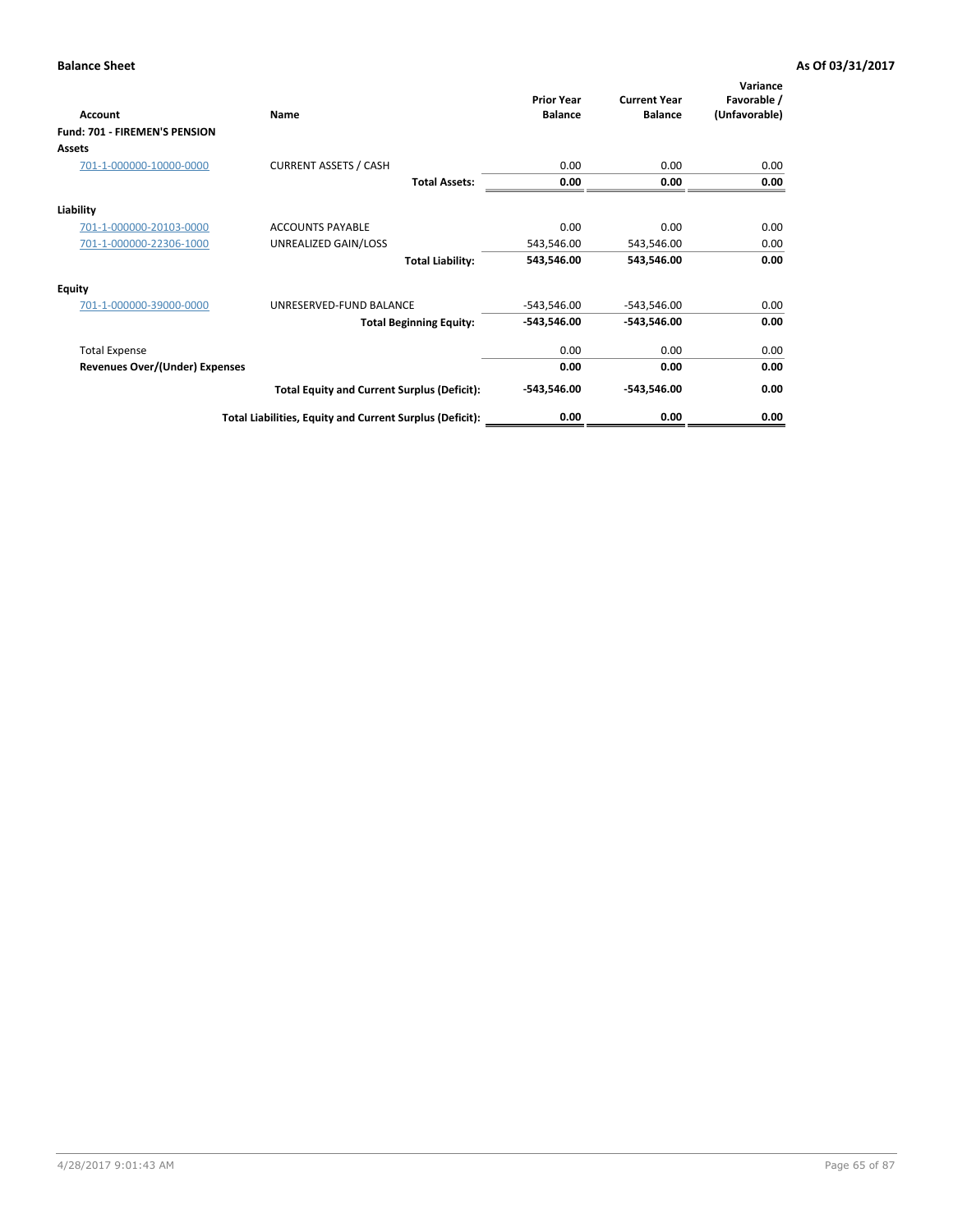|                                       |                                                          |                                     |                                       | Variance                     |
|---------------------------------------|----------------------------------------------------------|-------------------------------------|---------------------------------------|------------------------------|
| <b>Account</b>                        | <b>Name</b>                                              | <b>Prior Year</b><br><b>Balance</b> | <b>Current Year</b><br><b>Balance</b> | Favorable /<br>(Unfavorable) |
| Fund: 800 - SPENCE FUND               |                                                          |                                     |                                       |                              |
| Assets                                |                                                          |                                     |                                       |                              |
| 800-3-000000-10000-0000               | <b>CURRENT ASSETS / CASH</b>                             | 251.54                              | $-1,316.38$                           | $-1,567.92$                  |
| 800-3-000000-11507-0000               | <b>SPENCE ENDOWMENT</b>                                  | 66.912.40                           | 72.499.24                             | 5,586.84                     |
| 800-3-000000-11520-0000               | <b>CERTIFICATES OF DEPOSIT</b>                           | 495,000.00                          | 494,000.00                            | $-1,000.00$                  |
| 800-3-000000-11605-0000               | <b>SPENCE ENDOWMENT</b>                                  | 0.00                                | 0.00                                  | 0.00                         |
| 800-3-000000-13205-0000               | <b>INTEREST RECEIVABLE</b>                               | 1,337.43                            | 1,337.43                              | 0.00                         |
|                                       | <b>Total Assets:</b>                                     | 563,501.37                          | 566,520.29                            | 3,018.92                     |
|                                       |                                                          |                                     |                                       |                              |
| Liability                             |                                                          |                                     |                                       |                              |
| 800-3-000000-20101-0000               | <b>ACCOUNTS PAYABLE</b>                                  | 0.00                                | 0.00                                  | 0.00                         |
| 800-3-000000-20102-0000               | <b>CREDIT CARD PAYABLE</b>                               | 0.00                                | 0.00                                  | 0.00                         |
| 800-3-000000-20103-0000               | <b>ACCRUED ACCOUNTS PAYABLE</b>                          | 0.00                                | 0.00                                  | 0.00                         |
| 800-3-000000-20139-0000               | <b>RETAINAGES PAYABLE</b>                                | 0.00                                | 0.00                                  | 0.00                         |
| 800-3-000000-21001-0000               | <b>GENERAL FUND / GENERAL FUND</b>                       | 0.00                                | 0.00                                  | 0.00                         |
| 800-3-000000-29300-0000               | <b>ENCUMBRANCE SUMMARY</b>                               | 0.00                                | 0.00                                  | 0.00                         |
| 800-3-000000-29400-0000               | RESERVED ACCOUNT / ENCUMBRANCES                          | 0.00                                | 0.00                                  | 0.00                         |
|                                       | <b>Total Liability:</b>                                  | 0.00                                | 0.00                                  | 0.00                         |
| Equity                                |                                                          |                                     |                                       |                              |
| 800-3-000000-39000-0000               | UNRESERVED-FUND BALANCE                                  | 563,757.78                          | 566,627.77                            | 2,869.99                     |
|                                       | <b>Total Beginning Equity:</b>                           | 563,757.78                          | 566,627.77                            | 2,869.99                     |
| <b>Total Revenue</b>                  |                                                          | 93.87                               | 192.52                                | 98.65                        |
| <b>Total Expense</b>                  |                                                          | 350.28                              | 300.00                                | 50.28                        |
| <b>Revenues Over/(Under) Expenses</b> |                                                          | $-256.41$                           | $-107.48$                             | 148.93                       |
|                                       | <b>Total Equity and Current Surplus (Deficit):</b>       | 563,501.37                          | 566,520.29                            | 3,018.92                     |
|                                       | Total Liabilities, Equity and Current Surplus (Deficit): | 563,501.37                          | 566,520.29                            | 3,018.92                     |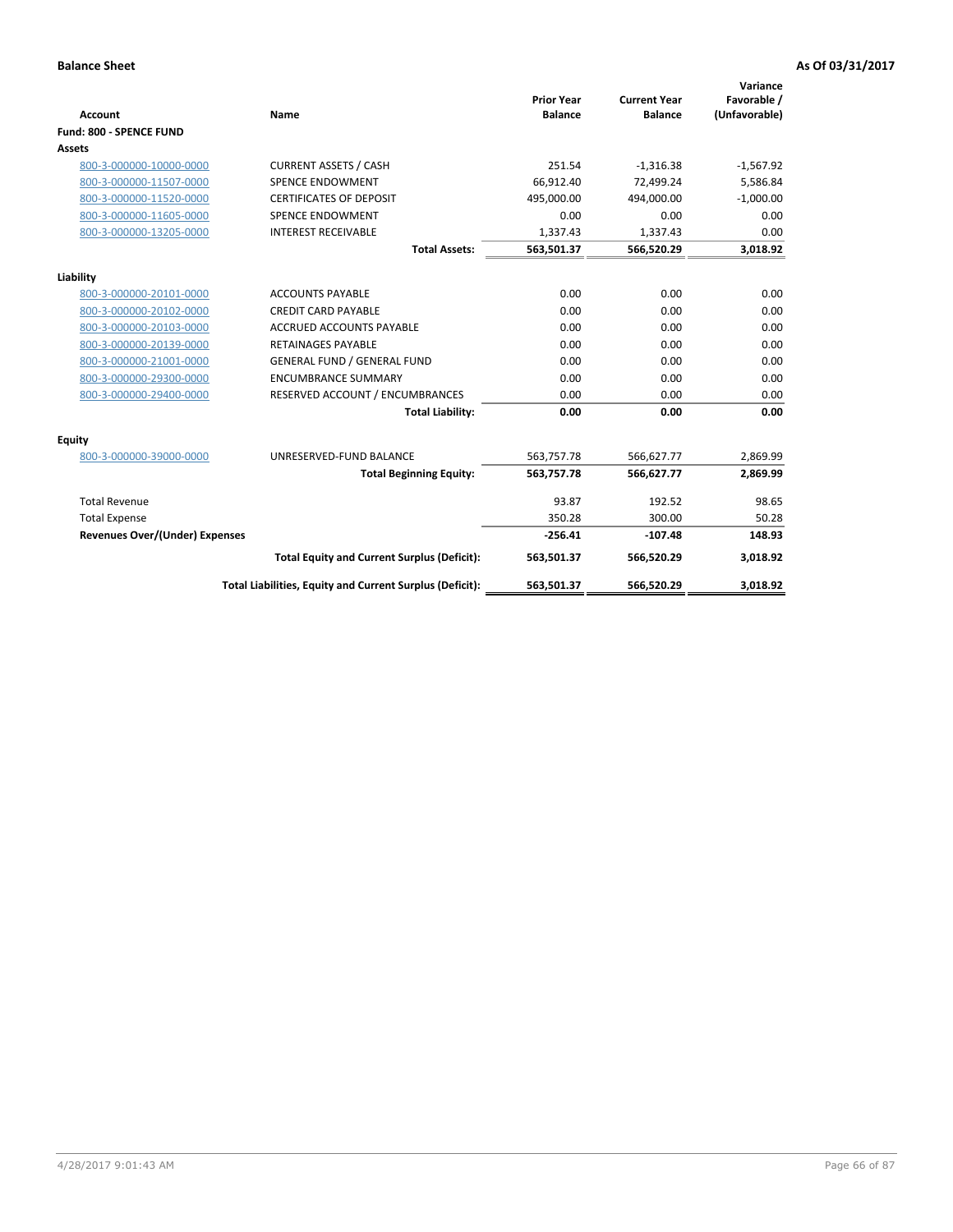| <b>Account</b>                         | <b>Name</b>                                              | <b>Prior Year</b><br><b>Balance</b> | <b>Current Year</b><br><b>Balance</b> | Variance<br>Favorable /<br>(Unfavorable) |
|----------------------------------------|----------------------------------------------------------|-------------------------------------|---------------------------------------|------------------------------------------|
| <b>Fund: 801 - JONES LIBRARY TRUST</b> |                                                          |                                     |                                       |                                          |
| <b>Assets</b>                          |                                                          |                                     |                                       |                                          |
| 801-3-000000-10000-0000                | <b>CURRENT ASSETS / CASH</b>                             | 15,386.94                           | 15,402.84                             | 15.90                                    |
| 801-3-000000-13201-0000                | MISC ACCTS RECEIVABLE                                    | 0.00                                | 0.00                                  | 0.00                                     |
| 801-3-000000-13205-0000                | <b>INTEREST RECEIVABLE</b>                               | 0.00                                | 0.00                                  | 0.00                                     |
|                                        | <b>Total Assets:</b>                                     | 15,386.94                           | 15,402.84                             | 15.90                                    |
| Liability                              |                                                          |                                     |                                       |                                          |
| 801-3-000000-20101-0000                | <b>ACCOUNTS PAYABLE</b>                                  | 0.00                                | 0.00                                  | 0.00                                     |
| 801-3-000000-20102-0000                | <b>CREDIT CARD PAYABLE</b>                               | 0.00                                | 0.00                                  | 0.00                                     |
| 801-3-000000-20103-0000                | <b>ACCRUED ACCOUNTS PAYABLE</b>                          | 0.00                                | 0.00                                  | 0.00                                     |
|                                        | <b>Total Liability:</b>                                  | 0.00                                | 0.00                                  | 0.00                                     |
| Equity                                 |                                                          |                                     |                                       |                                          |
| 801-3-000000-39000-0000                | UNRESERVED-FUND BALANCE                                  | 15,370.31                           | 15,407.38                             | 37.07                                    |
|                                        | <b>Total Beginning Equity:</b>                           | 15,370.31                           | 15,407.38                             | 37.07                                    |
| <b>Total Revenue</b>                   |                                                          | 30.55                               | 1.29                                  | $-29.26$                                 |
| <b>Total Expense</b>                   |                                                          | 13.92                               | 5.83                                  | 8.09                                     |
| Revenues Over/(Under) Expenses         |                                                          | 16.63                               | $-4.54$                               | $-21.17$                                 |
|                                        | <b>Total Equity and Current Surplus (Deficit):</b>       | 15,386.94                           | 15,402.84                             | 15.90                                    |
|                                        | Total Liabilities, Equity and Current Surplus (Deficit): | 15,386.94                           | 15,402.84                             | 15.90                                    |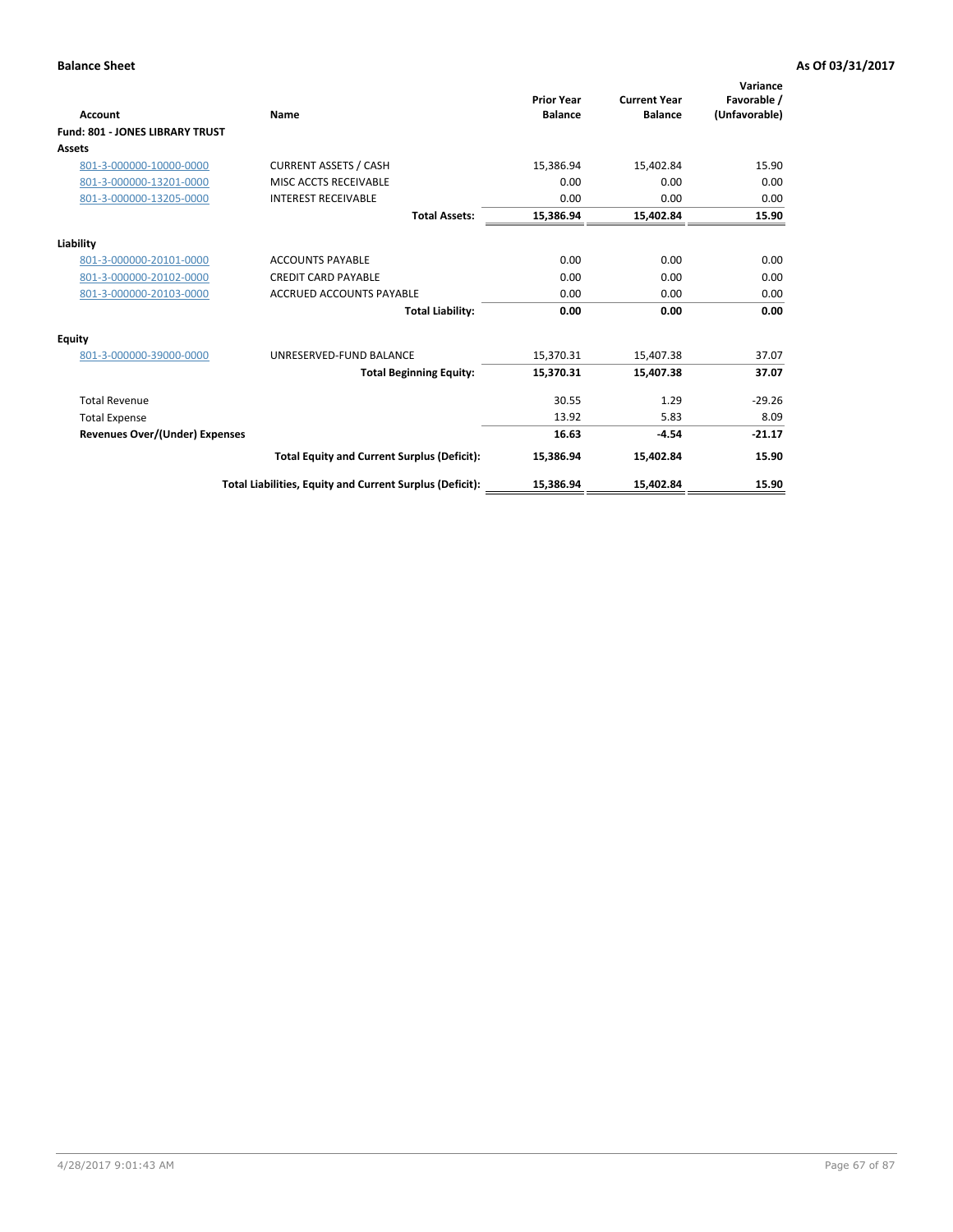| <b>Account</b>                              | Name                                                     | <b>Prior Year</b><br><b>Balance</b> | <b>Current Year</b><br><b>Balance</b> | Variance<br>Favorable /<br>(Unfavorable) |
|---------------------------------------------|----------------------------------------------------------|-------------------------------------|---------------------------------------|------------------------------------------|
| Fund: 803 - GREENVILLE BOARD OF DEVELOPMENT |                                                          |                                     |                                       |                                          |
| Assets                                      |                                                          |                                     |                                       |                                          |
| 803-3-000000-10000-0000                     | <b>CURRENT ASSETS / CASH</b>                             | 0.00                                | 0.00                                  | 0.00                                     |
| 803-3-000000-13201-0000                     | MISC ACCTS RECEIVABLE                                    | 0.00                                | 0.00                                  | 0.00                                     |
| 803-3-000000-13203-0000                     | NON-CURRENT ASSETS / PREPAYMENTS                         | 0.00                                | 0.00                                  | 0.00                                     |
|                                             | <b>Total Assets:</b>                                     | 0.00                                | 0.00                                  | 0.00                                     |
| Liability                                   |                                                          |                                     |                                       |                                          |
| 803-3-000000-20101-0000                     | <b>ACCOUNTS PAYABLE</b>                                  | 0.00                                | 0.00                                  | 0.00                                     |
| 803-3-000000-20102-0000                     | <b>ACCOUNTS PAYABLE</b>                                  | 0.00                                | 0.00                                  | 0.00                                     |
| 803-3-000000-20103-0000                     | ACCRUED ACCOUNTS PAYABLE                                 | 0.00                                | 0.00                                  | 0.00                                     |
| 803-3-000000-20139-0000                     | RETAINAGES PAYABLE                                       | 0.00                                | 0.00                                  | 0.00                                     |
| 803-3-000000-20141-0000                     | <b>TELEPHONE CLEARING</b>                                | 0.00                                | 0.00                                  | 0.00                                     |
| 803-3-000000-21400-0000                     | <b>ELECTRIC OPERATING FUND</b>                           | 0.00                                | 0.00                                  | 0.00                                     |
| 803-3-000000-22001-0000                     | <b>ACCRUED SALARIES/WAGES</b>                            | 0.00                                | 0.00                                  | 0.00                                     |
| 803-3-000000-22002-0000                     | <b>ACCRUED SALARIES/WAGES</b>                            | 0.00                                | 0.00                                  | 0.00                                     |
| 803-3-000000-26001-0000                     | <b>COMPENSATED ABSENCES PAY</b>                          | 0.00                                | 0.00                                  | 0.00                                     |
| 803-3-000000-29300-0000                     | <b>ENCUMBRANCE SUMMARY</b>                               | 0.00                                | 0.00                                  | 0.00                                     |
| 803-3-000000-29400-0100                     | RESERVED ACCOUNT / ENCUMBRANCES                          | 103,228.62                          | 103,228.62                            | 0.00                                     |
|                                             | <b>Total Liability:</b>                                  | 103,228.62                          | 103,228.62                            | 0.00                                     |
| <b>Equity</b>                               |                                                          |                                     |                                       |                                          |
| 803-3-000000-39000-0000                     | UNRESERVED-FUND BALANCE                                  | $-103,228.62$                       | $-103,228.62$                         | 0.00                                     |
|                                             | <b>Total Beginning Equity:</b>                           | $-103,228.62$                       | $-103,228.62$                         | 0.00                                     |
| <b>Total Revenue</b>                        |                                                          | 0.00                                | 0.00                                  | 0.00                                     |
| <b>Total Expense</b>                        |                                                          | 0.00                                | 0.00                                  | 0.00                                     |
| <b>Revenues Over/(Under) Expenses</b>       |                                                          | 0.00                                | 0.00                                  | 0.00                                     |
|                                             | <b>Total Equity and Current Surplus (Deficit):</b>       | $-103,228.62$                       | $-103,228.62$                         | 0.00                                     |
|                                             | Total Liabilities, Equity and Current Surplus (Deficit): | 0.00                                | 0.00                                  | 0.00                                     |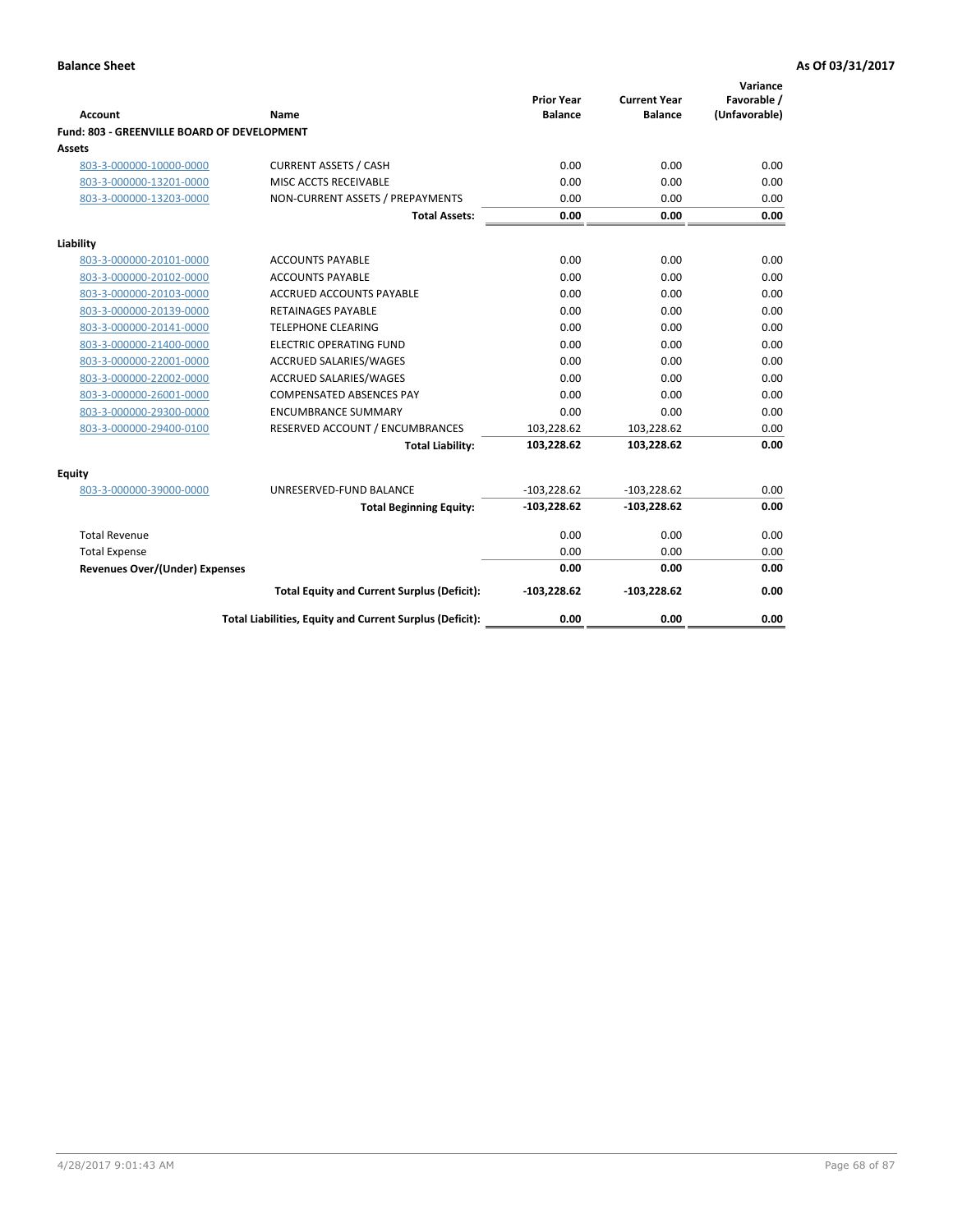| <b>Account</b>                        | Name                                                     | <b>Prior Year</b><br><b>Balance</b> | <b>Current Year</b><br><b>Balance</b> | Variance<br>Favorable /<br>(Unfavorable) |
|---------------------------------------|----------------------------------------------------------|-------------------------------------|---------------------------------------|------------------------------------------|
| <b>Fund: 807 - 4A-EDC</b>             |                                                          |                                     |                                       |                                          |
| <b>Assets</b>                         |                                                          |                                     |                                       |                                          |
| 807-3-000000-10000-0000               | <b>CURRENT ASSETS / CASH</b>                             | 0.00                                | 0.00                                  | 0.00                                     |
| 807-3-000000-13201-0000               | MISC ACCTS RECEIVABLE                                    | 0.00                                | 0.00                                  | 0.00                                     |
| 807-3-000000-16301-0000               | FIXED ASSETS / C W I P                                   | 0.00                                | 0.00                                  | 0.00                                     |
|                                       | <b>Total Assets:</b>                                     | 0.00                                | 0.00                                  | 0.00                                     |
| Liability                             |                                                          |                                     |                                       |                                          |
| 807-3-000000-20101-0000               | <b>ACCOUNTS PAYABLE</b>                                  | 0.00                                | 0.00                                  | 0.00                                     |
| 807-3-000000-20103-0000               | <b>ACCOUNTS PAYABLE</b>                                  | 0.00                                | 0.00                                  | 0.00                                     |
| 807-3-000000-20139-0000               | <b>RETAINAGES PAYABLE</b>                                | 0.00                                | 0.00                                  | 0.00                                     |
| 807-3-000000-26105-0000               | INV NET OF RELATED DEBT                                  | 305,846.00                          | 305,846.00                            | 0.00                                     |
| 807-3-000000-29300-0000               | <b>ENCUMBRANCE SUMMARY</b>                               | 0.00                                | 0.00                                  | 0.00                                     |
| 807-3-000000-29400-0100               | RESERVED ACCOUNT / ENCUMBRANCES                          | 18,078.76                           | 18,078.76                             | 0.00                                     |
| 807-3-495000-20180-0000               | <b>CURRENT DEBT</b>                                      | 0.00                                | 0.00                                  | 0.00                                     |
| 807-3-495000-26002-0000               | CA - LONG-TERM DEBT / AMT TO BE PROVIL                   | 0.00                                | 0.00                                  | 0.00                                     |
|                                       | <b>Total Liability:</b>                                  | 323,924.76                          | 323,924.76                            | 0.00                                     |
| Equity                                |                                                          |                                     |                                       |                                          |
| 807-3-000000-39000-0000               | UNRESERVED-FUND BALANCE                                  | $-323,924.76$                       | $-323,924.76$                         | 0.00                                     |
|                                       | <b>Total Beginning Equity:</b>                           | $-323,924.76$                       | $-323,924.76$                         | 0.00                                     |
| <b>Total Revenue</b>                  |                                                          | 0.00                                | 0.00                                  | 0.00                                     |
| <b>Total Expense</b>                  |                                                          | 0.00                                | 0.00                                  | 0.00                                     |
| <b>Revenues Over/(Under) Expenses</b> |                                                          | 0.00                                | 0.00                                  | 0.00                                     |
|                                       | <b>Total Equity and Current Surplus (Deficit):</b>       | $-323,924.76$                       | $-323,924.76$                         | 0.00                                     |
|                                       | Total Liabilities, Equity and Current Surplus (Deficit): | 0.00                                | 0.00                                  | 0.00                                     |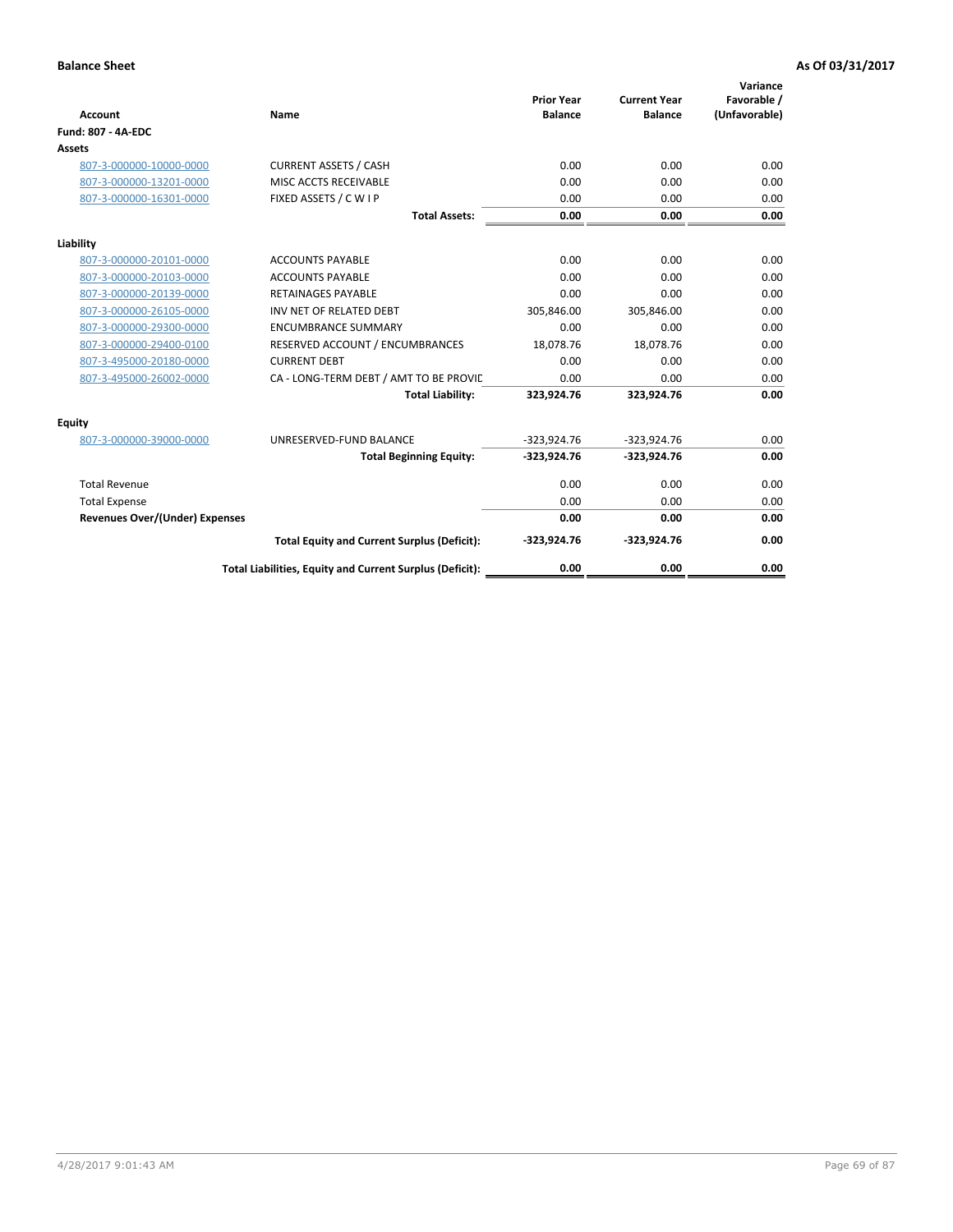| <b>Account</b>                   | Name                                                     | <b>Prior Year</b><br><b>Balance</b> | <b>Current Year</b><br><b>Balance</b> | Variance<br>Favorable /<br>(Unfavorable) |
|----------------------------------|----------------------------------------------------------|-------------------------------------|---------------------------------------|------------------------------------------|
| Fund: 809 - GREENVILLE IDC (L-3) |                                                          |                                     |                                       |                                          |
| Assets                           |                                                          |                                     |                                       |                                          |
| 809-3-000000-10000-0000          | <b>CURRENT ASSETS / CASH</b>                             | 0.00                                | 2,862,457.40                          | 2,862,457.40                             |
| 809-3-000000-13201-0000          | MISC ACCTS RECEIVABLE                                    | 0.00                                | 0.00                                  | 0.00                                     |
|                                  | <b>Total Assets:</b>                                     | 0.00                                | 2,862,457.40                          | 2,862,457.40                             |
| Liability                        |                                                          |                                     |                                       |                                          |
| 809-3-000000-20101-0000          | <b>ACCOUNTS PAYABLE</b>                                  | 0.00                                | 0.00                                  | 0.00                                     |
| 809-3-000000-20103-0000          | <b>ACCRUED ACCOUNTS PAYABLE</b>                          | 0.00                                | 0.00                                  | 0.00                                     |
| 809-3-000000-21001-0000          | <b>GENERAL FUND / GENERAL FUND</b>                       | 0.00                                | 0.00                                  | 0.00                                     |
|                                  | <b>Total Liability:</b>                                  | 0.00                                | 0.00                                  | 0.00                                     |
| Equity                           |                                                          |                                     |                                       |                                          |
| 809-3-000000-39000-0000          | UNRESERVED-FUND BALANCE                                  | 0.00                                | 2,862,457.40                          | 2,862,457.40                             |
| 809-3-000000-39100-0000          | UNRESERVED-RET, EARNINGS                                 | 0.00                                | 0.00                                  | 0.00                                     |
| 809-3-000000-39150-0000          | RESERVED-RET. EARNINGS                                   | 0.00                                | 0.00                                  | 0.00                                     |
|                                  | <b>Total Beginning Equity:</b>                           | 0.00                                | 2,862,457.40                          | 2,862,457.40                             |
| <b>Total Revenue</b>             |                                                          | 1,843,653.22                        | 1,599,926.44                          | $-243,726.78$                            |
| <b>Total Expense</b>             |                                                          | 1,843,653.22                        | 1,599,926.44                          | 243,726.78                               |
| Revenues Over/(Under) Expenses   |                                                          | 0.00                                | 0.00                                  | 0.00                                     |
|                                  | <b>Total Equity and Current Surplus (Deficit):</b>       | 0.00                                | 2,862,457.40                          | 2,862,457.40                             |
|                                  | Total Liabilities, Equity and Current Surplus (Deficit): | 0.00                                | 2,862,457.40                          | 2,862,457.40                             |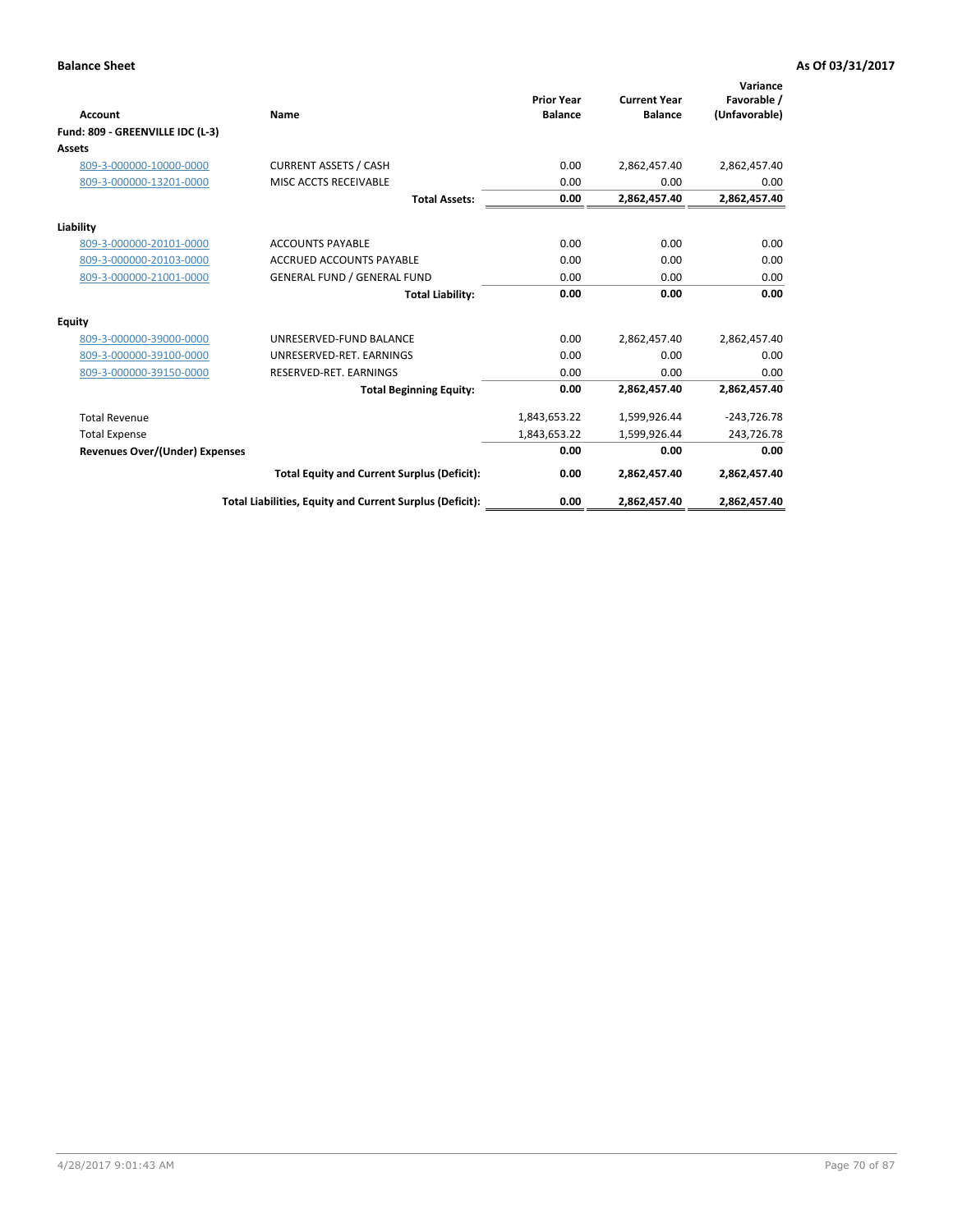| <b>Account</b>                                     | <b>Name</b>                                              | <b>Prior Year</b><br><b>Balance</b> | <b>Current Year</b><br><b>Balance</b> | Variance<br>Favorable /<br>(Unfavorable) |
|----------------------------------------------------|----------------------------------------------------------|-------------------------------------|---------------------------------------|------------------------------------------|
| <b>Fund: 810 - SEIZURE FUNDS - STATE RULES</b>     |                                                          |                                     |                                       |                                          |
| <b>Assets</b>                                      |                                                          |                                     |                                       |                                          |
| 810-3-000000-10000-0000                            | <b>CURRENT ASSETS / CASH</b>                             | 320,763.49                          | 295,013.20                            | $-25,750.29$                             |
| 810-3-000000-13201-0000                            | MISC ACCTS RECEIVABLE                                    | 0.00                                | 0.00                                  | 0.00                                     |
| 810-3-000000-13202-1400                            | <b>EMPLOYEE ADVANCES</b>                                 | 0.00                                | 0.00                                  | 0.00                                     |
| 810-3-000000-13205-0000                            | <b>INTEREST RECEIVABLE</b>                               | 0.00                                | 0.00                                  | 0.00                                     |
| 810-3-000000-16201-0000                            | MACHINERY AND EQUIPMENT                                  | 0.00                                | 0.00                                  | 0.00                                     |
| 810-3-000000-16202-0000                            | ACCUMULATED DEPRECATION                                  | 0.00                                | 0.00                                  | 0.00                                     |
|                                                    | <b>Total Assets:</b>                                     | 320,763.49                          | 295,013.20                            | $-25,750.29$                             |
|                                                    |                                                          |                                     |                                       |                                          |
| Liability                                          | <b>ACCOUNTS PAYABLE</b>                                  | 0.00                                | 0.00                                  | 0.00                                     |
| 810-3-000000-20101-0000<br>810-3-000000-20102-0000 | <b>CREDIT CARD PAYABLE</b>                               | 0.00                                | 0.00                                  | 0.00                                     |
| 810-3-000000-20103-0000                            | <b>ACCRUED ACCOUNTS PAYABLE</b>                          | 0.00                                | 0.00                                  | 0.00                                     |
|                                                    |                                                          | 0.00                                | 0.00                                  |                                          |
| 810-3-000000-29300-0000                            | <b>ENCUMBRANCE SUMMARY</b>                               |                                     |                                       | 0.00                                     |
| 810-3-000000-29400-0100                            | RESERVED ACCOUNT / ENCUMBRANCES                          | 0.00                                | 0.00                                  | 0.00                                     |
| 810-3-000000-92520-0600                            | RESERVED ACCOUNT/HB65 SIEZURES                           | 0.00                                | 0.00                                  | 0.00                                     |
|                                                    | <b>Total Liability:</b>                                  | 0.00                                | 0.00                                  | 0.00                                     |
| Equity                                             |                                                          |                                     |                                       |                                          |
| 810-3-000000-39000-0000                            | UNRESERVED-FUND BALANCE                                  | 320,424.68                          | 328,736.81                            | 8,312.13                                 |
|                                                    | <b>Total Beginning Equity:</b>                           | 320,424.68                          | 328,736.81                            | 8,312.13                                 |
| <b>Total Revenue</b>                               |                                                          | 637.19                              | 615.48                                | $-21.71$                                 |
| <b>Total Expense</b>                               |                                                          | 298.38                              | 34,339.09                             | $-34,040.71$                             |
| Revenues Over/(Under) Expenses                     |                                                          | 338.81                              | $-33,723.61$                          | $-34,062.42$                             |
|                                                    | <b>Total Equity and Current Surplus (Deficit):</b>       | 320,763.49                          | 295,013.20                            | $-25,750.29$                             |
|                                                    | Total Liabilities, Equity and Current Surplus (Deficit): | 320,763.49                          | 295,013.20                            | $-25,750.29$                             |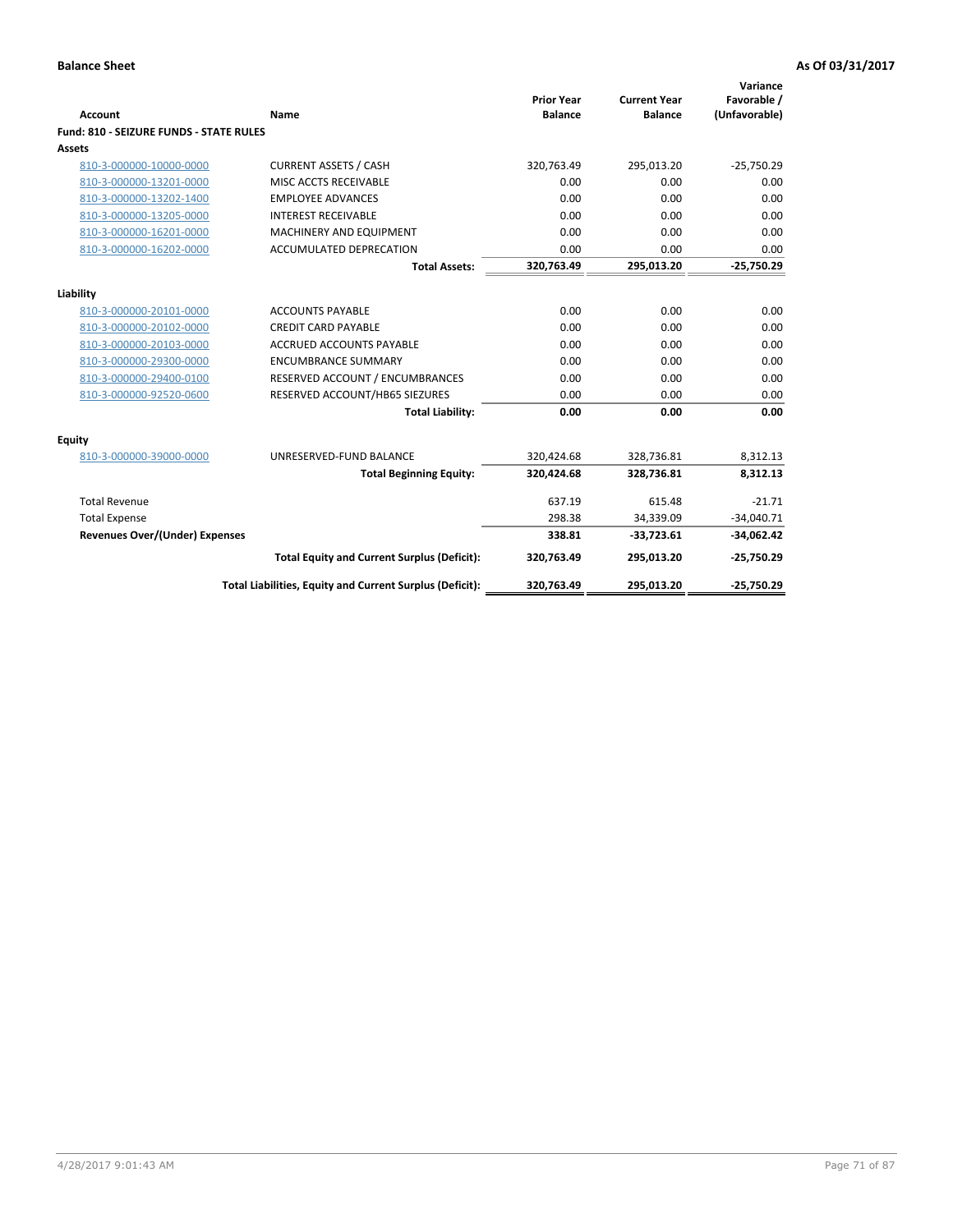| Account                               | Name                                                     | <b>Prior Year</b><br><b>Balance</b> | <b>Current Year</b><br><b>Balance</b> | Variance<br>Favorable /<br>(Unfavorable) |
|---------------------------------------|----------------------------------------------------------|-------------------------------------|---------------------------------------|------------------------------------------|
| Fund: 811 - SEIZURE FUNDS - FED RULES |                                                          |                                     |                                       |                                          |
| Assets                                |                                                          |                                     |                                       |                                          |
| 811-3-000000-10000-0000               | <b>CURRENT ASSETS / CASH</b>                             | 132,373.39                          | 146,279.95                            | 13,906.56                                |
| 811-3-000000-13201-0000               | MISC ACCTS RECEIVABLE                                    | 0.00                                | 0.00                                  | 0.00                                     |
| 811-3-000000-13205-0000               | <b>INTEREST RECEIVABLE</b>                               | 0.00                                | 0.00                                  | 0.00                                     |
| 811-3-000000-16201-0000               | <b>MACHINERY AND EQUIPMENT</b>                           | 0.00                                | 0.00                                  | 0.00                                     |
| 811-3-000000-16202-0000               | ACCUMULATED DEPRECATION                                  | 0.00                                | 0.00                                  | 0.00                                     |
|                                       | <b>Total Assets:</b>                                     | 132,373.39                          | 146,279.95                            | 13,906.56                                |
| Liability                             |                                                          |                                     |                                       |                                          |
| 811-3-000000-20101-0000               | <b>ACCOUNTS PAYABLE</b>                                  | 0.00                                | 0.00                                  | 0.00                                     |
| 811-3-000000-20102-0000               | <b>CREDIT CARD PAYABLE</b>                               | 0.00                                | 0.00                                  | 0.00                                     |
| 811-3-000000-20103-0000               | <b>ACCRUED ACCOUNTS PAYABLE</b>                          | 0.00                                | 0.00                                  | 0.00                                     |
| 811-3-000000-29300-0000               | <b>ENCUMBRANCE SUMMARY</b>                               | 0.00                                | 0.00                                  | 0.00                                     |
| 811-3-000000-29400-0100               | RESERVED ACCOUNT / ENCUMBRANCES                          | 0.00                                | 0.00                                  | 0.00                                     |
| 811-3-000000-92521-0700               | RESERVED ACCOUNT/FED SIEZURES                            | 0.00                                | 0.00                                  | 0.00                                     |
|                                       | <b>Total Liability:</b>                                  | 0.00                                | 0.00                                  | 0.00                                     |
| <b>Equity</b>                         |                                                          |                                     |                                       |                                          |
| 811-3-000000-39000-0000               | UNRESERVED-FUND BALANCE                                  | 111,383.41                          | 139,835.09                            | 28,451.68                                |
|                                       | <b>Total Beginning Equity:</b>                           | 111,383.41                          | 139,835.09                            | 28,451.68                                |
| <b>Total Revenue</b>                  |                                                          | 22,648.94                           | 7,389.98                              | $-15,258.96$                             |
| <b>Total Expense</b>                  |                                                          | 1,658.96                            | 945.12                                | 713.84                                   |
| Revenues Over/(Under) Expenses        |                                                          | 20,989.98                           | 6,444.86                              | $-14,545.12$                             |
|                                       | <b>Total Equity and Current Surplus (Deficit):</b>       | 132,373.39                          | 146,279.95                            | 13,906.56                                |
|                                       | Total Liabilities, Equity and Current Surplus (Deficit): | 132,373.39                          | 146.279.95                            | 13.906.56                                |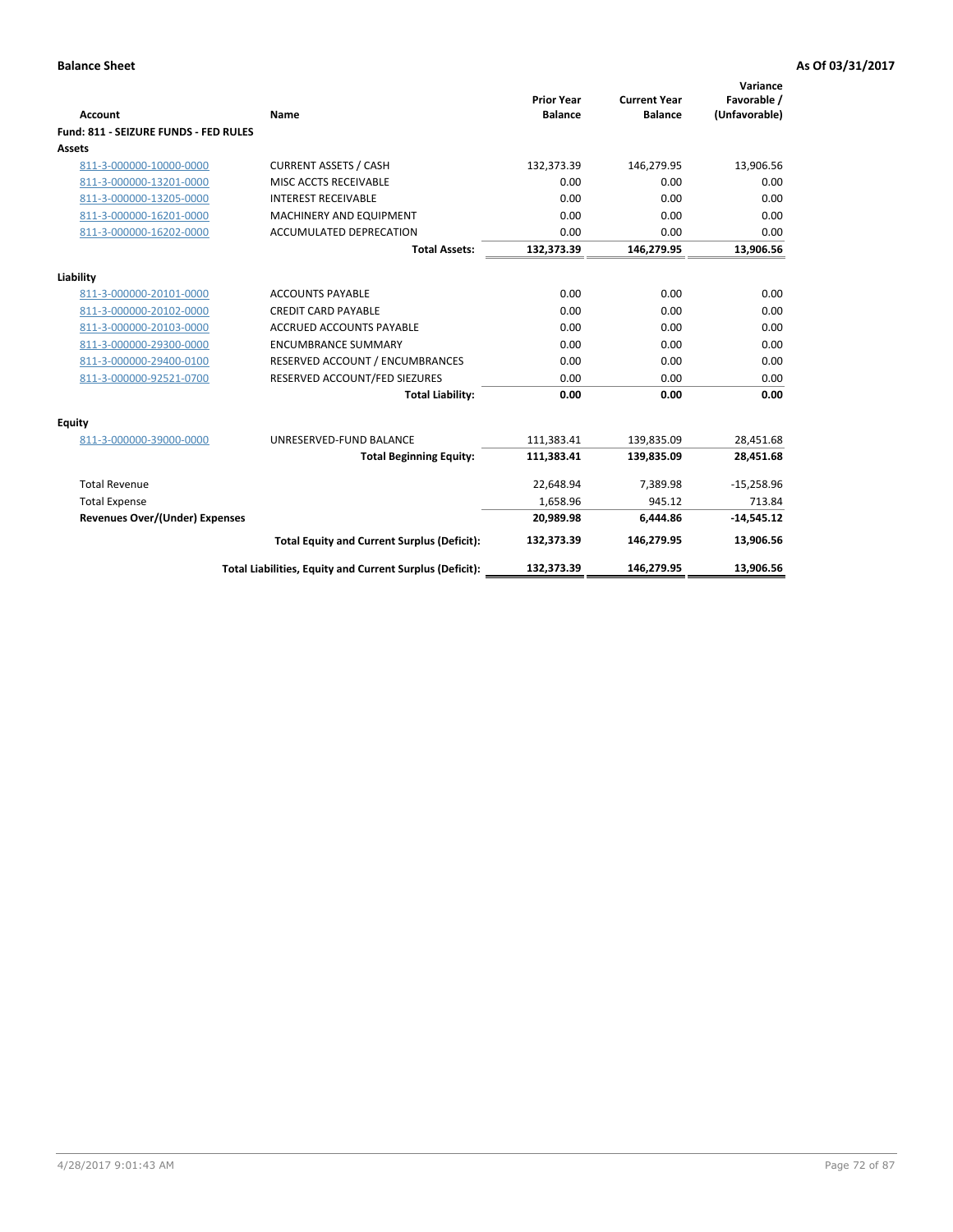| <b>Account</b>                                          | Name                                                     | <b>Prior Year</b><br><b>Balance</b> | <b>Current Year</b><br><b>Balance</b> | Variance<br>Favorable /<br>(Unfavorable) |
|---------------------------------------------------------|----------------------------------------------------------|-------------------------------------|---------------------------------------|------------------------------------------|
| Fund: 820 - TIRZ FUND (Tax Increment Reinvestment Zone) |                                                          |                                     |                                       |                                          |
| Assets                                                  |                                                          |                                     |                                       |                                          |
| 820-3-000000-10000-0000                                 | <b>CURRENT ASSETS / CASH</b>                             | 837,485.26                          | 1,088,949.56                          | 251,464.30                               |
| 820-3-000000-13101-0000                                 | <b>TAX RECEIVABLE-CURRENT</b>                            | 2.432.30                            | 44,274.00                             | 41,841.70                                |
| 820-3-000000-13102-0000                                 | <b>TAXES REC-DELINQUENT</b>                              | 11,741.00                           | 2.320.30                              | $-9,420.70$                              |
| 820-3-000000-13103-0000                                 | ALLOW FOR UNCOLLECT TAXES                                | $-1,232.23$                         | $-524.83$                             | 707.40                                   |
| 820-3-000000-13201-0000                                 | MISC ACCTS RECEIVABLE                                    | 0.00                                | 0.00                                  | 0.00                                     |
| 820-3-000000-13205-0000                                 | <b>INTEREST RECEIVABLE</b>                               | 0.00                                | 0.00                                  | 0.00                                     |
| 820-3-000000-13221-0000                                 | MISC A/R - PROPERTY TAXES                                | 34.86                               | 382.58                                | 347.72                                   |
|                                                         | <b>Total Assets:</b>                                     | 850,461.19                          | 1,135,401.61                          | 284,940.42                               |
| Liability                                               |                                                          |                                     |                                       |                                          |
| 820-3-000000-20101-0000                                 | <b>ACCOUNTS PAYABLE</b>                                  | 0.00                                | 0.00                                  | 0.00                                     |
| 820-3-000000-20103-0000                                 | ACCRUED ACCOUNTS PAYABLE                                 | 0.00                                | 0.00                                  | 0.00                                     |
| 820-3-000000-20203-0000                                 | <b>DEFERRED TAX REVENUE</b>                              | 14,364.91                           | 47,493.31                             | $-33,128.40$                             |
| 820-3-000000-29300-0000                                 | <b>ENCUMBRANCE SUMMARY</b>                               | 0.00                                | 0.00                                  | 0.00                                     |
| 820-3-000000-29400-0100                                 | RESERVED ACCOUNT / ENCUMBRANCES                          | 0.00                                | 0.00                                  | 0.00                                     |
|                                                         | <b>Total Liability:</b>                                  | 14,364.91                           | 47,493.31                             | $-33,128.40$                             |
| Equity                                                  |                                                          |                                     |                                       |                                          |
| 820-3-000000-39000-0000                                 | UNRESERVED-FUND BALANCE                                  | 575,485.23                          | 1,070,780.75                          | 495,295.52                               |
| 820-3-000000-39100-0000                                 | UNRESERVED-RET. EARNINGS                                 | 0.00                                | 0.00                                  | 0.00                                     |
|                                                         | <b>Total Beginning Equity:</b>                           | 575,485.23                          | 1,070,780.75                          | 495,295.52                               |
| <b>Total Revenue</b>                                    |                                                          | 263,086.11                          | 278,093.45                            | 15,007.34                                |
| <b>Total Expense</b>                                    |                                                          | 2,475.06                            | 260,965.90                            | $-258,490.84$                            |
| <b>Revenues Over/(Under) Expenses</b>                   |                                                          | 260,611.05                          | 17,127.55                             | $-243,483.50$                            |
|                                                         | <b>Total Equity and Current Surplus (Deficit):</b>       | 836,096.28                          | 1,087,908.30                          | 251,812.02                               |
|                                                         | Total Liabilities, Equity and Current Surplus (Deficit): | 850,461.19                          | 1,135,401.61                          | 284,940.42                               |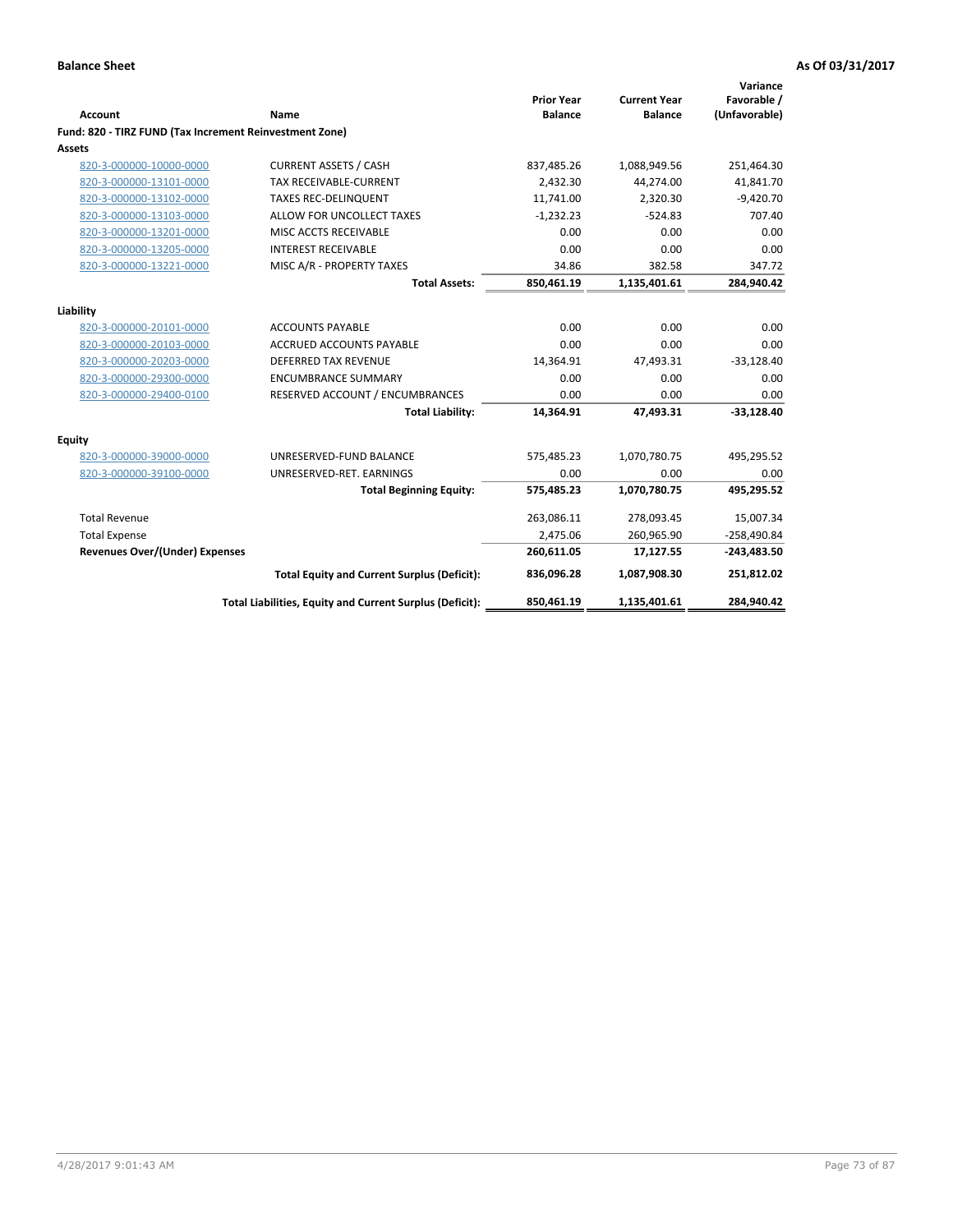|                                          |                                                          | <b>Prior Year</b> | <b>Current Year</b> | Variance<br>Favorable / |
|------------------------------------------|----------------------------------------------------------|-------------------|---------------------|-------------------------|
| <b>Account</b>                           | Name                                                     | <b>Balance</b>    | <b>Balance</b>      | (Unfavorable)           |
| Fund: 890 - GRNVL IDC (L-3) FIXED ASSETS |                                                          |                   |                     |                         |
| <b>Assets</b>                            |                                                          |                   |                     |                         |
| 890-3-000000-10000-0000                  | <b>CURRENT ASSETS / CASH</b>                             | $-11,007,968.85$  | $-16,374,825.45$    | $-5,366,856.60$         |
| 890-3-000000-16004-0000                  | FIXED ASSETS / BUILDINGS                                 | 0.00              | 0.00                | 0.00                    |
| 890-3-000000-16005-0000                  | <b>ACCUMULATED DEPRECIATION</b>                          | 0.00              | 0.00                | 0.00                    |
| 890-3-000000-16301-0000                  | FIXED ASSETS / C W I P                                   | 5,576,985.00      | 8,957,243.30        | 3,380,258.30            |
|                                          | <b>Total Assets:</b>                                     | -5,430,983.85     | $-7,417,582.15$     | $-1,986,598.30$         |
| Liability                                |                                                          |                   |                     |                         |
| 890-3-000000-20101-0000                  | <b>ACCOUNTS PAYABLE</b>                                  | 0.00              | 0.00                | 0.00                    |
| 890-3-000000-27001-0000                  | <b>CONTRIBUTED CAPITAL</b>                               | 0.00              | 0.00                | 0.00                    |
| 890-3-000000-27101-0000                  | INVESTMENT IN GFA / GENERAL FUND                         | 0.00              | 0.00                | 0.00                    |
| 890-3-000000-27102-0000                  | <b>SPECIAL REVENUE FUNDS</b>                             | 0.00              | 0.00                | 0.00                    |
| 890-3-000000-27103-0000                  | <b>GENERAL CIP FUND</b>                                  | 8,822,863.78      | 8,822,863.78        | 0.00                    |
| 890-3-000000-27104-0000                  | PROPRIETARY FUNDS                                        | $-14,253,847.63$  | $-16,240,445.93$    | 1,986,598.30            |
| 890-3-000000-27201-0000                  | CAFR USE / MUNICIPAL BUILDINGS                           | 0.00              | 0.00                | 0.00                    |
| 890-3-000000-27202-0000                  | CAFR USE / OTHER GENERAL GOVERNMEN                       | 0.00              | 0.00                | 0.00                    |
| 890-3-000000-27205-0000                  | CAFR USE / PUBLIC WORKS                                  | 0.00              | 0.00                | 0.00                    |
| 890-3-000000-27210-0000                  | CAFR USE / INVESTMENT IN GFA                             | 0.00              | 0.00                | 0.00                    |
| 890-3-000000-27301-0000                  | DONATIONS/GRANTS                                         | 0.00              | 0.00                | 0.00                    |
|                                          | <b>Total Liability:</b>                                  | $-5,430,983.85$   | $-7,417,582.15$     | 1,986,598.30            |
| Equity                                   |                                                          |                   |                     |                         |
| 890-3-000000-39000-0000                  | UNRESERVED-FUND BALANCE                                  | 0.00              | 0.00                | 0.00                    |
|                                          | <b>Total Beginning Equity:</b>                           | 0.00              | 0.00                | 0.00                    |
| <b>Total Expense</b>                     |                                                          | 0.00              | 0.00                | 0.00                    |
| <b>Revenues Over/(Under) Expenses</b>    |                                                          | 0.00              | 0.00                | 0.00                    |
|                                          | <b>Total Equity and Current Surplus (Deficit):</b>       | 0.00              | 0.00                | 0.00                    |
|                                          | Total Liabilities, Equity and Current Surplus (Deficit): | $-5,430,983.85$   | $-7,417,582.15$     | $-1,986,598.30$         |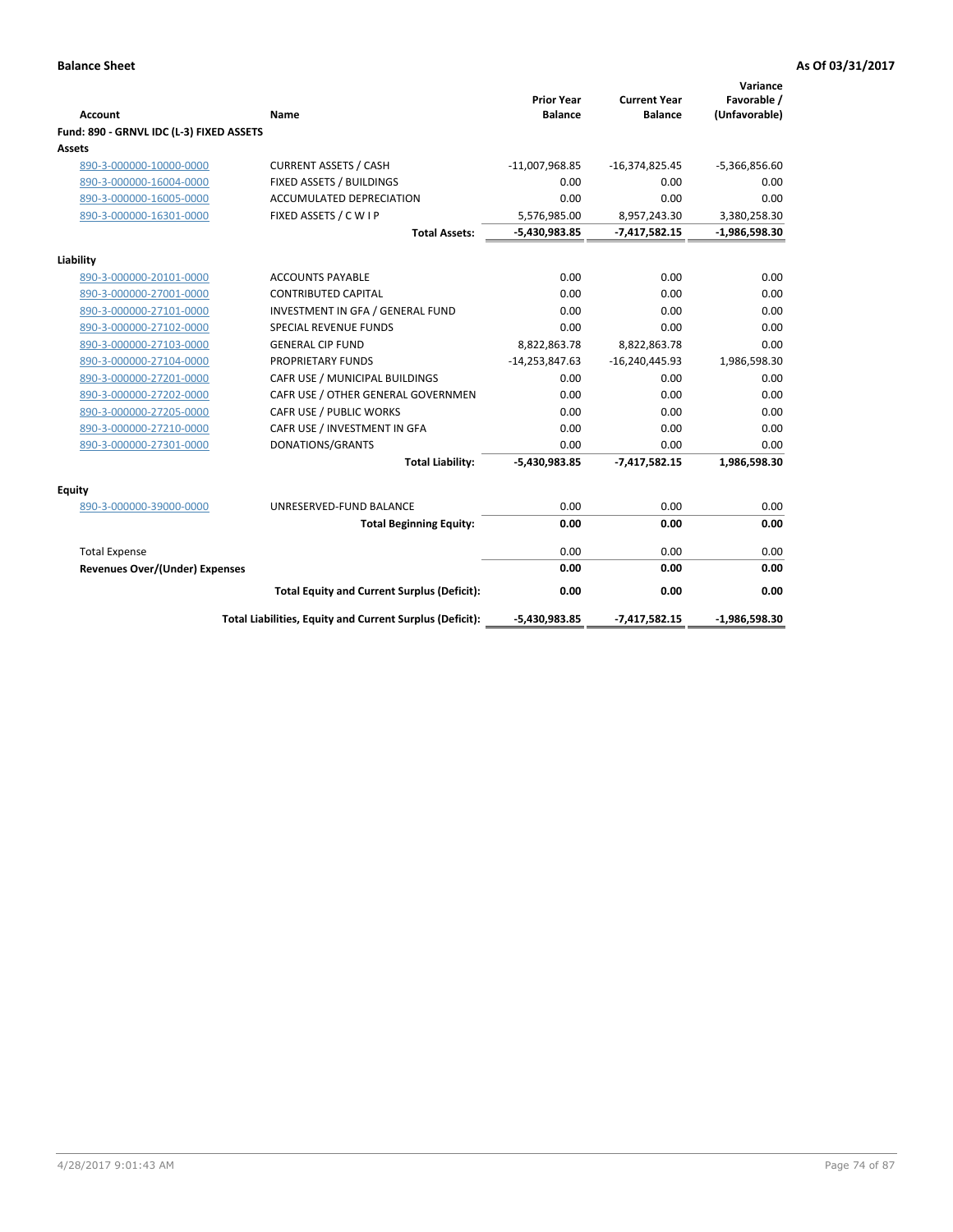|                                                    |                                                       |                                     |                                       | Variance                     |
|----------------------------------------------------|-------------------------------------------------------|-------------------------------------|---------------------------------------|------------------------------|
| <b>Account</b>                                     | Name                                                  | <b>Prior Year</b><br><b>Balance</b> | <b>Current Year</b><br><b>Balance</b> | Favorable /<br>(Unfavorable) |
| Fund: 899 - POOLED CASH                            |                                                       |                                     |                                       |                              |
| <b>Assets</b>                                      |                                                       |                                     |                                       |                              |
| 899-8-000000-10000-0000                            | <b>CURRENT ASSETS / CASH</b>                          | 0.00                                | 0.00                                  | 0.00                         |
| 899-8-000000-10101-0000                            | <b>CHASE OUTBOUND OPERATING</b>                       | -702,986.38                         | -771,907.61                           | $-68,921.23$                 |
| 899-8-000000-10102-0000                            | CHASE INBOUND OPERATING                               | 18,465,121.97                       | 21,177,969.90                         | 2,712,847.93                 |
| 899-8-000000-10103-0000                            | OPERATING ACCOUNT / CLAIMS ACCOUNT                    | 0.00                                | 0.00                                  | 0.00                         |
| 899-8-000000-10105-0000                            | CHASE BANK / SAVINGS - 3003113077                     | 1,538,179.19                        | 1,539,474.55                          | 1,295.36                     |
| 899-8-000000-10106-0000                            | CHASE BANK / SAVINGS - 2911913371                     | 1,612,655.61                        | 1,614,013.70                          | 1,358.09                     |
| 899-8-000000-10107-0000                            | CHASE TASC FLEX SPENDING                              | 0.00                                | 0.00                                  | 0.00                         |
| 899-8-000000-10401-0000                            | <b>CURRENT ASSETS / INTERNAL CLEARING</b>             | 0.00                                | 0.00                                  | 0.00                         |
| 899-8-000000-10402-0000                            | <b>CREDIT CARD CLEARING</b>                           | 0.00                                | 0.00                                  | 0.00                         |
| 899-8-000000-10403-0000                            | <b>NET BILL PAYMENTS</b>                              | 0.00<br>0.00                        | 0.00<br>0.00                          | 0.00<br>0.00                 |
| 899-8-000000-11101-0000<br>899-8-000000-11201-0000 | TX CLASS / OPERATING<br>LOGIC INVESTMENTS / OPERATING | 1,003,837.44                        | 1,011,425.02                          | 7,587.58                     |
| 899-8-000000-11401-0000                            | <b>TEXSTAR ACCT - OPERATING</b>                       | 0.00                                | 0.01                                  | 0.01                         |
| 899-8-000000-11601-0000                            | <b>TEXPOOL ACCT - OPERATING</b>                       | 1,003,096.27                        | 1,007,381.39                          | 4,285.12                     |
| 899-8-000000-12001-0000                            | AMERICAN NATIONAL OPERATING                           | 0.00                                | 0.00                                  | 0.00                         |
| 899-8-000000-12002-0000                            | PFM ACCT OPERATING                                    | 18,351,605.00                       | 18,156,467.40                         | $-195, 137.60$               |
| 899-8-000000-12003-0000                            | TREASURIES - CITY ONLY                                | 0.00                                | 0.00                                  | 0.00                         |
| 899-8-000000-12301-0000                            | <b>BOND PROCEEDS / PURCHASED INTEREST</b>             | 0.00                                | 0.00                                  | 0.00                         |
| 899-8-000000-13205-0000                            | <b>INTEREST RECEIVABLE</b>                            | 45,586.43                           | 39,466.99                             | $-6,119.44$                  |
| 899-8-000000-14100-0000                            | DUE FROM FUND 100                                     | 300.00                              | $-15,000.00$                          | $-15,300.00$                 |
| 899-8-000000-14101-0000                            | DUE FROM FUND 101                                     | 0.00                                | 0.00                                  | 0.00                         |
| 899-8-000000-14102-0000                            | DUE FROM FUND 102                                     | 0.00                                | 0.00                                  | 0.00                         |
| 899-8-000000-14103-0000                            | DUE FROM FUND 103                                     | 0.00                                | 0.00                                  | 0.00                         |
| 899-8-000000-14110-0000                            | DUE FROM FUND 110                                     | 0.00                                | 0.00                                  | 0.00                         |
| 899-8-000000-14111-0000                            | DUE FROM FUND 111                                     | 0.00                                | 0.00                                  | 0.00                         |
| 899-8-000000-14112-0000                            | DUE FROM FUND 112                                     | 0.00                                | 0.00                                  | 0.00                         |
| 899-8-000000-14113-0000                            | DUE FROM FUND 113                                     | 0.00                                | 0.00                                  | 0.00                         |
| 899-8-000000-14114-0000                            | DUE FROM FUND 114                                     | 0.00                                | $-12,664.00$                          | $-12,664.00$                 |
| 899-8-000000-14115-0000<br>899-8-000000-14116-0000 | DUE FROM FUND 115<br>DUE FROM FUND 116                | 0.00<br>0.00                        | 0.00<br>0.00                          | 0.00<br>0.00                 |
| 899-8-000000-14117-0000                            | DUE FROM FUND 117                                     | 0.00                                | 0.00                                  | 0.00                         |
| 899-8-000000-14118-0000                            | DUE FROM FUND 118                                     | 0.00                                | 0.00                                  | 0.00                         |
| 899-8-000000-14119-0000                            | DUE FROM FUND 119                                     | 0.00                                | 0.00                                  | 0.00                         |
| 899-8-000000-14120-0000                            | DUE FROM FUND 120                                     | 0.00                                | 0.00                                  | 0.00                         |
| 899-8-000000-14121-0000                            | DUE FROM FUND 121                                     | 0.00                                | 0.00                                  | 0.00                         |
| 899-8-000000-14122-0000                            | DUE FROM FUND 122                                     | 0.00                                | 0.00                                  | 0.00                         |
| 899-8-000000-14123-0000                            | DUE FROM FUND 123                                     | 0.00                                | 30.00                                 | 30.00                        |
| 899-8-000000-14124-0000                            | DUE FROM FUND 124                                     | 0.00                                | 0.00                                  | 0.00                         |
| 899-8-000000-14125-0000                            | DUE FROM FUND 125                                     | 0.00                                | 0.00                                  | 0.00                         |
| 899-8-000000-14126-0000                            | DUE FROM FUND 126                                     | 0.00                                | 0.00                                  | 0.00                         |
| 899-8-000000-14140-0000                            | DUE FROM FUND 140                                     | 0.00                                | 0.00                                  | 0.00                         |
| 899-8-000000-14160-0000                            | DUE FROM FUND 160                                     | 0.00                                | 0.00                                  | 0.00                         |
| 899-8-000000-14161-0000                            | DUE FROM FUND 161                                     | 0.00                                | 0.00                                  | 0.00                         |
| 899-8-000000-14162-0000                            | DUE FROM FUND 162                                     | 0.00                                | 0.00                                  | 0.00                         |
| 899-8-000000-14163-0000                            | DUE FROM FUND 163                                     | 0.00                                | 0.00                                  | 0.00                         |
| 899-8-000000-14164-0000<br>899-8-000000-14165-0000 | DUE FROM FUND 164<br>DUE FROM FUND 165                | 0.00<br>0.00                        | 0.00<br>0.00                          | 0.00<br>0.00                 |
| 899-8-000000-14170-0000                            | DUE FROM FUND 170                                     | 0.00                                | 0.00                                  | 0.00                         |
| 899-8-000000-14171-0000                            | DUE FROM FUND 171                                     | 0.00                                | 0.00                                  | 0.00                         |
| 899-8-000000-14172-0000                            | DUE FROM FUND 172                                     | 0.00                                | 0.00                                  | 0.00                         |
| 899-8-000000-14173-0000                            | DUE FROM FUND 173                                     | 0.00                                | 0.00                                  | 0.00                         |
| 899-8-000000-14174-0000                            | DUE FROM FUND 174                                     | 0.00                                | 0.00                                  | 0.00                         |
| 899-8-000000-14175-0000                            | DUE FROM FUND 175                                     | 0.00                                | 0.00                                  | 0.00                         |
| 899-8-000000-14176-0000                            | DUE FROM FUND 176                                     | 0.00                                | 0.00                                  | 0.00                         |
| 899-8-000000-14177-0000                            | DUE FROM FUND 177                                     | 0.00                                | 0.00                                  | 0.00                         |
| 899-8-000000-14190-0000                            | DUE FROM FUND 190                                     | 0.00                                | 0.00                                  | 0.00                         |
| 899-8-000000-14192-0000                            | DUE FROM FUND 192                                     | 0.00                                | 0.00                                  | 0.00                         |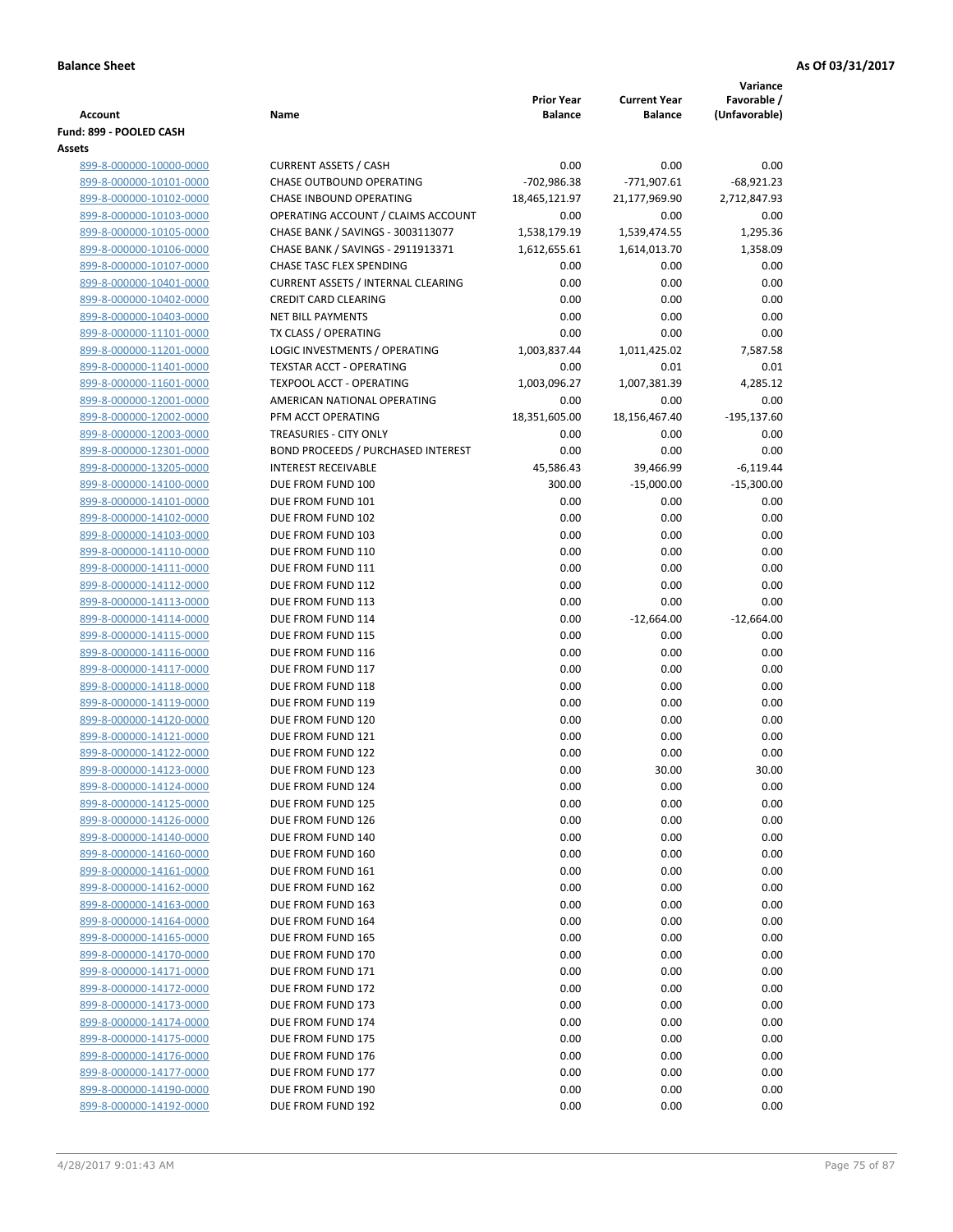|                         |                                       |                   |                     | Variance        |
|-------------------------|---------------------------------------|-------------------|---------------------|-----------------|
|                         |                                       | <b>Prior Year</b> | <b>Current Year</b> | Favorable /     |
| <b>Account</b>          | Name                                  | <b>Balance</b>    | <b>Balance</b>      | (Unfavorable)   |
| 899-8-000000-14200-0000 | DUE FROM FUND 200                     | 0.00              | 90.00               | 90.00           |
| 899-8-000000-14210-0000 | DUE FROM FUND 210                     | 0.00              | 0.00                | 0.00            |
| 899-8-000000-14211-0000 | DUE FROM FUND 211                     | 0.00              | 0.00                | 0.00            |
| 899-8-000000-14212-0000 | DUE FROM FUND 212                     | 0.00              | 0.00                | 0.00            |
| 899-8-000000-14216-0000 | DUE FROM FUND 216                     | 0.00              | 0.00                | 0.00            |
| 899-8-000000-14217-0000 | DUE FROM FUND 217                     | 0.00              | 0.00                | 0.00            |
| 899-8-000000-14300-0000 | DUE FROM FUND 300                     | 0.00              | 0.00                | 0.00            |
| 899-8-000000-14320-0000 | DUE FROM FUND 320                     | 0.00              | 0.00                | 0.00            |
| 899-8-000000-14360-0000 | DUE FROM FUND 360                     | 0.00              | 0.00                | 0.00            |
| 899-8-000000-14361-0000 | DUE FROM FUND 361                     | 0.00              | 0.00                | 0.00            |
| 899-8-000000-14400-0000 | DUE FROM FUND 400                     | 0.00              | 0.00                | 0.00            |
| 899-8-000000-14500-0000 | DUE FROM FUND 500                     | 0.00              | 0.00                | 0.00            |
| 899-8-000000-14561-0000 | DUE FROM FUND 561                     | 0.00              | 0.00                | 0.00            |
| 899-8-000000-14601-0000 | DUE FROM FUND 601                     | 0.00              | 0.00                | 0.00            |
| 899-8-000000-14602-0000 | DUE FROM FUND 602                     | $-0.09$           | $-0.09$             | 0.00            |
| 899-8-000000-14604-0000 | DUE FROM FUND 604                     | 0.00              | 0.00                | 0.00            |
| 899-8-000000-14660-0000 | DUE FROM FUND 660                     | 0.00              | 0.00                | 0.00            |
| 899-8-000000-14800-0000 | DUE FROM FUND 800                     | 0.00              | 0.00                | 0.00            |
| 899-8-000000-14801-0000 | DUE FROM FUND 801                     | 0.00              | 0.00                | 0.00            |
| 899-8-000000-14802-0000 | DUE FROM FUND 802                     | 0.00              | 0.00                | 0.00            |
| 899-8-000000-14803-0000 | DUE FROM FUND 803                     | 0.00              | 0.00                | 0.00            |
| 899-8-000000-14807-0000 | DUE FROM FUND 807                     | 0.00              | 0.00                | 0.00            |
| 899-8-000000-14809-0000 | DUE FROM FUND 809                     | 0.00              | 0.00                | 0.00            |
| 899-8-000000-14810-0000 | DUE FROM FUND 810                     | 0.00              | 0.00                | 0.00            |
| 899-8-000000-14811-0000 | DUE FROM FUND 811                     | 0.00              | 0.00                | 0.00            |
| 899-8-000000-14820-0000 | DUE FROM TIRZ FUND                    | 0.00              | 0.00                | 0.00            |
| 899-8-000000-14890-0000 | DUE FROM GRNVL IDC (L-3) FIXED ASSETS | 0.00              | 0.00                | 0.00            |
| 899-8-000000-14910-0000 | DUE FROM FUND 910                     | $-192.04$         | $-117.74$           | 74.30           |
| 899-8-000000-14911-0000 | DUE FROM FUND 911                     | 0.00              | 0.00                | 0.00            |
| 899-8-000000-14912-0000 | DUE FROM FUND 912                     | 0.00              | 0.00                | 0.00            |
| 899-8-000000-14913-0000 | DUE FROM FUND 913                     | 0.00              | 0.00                | 0.00            |
| 899-8-000000-14916-0000 | DUE FROM FUND 916                     | 0.00              | 0.00                | 0.00            |
| 899-8-000000-14950-0000 | DUE FROM FUND 950                     | 0.00              | 0.00                | 0.00            |
| 899-8-000000-91011-1001 | <b>BANK OF AMERICA</b>                | 0.00              | 0.00                | 0.00            |
|                         | <b>Total Assets:</b>                  | 41,317,203.40     | 43,746,629.52       | 2,429,426.12    |
|                         |                                       |                   |                     |                 |
| Liability               |                                       |                   |                     |                 |
| 899-8-000000-20101-0000 | <b>ACCOUNTS PAYABLE</b>               | 107.87            | $-27,661.83$        | 27,769.70       |
| 899-8-000000-20102-0000 | <b>CREDIT CARD PAYABLE</b>            | 0.00              | 0.00                | 0.00            |
| 899-8-000000-21040-0000 | DUE TO OTHER FUNDS                    | 41,317,095.53     | 43,774,291.37       | $-2,457,195.84$ |
|                         | <b>Total Liability:</b>               | 41,317,203.40     | 43,746,629.54       | -2,429,426.14   |
| <b>Equity</b>           |                                       |                   |                     |                 |
| 899-3-000000-39000-0000 | UNRESERVED-FUND BALANCE               | 0.00              | $-0.02$             | $-0.02$         |
| 899-8-000000-14362-0000 | DUE FROM FUND 362                     | 0.00              | 0.00                | 0.00            |
| 899-8-000000-39200-0101 | EQUITY IN POOLED CASH                 | 0.00              | 0.00                | 0.00            |
| 899-8-000000-39200-0110 | EQUITY IN POOLED CASH                 | 0.00              | 0.00                | 0.00            |
| 899-8-000000-39200-0111 | EQUITY IN POOLED CASH                 | 0.00              | 0.00                | 0.00            |
| 899-8-000000-39200-0112 | EQUITY IN POOLED CASH                 | 0.00              | 0.00                | 0.00            |
| 899-8-000000-39200-0190 | EQUITY IN POOLED CASH                 | 0.00              | 0.00                | 0.00            |
| 899-8-000000-39200-0201 | EQUITY IN POOLED CASH                 | 0.00              | 0.00                | 0.00            |
| 899-8-000000-39200-0202 | EQUITY IN POOLED CASH                 | 0.00              | 0.00                | 0.00            |
| 899-8-000000-39200-0203 | EQUITY IN POOLED CASH                 | 0.00              | 0.00                | 0.00            |
| 899-8-000000-39200-0204 | EQUITY IN POOLED CASH                 | 0.00              | 0.00                | 0.00            |
| 899-8-000000-39200-0205 | EQUITY IN POOLED CASH                 | 0.00              | 0.00                | 0.00            |
| 899-8-000000-39200-0206 | EQUITY IN POOLED CASH                 | 0.00              | 0.00                | 0.00            |
| 899-8-000000-39200-0207 | EQUITY IN POOLED CASH                 | 0.00              | 0.00                | 0.00            |
| 899-8-000000-39200-0208 | EQUITY IN POOLED CASH                 | 0.00              | 0.00                | 0.00            |
| 899-8-000000-39200-0209 | EQUITY IN POOLED CASH                 | 0.00              | 0.00                | 0.00            |
| 899-8-000000-39200-0210 | EQUITY IN POOLED CASH                 | 0.00              | 0.00                | 0.00            |
|                         |                                       |                   |                     |                 |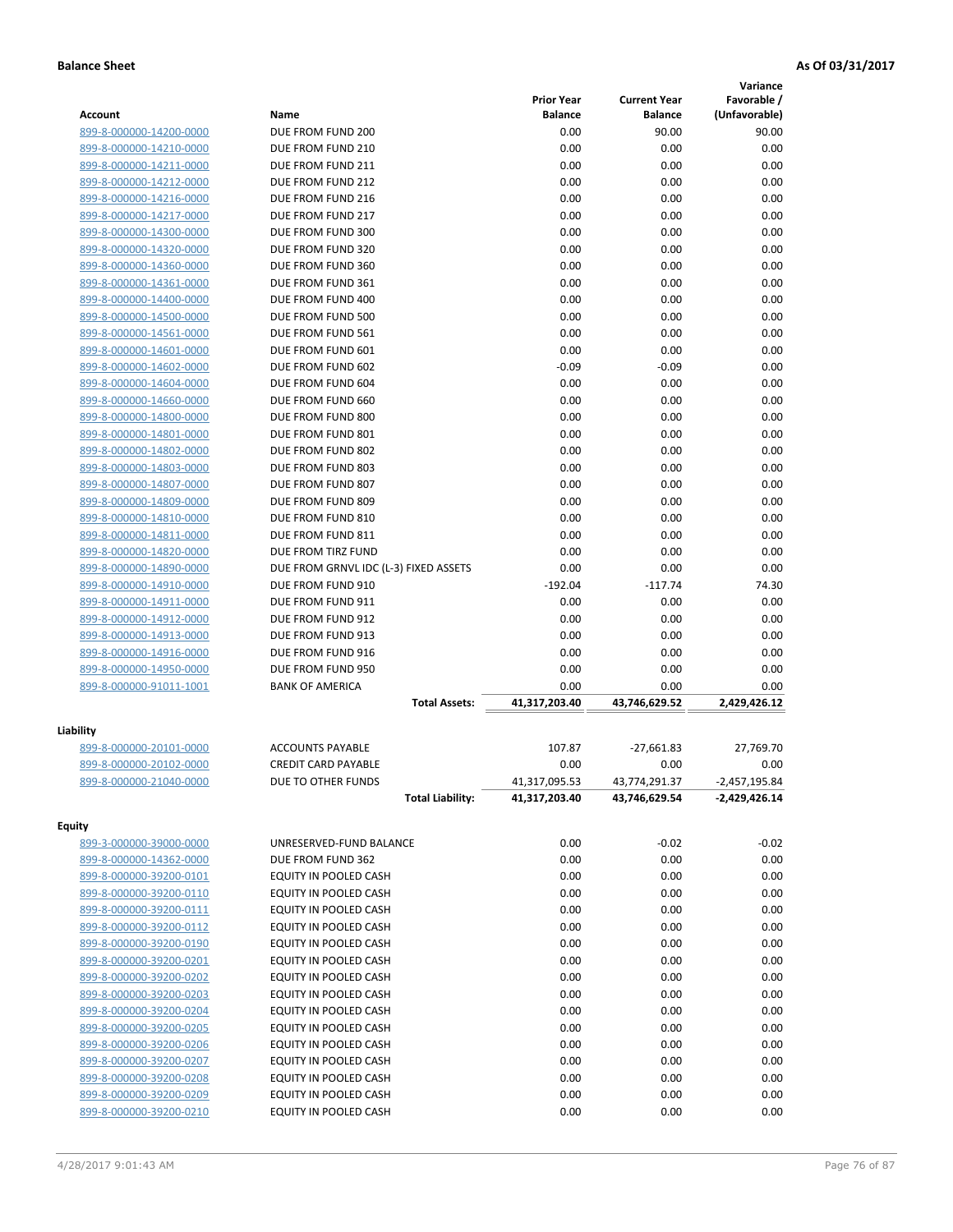**Variance**

|                         |                              | <b>Prior Year</b> | <b>Current Year</b> | vanance<br>Favorable / |
|-------------------------|------------------------------|-------------------|---------------------|------------------------|
| Account                 | Name                         | <b>Balance</b>    | <b>Balance</b>      | (Unfavorable)          |
| 899-8-000000-39200-0211 | EQUITY IN POOLED CASH        | 0.00              | 0.00                | 0.00                   |
| 899-8-000000-39200-0212 | EQUITY IN POOLED CASH        | 0.00              | 0.00                | 0.00                   |
| 899-8-000000-39200-0213 | EQUITY IN POOLED CASH        | 0.00              | 0.00                | 0.00                   |
| 899-8-000000-39200-0214 | EQUITY IN POOLED CASH        | 0.00              | 0.00                | 0.00                   |
| 899-8-000000-39200-0215 | EQUITY IN POOLED CASH        | 0.00              | 0.00                | 0.00                   |
| 899-8-000000-39200-0216 | EQUITY IN POOLED CASH        | 0.00              | 0.00                | 0.00                   |
| 899-8-000000-39200-0217 | EQUITY IN POOLED CASH        | 0.00              | 0.00                | 0.00                   |
| 899-8-000000-39200-0218 | EQUITY IN POOLED CASH        | 0.00              | 0.00                | 0.00                   |
| 899-8-000000-39200-0219 | EQUITY IN POOLED CASH        | 0.00              | 0.00                | 0.00                   |
| 899-8-000000-39200-0220 | EQUITY IN POOLED CASH        | 0.00              | 0.00                | 0.00                   |
| 899-8-000000-39200-0221 | EQUITY IN POOLED CASH        | 0.00              | 0.00                | 0.00                   |
| 899-8-000000-39200-0222 | EQUITY IN POOLED CASH        | 0.00              | 0.00                | 0.00                   |
| 899-8-000000-39200-0223 | EQUITY IN POOLED CASH        | 0.00              | 0.00                | 0.00                   |
| 899-8-000000-39200-0224 | EQUITY IN POOLED CASH        | 0.00              | 0.00                | 0.00                   |
| 899-8-000000-39200-0225 | EQUITY IN POOLED CASH        | 0.00              | 0.00                | 0.00                   |
| 899-8-000000-39200-0226 | EQUITY IN POOLED CASH        | 0.00              | 0.00                | 0.00                   |
| 899-8-000000-39200-0227 | EQUITY IN POOLED CASH        | 0.00              | 0.00                | 0.00                   |
|                         | EQUITY IN POOLED CASH        | 0.00              | 0.00                | 0.00                   |
| 899-8-000000-39200-0228 | EQUITY IN POOLED CASH        |                   |                     |                        |
| 899-8-000000-39200-0229 |                              | 0.00              | 0.00                | 0.00                   |
| 899-8-000000-39200-0231 | EQUITY IN POOLED CASH        | 0.00              | 0.00                | 0.00                   |
| 899-8-000000-39200-0232 | EQUITY IN POOLED CASH        | 0.00              | 0.00                | 0.00                   |
| 899-8-000000-39200-0233 | EQUITY IN POOLED CASH        | 0.00              | 0.00                | 0.00                   |
| 899-8-000000-39200-0234 | EQUITY IN POOLED CASH        | 0.00              | 0.00                | 0.00                   |
| 899-8-000000-39200-0235 | EQUITY IN POOLED CASH        | 0.00              | 0.00                | 0.00                   |
| 899-8-000000-39200-0236 | EQUITY IN POOLED CASH        | 0.00              | 0.00                | 0.00                   |
| 899-8-000000-39200-0241 | EQUITY IN POOLED CASH        | 0.00              | 0.00                | 0.00                   |
| 899-8-000000-39200-0247 | EQUITY IN POOLED CASH        | 0.00              | 0.00                | 0.00                   |
| 899-8-000000-39200-0250 | EQUITY IN POOLED CASH        | 0.00              | 0.00                | 0.00                   |
| 899-8-000000-39200-0251 | EQUITY IN POOLED CASH        | 0.00              | 0.00                | 0.00                   |
| 899-8-000000-39200-0252 | EQUITY IN POOLED CASH        | 0.00              | 0.00                | 0.00                   |
| 899-8-000000-39200-0253 | EQUITY IN POOLED CASH        | 0.00              | 0.00                | 0.00                   |
| 899-8-000000-39200-0254 | EQUITY IN POOLED CASH        | 0.00              | 0.00                | 0.00                   |
| 899-8-000000-39200-0301 | EQUITY IN POOLED CASH        | 0.00              | 0.00                | 0.00                   |
| 899-8-000000-39200-0302 | EQUITY IN POOLED CASH        | 0.00              | 0.00                | 0.00                   |
| 899-8-000000-39200-0401 | EQUITY IN POOLED CASH        | 0.00              | 0.00                | 0.00                   |
| 899-8-000000-39200-0402 | EQUITY IN POOLED CASH        | 0.00              | 0.00                | 0.00                   |
| 899-8-000000-39200-0403 | EQUITY IN POOLED CASH        | 0.00              | 0.00                | 0.00                   |
| 899-8-000000-39200-0405 | EQUITY IN POOLED CASH        | 0.00              | 0.00                | 0.00                   |
| 899-8-000000-39200-0406 | EQUITY IN POOLED CASH        | 0.00              | 0.00                | 0.00                   |
| 899-8-000000-39200-0410 | EQUITY IN POOLED CASH        | 0.00              | 0.00                | 0.00                   |
| 899-8-000000-39200-0411 | EQUITY IN POOLED CASH        | 0.00              | 0.00                | 0.00                   |
| 899-8-000000-39200-0501 | EQUITY IN POOLED CASH        | 0.00              | 0.00                | 0.00                   |
| 899-8-000000-39200-0502 | EQUITY IN POOLED CASH        | 0.00              | 0.00                | 0.00                   |
| 899-8-000000-39200-0503 | EQUITY IN POOLED CASH        | 0.00              | 0.00                | 0.00                   |
| 899-8-000000-39200-0504 | EQUITY IN POOLED CASH        | 0.00              | 0.00                | 0.00                   |
| 899-8-000000-39200-0505 | <b>EQUITY IN POOLED CASH</b> | 0.00              | 0.00                | 0.00                   |
| 899-8-000000-39200-0506 | EQUITY IN POOLED CASH        | 0.00              | 0.00                | 0.00                   |
| 899-8-000000-39200-0507 | EQUITY IN POOLED CASH        | 0.00              | 0.00                | 0.00                   |
| 899-8-000000-39200-0511 | EQUITY IN POOLED CASH        | 0.00              | 0.00                | 0.00                   |
| 899-8-000000-39200-0513 | EQUITY IN POOLED CASH        | 0.00              | 0.00                | 0.00                   |
| 899-8-000000-39200-0521 | EQUITY IN POOLED CASH        | 0.00              | 0.00                | 0.00                   |
| 899-8-000000-39200-0522 | EQUITY IN POOLED CASH        | 0.00              | 0.00                | 0.00                   |
| 899-8-000000-39200-0523 | EQUITY IN POOLED CASH        | 0.00              | 0.00                | 0.00                   |
| 899-8-000000-39200-0601 | EQUITY IN POOLED CASH        | 0.00              | 0.00                | 0.00                   |
| 899-8-000000-39200-0602 | EQUITY IN POOLED CASH        | 0.00              | 0.00                | 0.00                   |
| 899-8-000000-39200-0603 | EQUITY IN POOLED CASH        | 0.00              | 0.00                | 0.00                   |
| 899-8-000000-39200-0604 | EQUITY IN POOLED CASH        | 0.00              | 0.00                | 0.00                   |
| 899-8-000000-39200-0702 | EQUITY IN POOLED CASH        | 0.00              | 0.00                | 0.00                   |
| 899-8-000000-39200-0703 | EQUITY IN POOLED CASH        | 0.00              | 0.00                | 0.00                   |
|                         |                              |                   |                     |                        |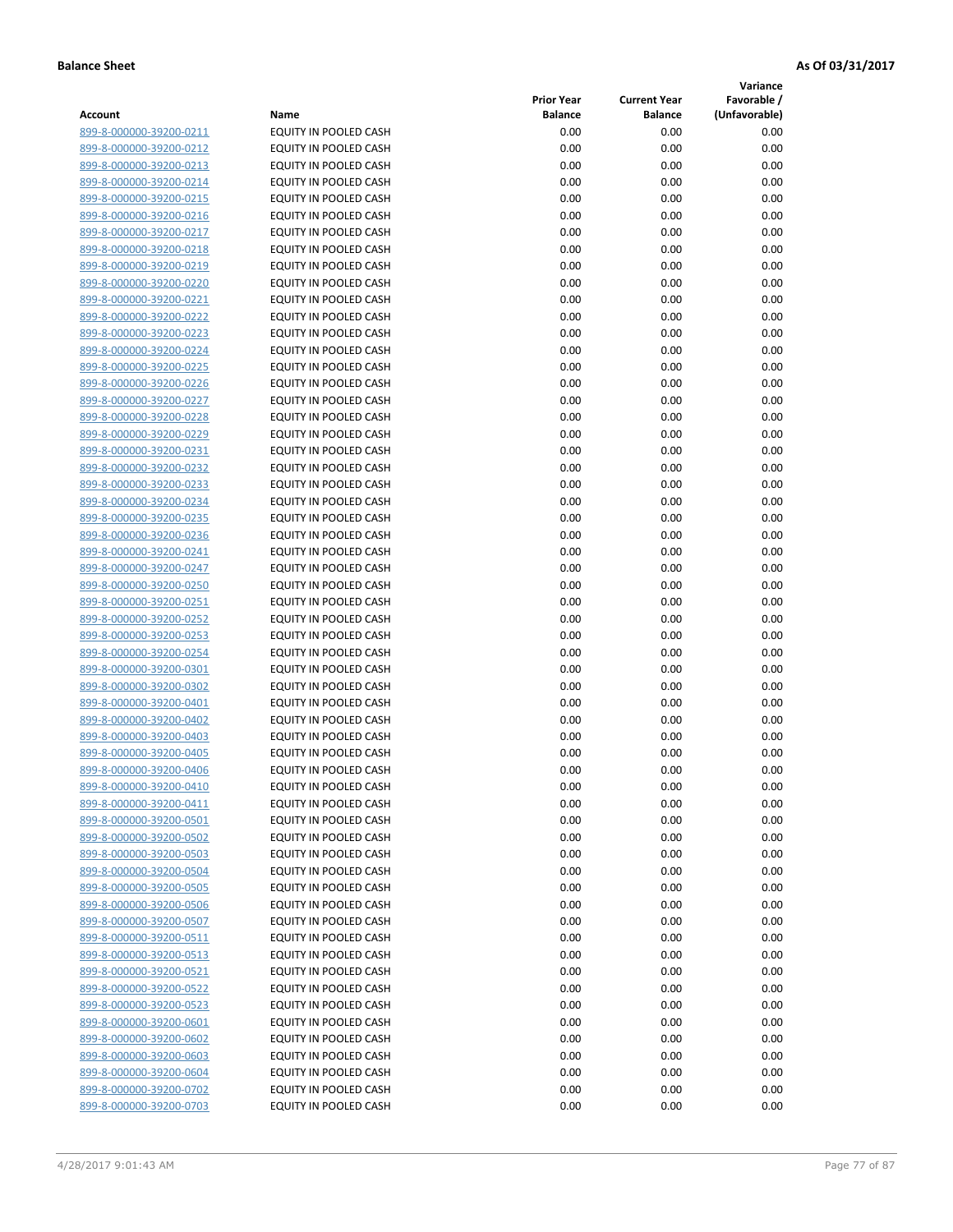|                                       |                                                          |                   |                     | Variance      |
|---------------------------------------|----------------------------------------------------------|-------------------|---------------------|---------------|
|                                       |                                                          | <b>Prior Year</b> | <b>Current Year</b> | Favorable /   |
| <b>Account</b>                        | Name                                                     | <b>Balance</b>    | <b>Balance</b>      | (Unfavorable) |
| 899-8-000000-39200-0704               | <b>EQUITY IN POOLED CASH</b>                             | 0.00              | 0.00                | 0.00          |
| 899-8-000000-39200-0705               | <b>EQUITY IN POOLED CASH</b>                             | 0.00              | 0.00                | 0.00          |
| 899-8-000000-39200-0706               | <b>EQUITY IN POOLED CASH</b>                             | 0.00              | 0.00                | 0.00          |
| 899-8-000000-39200-0707               | EQUITY IN POOLED CASH                                    | 0.00              | 0.00                | 0.00          |
| 899-8-000000-39200-0708               | <b>EQUITY IN POOLED CASH</b>                             | 0.00              | 0.00                | 0.00          |
| 899-8-000000-39200-0710               | <b>EQUITY IN POOLED CASH</b>                             | 0.00              | 0.00                | 0.00          |
| 899-8-000000-39200-0721               | EQUITY IN POOLED CASH                                    | 0.00              | 0.00                | 0.00          |
| 899-8-000000-39200-0722               | EQUITY IN POOLED CASH                                    | 0.00              | 0.00                | 0.00          |
| 899-8-000000-39200-0723               | EQUITY IN POOLED CASH                                    | 0.00              | 0.00                | 0.00          |
| 899-8-000000-39200-0731               | <b>EQUITY IN POOLED CASH</b>                             | 0.00              | 0.00                | 0.00          |
| 899-8-000000-39200-0825               | <b>EQUITY IN POOLED CASH</b>                             | 0.00              | 0.00                | 0.00          |
| 899-8-000000-39200-0901               | <b>EQUITY IN POOLED CASH</b>                             | 0.00              | 0.00                | 0.00          |
| 899-8-000000-39200-0902               | EQUITY IN POOLED CASH                                    | 0.00              | 0.00                | 0.00          |
| 899-8-000000-39200-0903               | <b>EQUITY IN POOLED CASH</b>                             | 0.00              | 0.00                | 0.00          |
| 899-8-000000-39200-0904               | <b>EQUITY IN POOLED CASH</b>                             | 0.00              | 0.00                | 0.00          |
| 899-8-000000-39200-0905               | <b>EQUITY IN POOLED CASH</b>                             | 0.00              | 0.00                | 0.00          |
| 899-8-000000-39200-0909               | EQUITY IN POOLED CASH                                    | 0.00              | 0.00                | 0.00          |
| 899-8-000000-39200-0910               | <b>EQUITY IN POOLED CASH</b>                             | 0.00              | 0.00                | 0.00          |
| 899-8-000000-39200-0960               | <b>EQUITY IN POOLED CASH</b>                             | 0.00              | 0.00                | 0.00          |
| 899-8-000000-39200-9999               | EQUITY IN POOLED CASH                                    | 0.00              | 0.00                | 0.00          |
|                                       | <b>Total Beginning Equity:</b>                           | 0.00              | $-0.02$             | $-0.02$       |
| <b>Total Revenue</b>                  |                                                          | 0.00              | 0.00                | 0.00          |
| <b>Revenues Over/(Under) Expenses</b> |                                                          | 0.00              | 0.00                | 0.00          |
|                                       | <b>Total Equity and Current Surplus (Deficit):</b>       | 0.00              | $-0.02$             | $-0.02$       |
|                                       | Total Liabilities, Equity and Current Surplus (Deficit): | 41,317,203.40     | 43,746,629.52       | 2,429,426.12  |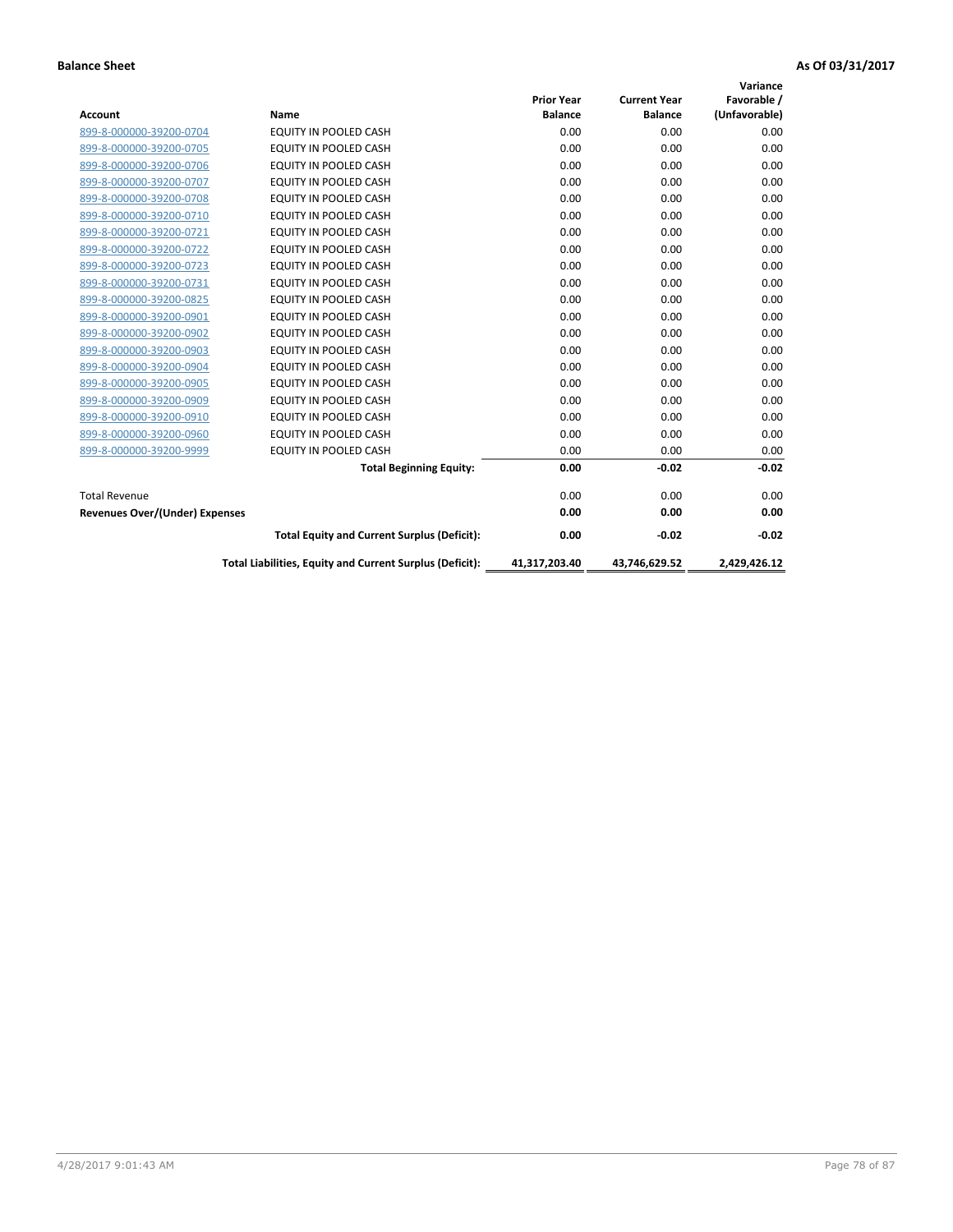|                                                    |                                                   |                         |                     | Variance             |
|----------------------------------------------------|---------------------------------------------------|-------------------------|---------------------|----------------------|
|                                                    |                                                   | <b>Prior Year</b>       | <b>Current Year</b> | Favorable /          |
| <b>Account</b>                                     | Name                                              | <b>Balance</b>          | <b>Balance</b>      | (Unfavorable)        |
| <b>Fund: 910 - ELECTRIC OPERATING FUND</b>         |                                                   |                         |                     |                      |
| <b>Assets</b>                                      |                                                   |                         |                     |                      |
| 910-9-000000-10000-1300                            | <b>CASH</b>                                       | 15,701,476.36           | 11,403,748.05       | $-4,297,728.31$      |
| 910-9-000000-10209-1300                            | <b>ADMIN PETTY CASH</b>                           | 658.89                  | 658.89              | 0.00                 |
| 910-9-000000-10308-1300                            | <b>GEUS SERVICE CENTER CHANGE</b>                 | 849.90                  | 849.90              | 0.00                 |
| 910-9-000000-10309-1300                            | <b>GEUS DOWNTOWN CHANGE</b>                       | 1,650.00                | 1,650.00            | 0.00                 |
| 910-9-000000-12190-1810                            | DEFERRED ISSUANCE COSTS 2001                      | 0.00                    | 0.00                | 0.00                 |
| 910-9-000000-12191-1810                            | DEFERRED ISSUANCE COST 2008 ENGINE PR             | 0.00                    | 0.00                | 0.00                 |
| 910-9-000000-12192-1810                            | DEFERRED ISSUANCE COSTS 2010 BOA ENGI             | 0.00                    | 0.00                | 0.00                 |
| 910-9-000000-12193-1810                            | DEFERRED ISSUANCE COSTS 2010 SCRUBBEI             | 0.00                    | 0.00                | 0.00                 |
| 910-9-000000-12194-1810                            | DEFERRED ISSUANCE COSTS 2010 TMPA DEI             | 0.00                    | 0.00                | 0.00                 |
| 910-9-000000-12201-1810                            | <b>BOND DISCOUNT</b>                              | 136,516.38              | 124,995.74          | $-11,520.64$         |
| 910-9-000000-13000-1420                            | <b>CUSTOMER ACCOUNTS RECEIVABLE</b>               | 687,415.51              | 691,039.51          | 3,624.00             |
| 910-9-000000-13001-1420                            | NON CURRENT CUSTOMER ACCTS RECEIVAE               | 403,127.38              | 458,881.19          | 55,753.81            |
| 910-9-000000-13002-1440                            | ALLOWANCE FOR UNCOLLECTABLE                       | -394,609.78             | $-486,011.78$       | $-91,402.00$         |
| 910-9-000000-13003-1422                            | UNBILLED YEAR-END ACCRUAL                         | 5,109,446.76            | 3,919,838.73        | $-1,189,608.03$      |
| 910-9-000000-13009-1423                            | FUEL ADJUSTMENT - UNDER/OVER                      | -592,479.14             | $-240,024.36$       | 352,454.78           |
| 910-9-000000-13011-1420                            | AMP RECEIVABLE                                    | $-11,344.88$            | 9,220.10            | 20,564.98            |
| 910-9-000000-13066-1421                            | AMPY CUSTOMER ACCOUNTS RECEIVABLE                 | 0.00                    | 0.00                | 0.00                 |
| 910-9-000000-13067-1421                            | AMPY ARREARS ACCOUNTS RECEIVABLE                  | $-1,937.43$             | $-4,643.57$         | $-2,706.14$          |
| 910-9-000000-13068-1421                            | AMPY Customers Left With Balance A/R              | 36,789.28               | 42,924.88           | 6,135.60             |
| 910-9-000000-13201-1430                            | MISCELLANEOUS ACCOUNTS RECEIVABLE                 | 0.00                    | 0.00                | 0.00                 |
| 910-9-000000-13205-1710                            | <b>INTEREST RECEIVABLE</b>                        | 0.00                    | 0.00                | 0.00                 |
| 910-9-000000-13290-1650                            | PREPAYMENTS                                       | 0.00                    | 0.00                | 0.00                 |
| 910-9-000000-13291-1651                            | TMPA SCRUBBER PREPAYMENT                          | 7,784,677.08            | 7,466,935.08        | $-317,742.00$        |
| 910-9-000000-13293-1653                            | TMPA FIXED COSTS PREPAYMENT                       | 30,183,106.64           | 28,950,953.14       | $-1,232,153.50$      |
| 910-9-000000-13294-1654                            | TMPA DEMAND COSTS ESCROW                          | 0.00                    | 0.00                | 0.00                 |
| 910-9-000000-13297-1657                            | <b>ERCOT CRR PREPAYMENTS</b>                      | 117,677.10              | 112,472.74          | $-5,204.36$          |
| 910-9-000000-13299-1655                            | <b>ERCOT COLLATERAL</b>                           | 96,550.00               | 111,550.00          | 15,000.00            |
| 910-9-000000-14001-1461                            | DUE FROM COG - GENERAL FUND                       | 0.00                    | 0.00                | 0.00                 |
| 910-9-000000-14402-1469                            | DUE FROM DEBT SERVICE FUND                        | 4,625,445.97            | 4,625,445.97        | 0.00                 |
| 910-9-000000-14501-1467                            | DUE FROM GBOD<br>DUE FROM FUND 916                | 0.00                    | 0.00                | 0.00<br>0.00         |
| 910-9-000000-14916-1469                            |                                                   | 0.00                    | 0.00                |                      |
| 910-9-000000-14999-1910                            | DUE FROM 906                                      | 0.00                    | 0.00                | 0.00                 |
| 910-9-000000-15900-1540<br>910-9-000000-15901-1541 | <b>INVENTORY</b><br><b>GEUS UNLEADED GASOLINE</b> | 2,332,227.92            | 2,525,525.31        | 193,297.39           |
| 910-9-000000-15902-1542                            | <b>GEUS DIESEL GASOLINE</b>                       | $-1,121.64$<br>1,278.91 | 222.30<br>2,764.34  | 1,343.94<br>1,485.43 |
| 910-9-000000-15903-1543                            | INVENTORY - SUBSTATION                            | 7,771.80                | 7,771.80            | 0.00                 |
| 910-9-000000-15909-1510                            | STEAM PLANT FUEL OIL INVENTORY                    | 582,687.63              | 580,534.26          | $-2,153.37$          |
| 910-9-000000-16301-1070                            | <b>CWIP</b>                                       | 368,786.52              | 0.00                | -368,786.52          |
| 910-9-000000-17501-1860                            | <b>EMPLOYEE CONTRIBUTIONS</b>                     | 465,482.00              | 457,380.00          | $-8,102.00$          |
| 910-9-000000-17504-1860                            | <b>INVESTMENT RETURN</b>                          | 337,872.00              | 2,134,124.00        | 1,796,252.00         |
| 910-9-000000-17508-1860                            | <b>EXPERIENCE DIFFERENCE</b>                      | 4,057.00                | 43,240.00           | 39,183.00            |
| 910-9-000000-17520-1860                            | <b>ASSUMPTION CHANGES</b>                         | 0.00                    | 567,066.00          | 567,066.00           |
| 910-9-000000-19000-3100                            | STEAM - LAND                                      | 117,340.90              | 117,340.90          | 0.00                 |
| 910-9-000000-19001-3110                            | STEAM PLANT - STRUCTURES                          | 1,056,896.04            | 1,082,096.04        | 25,200.00            |
| 910-9-000000-19002-3120                            | STEAM PLANT - BOILER PLANT EQUIPMENT              | 4,815,449.65            | 4,865,386.86        | 49,937.21            |
| 910-9-000000-19003-3130                            | STEAM PLANT - ENGINES                             | 0.00                    | 0.00                | 0.00                 |
| 910-9-000000-19004-3140                            | <b>STEAM PLANT - GENERATORS</b>                   | 9,067,106.70            | 9,067,106.70        | 0.00                 |
| 910-9-000000-19005-3150                            | STEAM PLANT - ACCESSORY ELECTRIC EQUIF            | 667,175.88              | 1,066,062.56        | 398,886.68           |
| 910-9-000000-19006-3160                            | STEAM PLANT - MISC POWER PLANT EQUIPI             | 12,912.88               | 12,912.88           | 0.00                 |
| 910-9-000000-19100-3400                            | <b>ENGINE PLANT - LAND</b>                        | 43,850.00               | 43,850.00           | 0.00                 |
| 910-9-000000-19101-3410                            | <b>ENGINE PLANT - STRUCTURES</b>                  | 4,655,874.20            | 4,655,874.20        | 0.00                 |
| 910-9-000000-19101-3411                            | <b>ENGINE PLANT - STRUCTURES</b>                  | 0.00                    | 0.00                | 0.00                 |
| 910-9-000000-19104-3440                            | ENGINE PLANT - ENGINE PLANT GENERATOF             | 28,654,263.02           | 28,654,263.02       | 0.00                 |
| 910-9-000000-19105-3450                            | ENGINE PLANT - ACCESSORY ELECTRIC EQUI            | 182,210.98              | 216,217.48          | 34,006.50            |
| 910-9-000000-19106-3460                            | ENGINE PLANT - MISCELLANEOUS POWER P              | 10,452.64               | 24,458.10           | 14,005.46            |
| 910-9-000000-19204-3442                            | <b>ENGINE PLANT - RENEWABLE GENERATORS</b>        | 245,000.01              | 245,000.01          | 0.00                 |
| 910-9-000000-19301-3500                            | TRANSMISSION - LAND                               | 53,501.21               | 53,501.21           | 0.00                 |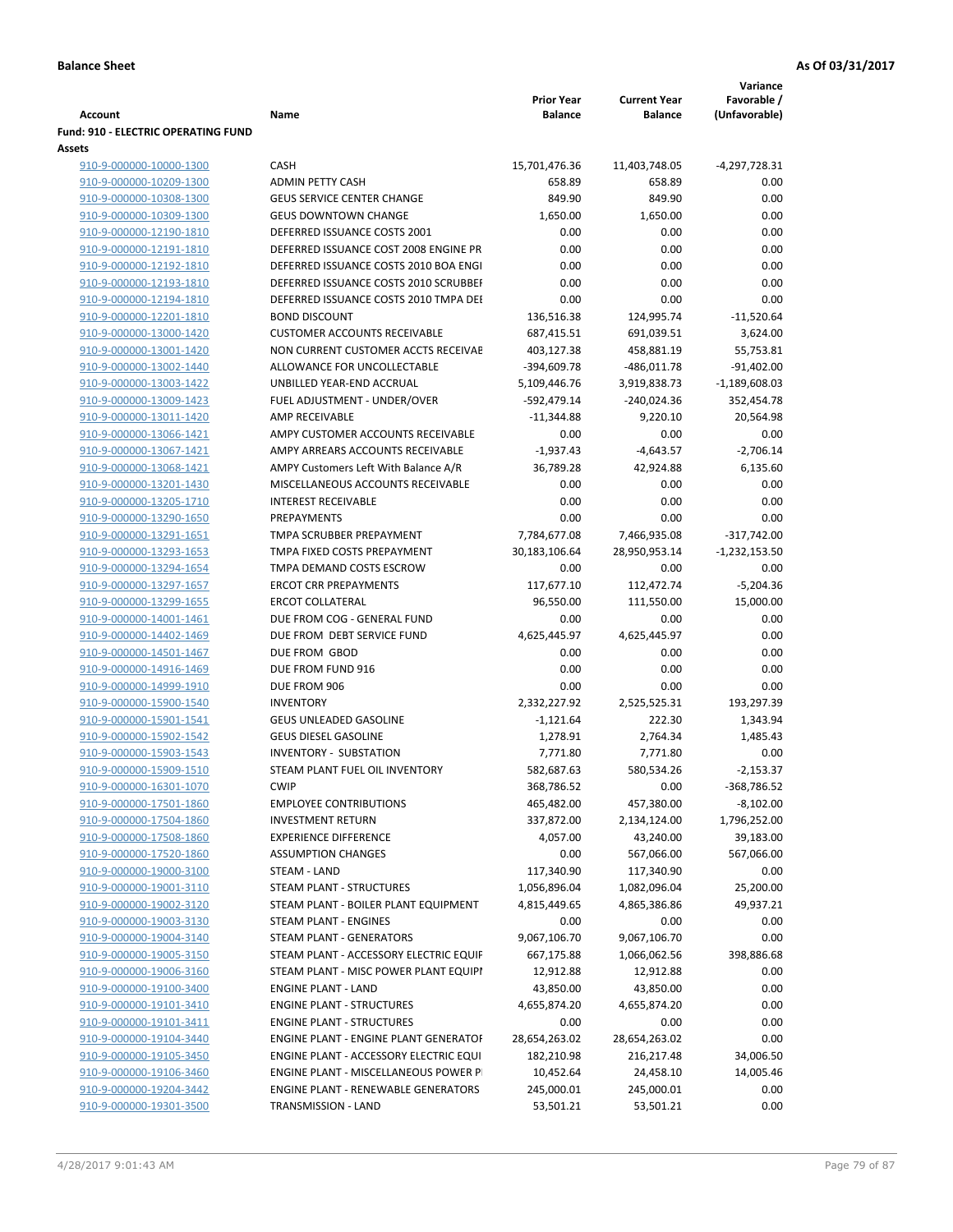|                                                    |                                                               |                                     |                                       | Variance                     |
|----------------------------------------------------|---------------------------------------------------------------|-------------------------------------|---------------------------------------|------------------------------|
| <b>Account</b>                                     | Name                                                          | <b>Prior Year</b><br><b>Balance</b> | <b>Current Year</b><br><b>Balance</b> | Favorable /<br>(Unfavorable) |
| 910-9-000000-19302-3530                            | <b>TRANSMISSION - SUBSTATIONS</b>                             | 5,552,341.27                        | 5,699,742.99                          | 147,401.72                   |
| 910-9-000000-19303-3572                            | TRANSMISSION - TMPA LINES                                     | 1,156,631.80                        | 1,156,631.80                          | 0.00                         |
| 910-9-000000-19304-3571                            | <b>TRANSMISSION - GEUS LINES</b>                              | 3,722,472.15                        | 3,661,064.79                          | $-61,407.36$                 |
| 910-9-000000-19401-3600                            | <b>DISTRIBUTION - LAND</b>                                    | 218,418.15                          | 218,418.15                            | 0.00                         |
| 910-9-000000-19402-3620                            | <b>DISTRIBUTION - SUBSTATIONS</b>                             | 5,985,037.00                        | 6,010,987.00                          | 25,950.00                    |
| 910-9-000000-19403-3640                            | <b>DISTRIBUTION - POLES</b>                                   | 4,381,552.51                        | 4,360,010.49                          | $-21,542.02$                 |
| 910-9-000000-19404-3650                            | DISTRIBUTION - OH CONDUCTOR & DEVICES                         | 3,518,976.80                        | 3,596,762.98                          | 77,786.18                    |
| 910-9-000000-19405-3660                            | DISTRIBUTION - UNDERGROUND CONDUIT                            | 1,454,708.84                        | 1,515,741.11                          | 61,032.27                    |
| 910-9-000000-19406-3670                            | DISTRIBUTION - UG CONDUCTOR & DEVICES                         | 2,833,506.40                        | 2,942,593.48                          | 109,087.08                   |
| 910-9-000000-19407-3680                            | DISTRIBUTION - TRANSFORMERS                                   | 4,279,270.60                        | 4,349,000.32                          | 69,729.72                    |
| 910-9-000000-19408-3690                            | DISTRIBUTION - SERVICE CONNECTIONS                            | 647,016.84                          | 601,984.40                            | $-45,032.44$                 |
| 910-9-000000-19409-3700                            | <b>DISTRIBUTION - METERS</b>                                  | 1,864,415.78                        | 1,873,933.82                          | 9,518.04                     |
| 910-9-000000-19410-3710                            | <b>DISTRIBUTION - VAPOR LIGHTS</b>                            | 83,944.20                           | 86,117.21                             | 2,173.01                     |
| 910-9-000000-19411-3750                            | DISTRIBUTION - STREET LIGHTS & SIGNALS                        | 89,881.93                           | 92,156.68                             | 2,274.75                     |
| 910-9-000000-19501-3890                            | <b>GENERAL - LAND</b>                                         | 110,503.10                          | 110,503.10                            | 0.00                         |
| 910-9-000000-19502-3900                            | <b>GENERAL - STRUCTURES</b>                                   | 5,881,580.20                        | 5,945,156.47                          | 63,576.27                    |
| 910-9-000000-19503-3910                            | <b>GENERAL - FURNITURE &amp; OFFICE EQUIPMEN</b>              | 555,753.77                          | 583,464.65                            | 27,710.88                    |
| 910-9-000000-19504-3941                            | <b>GENERAL - METER READING ASSETS</b>                         | 38,482.00                           | 38,482.00                             | 0.00                         |
| 910-9-000000-19505-3911                            | <b>GENERAL - CUSTOMER SERVICE EQUIPMENT</b>                   | 11,750.00                           | 11,750.00                             | 0.00                         |
| 910-9-000000-19506-3914                            | <b>GENERAL - BILLING EQUIPMENT</b>                            | 0.00                                | 0.00                                  | 0.00                         |
| 910-9-000000-19507-3915                            | <b>GENERAL - CASHIERING EQUIPMENT</b>                         | 7.033.54                            | 7.033.54                              | 0.00                         |
| 910-9-000000-19508-3920                            | <b>GENERAL - TRANSPORTATION EQUIPMENT</b>                     | 2,500,400.72                        | 2,472,187.38                          | $-28,213.34$                 |
| 910-9-000000-19509-3930                            | <b>GENERAL - WAREHOUSE EQUIPMENT</b>                          | 69,324.02                           | 69,324.02                             | 0.00                         |
| 910-9-000000-19510-3940                            | <b>GENERAL - TOOLS</b>                                        | 13,918.37                           | 13,918.37                             | 0.00                         |
| 910-9-000000-19511-3950                            | <b>GENERAL - LABORATORY EQUIPMENT</b>                         | 336,291.99                          | 336,291.99                            | 0.00                         |
| 910-9-000000-19512-3960                            | <b>GENERAL - POWER OPERATED EQUIPMENT</b>                     | 338,718.53                          | 343,749.03                            | 5,030.50                     |
| 910-9-000000-19513-3970                            | <b>GENERAL - COMMUNICATIONS EQUIPMENT</b>                     | 47,808.65                           | 47,808.65                             | 0.00                         |
| 910-9-000000-19514-3980                            | <b>GENERAL - MISCELLANEOUS EQUIPMENT</b>                      | 0.00                                | 0.00                                  | 0.00                         |
|                                                    |                                                               |                                     |                                       |                              |
| 910-9-000000-19999-1080                            | ACCUMULATED DEPRECIATION                                      | -38,561,238.83                      | -40,495,017.48                        | $-1,933,778.65$              |
|                                                    | <b>Total Assets:</b>                                          | 124,704,592.60                      | 119,262,979.12                        | $-5,441,613.48$              |
|                                                    |                                                               |                                     |                                       |                              |
| Liability                                          |                                                               |                                     |                                       |                              |
| 910-9-000000-20101-2320                            | <b>ACCOUNTS PAYABLE</b>                                       | $-192.04$                           | $-117.74$                             | $-74.30$                     |
| 910-9-000000-20102-2321                            | <b>CREDIT CARD PAYABLE</b><br><b>ACCRUED ACCOUNTS PAYABLE</b> | $-7.272.36$                         | $-7,272.36$                           | 0.00                         |
| 910-9-000000-20103-2322                            |                                                               | 0.00                                | 0.00                                  | 0.00                         |
| 910-9-000000-20139-2323                            | RETAINAGES PAYABLE<br><b>TELEPHONE CLEARING</b>               | 0.00                                | 0.00                                  | 0.00                         |
| 910-9-000000-20141-0000                            |                                                               | 0.00                                | 0.00                                  | 0.00                         |
| 910-9-000000-20142-0000                            | <b>ESCROW</b><br>SALES TAX PAYABLE - IN THE CITY              | 0.00<br>63,527.03                   | 0.00                                  | 0.00<br>2,976.81             |
| 910-9-000000-20815-2410                            |                                                               |                                     | 60,550.22                             |                              |
| 910-9-000000-20816-2411                            | SALES TAX PAYABLE - OUT OF CITY<br>DUE TO COG - GEN FUND      | 2,505.64                            | 2,538.06                              | $-32.42$                     |
| 910-9-000000-21001-2341                            |                                                               | 0.00                                | 0.00                                  | 0.00                         |
| 910-9-000000-21406-2329<br>910-9-000000-21507-2347 | <b>DUE TO 906</b><br>DUE TO GBOD                              | 0.00<br>0.00                        | 0.00<br>0.00                          | 0.00<br>0.00                 |
| 910-9-000000-22001-2327                            | SALARIES PAYABLE                                              | 233,865.12                          | 293,173.93                            | $-59,308.81$                 |
| 910-9-000000-22002-2328                            | PTO PAYABLE                                                   | 421,442.27                          | 448,558.72                            | $-27,116.45$                 |
| 910-9-000000-23011-2211                            | <b>REVENUE BONDS</b>                                          | 455,000.00                          | 475,000.00                            | $-20,000.00$                 |
| 910-9-000000-24000-2350                            | <b>CUSTOMER DEPOSITS</b>                                      | 1,910,552.46                        | 2,237,651.10                          | -327,098.64                  |
| 910-9-000000-24014-2359                            | <b>CUSTOMER DEPOSITS / AMPY EQUIPMENT</b>                     | 106,868.03                          | 102,093.03                            | 4,775.00                     |
| 910-9-000000-24015-2350                            | AMP RESERVE                                                   | $-11,344.88$                        | 9,220.10                              | $-20,564.98$                 |
| 910-9-000000-25069-2530                            | PREPAID ELECTRICITY - AMPY                                    | 120,260.29                          | 91,996.70                             | 28,263.59                    |
| 910-9-000000-26001-2283                            | OBLIGATION FOR COMPENSATED ABSENCES                           | 362,637.83                          | 404,816.69                            | -42,178.86                   |
| 910-9-000000-26102-2210                            | REVENUE BONDS PAYABLE                                         | 38,763,000.00                       | 38,288,000.00                         | 475,000.00                   |
| 910-9-000000-26107-2250                            | PREMIUM ON 2010 ISSUE                                         | 218,231.30                          | 203,298.46                            | 14,932.84                    |
| 910-9-000000-26108-2250                            | <b>SCRUBBER DEBT - 2010</b>                                   | 10,395,000.00                       | 10,395,000.00                         | 0.00                         |
| 910-9-000000-26109-2250                            | PREMIUM ON SCRUBBER                                           | 185,526.87                          | 172,831.89                            | 12,694.98                    |
| 910-9-000000-26110-2250                            | TMPA DEBT - 2010                                              | 20,640,000.00                       | 20,640,000.00                         | 0.00                         |
| 910-9-000000-26111-2250                            | PREMIUM ON TMPA DEBT                                          | 367,959.88                          | 342,781.61                            | 25,178.27                    |
| 910-9-000000-29300-0000                            | <b>ENCUMBRANCE SUMMARY</b>                                    | 0.00                                | 0.00                                  | 0.00                         |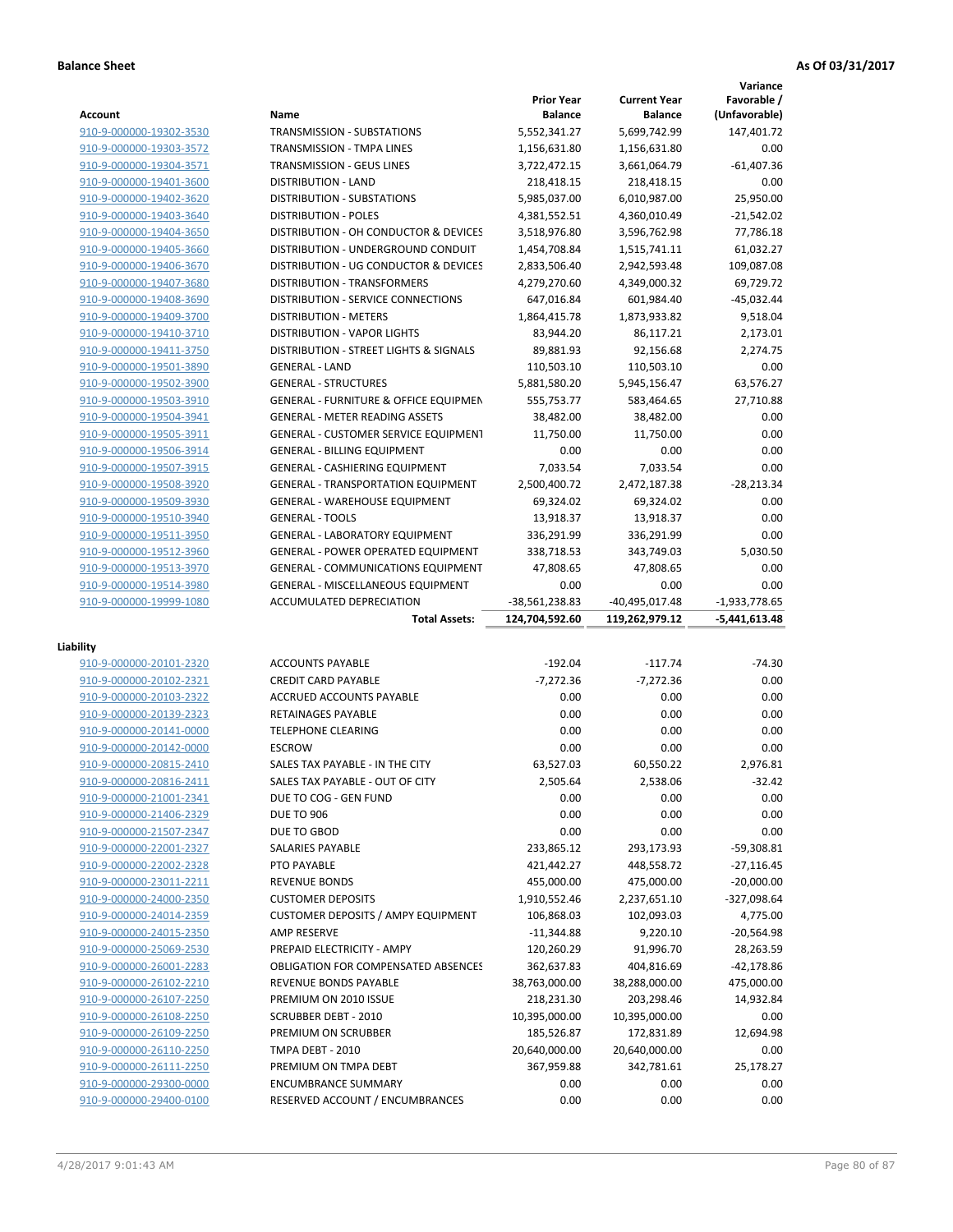| <b>Account</b>                 | Name                                                     | <b>Prior Year</b><br><b>Balance</b> | <b>Current Year</b><br><b>Balance</b> | Variance<br>Favorable /<br>(Unfavorable) |
|--------------------------------|----------------------------------------------------------|-------------------------------------|---------------------------------------|------------------------------------------|
| 910-9-000000-29999-2283        | <b>NET PENSION LIABILITY</b>                             | 609,947.00                          | 3,606,302.00                          | $-2,996,355.00$                          |
|                                | <b>Total Liability:</b>                                  | 74,837,514.44                       | 77,766,422.41                         | $-2,928,907.97$                          |
| <b>Equity</b>                  |                                                          |                                     |                                       |                                          |
| 910-9-000000-39100-2160        | UNRESERVED RETAINED EARNINGS                             | 47,623,065.55                       | 43,006,089.64                         | $-4,616,975.91$                          |
| 910-9-000000-39500-4210        | <b>NET POSITION - PENSION</b>                            | $-3.070.00$                         | $-3.070.00$                           | 0.00                                     |
|                                | <b>Total Beginning Equity:</b>                           | 47,619,995.55                       | 43,003,019.64                         | $-4,616,975.91$                          |
| <b>Total Revenue</b>           |                                                          | 23,626,262.46                       | 21,807,252.10                         | $-1,819,010.36$                          |
| <b>Total Expense</b>           |                                                          | 21,379,179.85                       | 23,313,715.03                         | $-1,934,535.18$                          |
| Revenues Over/(Under) Expenses |                                                          | 2,247,082.61                        | -1,506,462.93                         | $-3,753,545.54$                          |
|                                | <b>Total Equity and Current Surplus (Deficit):</b>       | 49,867,078.16                       | 41,496,556.71                         | $-8,370,521.45$                          |
|                                | Total Liabilities, Equity and Current Surplus (Deficit): | 124,704,592.60                      | 119,262,979.12                        | -5,441,613.48                            |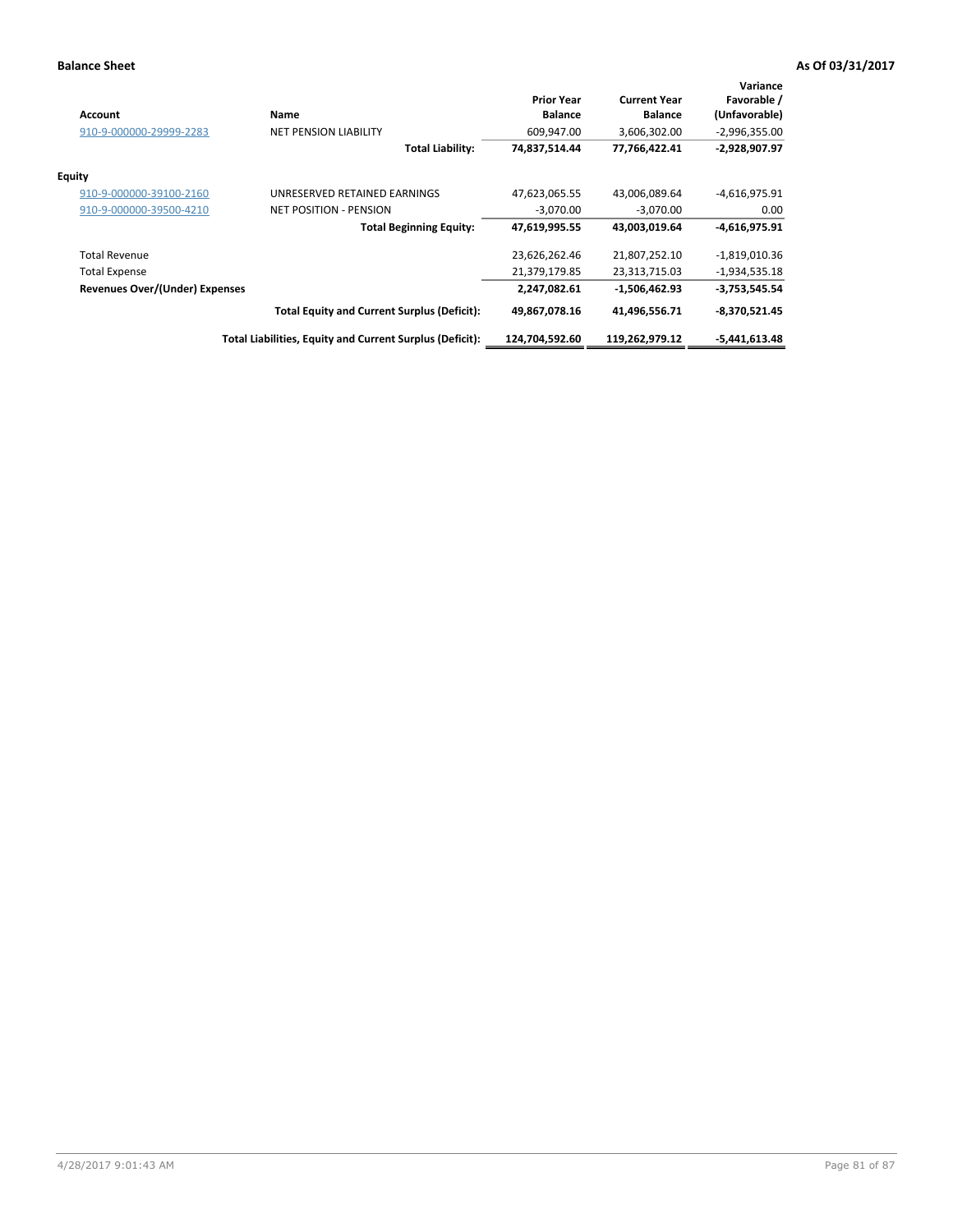| Account                                    | Name                                                     | <b>Prior Year</b><br><b>Balance</b> | <b>Current Year</b><br><b>Balance</b> | Variance<br>Favorable /<br>(Unfavorable) |
|--------------------------------------------|----------------------------------------------------------|-------------------------------------|---------------------------------------|------------------------------------------|
| <b>Fund: 911 - ELECTRIC DEBT REDUCTION</b> |                                                          |                                     |                                       |                                          |
| Assets                                     |                                                          |                                     |                                       |                                          |
| 911-9-000000-10000-1300                    | CASH                                                     | 220,747.30                          | 3,023,643.93                          | 2,802,896.63                             |
| 911-9-000000-12002-0000                    | <b>GOVERNMENT OBLIGATIONS / AGENCIES</b>                 | 0.00                                | 0.00                                  | 0.00                                     |
| 911-9-000000-13201-1430                    | MISCELLANEOUS ACCOUNTS RECEIVABLE                        | 0.00                                | 0.00                                  | 0.00                                     |
| 911-9-000000-13205-1710                    | <b>INTEREST RECEIVABLE</b>                               | 0.00                                | 0.00                                  | 0.00                                     |
|                                            | <b>Total Assets:</b>                                     | 220,747.30                          | 3,023,643.93                          | 2,802,896.63                             |
| Liability                                  |                                                          |                                     |                                       |                                          |
| 911-9-000000-20101-0000                    | <b>ACCOUNTS PAYABLE</b>                                  | 0.00                                | 0.00                                  | 0.00                                     |
| 911-9-000000-20103-0100                    | <b>ACCRUED ACCOUNTS PAYABLE</b>                          | 0.00                                | 0.00                                  | 0.00                                     |
| 911-9-000000-Z2430-0000                    | RESERVED ACCOUNT / ENCUMBRANCE SUM                       | 0.00                                | 0.00                                  | 0.00                                     |
| 911-9-000000-Z2520-0100                    | RESERVED ACCOUNT / ENCUMBRANCES                          | 0.00                                | 0.00                                  | 0.00                                     |
|                                            | <b>Total Liability:</b>                                  | 0.00                                | 0.00                                  | 0.00                                     |
| Equity                                     |                                                          |                                     |                                       |                                          |
| 911-9-000000-39100-2160                    | UNRESERVED RETAINED EARNINGS                             | 220,508.21                          | 3,024,538.46                          | 2,804,030.25                             |
|                                            | <b>Total Beginning Equity:</b>                           | 220,508.21                          | 3,024,538.46                          | 2,804,030.25                             |
| <b>Total Revenue</b>                       |                                                          | 239.09                              | $-894.53$                             | $-1,133.62$                              |
| <b>Total Expense</b>                       |                                                          | 0.00                                | 0.00                                  | 0.00                                     |
| <b>Revenues Over/(Under) Expenses</b>      |                                                          | 239.09                              | $-894.53$                             | $-1,133.62$                              |
|                                            | <b>Total Equity and Current Surplus (Deficit):</b>       | 220,747.30                          | 3,023,643.93                          | 2,802,896.63                             |
|                                            | Total Liabilities, Equity and Current Surplus (Deficit): | 220,747.30                          | 3,023,643.93                          | 2,802,896.63                             |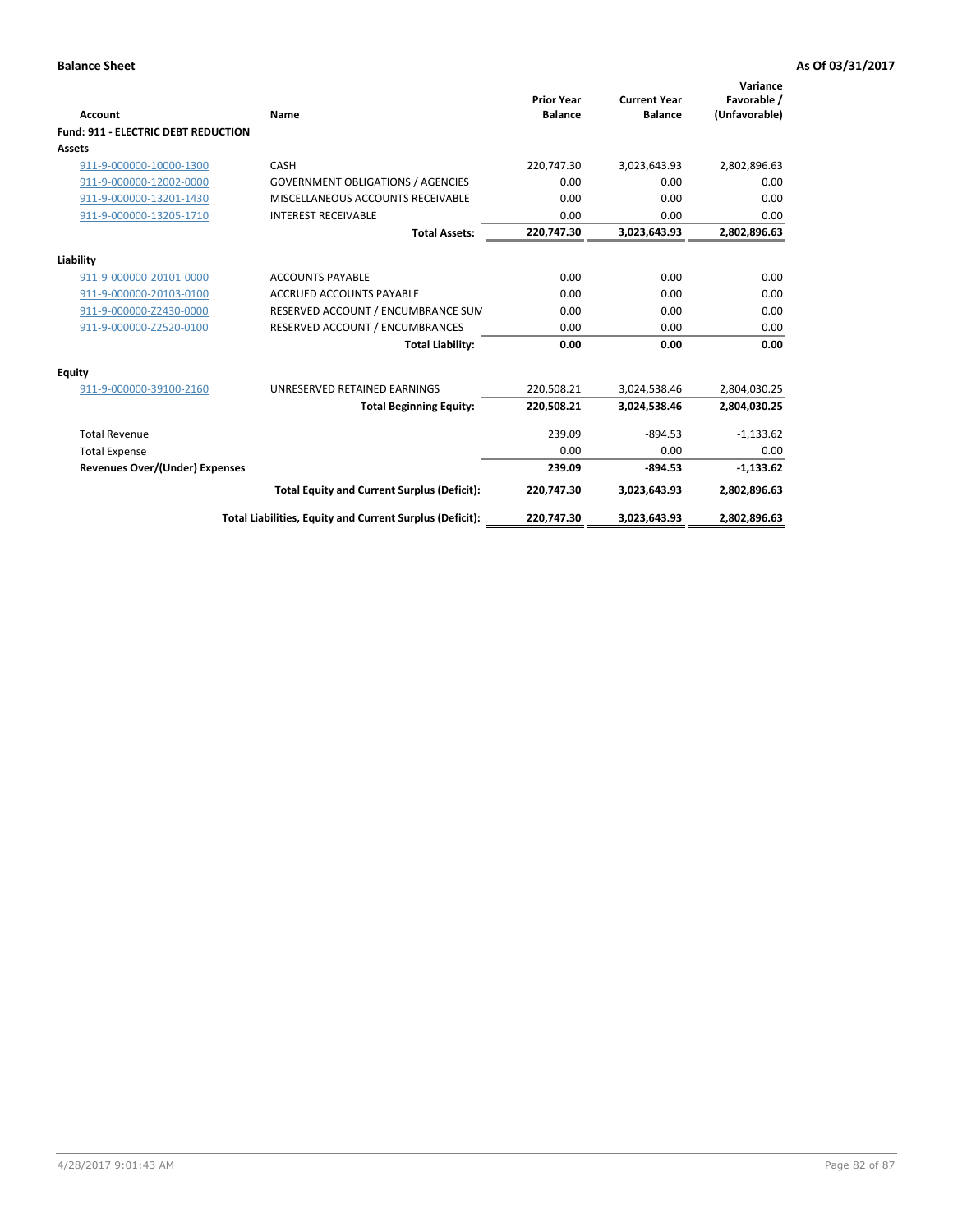| <b>Account</b>                        | Name                                                     | <b>Prior Year</b><br><b>Balance</b> | <b>Current Year</b><br><b>Balance</b> | Variance<br>Favorable /<br>(Unfavorable) |
|---------------------------------------|----------------------------------------------------------|-------------------------------------|---------------------------------------|------------------------------------------|
| Fund: 912 - ELECTRIC DEBT SERVICE     |                                                          |                                     |                                       |                                          |
| <b>Assets</b>                         |                                                          |                                     |                                       |                                          |
| 912-9-000000-10000-1300               | CASH                                                     | 1,798,519.58                        | 1,809,410.56                          | 10,890.98                                |
| 912-9-000000-11504-1301               | RESERVE FUND - 2008 BOND ISSUE                           | 1,130,213.54                        | 1,142,842.57                          | 12,629.03                                |
| 912-9-000000-11506-1301               | RESERVE FUND - 2010 BOND ISSUE                           | 3,306,505.04                        | 3,339,879.55                          | 33,374.51                                |
| 912-9-000000-11515-1301               | RESERVE FUND - 2015 BOND ISSUE                           | 136,335.77                          | 137,012.97                            | 677.20                                   |
| 912-9-000000-11516-1301               | RESERVE FUND - 2015 TAXABLE BONDS                        | 44,349.52                           | 44,569.82                             | 220.30                                   |
| 912-9-000000-13205-1710               | <b>INTEREST RECEIVABLE</b>                               | 4,160.26                            | 0.00                                  | $-4,160.26$                              |
|                                       | <b>Total Assets:</b>                                     | 6,420,083.71                        | 6,473,715.47                          | 53,631.76                                |
| Liability                             |                                                          |                                     |                                       |                                          |
| 912-9-000000-20101-2320               | <b>ACCOUNTS PAYABLE</b>                                  | 0.00                                | 0.00                                  | 0.00                                     |
| 912-9-000000-20107-2370               | <b>ACCRUED INTEREST PAYABLE</b>                          | 426,417.16                          | 469,157.94                            | $-42,740.78$                             |
| 912-9-000000-21400-2999               | DUE TO GEUS 910 - ELECTRIC OPERATING                     | 4,625,445.97                        | 4,625,445.97                          | 0.00                                     |
| 912-9-000000-Z2430-0000               | <b>ENCUMBRANCE SUMMARY</b>                               | 0.00                                | 0.00                                  | 0.00                                     |
| 912-9-000000-Z2520-0100               | RESERVED ACCOUNT / ENCUMBRANCES                          | 0.00                                | 0.00                                  | 0.00                                     |
|                                       | <b>Total Liability:</b>                                  | 5,051,863.13                        | 5,094,603.91                          | $-42.740.78$                             |
| Equity                                |                                                          |                                     |                                       |                                          |
| 912-9-000000-39100-2150               | SEMI RESERVED RETAINED EARNINGS                          | 1,582,715.98                        | 1,613,381.08                          | 30,665.10                                |
|                                       | <b>Total Beginning Equity:</b>                           | 1,582,715.98                        | 1,613,381.08                          | 30,665.10                                |
| <b>Total Revenue</b>                  |                                                          | 1,920,000.00                        | 1,920,000.00                          | 0.00                                     |
| <b>Total Expense</b>                  |                                                          | 2,134,495.40                        | 2,154,269.52                          | $-19,774.12$                             |
| <b>Revenues Over/(Under) Expenses</b> |                                                          | $-214,495.40$                       | $-234,269.52$                         | $-19,774.12$                             |
|                                       | <b>Total Equity and Current Surplus (Deficit):</b>       | 1,368,220.58                        | 1,379,111.56                          | 10,890.98                                |
|                                       | Total Liabilities, Equity and Current Surplus (Deficit): | 6,420,083.71                        | 6,473,715.47                          | 53.631.76                                |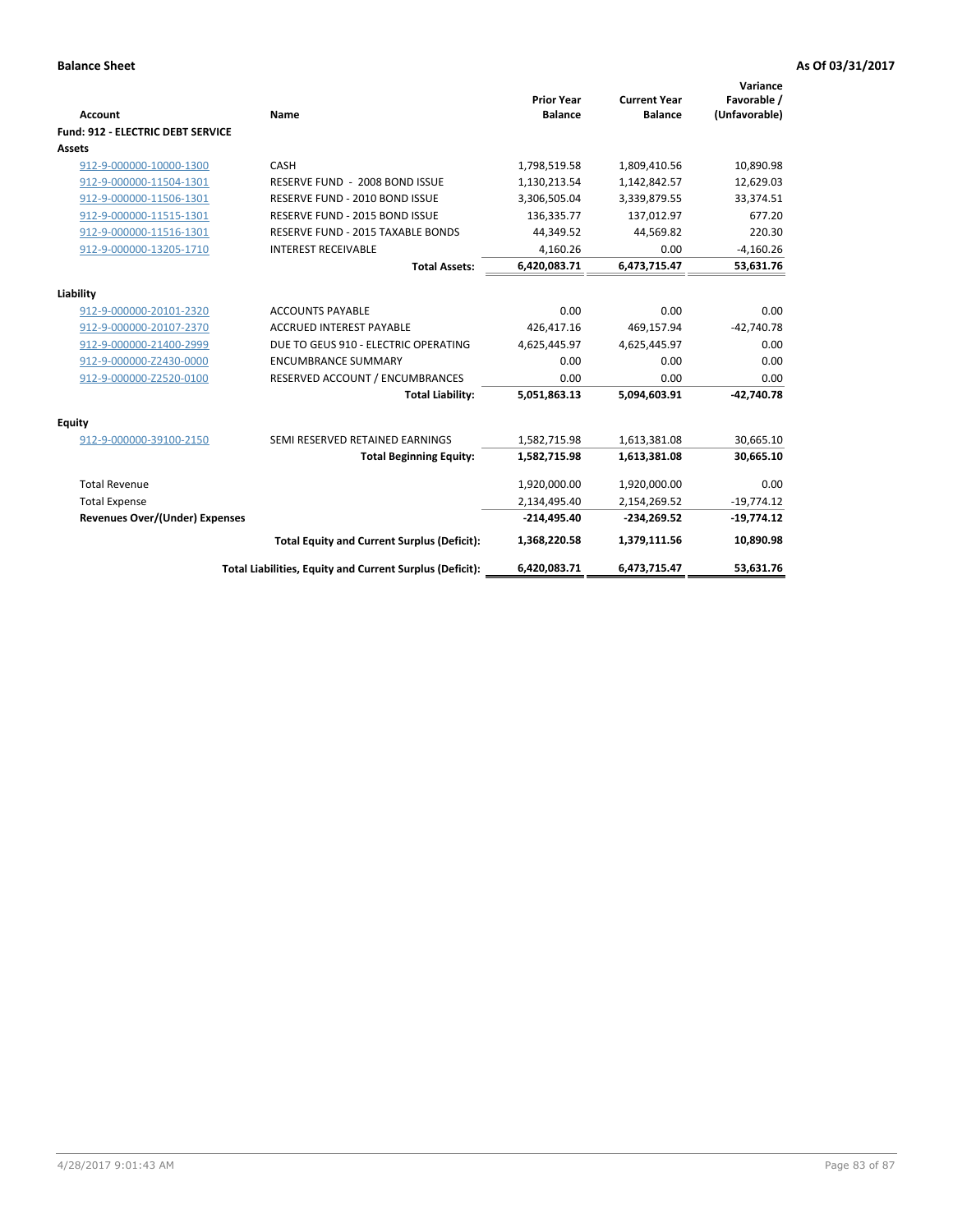| Account                                       | Name                                                     | <b>Prior Year</b><br><b>Balance</b> | <b>Current Year</b><br><b>Balance</b> | Variance<br>Favorable /<br>(Unfavorable) |
|-----------------------------------------------|----------------------------------------------------------|-------------------------------------|---------------------------------------|------------------------------------------|
| <b>Fund: 913 - ELECTRIC CONSTRUCTION FUND</b> |                                                          |                                     |                                       |                                          |
| <b>Assets</b>                                 |                                                          |                                     |                                       |                                          |
| 913-9-000000-10000-1300                       | CASH                                                     | 100,792.05                          | 100,896.15                            | 104.10                                   |
| 913-9-000000-13201-1430                       | MISCELLANEOUS ACCOUNTS RECEIVABLE                        | 0.00                                | 0.00                                  | 0.00                                     |
| 913-9-000000-13205-1710                       | <b>INTEREST RECEIVABLE</b>                               | 0.00                                | 0.00                                  | 0.00                                     |
|                                               | <b>Total Assets:</b>                                     | 100,792.05                          | 100,896.15                            | 104.10                                   |
| Liability                                     |                                                          |                                     |                                       |                                          |
| 913-9-000000-20101-2320                       | <b>ACCOUNTS PAYABLE</b>                                  | 0.00                                | 0.00                                  | 0.00                                     |
| 913-9-000000-20102-2321                       | <b>CREDIT CARD PAYABLE</b>                               | 0.00                                | 0.00                                  | 0.00                                     |
| 913-9-000000-20103-0000                       | <b>ACCRUED ACCOUNTS PAYABLE</b>                          | 0.00                                | 0.00                                  | 0.00                                     |
| 913-9-000000-29300-0000                       | <b>ENCUMBRANCE SUMMARY</b>                               | 0.00                                | 0.00                                  | 0.00                                     |
| 913-9-000000-29400-0100                       | RESERVED ACCOUNT / ENCUMBRANCES                          | 0.00                                | 0.00                                  | 0.00                                     |
|                                               | <b>Total Liability:</b>                                  | 0.00                                | 0.00                                  | 0.00                                     |
| <b>Equity</b>                                 |                                                          |                                     |                                       |                                          |
| 913-9-000000-39100-2160                       | SEMI RESERVED RETAINED EARNINGS                          | 100,682.87                          | 100,926.02                            | 243.15                                   |
|                                               | <b>Total Beginning Equity:</b>                           | 100,682.87                          | 100.926.02                            | 243.15                                   |
| <b>Total Revenue</b>                          |                                                          | 109.18                              | $-29.87$                              | $-139.05$                                |
| <b>Total Expense</b>                          |                                                          | 0.00                                | 0.00                                  | 0.00                                     |
| <b>Revenues Over/(Under) Expenses</b>         |                                                          | 109.18                              | $-29.87$                              | $-139.05$                                |
|                                               | <b>Total Equity and Current Surplus (Deficit):</b>       | 100,792.05                          | 100.896.15                            | 104.10                                   |
|                                               | Total Liabilities, Equity and Current Surplus (Deficit): | 100,792.05                          | 100,896.15                            | 104.10                                   |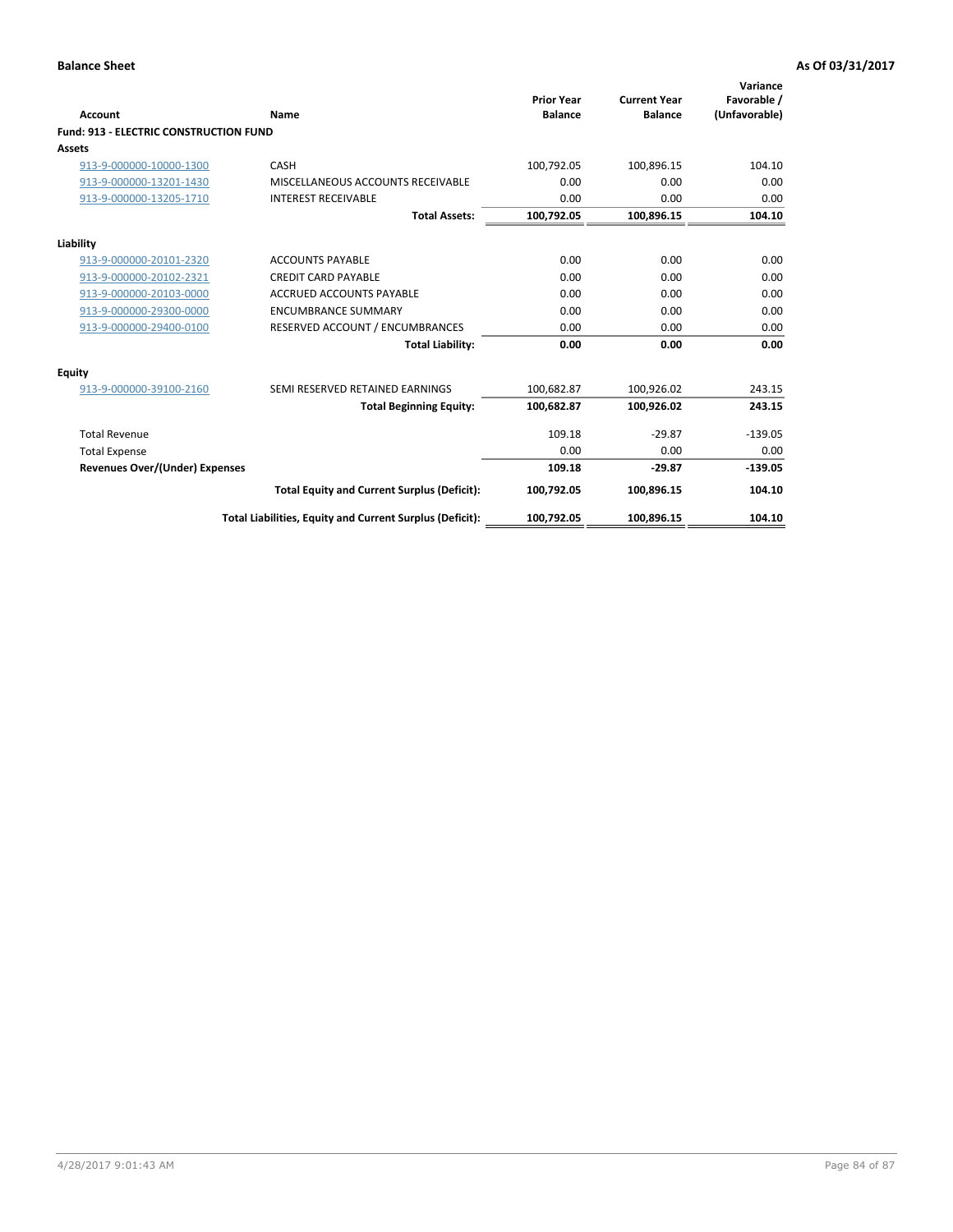| <b>Account</b>                        | Name                                                     | <b>Prior Year</b><br><b>Balance</b> | <b>Current Year</b><br><b>Balance</b> | Variance<br>Favorable /<br>(Unfavorable) |
|---------------------------------------|----------------------------------------------------------|-------------------------------------|---------------------------------------|------------------------------------------|
| Fund: 916 - 08 ENGINE BOND PROCEEDS   |                                                          |                                     |                                       |                                          |
| <b>Assets</b>                         |                                                          |                                     |                                       |                                          |
| 916-9-000000-10000-1300               | CASH                                                     | 0.00                                | 0.00                                  | 0.00                                     |
| 916-9-000000-12189-0000               | 08 ENGINE BOND PROCEEDS                                  | 0.00                                | 0.00                                  | 0.00                                     |
| 916-9-000000-13201-1430               | MISCELLANOEUS ACCOUNTS RECEIVABLE                        | 0.00                                | 0.00                                  | 0.00                                     |
| 916-9-000000-13205-1710               | <b>INTEREST RECEIVABLE</b>                               | 0.00                                | 0.00                                  | 0.00                                     |
| 916-9-000000-Z1030-1202               | 2008 GEUS REVENUE BOND - TEXAS TERM                      | 0.00                                | 0.00                                  | 0.00                                     |
| 916-9-000000-Z1030-1401               | 2008 GEUS REVENUE BOND - PFM                             | 0.00                                | 0.00                                  | 0.00                                     |
| 916-9-000000-Z1030-1402               | 2009 GEUS REVENUE BOND - PFM                             | 0.00                                | 0.00                                  | 0.00                                     |
| 916-9-000000-Z1030-3123               | 2009 GEUS REVENUE BOND - TEXAS TERM                      | 0.00                                | 0.00                                  | 0.00                                     |
|                                       | <b>Total Assets:</b>                                     | 0.00                                | 0.00                                  | 0.00                                     |
| Liability                             |                                                          |                                     |                                       |                                          |
| 916-9-000000-20101-2320               | <b>ACCOUNTS PAYABLE</b>                                  | 0.00                                | 0.00                                  | 0.00                                     |
| 916-9-000000-20139-2323               | <b>RETAINAGES PAYABLE</b>                                | 0.00                                | 0.00                                  | 0.00                                     |
| 916-9-000000-21401-2330               | DUE TO ELECTRIC OPERATING                                | 0.00                                | 0.00                                  | 0.00                                     |
| 916-9-000000-29300-0000               | <b>ENCUMBRANCE SUMMARY</b>                               | 0.00                                | 0.00                                  | 0.00                                     |
| 916-9-000000-29400-0100               | RESERVED ACCOUNT / ENCUMBRANCES                          | 0.00                                | 0.00                                  | 0.00                                     |
|                                       | <b>Total Liability:</b>                                  | 0.00                                | 0.00                                  | 0.00                                     |
| Equity                                |                                                          |                                     |                                       |                                          |
| 916-9-000000-39100-2150               | <b>RESERVED RETAINED EARNINGS</b>                        | 0.00                                | 0.00                                  | 0.00                                     |
|                                       | <b>Total Beginning Equity:</b>                           | 0.00                                | 0.00                                  | 0.00                                     |
| <b>Total Revenue</b>                  |                                                          | 0.00                                | 0.00                                  | 0.00                                     |
| <b>Total Expense</b>                  |                                                          | 0.00                                | 0.00                                  | 0.00                                     |
| <b>Revenues Over/(Under) Expenses</b> |                                                          | 0.00                                | 0.00                                  | 0.00                                     |
|                                       | <b>Total Equity and Current Surplus (Deficit):</b>       | 0.00                                | 0.00                                  | 0.00                                     |
|                                       | Total Liabilities, Equity and Current Surplus (Deficit): | 0.00                                | 0.00                                  | 0.00                                     |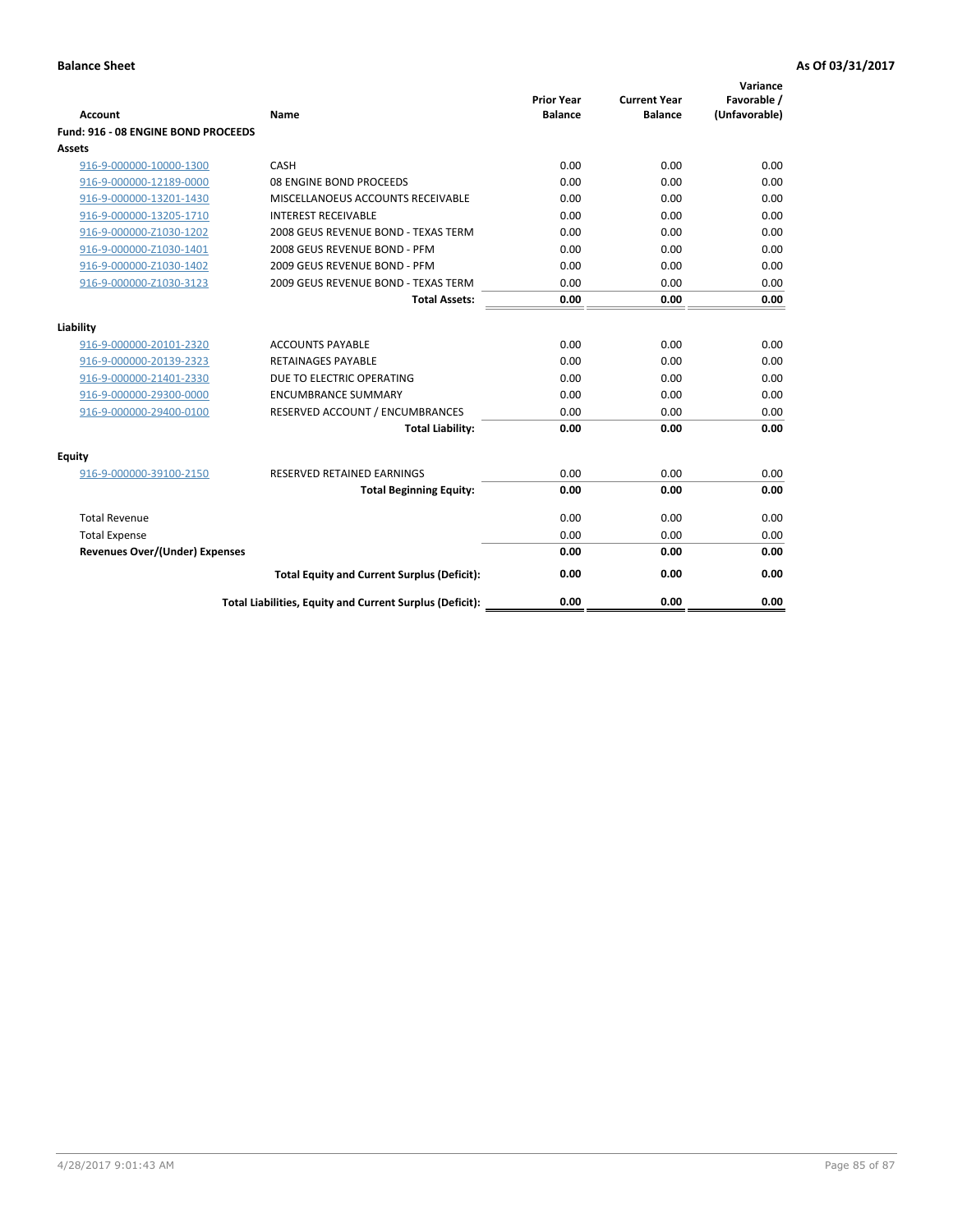|                                       |                                                          | <b>Prior Year</b> | <b>Current Year</b> | Variance<br>Favorable / |
|---------------------------------------|----------------------------------------------------------|-------------------|---------------------|-------------------------|
| <b>Account</b>                        | Name                                                     | <b>Balance</b>    | <b>Balance</b>      | (Unfavorable)           |
| Fund: 950 - CABLE / INTERNET          |                                                          |                   |                     |                         |
| Assets                                |                                                          |                   |                     |                         |
| 950-9-000000-10000-1300               | CASH                                                     | 1,113,282.55      | 1,235,490.06        | 122,207.51              |
| 950-9-000000-13000-1420               | <b>CUSTOMER ACCOUNTS RECEIVABLE</b>                      | 182,715.53        | 155,881.84          | $-26,833.69$            |
| 950-9-000000-13001-1420               | NON CURRENT CUSTOMER ACCTS RECEIVAE                      | 183,618.15        | 219,876.88          | 36,258.73               |
| 950-9-000000-13002-1440               | ALLOWANCE FOR UNCOLLECTABLE                              | $-140,386.51$     | $-173,526.51$       | $-33,140.00$            |
| 950-9-000000-13003-1421               | UNBILLED YEAR-END ACCRUAL                                | 534,908.95        | 453,890.27          | $-81,018.68$            |
| 950-9-000000-13201-1430               | MISCELLANEOUS ACCOUNTS RECEIVABLE                        | 0.00              | 0.00                | 0.00                    |
| 950-9-000000-13205-1710               | <b>INTEREST RECEIVABLE</b>                               | 0.00              | 0.00                | 0.00                    |
| 950-9-000000-15801-1540               | <b>INVENTORY</b>                                         | 195,946.17        | 183,544.18          | $-12,401.99$            |
| 950-9-000000-16301-1070               | <b>CWIP</b>                                              | 0.00              | 0.00                | 0.00                    |
| 950-9-000000-17501-1860               | <b>EMPLOYEE CONTRIBUTIONS</b>                            | 66,497.00         | 65,340.00           | $-1,157.00$             |
| 950-9-000000-17504-1860               | <b>INVESTMENT RETURN</b>                                 | 48,268.00         | 304,875.00          | 256,607.00              |
| 950-9-000000-17508-1860               | <b>EXPERIENCE DIFFERENCE</b>                             | 580.00            | 6,177.00            | 5,597.00                |
| 950-9-000000-17520-1860               | <b>ASSUMPTION CHANGES</b>                                | 0.00              | 81,009.00           | 81,009.00               |
| 950-9-000000-18001-5110               | HEADEND, TRUNK & DISTRIBUTION SYSTEM                     | 9,516,483.16      | 9,813,629.64        | 297,146.48              |
| 950-9-000000-18002-5111               | <b>HEADEND EQUIPMENT</b>                                 | 1,242,335.79      | 1,290,975.52        | 48,639.73               |
| 950-9-000000-18003-5120               | <b>DROPS</b>                                             | 3,921,968.10      | 3,201,165.34        | -720,802.76             |
| 950-9-000000-18101-5130               | <b>CUSTOMER PREMISES EQUIPMENT</b>                       | 1,196,536.42      | 1,234,540.00        | 38,003.58               |
| 950-9-000000-18102-5140               | PRODUCTION EQUIPMENT                                     | 60,397.97         | 69,984.90           | 9,586.93                |
| 950-9-000000-18201-5210               | CENTRAL INTERNET EQUIPMENT                               | 422,769.46        | 422,769.46          | 0.00                    |
| 950-9-000000-18202-5220               | <b>CUSTOMER INTERFACE EQUIPMENT</b>                      | 215,944.34        | 230,582.09          | 14,637.75               |
| 950-9-000000-18301-5000               | <b>FIBER OPTICS</b>                                      | 744,208.60        | 744,208.60          | 0.00                    |
| 950-9-000000-18501-5901               | <b>STRUCTURES &amp; IMPROVEMENTS</b>                     | 608,729.19        | 608,729.19          | 0.00                    |
| 950-9-000000-18502-5910               | <b>FURNITURE &amp; OFFICE EQUIPMENT</b>                  | 137,419.19        | 137,419.19          | 0.00                    |
| 950-9-000000-18503-5920               | <b>TRANSPORTATION EQUIPMENT</b>                          | 372,622.50        | 373,895.50          | 1,273.00                |
| 950-9-000000-18504-5950               | LABORATORY EQUIPMENT                                     | 163,348.67        | 163,348.67          | 0.00                    |
| 950-9-000000-18505-5960               | POWER OPERATED EQUIPMENT                                 | 5,500.00          | 5,500.00            | 0.00                    |
| 950-9-000000-18506-5980               | MISCELLANEOUS EQUIPMENT                                  | 0.00              | 0.00                | 0.00                    |
| 950-9-000000-18999-1080               | <b>ACCUMULATED DEPRECIATION</b>                          | $-10,329,328.35$  | $-10,600,059.27$    | -270,730.92             |
|                                       | <b>Total Assets:</b>                                     | 10,464,364.88     | 10,229,246.55       | $-235,118.33$           |
| Liability                             |                                                          |                   |                     |                         |
| 950-9-000000-20101-2320               | <b>ACCOUNTS PAYABLE</b>                                  | 0.00              | 0.00                | 0.00                    |
| 950-9-000000-20102-2321               | <b>CREDIT CARD PAYABLE</b>                               | 7,272.36          | 7,272.36            | 0.00                    |
| 950-9-000000-20103-2322               | ACCRUED ACCOUNTS PAYABLE                                 | 0.00              | 0.00                | 0.00                    |
| 950-9-000000-20815-2410               | SALES TAX PAYABLE - IN THE CITY                          | 29,568.51         | 30,198.79           | $-630.28$               |
| 950-9-000000-20816-2411               | SALES TAX PAYABLE - OUT OF CITY                          | 0.00              | 0.00                | 0.00                    |
| 950-9-000000-21001-1101               | DUE TO COG - GEN FUND                                    | 0.00              | 0.00                | 0.00                    |
| 950-9-000000-21507-2347               | DUE TO GBOD                                              | 0.00              | 0.00                | 0.00                    |
| 950-9-000000-22001-2327               | SALARIES PAYABLE                                         | 34,330.47         | 43,791.74           | $-9,461.27$             |
| 950-9-000000-22002-2328               | PTO PAYABLE                                              | 52,687.91         | 58,535.74           | -5,847.83               |
| 950-9-000000-24000-2350               | <b>CUSTOMER DEPOSITS</b>                                 | 11,372.27         | 12,122.27           | $-750.00$               |
| 950-9-000000-26001-2283               | <b>OBLIGATION FOR COMPENSATED ABSENCES</b>               | 10,900.97         | 13,908.37           | $-3,007.40$             |
| 950-9-000000-29300-0000               | <b>ENCUMBRANCE SUMMARY</b>                               | 0.00              | 0.00                | 0.00                    |
| 950-9-000000-29400-0100               | RESERVED ACCOUNT / ENCUMBRANCES                          | 0.00              | 0.00                | 0.00                    |
| 950-9-000000-29999-2283               | NET PENSION LIABILITY                                    | 87,135.00         | 515,186.00          | $-428,051.00$           |
|                                       | <b>Total Liability:</b>                                  | 233,267.49        | 681,015.27          | -447,747.78             |
|                                       |                                                          |                   |                     |                         |
| <b>Equity</b>                         |                                                          |                   |                     |                         |
| 950-9-000000-39100-2160               | UNRESERVED RETAINED EARNINGS                             | 9,661,921.93      | 9,128,980.69        | -532,941.24             |
| 950-9-000000-39500-4210               | <b>NET POSITION - PENSION</b>                            | $-438.00$         | $-438.00$           | 0.00                    |
|                                       | <b>Total Beginning Equity:</b>                           | 9,661,483.93      | 9,128,542.69        | -532,941.24             |
| <b>Total Revenue</b>                  |                                                          | 3,314,643.43      | 3,301,777.08        | $-12,866.35$            |
| <b>Total Expense</b>                  |                                                          | 2,745,029.97      | 2,882,088.49        | $-137,058.52$           |
| <b>Revenues Over/(Under) Expenses</b> |                                                          | 569,613.46        | 419,688.59          | -149,924.87             |
|                                       | <b>Total Equity and Current Surplus (Deficit):</b>       | 10,231,097.39     | 9,548,231.28        | $-682,866.11$           |
|                                       | Total Liabilities, Equity and Current Surplus (Deficit): |                   |                     | $-235,118.33$           |
|                                       |                                                          | 10,464,364.88     | 10,229,246.55       |                         |